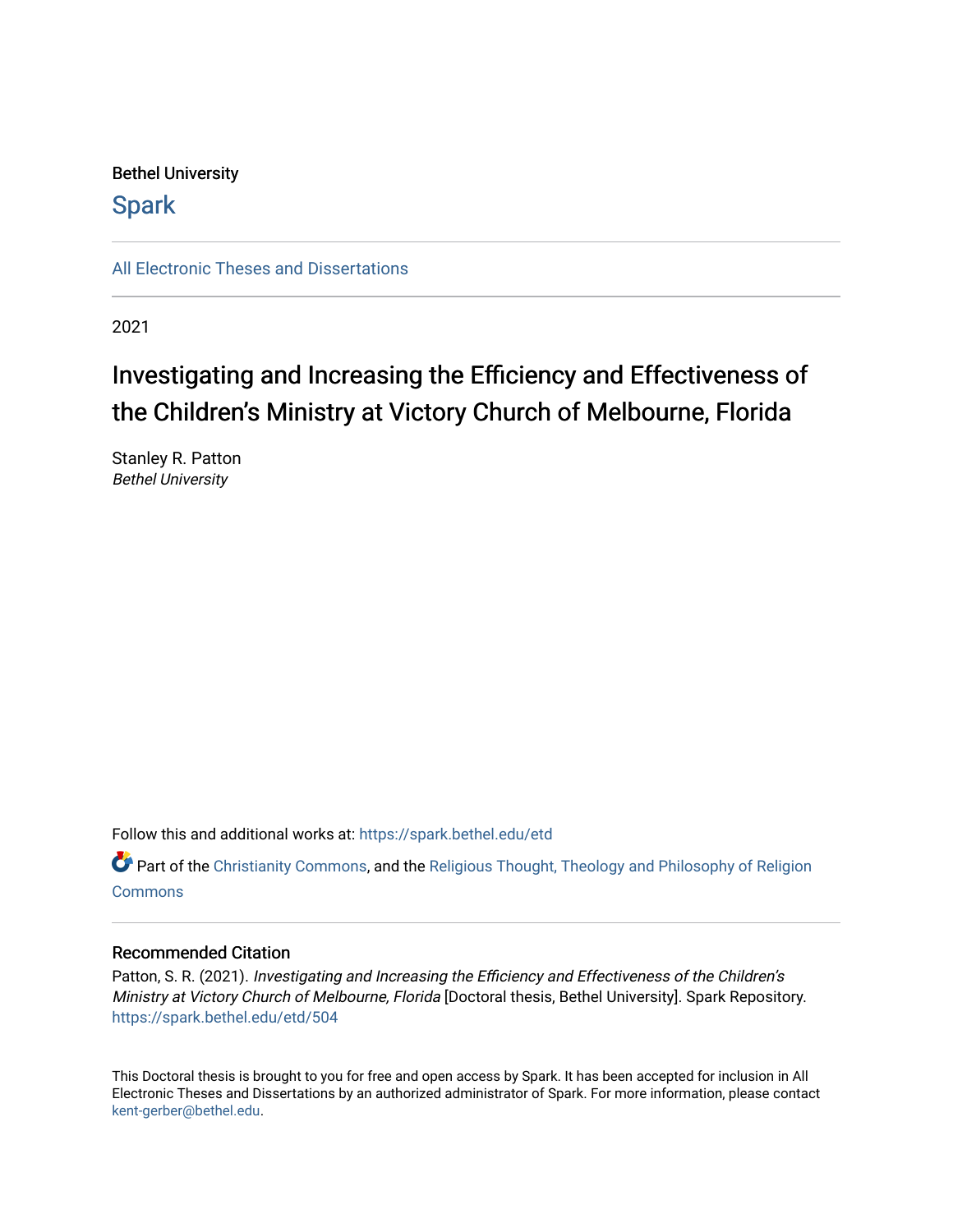## BETHEL UNIVERSITY BETHEL SEMINARY ST. PAUL

## INVESTIGATING AND INCREASING THE EFFICIENCY AND EFFECTIVENESS OF THE CHILDREN'S MINISTRY AT VICTORY CHURCH OF MELBOURNE, FLORIDA

## A THESIS PROJECT SUBMITTED IN PARTIAL FULFILLMENT OF THE REQUIREMENTS FOR THE DOCTOR OF MINISTRY DEGREE IN CHURCH LEADERSHIP

BY STANLEY RICHARD PATTON, JR. ST. PAUL, MINNESOTA MAY 2021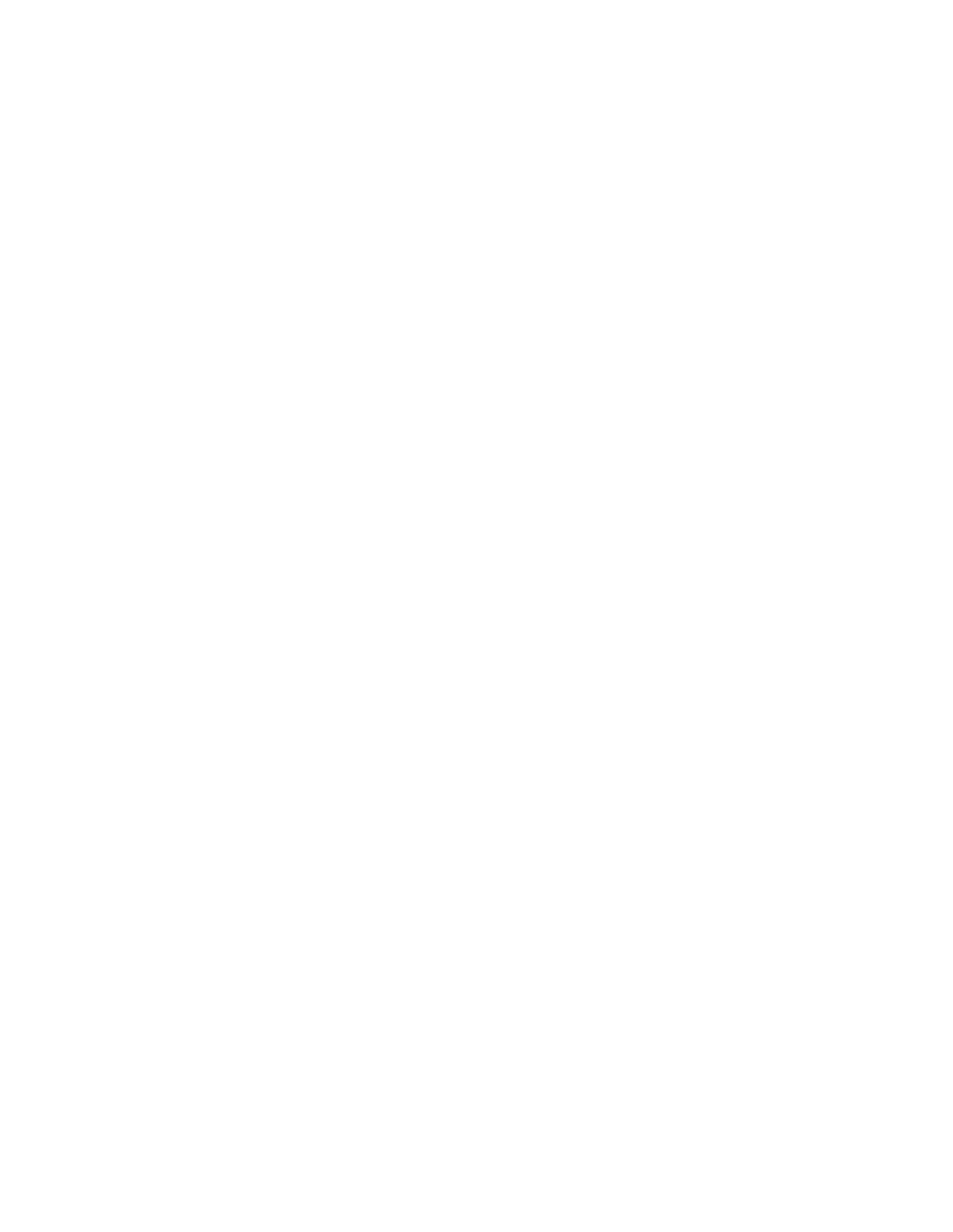#### ACKNOWLEDGEMENTS

<span id="page-3-0"></span>This work is dedicated to Christ and His Church, for His Glory. It is also dedicated to my dear wife, Dr. Melissa Patton: thank you for being the epitome of a loving, loyal, and lifelong partner on this roller coaster of ministry service. To my two sons, Micah and Mason, thank you for the privilege of making me the father I am today, where I can see adventure, budding purpose, and spiritual curiosity through your eyes. To my parents, Stanley and Pamela Patton, thank you for your emotional and financial support of my studies. Lastly, to Victory Church: thank you for trusting me to lead such a phenomenal community and for supporting my Doctor of Ministry work with prayers and words of encouragement.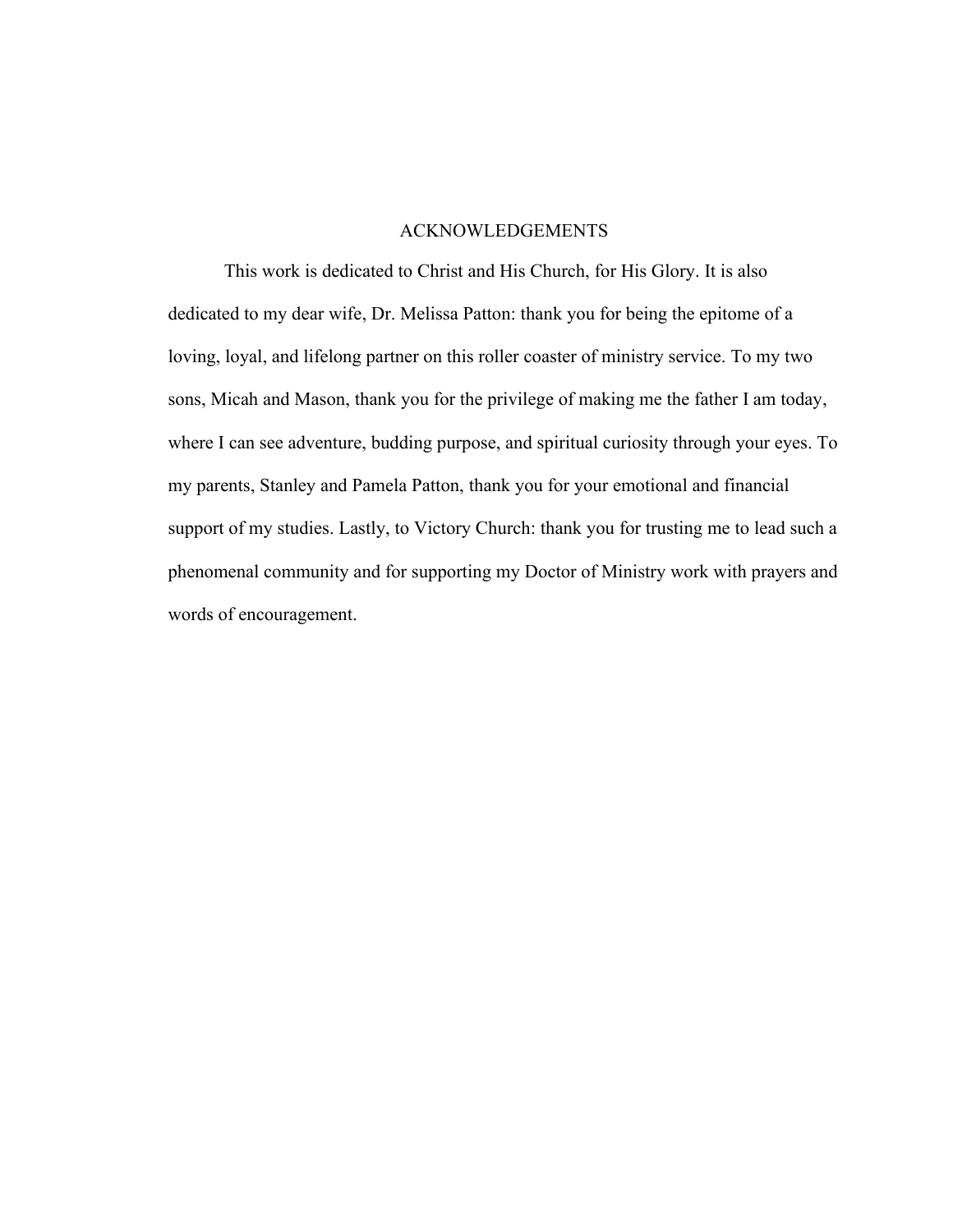### **CONTENTS**

<span id="page-4-0"></span>

| CHAPTER TWO: THE THEOLOGICAL FOUNDATIONS                               |  |
|------------------------------------------------------------------------|--|
|                                                                        |  |
|                                                                        |  |
|                                                                        |  |
|                                                                        |  |
|                                                                        |  |
|                                                                        |  |
| CHAPTER THREE: A REVIEW OF THE LITERATURE                              |  |
|                                                                        |  |
|                                                                        |  |
| The Difference Between Organizational Effectiveness and Efficiency  34 |  |
|                                                                        |  |
|                                                                        |  |
|                                                                        |  |
|                                                                        |  |
|                                                                        |  |
|                                                                        |  |
|                                                                        |  |
|                                                                        |  |
|                                                                        |  |
|                                                                        |  |
|                                                                        |  |
| <b>CHAPTER FOUR: JUSTIFICATION AND APPLICATION</b>                     |  |
|                                                                        |  |
|                                                                        |  |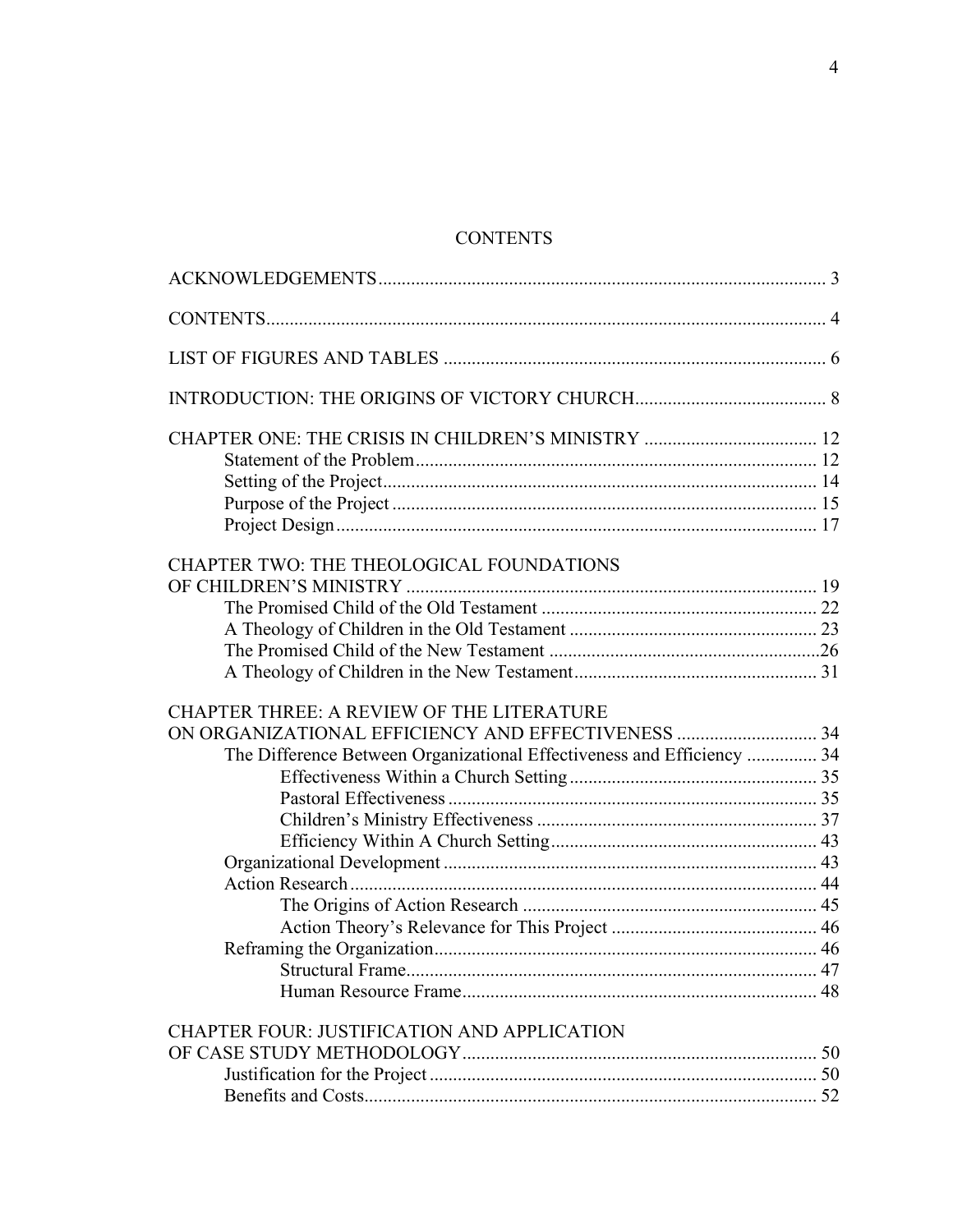| Stage Four: Develop Conclusions, Recommendations, and Implications         |  |
|----------------------------------------------------------------------------|--|
|                                                                            |  |
| CHAPTER FIVE: FINDINGS FROM SURVEYS AND INTERVIEWS 60                      |  |
| The Primary Instrument of Data Collection: An Eleven-Question Survey  60   |  |
| Analysis of Data from the Children's Ministry Effectiveness and Efficiency |  |
|                                                                            |  |
|                                                                            |  |
|                                                                            |  |
|                                                                            |  |
|                                                                            |  |
|                                                                            |  |
|                                                                            |  |
|                                                                            |  |
|                                                                            |  |
|                                                                            |  |
|                                                                            |  |
|                                                                            |  |
| The Secondary Instrument of Data Collection: Zoom Call Interviews  73      |  |
|                                                                            |  |
|                                                                            |  |
|                                                                            |  |
|                                                                            |  |
|                                                                            |  |
| CHAPTER SIX: A WORKING THEORY OF CHILDREN'S MINISTRY  81                   |  |
|                                                                            |  |
| Components of an Effective and Efficient Children's Ministry  82           |  |
|                                                                            |  |
|                                                                            |  |
|                                                                            |  |
| <b>CHAPTER SEVEN: PERSONAL REFLECTION AND FUTURE RESEARCH  98</b>          |  |
|                                                                            |  |
|                                                                            |  |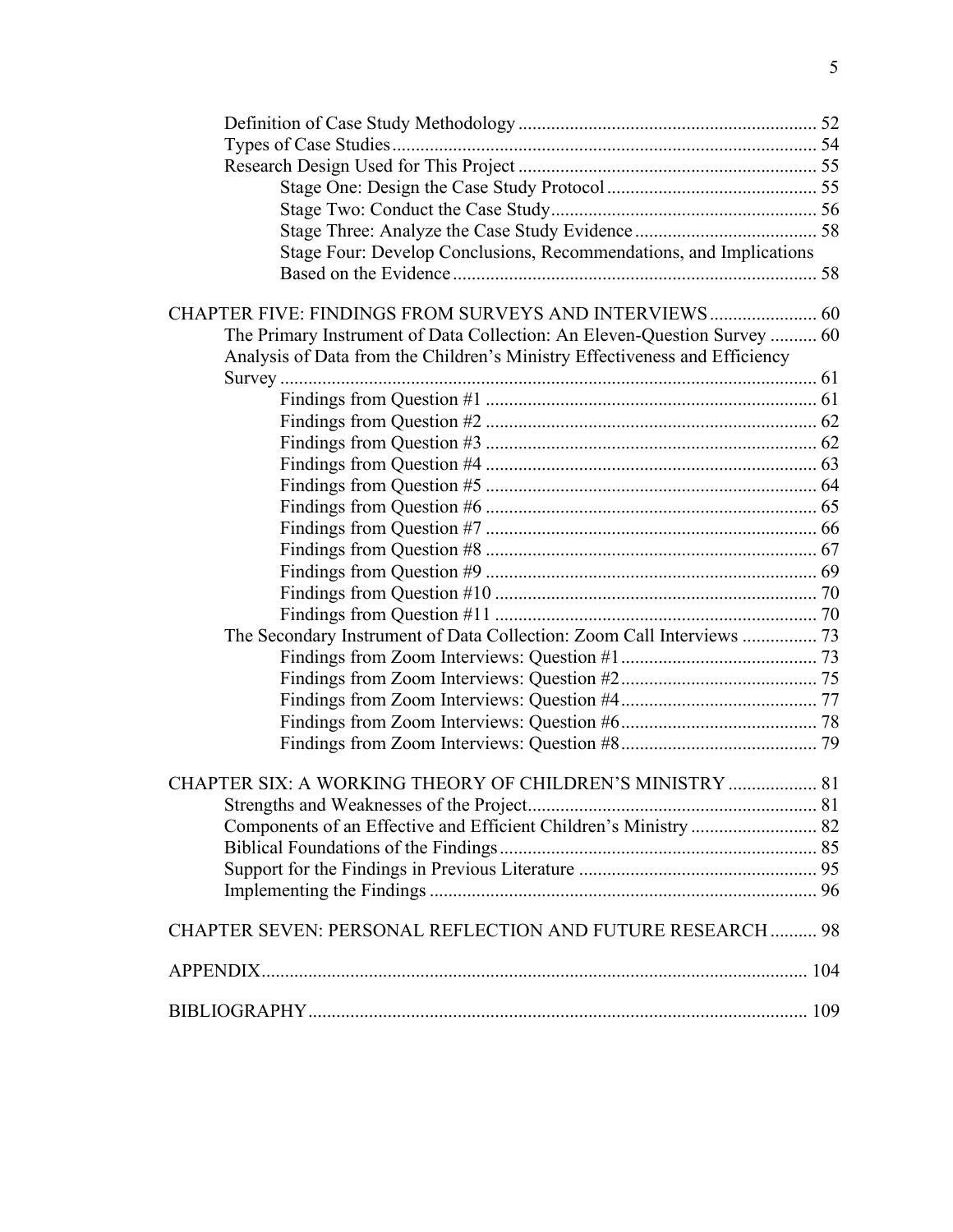### LIST OF FIGURES AND TABLES

<span id="page-6-0"></span>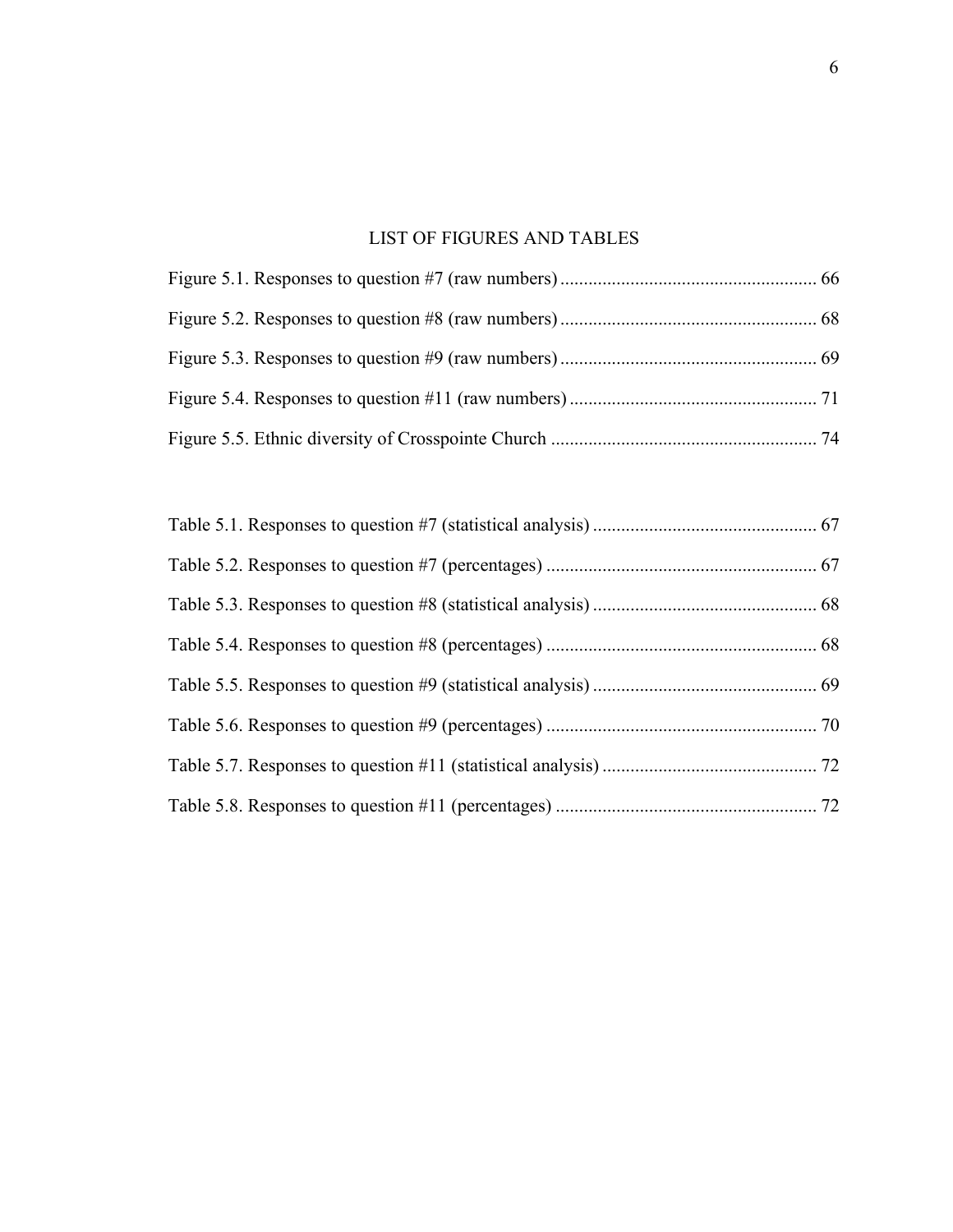#### ABSTRACT

The purpose of this study was to increase the effectiveness and efficiency of the children's ministry at Victory Church of Melbourne, Florida, a growing multicultural and multigenerational church. Conversations with the children's ministry team, parents, child participants, and the senior pastor of Victory indicated that changes needed to be implemented in order to grow the ministry. This project used a case study methodology, focusing on a church with similar demographics as Victory, to discover the underlying factors needed to increase the effectiveness and efficiency of Victory's children's ministry. To test the working theory that an increase in resources, team leadership, and parental involvement leads to increased effectiveness and efficiency, surveys were sent to three children's ministry leaders from the case study church. Interviews were then conducted to follow up on survey responses. The resulting quantitative and qualitative data was analyzed using the Qualtrics platform. The findings suggest that there are five components needed to increase the effectiveness and efficiency of the children's ministry at Victory Church: a vision/philosophy of children's ministry based on the great commission; adequate resources/funding for the children's ministry; key staff leadership; parental involvement; and strategic planning and the development of organizational systems.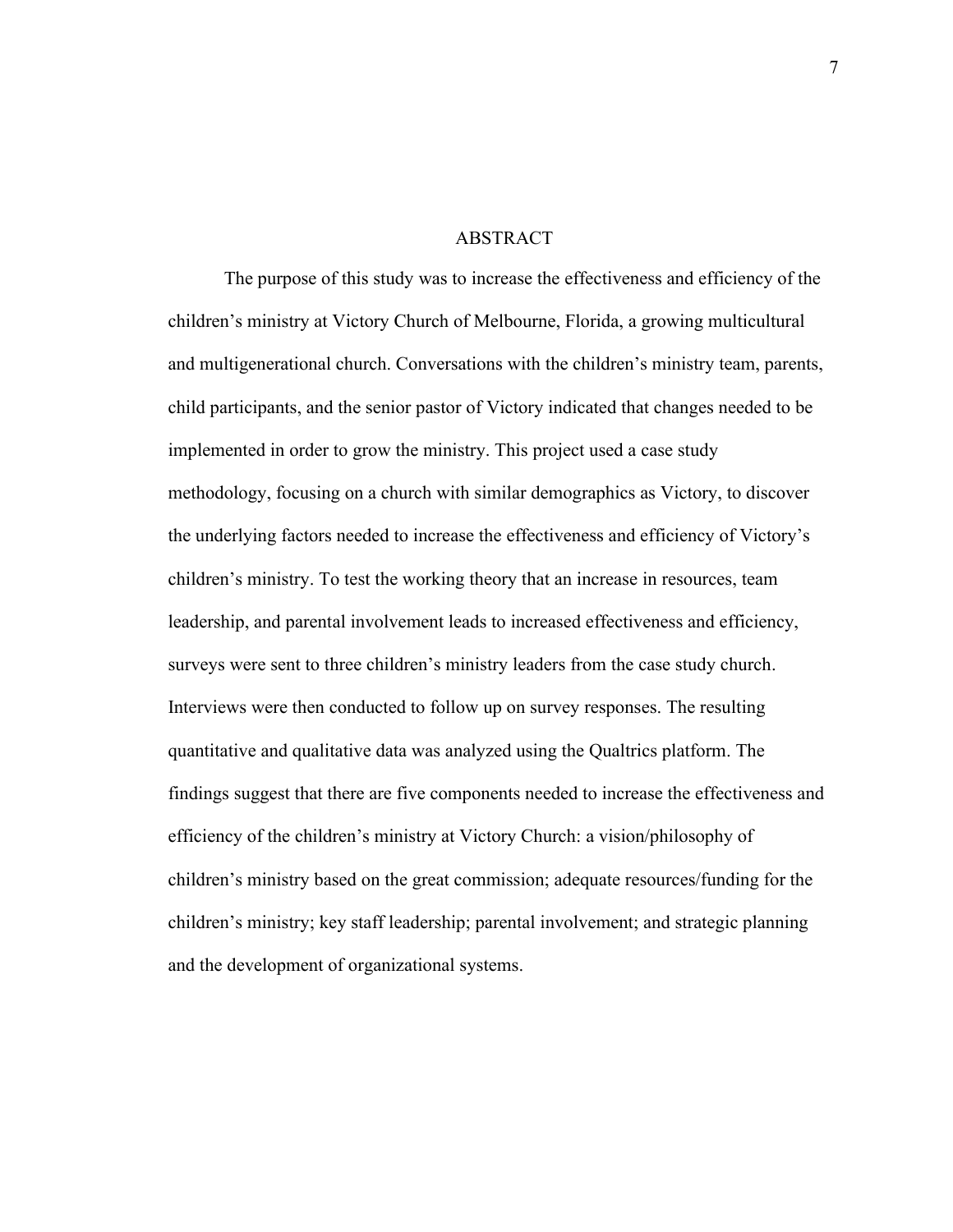#### INTRODUCTION: THE ORIGINS OF VICTORY CHURCH

<span id="page-8-0"></span>In 2011, I began serving as the senior pastor of a church that required a complete turnaround and revival from its dormant state. When I first arrived, I was eager and honored to lead such a storied institution. I naïvely believed that because I was armed with biblical knowledge, previous pastoral experience, vision, and strong interpersonal skills, I could quickly transform the church's complacent culture. Five years later, some progress had been made, but apathy remained a defining characteristic of the church, and I was forced to acknowledge that it had gone as far as it could go under my leadership. After lengthy prayer and consideration, I knew it was time to leave this church and pursue the next step in my vocational ministry—planting a new church.

This new church (which was eventually named Victory) had four main goals: to reach the community; to positively impact children; to be relevant to congregants' lives; and to be intentionally multicultural. The overarching aim was to transform the community through holistic programming while being unashamedly mission focused. But though the vision, as well as a strategic plan for achieving that vision, was quickly established, locating sources of funding for this new startup church remained challenging. In order to raise the necessary capital while also conducting community outreach and improving the community's perception of the church, this researcher started a sports league—Victory Kid Sports, an offshoot of Victory Church.

The decision to prioritize activities for youths was partly due to the socioeconomic conditions of the community. In Brevard County, Florida, winter break is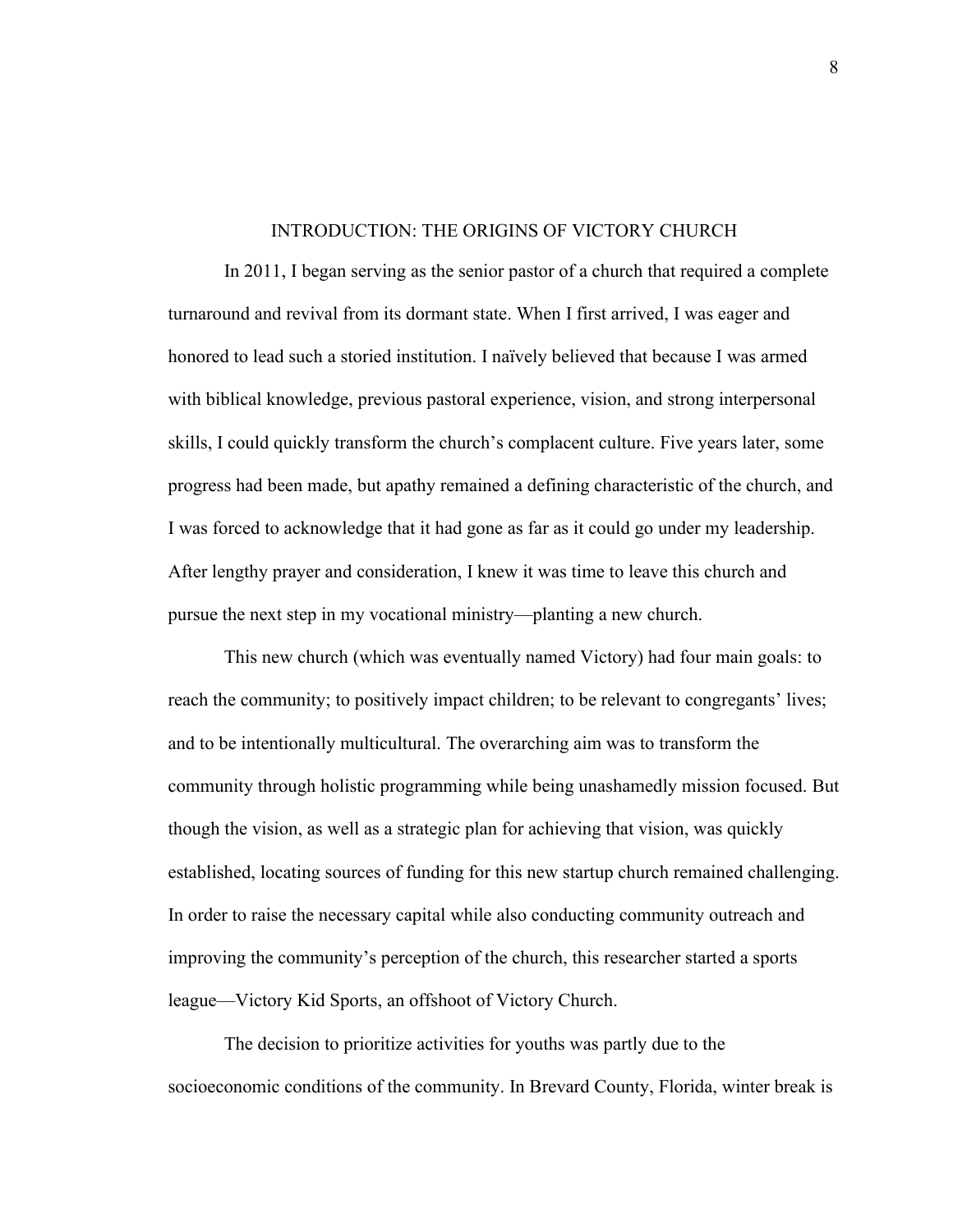one of the most difficult times for families and children; many under-resourced and impoverished families undergo transitions and endure major crises at this time of year, and they often cannot afford to buy the children gifts for the holidays. Though numerous individuals, programs, and church-based ministries have organized fundraisers and other initiatives to purchase gifts for these children, larger systematic issues remain. Thus, one of the priorities of Victory Church was to move beyond occasional gifts and donations and make a lasting impact by developing intentional relationships with children and their families.

As a first step towards realizing this goal, volunteers and launch team members from the newly minted Victory Church group created a camp that was promoted as an inexpensive twelve-day experience to foster fun during the holidays. The camp was designed to fill the gap during the holidays and provide children with a safe and secure sports experience. It was marketed via email, flyers, and conversations with administrators at local schools. Simultaneously, strategic partnerships were created with community agencies to help engage under-resourced families. A few of the agencies to whom the initial pitch was made even sponsored several participants. The response to this minimal marketing was incredible: less than \$700 was spent on marketing and equipment, yet the return on investment was both financially and spiritually rewarding.

Throughout the twelve days, children's lives were changed through sports and motivational messages from community leaders. The impact of this first camp experience became a major component in the church's future ministry paradigm. Sports united the youths and families and connected them to our newly forming faith community. Without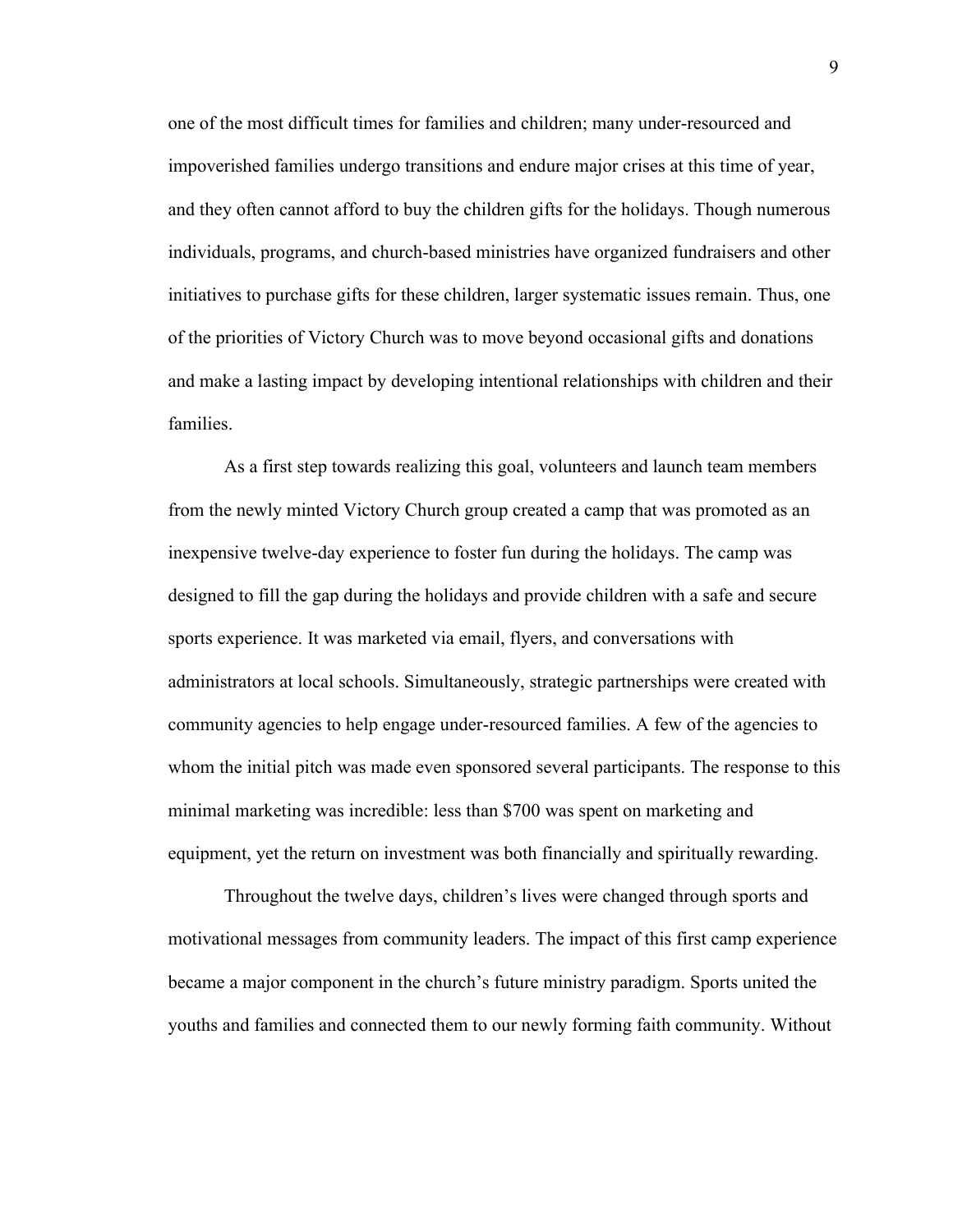sports and the creation of a fun-filled environment, there would have been no opportunity to make a lasting imprint on the lives of these initial families.

The team quickly learned that the mutually reinforcing relationship between Victory Church and the sports camps created a natural pipeline for an elementary schoolaged children's ministry. Seeing the fruit and potential of this initial camp experience caused the church leadership to formally adopt sports programming as an official ministry of Victory Church. As the sports ministry was launched, it became apparent that the church needed to create a separate business in order to reach more people beyond the church, conduct business in secular venues, and qualify for governmental grant funding. This new entity was called Victory Kid Sports.

Today, Victory Kid Sports touches the lives of thousands of children by providing competitively priced multi-sport leagues, educational programming for schools, sports camps, and church partnerships all around the nation. Youth sports are a thriving business and a dynamic way of reaching elementary-aged students and their families. In addition, Victory Church firmly believes that sports can be used for an even greater purpose. Since its humble beginnings, Victory Church has employed this youth sports model of ministry, expansion, and development to fuel its rapid growth and attractiveness to families with elementary-aged children in Melbourne, Florida and beyond.

This Paul-influenced tentmaking model for ministry has proven to be successful and sustainable in a variety of communities. However, it has also raised a number of questions for this researcher: why is Victory Church attracting more adult congregants then children, despite having a successful youth sports outreach model in its community? And how should the church respond if the children and families to whom sports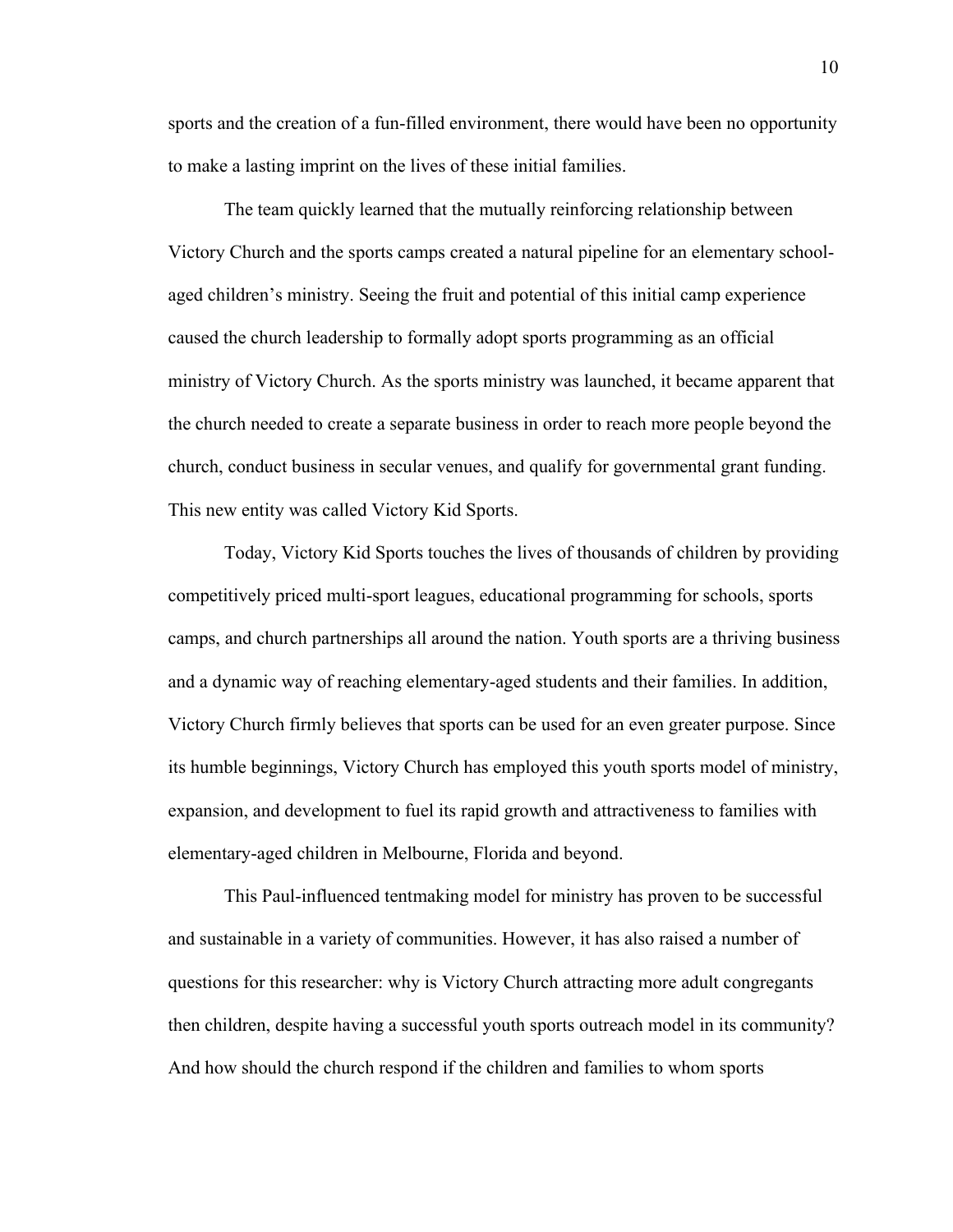programming is provided are not as enthusiastic about the possibility of participating in the church's children's ministry programs? The aim of this thesis was to study these phenomena, identify problem areas, and seek solutions that will prove beneficial to both Victory Church and other children's ministries.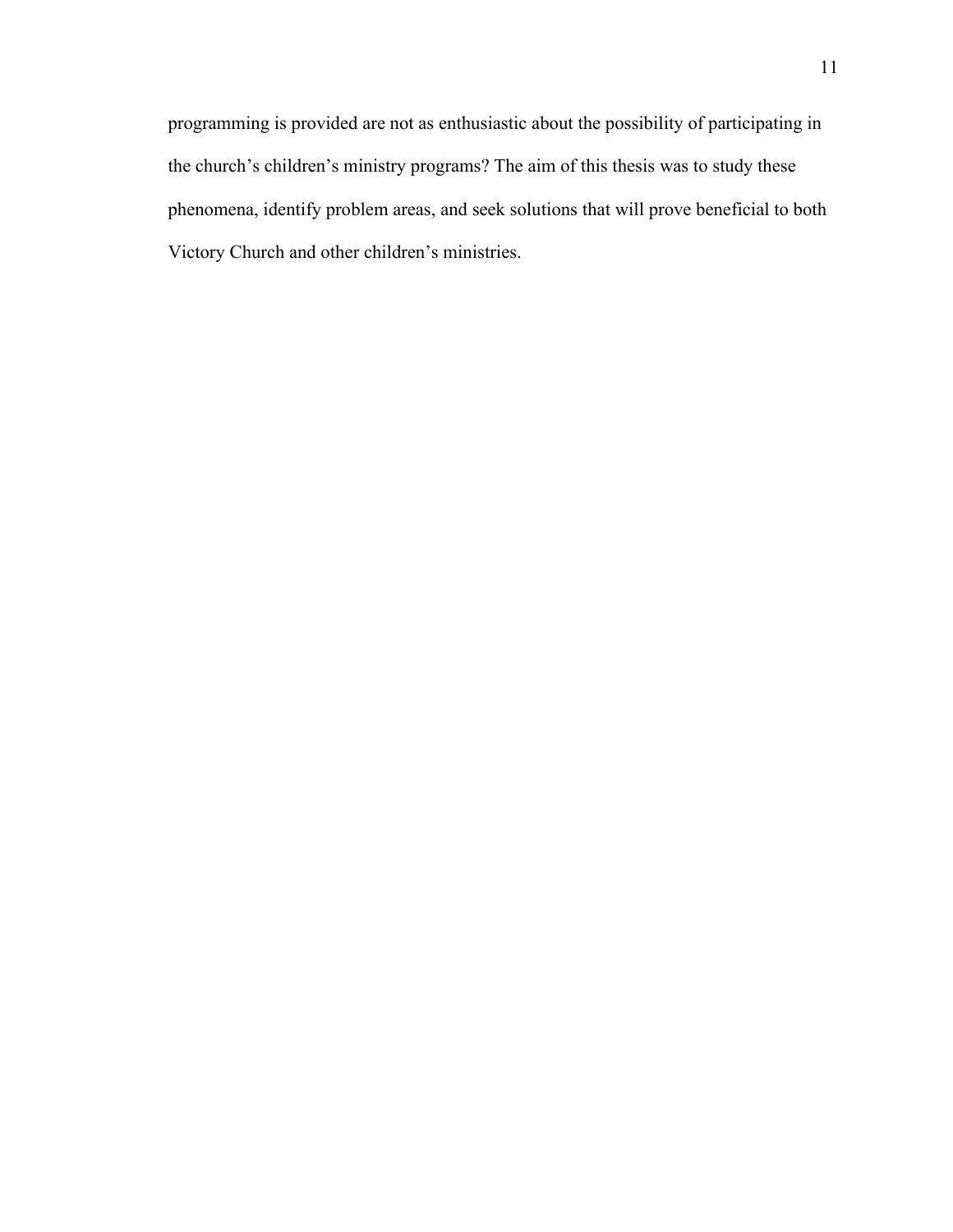#### CHAPTER ONE: THE CRISIS IN CHILDREN'S MINISTRY

#### **Statement of the Problem**

<span id="page-12-1"></span><span id="page-12-0"></span>How can the Church reach more children and youth? This is a question posed in many conference sessions, board meetings, and pastoral heart-to-hearts. A church's decision to focus on children (or not) and the strategies they deploy to attract more youth are often determined by their willingness to change the cultural and historical ethos of their church. Some churches have the capital to make shrewd hiring decisions, bringing in young, energetic individuals or teams to recalibrate the children's ministry. Some older churches and pastors acknowledge the low number of youth congregants but fail to take direct action to remedy the problem, instead falling back on familiar practices. Some seek new training, methods, or programs, hoping that through trial-and-error experimentation they can find the answer to their children's ministry problems. But these ad hoc processes are often inefficient and ineffective. In order to establish a more rigorous, systematic approach to the problem, it is first necessary to understand the fundamental issues undergirding the lack of youth engagement in ministry.

According to Michael McGarry,

there are three foundational problems facing youth ministry that youth workers have long discussed but must also be addressed with church leaders and parents. First, one must understand the "dropout rate," which is often cited as a description of how many students stop attending church after graduating from high school. Second, it is important to recognize that youth culture reflects a broader problem—it is not exclusively youth who are dropping out of church involvement. American culture as a whole is becoming increasingly non-Christian, and the problem of youth abandoning their faith reflects the same trend among adults. Third, in many churches there is a fragmentation between the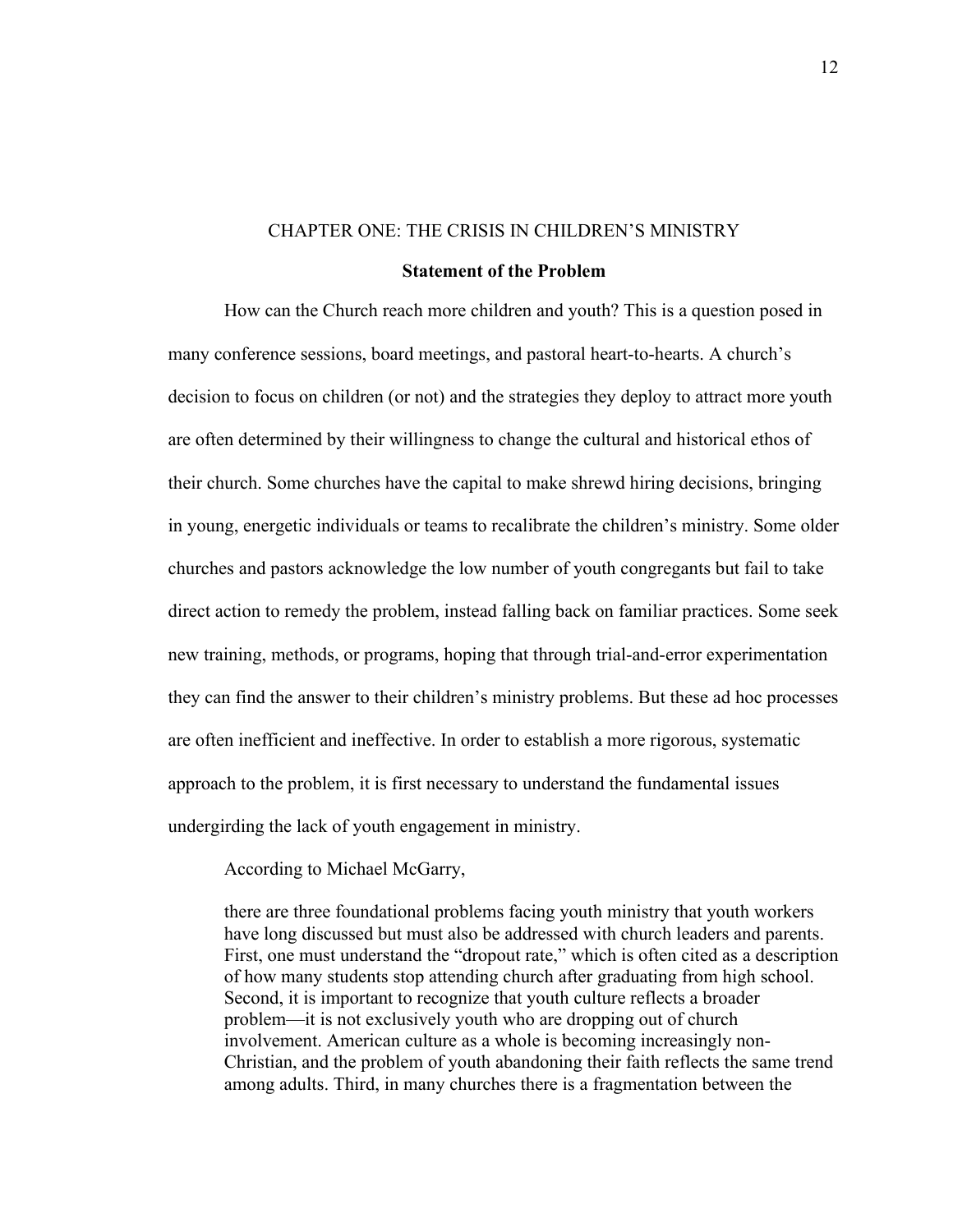church, the youth ministry, and the family. These problems converge to create a situation whereby the second and third problems continue to fuel the first.<sup>1</sup>

McGarry argues that solving the ongoing problem of youth participation in the Church will require harmonization among the Church, the youth ministry, and the American family. He further writes that the Church must recommit herself to the gospel and to discipleship to strengthen an inner core whereby families may in turn be strengthened.<sup>2</sup> This is why the children's ministry of Victory Church has been chosen for investigative purposes. Victory Church adheres to McGarry's recommendations by prioritizing the gospel and discipleship as a means of strengthening families in the church and in the community. The aim of this thesis project was to determine the extent to which these strategies have a measurable effect on youth engagement with Victory Church.

The problem this project addresses is the lack of a proven model or principle for creating a more effective and efficient children's ministry. In response to this problem, this researcher adopted a systematic, multi-step process for analyzing and improving children's ministry. This process involved investigating a theology of children in the Bible; analyzing the appropriate literature relating to children's ministry development and practices; examining the children's ministry model of another church with similar demographics and practices to Victory Church; comparing what that church is doing to fuel growth in their children's ministry with the present children's ministry model at Victory Church; and identifying transferable principles that will help the children's ministry staff at Victory to develop faster numerical growth in their ministry.

<sup>1</sup> Michael McGarry, *A Biblical Theology of Youth Ministry: Teenagers in the Life of the Church* (Nashville, TN: Randall House, 2019), 6.

<sup>&</sup>lt;sup>2</sup> McGarry, 7.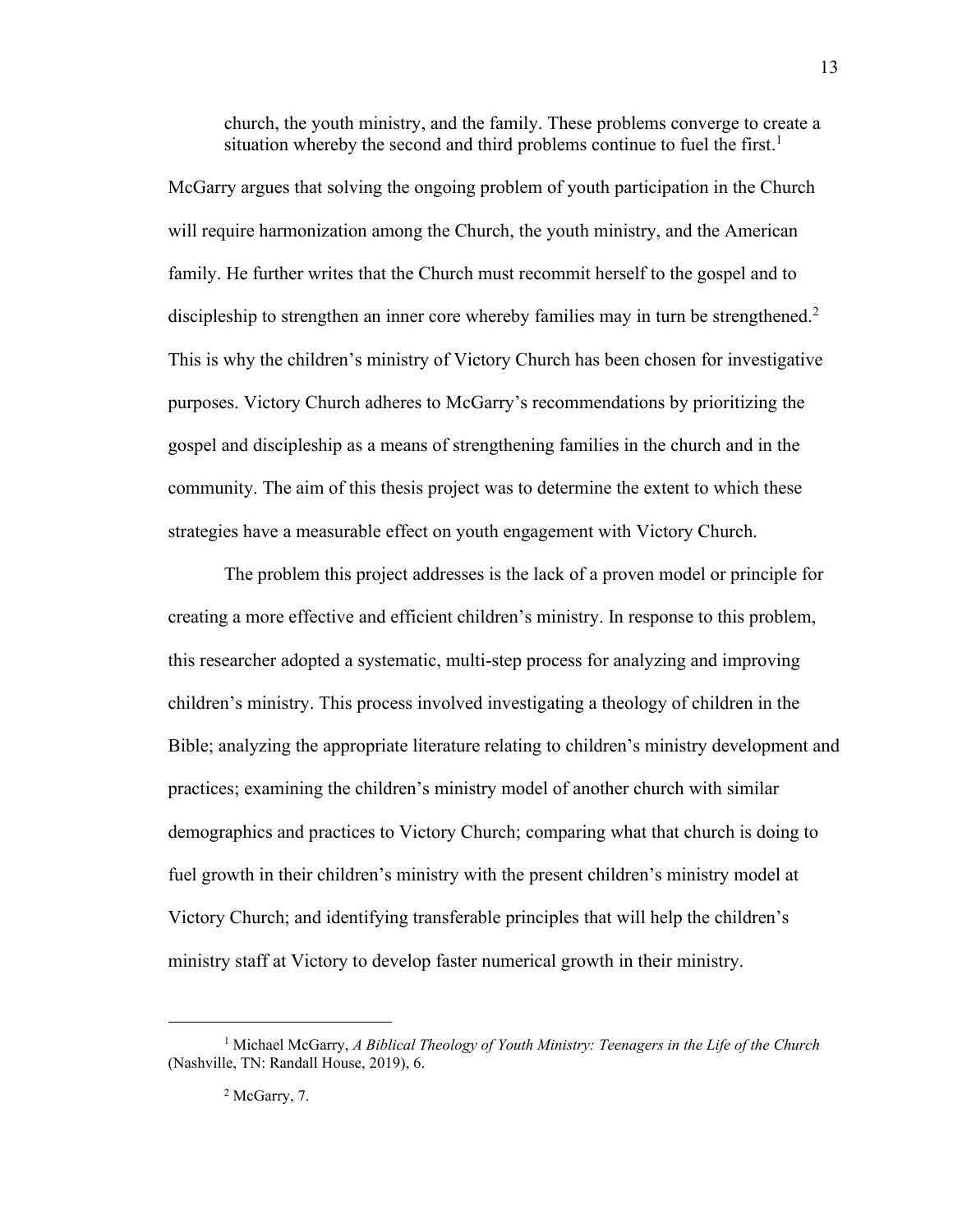#### **Setting of the Project**

<span id="page-14-0"></span>The setting of the project is Victory Church of Melbourne, Florida, a three-yearold church plant. Victory Church was founded by this researcher and a team of committed individuals with the aim of reaching people who are disconnected from God. From its inception, Victory Church has been intentionally multicultural, multigenerational, and multiethnic, with the understanding that diversity and inclusivity are important to oneness in Jesus Christ. Today Victory Church has over 550 active members.

Victory comprises 40 percent African American families, 30 percent Caucasian families, 20 percent biracial families, and 10 percent Latino families. The average age of Victory Church participants is approximately 40 years old, with 50 percent male and 50 percent female. Seventy-five percent of Victory Church's membership work in engineering jobs, 20 percent work in other corporate industries, and another 5 percent work in K-12 or collegiate education. Victory is a commuter church. Most of the people who attend Victory drive more than 15 minutes to the church location. Victory attendees come primarily from neighboring towns and cities such as Rockledge, Viera, Cocoa, Titusville, Palm Bay, Malabar, and even eastern parts of Orlando. This wide reach creates both social and economic diversity at Victory Church. However, it also makes it challenging to focus on a single neighborhood or census tract.

Victory Church is located in Melbourne, Florida, a beachside city 70 miles east of Orlando with a population of 83,029 residents. Melbourne is in Brevard County, known as Florida's Space Coast because it is home to Kennedy Space Center, Patrick Air Force Base, Northup Grumman, Rockwell-Collins, L3Harris, and other military defense contractors. The high number of space, military, and defense employers has created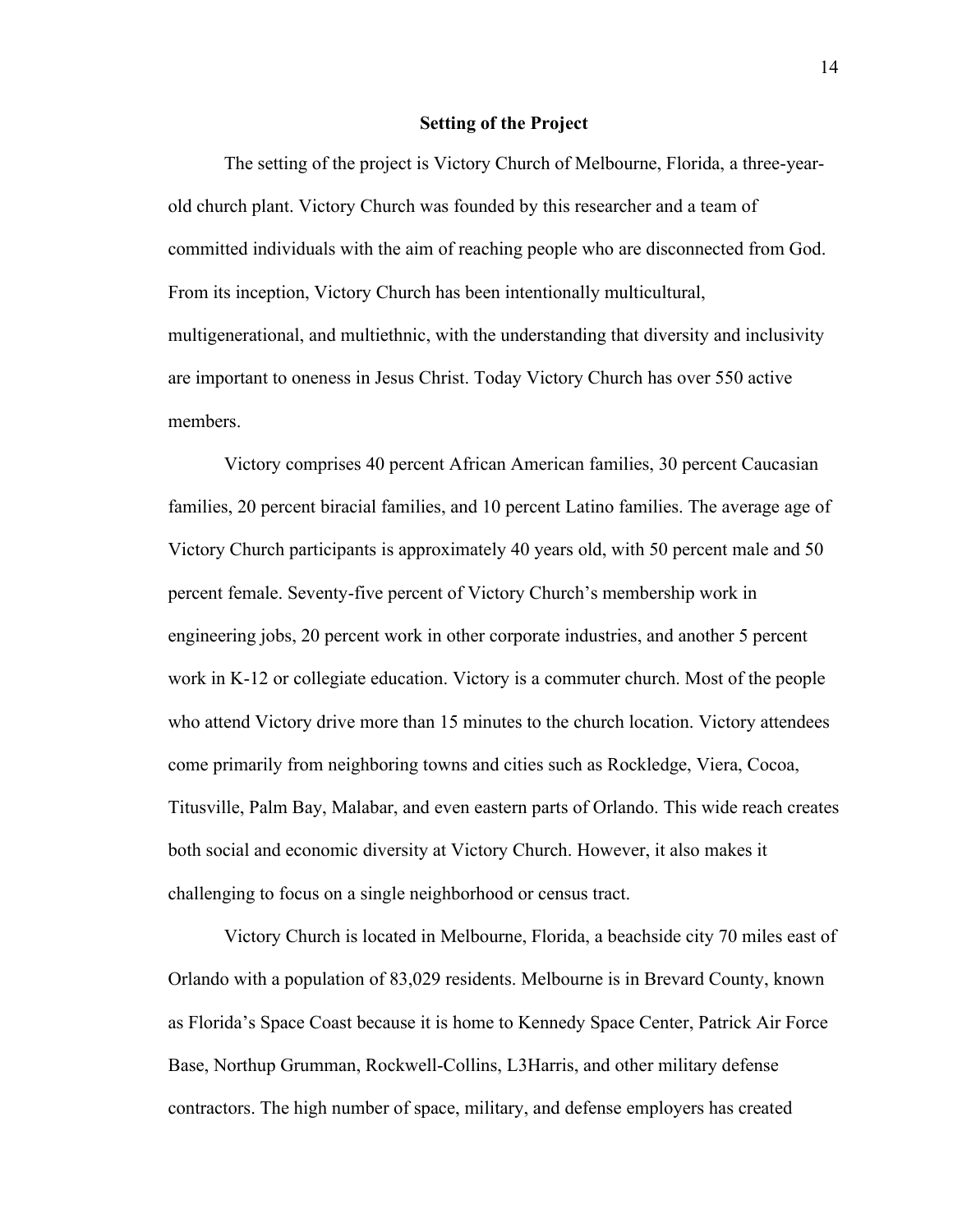numerous opportunities for upward mobility and stable, long-term career tracks. Though Brevard County has a lot to offer young families, it is also a retirement haven. According to the most recent United States Census, 21 percent of Melbourne's population is age 65 and older. In short, Melbourne accommodates both an older and a younger population, combining career opportunities in military technology with a well-developed leisure industry for retirees.

Victory Church not only celebrates and embraces diversity but is a church with a heavy emphasis on reaching children through a variety of strategies. Victory Church has established a sister organization called Victory Kid Sports that supplies school-based sports programming, camps, and socio-emotional enrichment programs while also providing fun recreational opportunities to the community and several other states and school districts. Victory Kid Sports supplies a funding stream and organic outreach that has helped Victory Church grow quickly. Though Victory Kid Sports is integrated in some ways with the current children's ministry model, they are not identical; Victory Kid Sports remains a secular organization.

#### **Purpose of the Project**

<span id="page-15-0"></span>This project aims to add value both to the researcher's own ministry and to the Church at large. This researcher has spent his adult years in full-time ministry. While still a student at Moody Bible Institute in Chicago, he was hired as a youth pastor at a large suburban church. It was during this ministry that he learned how to develop, cultivate, and disciple adolescents. Due to his passion for positively impacting the next generation, he desires to create a strong, effective, and enduring children's ministry.

In addition to this researcher's past as a youth pastor and children's discipleship professional, he leads Victory Church, a growing church plant in Melbourne. As the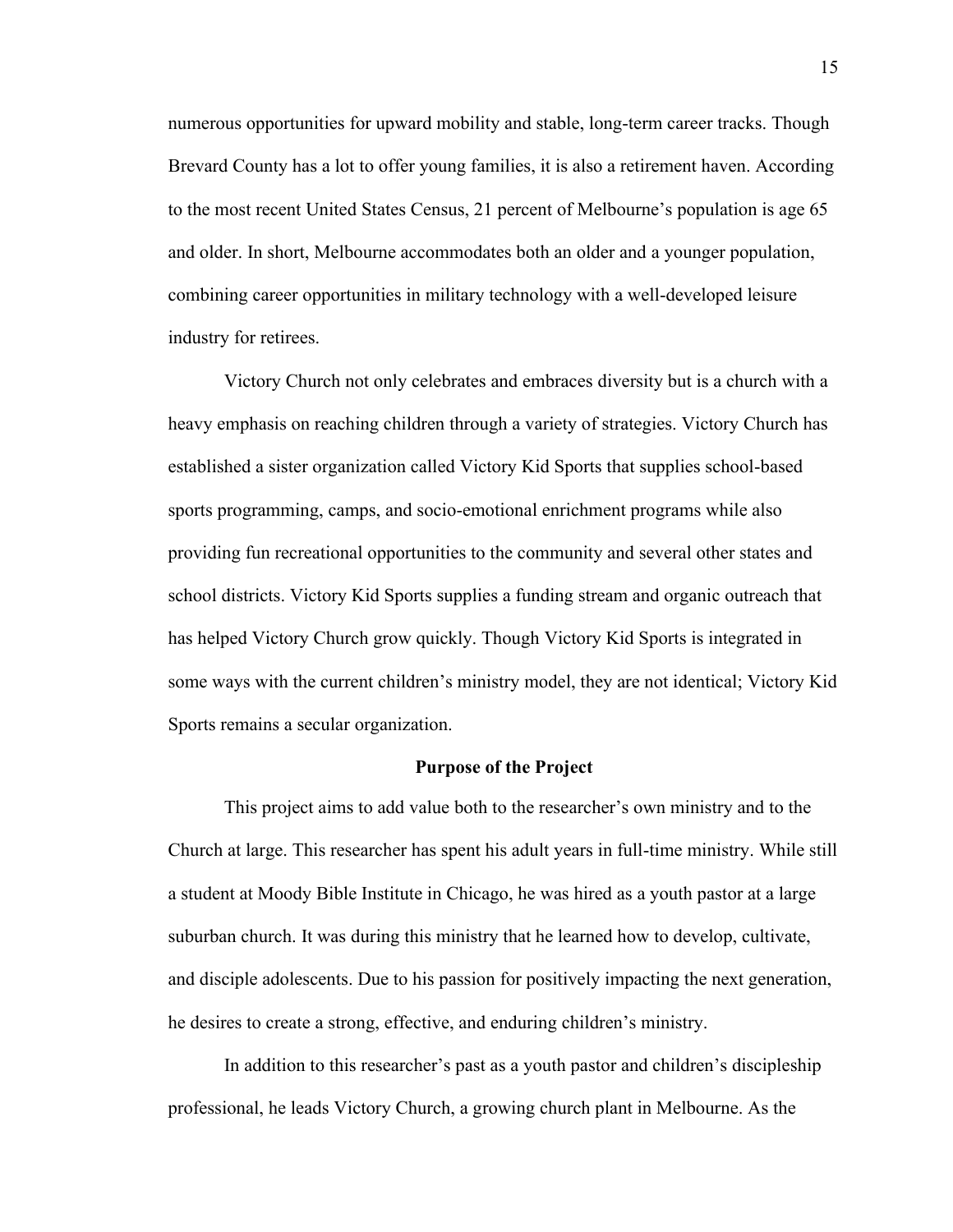primary visionary and architect of Victory Church, he is operationally responsible for the well-being and quality of all the ministries of the church. In the course of assessing the overall effectiveness of Victory Church, this researcher noted that the children's ministry was not growing as quickly as other ministries. He thus began to ponder what types of systems, structures, mechanisms, leadership pipelines, and paradigm shifts would be needed to make the children's ministry more effective and efficient in its growth patterns. This project was conceptualized in response to the researcher's desire to achieve a more robust children's program and contribute valuable observations and analyses to the larger field of youth ministry.

Moreover, this researcher assumes roles outside of the church. While he has served the body of Christ as a former youth pastor, worship leader, senior pastor, and now as a church plant lead pastor, his greatest servant leadership opportunity is his family. The spiritual development of his two young sons, ages eight and twelve, was one of the catalysts and driving forces behind this project. It is this researcher's utmost desire to see his two sons discipled to the highest level. As a concerned parent, he has repeatedly taken a deeper look at the effectiveness and potential of the children's ministry at Victory Church. His two sons often serve as a barometer of the quality, spiritual growth, health, and vitality of the ministry of which they are a part. Their observations give him valuable insight into what is needed to make the children's ministry better in both the present and future.

This project also has consequences for the Church at large. The Church benefits whenever a local church creates strategies and practices that aid in the development of that specific church. Furthermore, the Church in America is declining in millennial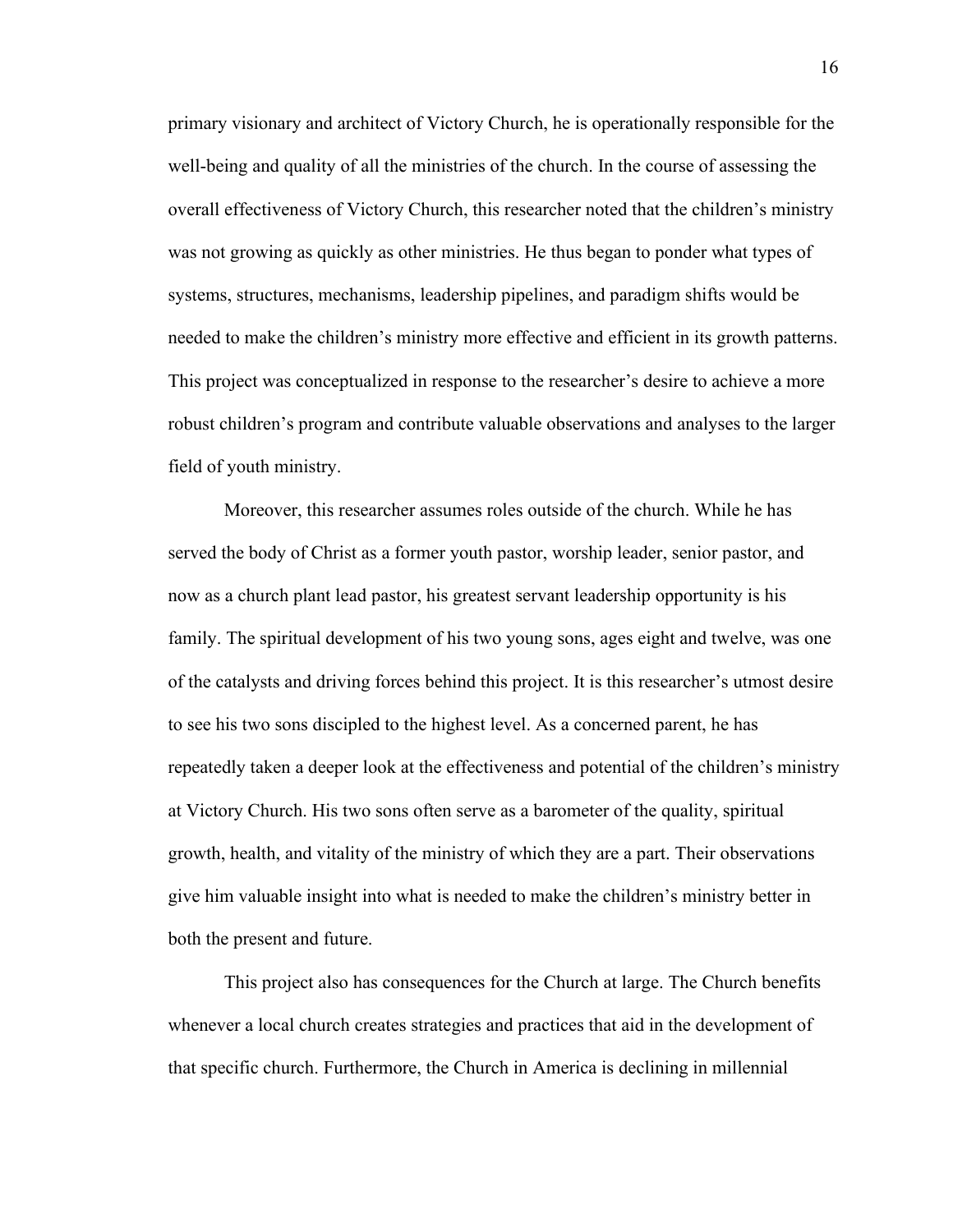attendance and engagement. Studies have shown that younger generations are trending towards a more secular worldview and away from sacred norms. Perhaps one of the reasons for the current crisis is the inadequacy of the children's ministry and the spiritual formation of children since the late twentieth century. The Barna Group suggests that nearly half of all Americans who accept Jesus Christ as their savior (43%) do so before reaching the age of 13, and that two out of three born-again Christians (64%) made that commitment to Christ before their eighteenth birthday. One out of eight born-again people (13%) made their profession of faith while 18 to 21 years old. Fewer than one out of every four born-again Christians (23%) embraced Christ after their twenty-first birthday.<sup>3</sup> Engaging children ages 13 and under is therefore critical to the spiritual formation of generations to come. This researcher intends to add to the ongoing discussion and scholarship on what it takes to create a church that is primed and ready to assist in the faith journey of children.

#### **Project Design**

<span id="page-17-0"></span>The design of this project was informed by a number of key assumptions. First, that God desires to grow and expand the ministry capacity of Victory Church of Melbourne. Second, that there is a fundamental flaw (or flaws) in the children's ministry that is thwarting its effectiveness. Third, that the senior leadership of Victory Church has the adaptability and leadership skills to develop a process to create changes to the existing children's ministry paradigm. Fourth, that principles gleaned from other churches, sources, and best practices could prove effective within the context of Victory

<sup>&</sup>lt;sup>3</sup> "Evangelism Is Most Effective Among Kids," Barna Group, October 11, 2004, https://www.barna.com/research/evangelism-is-most-effective-among-kids/.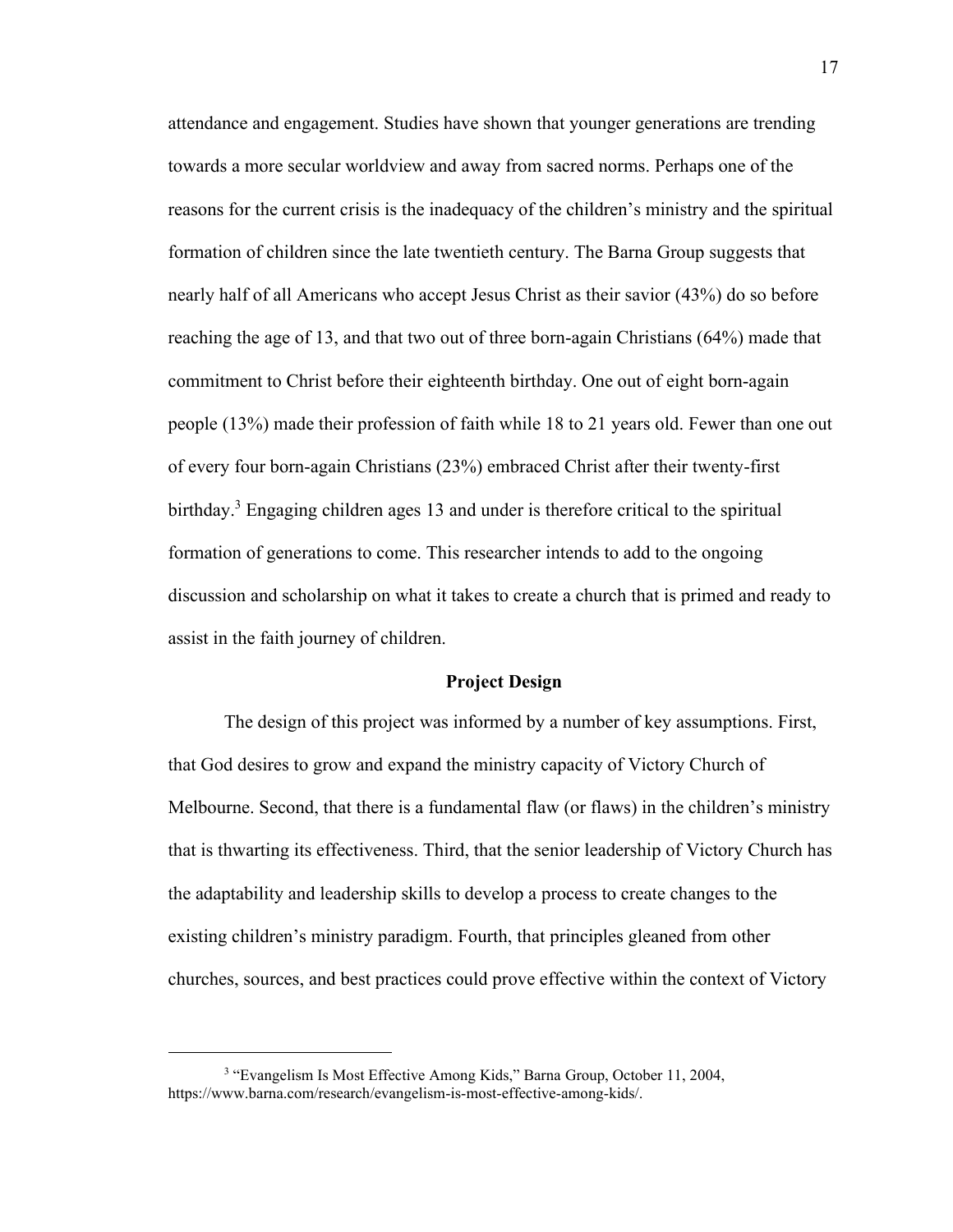Church. And finally, that incremental changes will directly impact the growth of the children's ministry.

Based on these assumptions, qualitative methodologies were selected for this project, namely action research and case studies. The first step was to investigate a theology of children as it pertains to spiritual formation as well as analyze the appropriate literature relating to children's ministry development and practices. The second step entailed surveys and video interviews with church leaders closely involved with the children's ministry of Crosspointe Church in Houston, Texas, a church with similar demographics and practices as Victory Church. The third step was to analyze the data from the surveys and interviews and compare what Crosspointe Church is currently doing to fuel growth in their children's ministry to the present children's ministry model at Victory Church. The fourth and final step concluded with identifying transferable principles that will help the children's ministry staff at Victory to develop a more effective and efficient ministry, which in turn will fuel a more rapid numerical growth in ministry participants.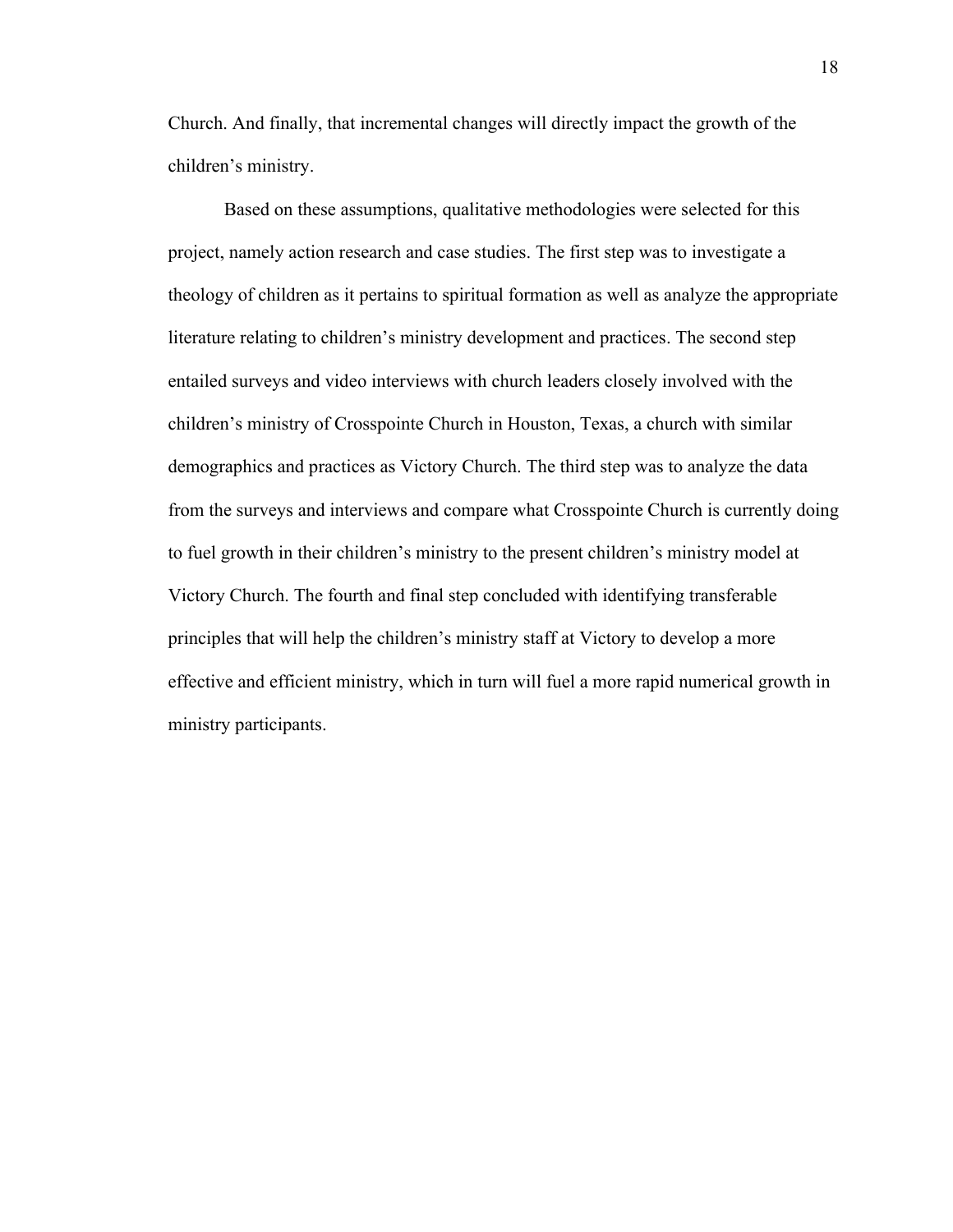#### <span id="page-19-0"></span>CHAPTER TWO: THE THEOLOGICAL FOUNDATIONS OF CHILDREN'S MINISTRY

<span id="page-19-1"></span>It is the layered and revelatory nature of the biblical text that defines and outlines God's plan of salvation for all who would receive Him. The underlying theme of salvation rises to the surface of the biblical narrative and becomes the interwoven thread between the Bible's books, chapters, verses, and two testaments. Furthermore, the emergence of salvation as the primary focus of both God and humanity results in the masterfully planned redemption of sinners through the birth and death of a promised savior, the incarnate Son of God.

According to Paul Kahn in his book *Out of Eden,* "If evil brought us to where we are, then the Western religious tradition tells us that our essential task as individuals and communities is to overcome the evil in our nature. We want to return to that 'image of God' that we were at creation. We must recover Eden."<sup>4</sup> Building upon this idea, Terence

E. Fretheim writes,

In the language of Genesis 1:26-27, human beings are created in the image of God. We know from the larger context that human beings do not become an "image of God" only when they are adults; the image of God is not something that they "grow into." This point is made clear in Genesis 5:1-3, the beginning of the genealogy of Adam. After noting that male and female were created in the image of God, the genealogical structure of this chapter makes God the "father" of Adam. 5

<sup>4</sup> Paul W. Kahn, *Out of Eden: Adam and Eve and the Problem of Evil* (Princeton, NJ: Princeton University Press, 2010), 1.

<sup>5</sup> Terence E. Fretheim, "'God Was the Boy' (Genesis 21:20): Children in the Book of Genesis," in *The Child in the Bible*, ed. Marcia, J. Bunge, Terence E. Fretheim, and Beverly Roberts Gaventa (Grand Rapids, MI: Wm. B. Eerdmans Publishing, 2008), 4.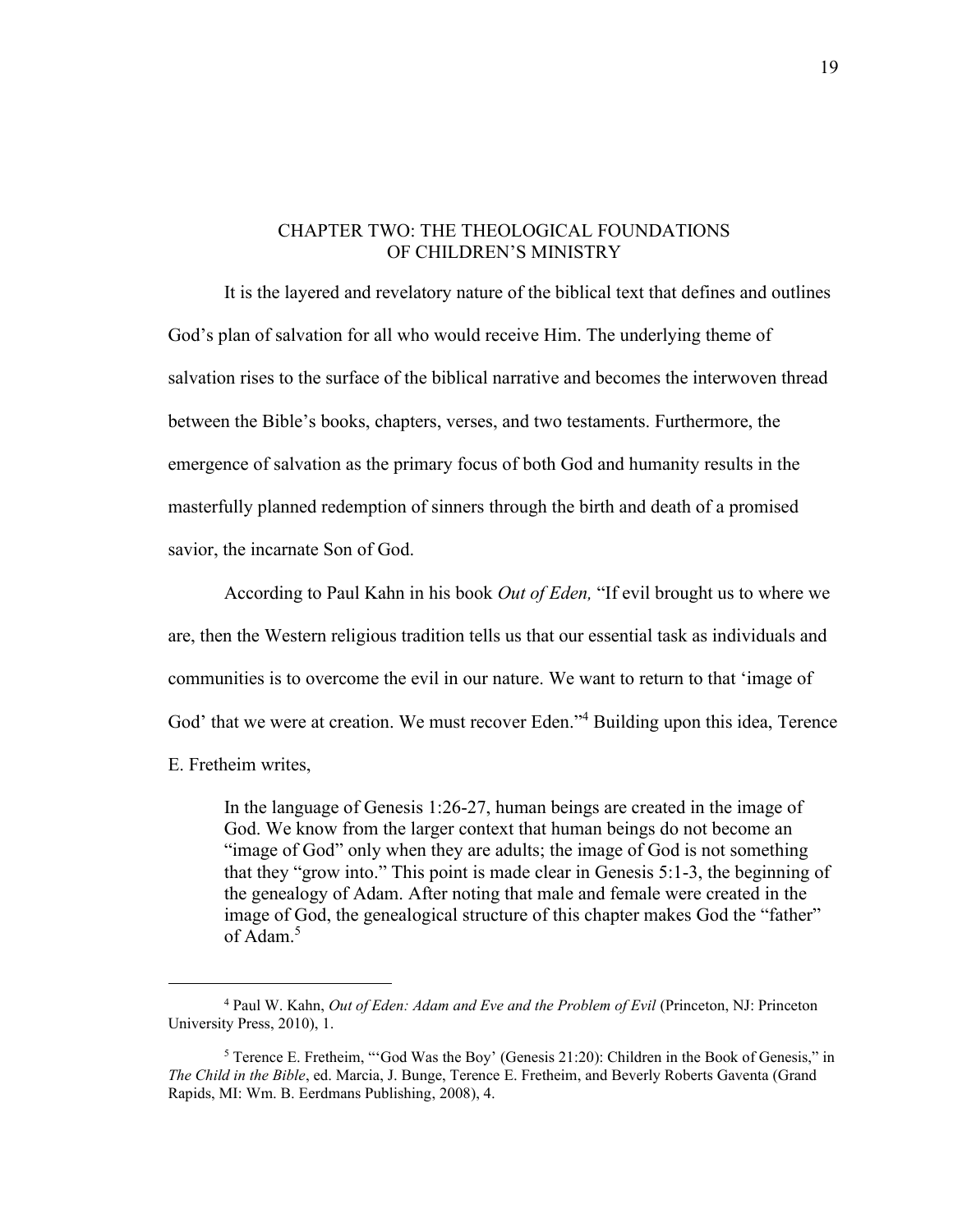The depiction of God as a father is a key theme throughout Scripture, including in some of the Bible's earliest writings, and it defines one of His chief characteristics. As a father, God is the progenitor of Adam, and each Adamic descendant is a living and breathing image bearer of the Father on earth. This concept suggests that each child that has been birthed since the time of Adam's creation provides a greater understanding of what it means to recover Eden through the lineage of Adam. Eden, which represents the idyllic relationship between God and his children, is finally restored through the offspring of Adam—more specifically, through the birth and death of the messianic child. This promised messiah is the beloved Son of God and represents the only hope humanity has at restoring the Father's purpose for all His children. It took 42 generations of God's children to produce an image bearer who not only represents the God of creation, but who is also of the same homoousios (substance) as God. The apostle Paul writes, "The Son is the image of the invisible God, the firstborn over all creation" (Col. 1:15). With a genealogy that can be traced back to Genesis, He is the ultimate child, one who has the authority to bring about the rehabilitation and rebirth of creation.

Fretheim further writes that "when Adam had lived 130 years, he became the father of a son in his likeness, according to his image, and named him Seth. Human beings are now the ones who create further images of God…Everything that the image of God is, every child is, regardless of gender, race, social status, or age."<sup>6</sup> The concept of the likeness of God being perpetuated through the birth of children strengthens the

20

<sup>6</sup> Fretheim, 4.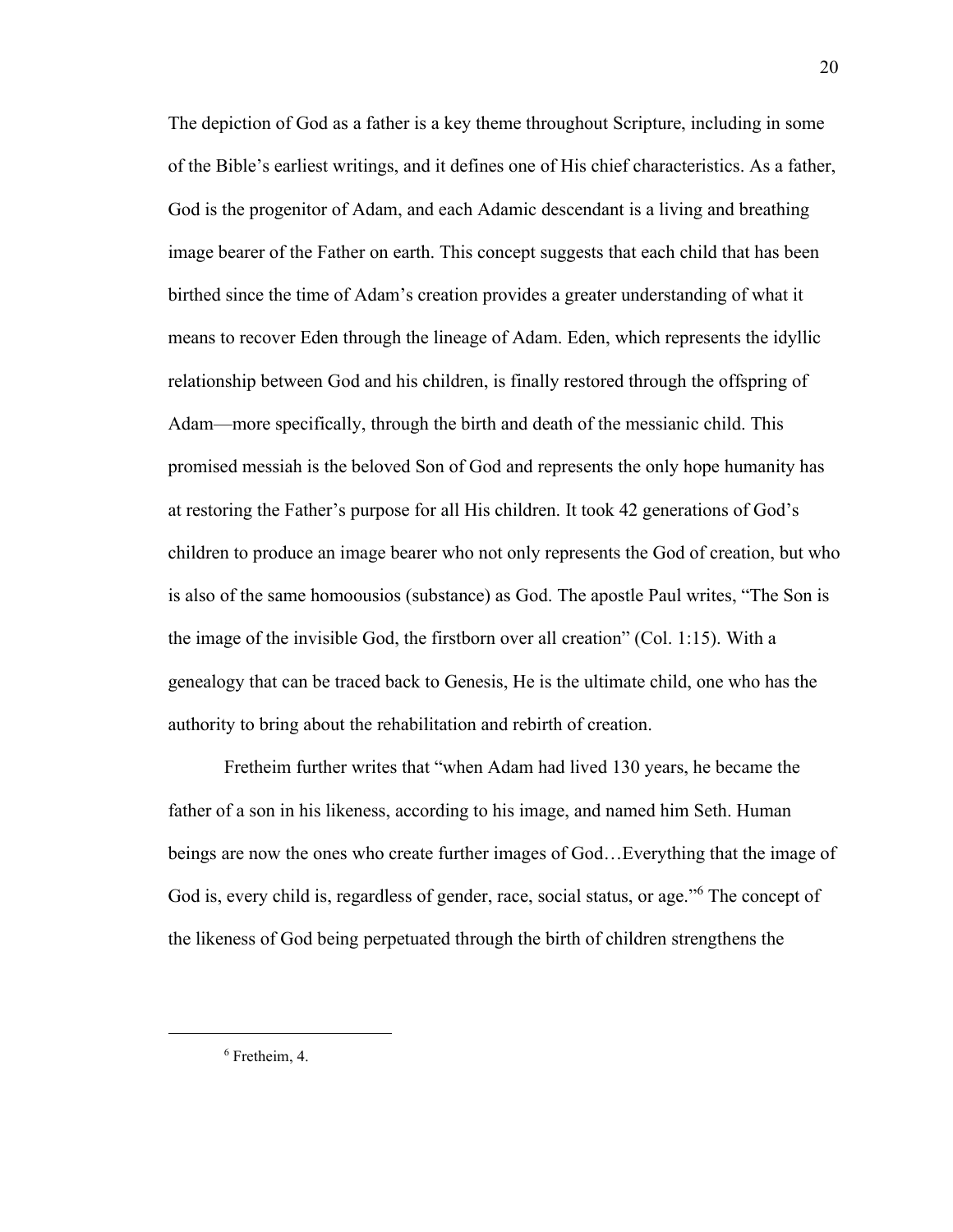argument that children are necessary to the story of salvation. Fretheim's writings create a paradigm in which children are paramount to God's vision of recapturing His own image through the personhood of the messianic child.

Repairing the human relationship with God is essential to the redemptive story. However, humanity cannot redeem itself from the wrath of God apart from the mercy and grace of its creator. Ellen T. Charry writes that "grace is a gift imparted by God that enables godliness."<sup>7</sup> She further defines grace as an "attitude of divine benevolence. It speaks against conforming to religious practices that facilitate a holy life. This approach to grace as divine benevolence for individuals is less interested in articulating a religious way of life than it is in personal assurance against eternal divine wrath."<sup>8</sup> Though Adam and Eve trespassed the sanctity of God's law, they are not without hope. God provides a foreshadowing of His redemptive plan, which has the power to offset His divine wrath.

The Bible introduces readers to a "seed of the woman" concept that will become foundational to humanity's long journey back to itself: "I will put enmity between you and the woman, and between your offspring and hers; he will crush your head, and you will strike his heel" (Gen. 3:15). As theologian Walter C. Kaiser Jr. states, "Genesis 3:15 has commonly been called the protoevangelium (the 'first gospel') because it was the original proclamation of the promise of God's plan for the whole world."<sup>9</sup> The offspring referred to in Genesis 3 plays a pivotal role in crushing the enemy and dissipating the

38.

<sup>7</sup> Ellen T. Charry, "The Grace of God and the Law of Christ," *Interpretation: A Journal of Bible and Theology* 57, no. 1 (2003): 36.

<sup>8</sup> Charry, 36.

<sup>9</sup> Walter C. Kaiser Jr., *The Messiah in the Old Testament* (Grand Rapids, MI: Zondervan, 1995),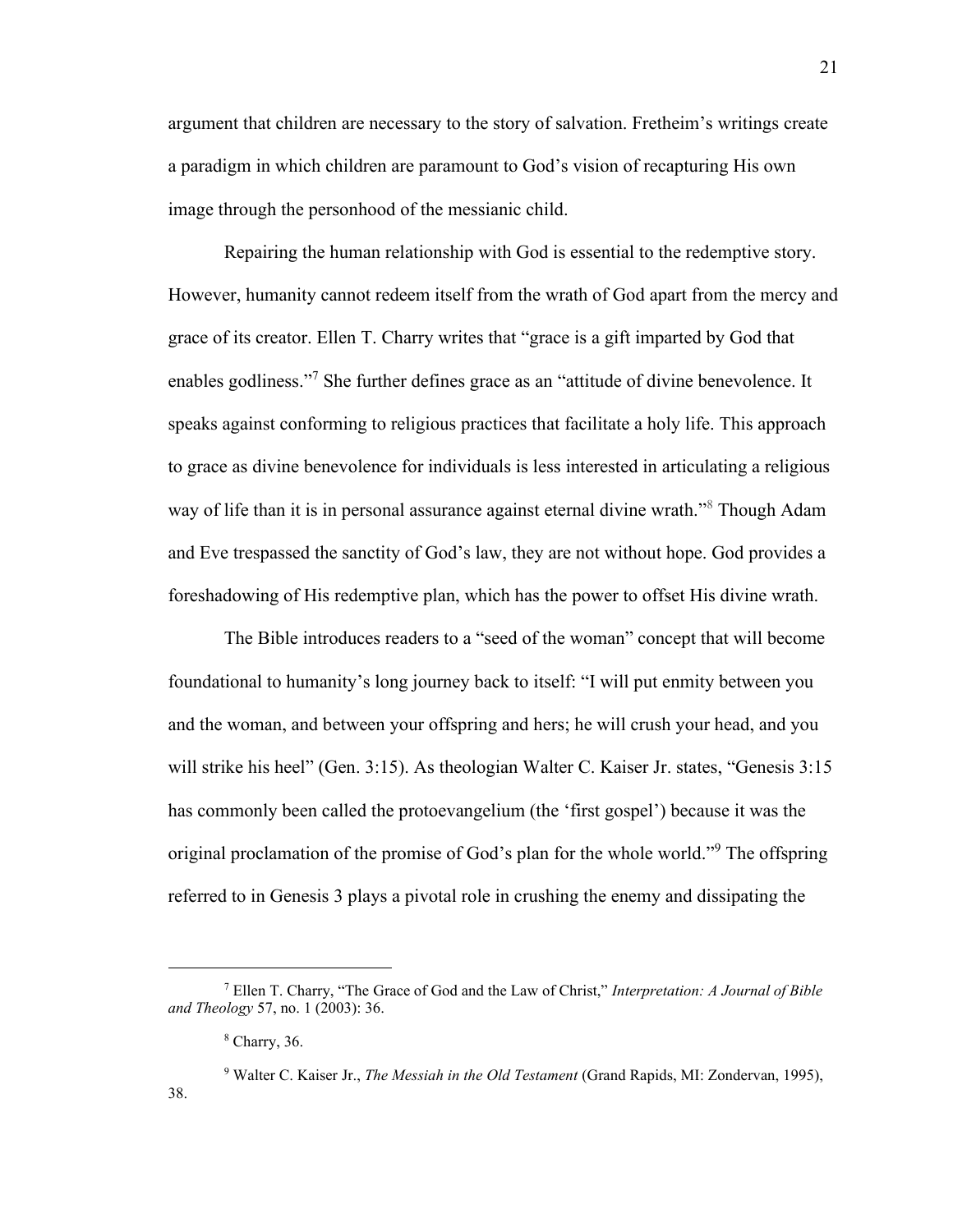furious wrath of God. He is the promised descendant of Abraham through whom all families on Earth would be blessed. He is also the one that does not come to abandon the Mosaic law but to fulfill it. As humanity awaits this savior and messiah to be born, He appears intermittently as a theophany in the Old Testament. This messiah would come through the lineage of the Jewish nation and later become the hope of all nations.

#### **The Promised Child of the Old Testament**

<span id="page-22-0"></span>The Old Testament sets the tone and provides a starting place for the nature of this promised child who would one day become the risen savior. The prophet Isaiah declared,

For to us a child is born, to us a son is given, and the government will be on his shoulders. And he will be called Wonderful Counselor, Mighty God, Everlasting Father, Prince of Peace. Of the greatness of his government and peace there will be no end. He will reign on David's throne and over his kingdom, establishing and upholding it with justice and righteousness from that time on and forever. The zeal of the Lord Almighty will accomplish this. (Isa. 9:6–7)

The promised child messiah of the Old Testament, though not yet incarnate, becomes a major focal point for several of the Old Testament prophets. The prophet Micah foresaw that a promised child and messiah would be born in Bethlehem. The prophet Isaiah foretold that He would be born of a virgin. Isaiah likewise prophesied that the messiah would be sacrificed and even described in detail how His execution would heal humanity's sins.

The prophet Isaiah believed and relayed that this promised child would be called Emmanuel, God with us and the Son of God, and Christians interpret these messianic prophecies as references to Jesus Christ. As Christopher J. H. Wright succinctly puts it,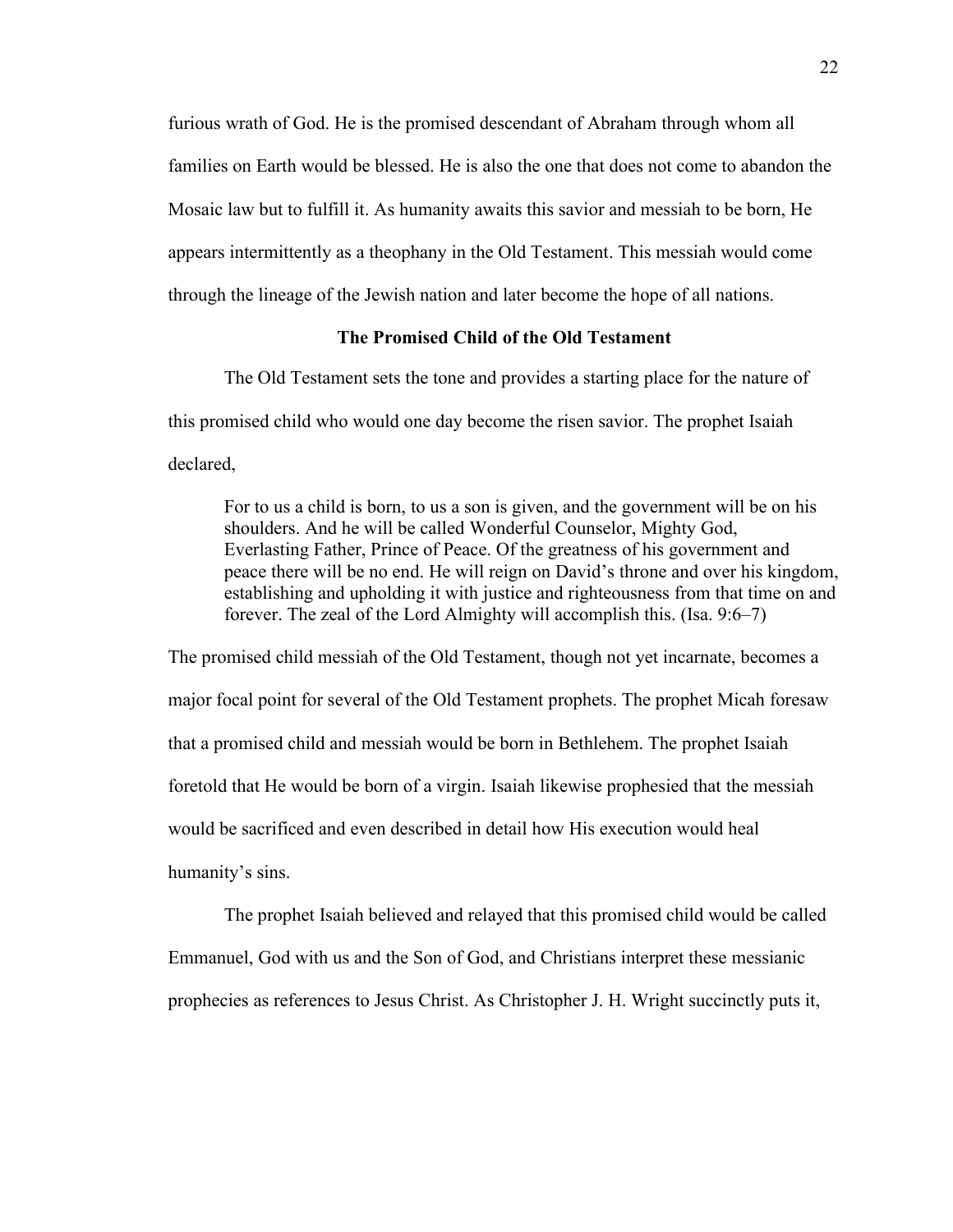"The Old Testament tells the story that Jesus completes."<sup>10</sup> Moreover, according to Iain Duguid,

the Scriptures are not just generally a message about Jesus. More specifically, Jesus told his disciples that the central focus of the entire Old Testament is his sufferings, his resurrection, and the proclamation of the gospel to all nations, beginning in Jerusalem. The Old Testament is therefore a book whose every page is designed to unfold for us the gospel of Jesus Christ, accomplished by his sufferings and resurrection and applied through the outpouring of the Spirit on all nations $11$ 

The centrality of the promised Son of God in the Old Testament lays the foundation for the broader theological importance of children elsewhere in the Bible.

#### **A Theology of Children in the Old Testament**

<span id="page-23-0"></span>The Old Testament consistently points believers towards a child messiah.

However, this does not mean that God does not have a plan or purpose for other children within the grand scope of His sovereignty. Throughout Old Testament scripture, children accomplish highly significant feats on behalf of God and Israel. David was a boy when he defeated Goliath. Samuel was trained as a priest from early adolescence. Joash became king at the age of seven. Though young biblical characters are often depicted with flaws, they are still conduits of God's purpose and serve as youthful archetypes in service to Jesus.

Furthermore, the Old Testament tells the story of Jesus through the lineage of the nation of Israel, and children are central to that lineage. Abraham was promised a son, and his progeny Isaac was the fulfillment of that promise. Isaac's wife becomes pregnant

<sup>&</sup>lt;sup>10</sup> Christopher J. H. Wright, *Knowing God Through the Old Testament* (Downers Grove, IL: InterVarsity Press, 2019), 16.

<sup>11</sup> Iain M. Duguid, *Is Jesus in the Old Testament?* (Phillipsburg, NJ: P & R Publishing, 2013), 8.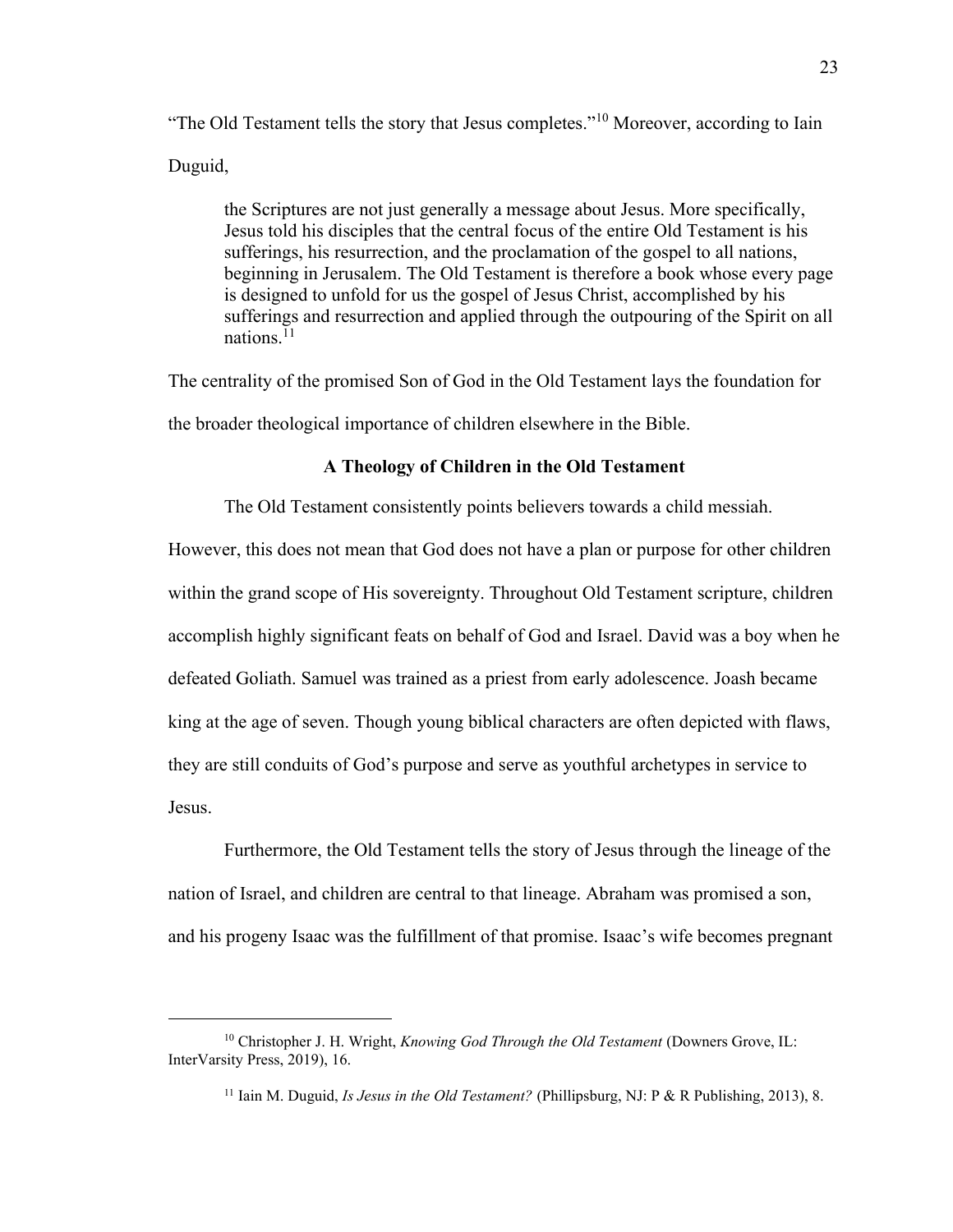with twins, one of whom is Jacob, who is paramount to the continued tribal expansion of Israel. Ultimately, many of the children within this lineage become an extension of the original promise by building a bridge to a Jewish messiah. It took 42 generations of people to build a bridge that culminates with the birth of Jesus Christ.

Raising a faithful generation was also a central component of Jewish identity, and the Old Testament abounds with examples of Israel's commitment to her young. According to Ariela Keysar, Barry A. Kosmin, and Jeffrey Scheckner, "the continuity of any religious or cultural group depends on the socialization of its members and their children." <sup>12</sup> Thus, Judaism foregrounds the importance of indoctrinating children into the cultural values of their community and educating them in their religious identity and history. The authors add that,

Socialization begins in infancy and ends only at death…Generally, religious socialization attempts to develop a basic sense of discipline so that one learns to postpone, modify, or even forego gratification in order to reach some religiously sanctioned future goal. This is particularly true of Judaism, which more than other religions tends to emphasize behavior and ritual (mizvot) rather than faith.<sup>13</sup>

The family and community's mandate to raise up the next generation in fear of and obedience to the Lord is a cornerstone of Jewish identity, which is both cultural and religious in nature. By prioritizing the teaching of the next generation, the communal cultural aspects of Judaism are preserved among the Jewish diaspora. Moreover, the Jewish tradition of spiritual apprenticeship lays the foundation for the early practice of monotheistic YHWH worship, service within the tabernacle, and the perpetuation of the

<sup>12</sup> Ariela Keysar, Barry A. Kosmin, and Jeffrey Scheckner, *The Next Generation: Jewish Children and Adolescents* (Albany: State University of New York Press, 2012), 2.

<sup>&</sup>lt;sup>13</sup> Keysar, Kosmin, and Scheckner, 2.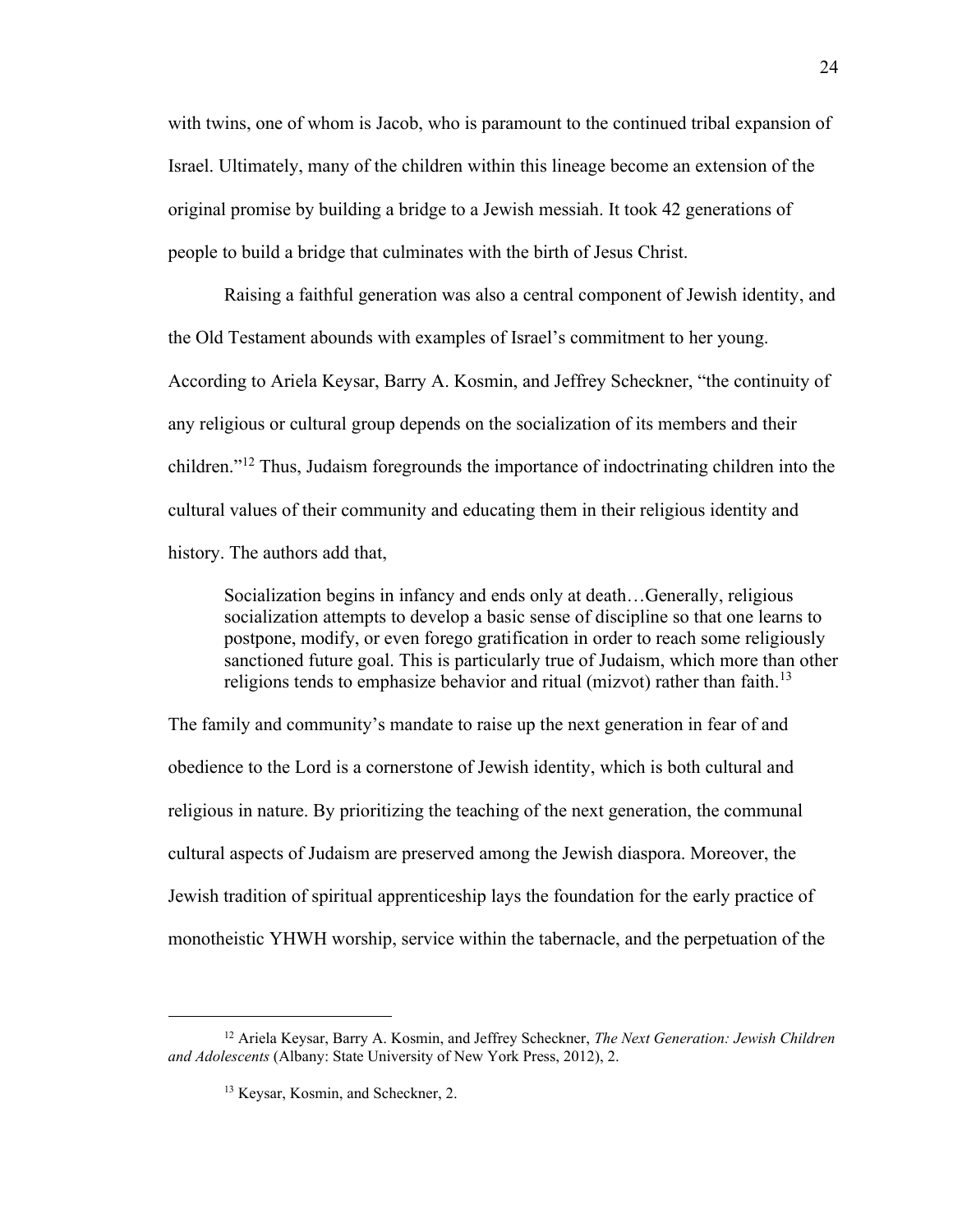Aaronic priestly duties. According to Michael McGarry, today's biblical youth ministry is a modern application of the frequent directive to pass on the commands of God to the next generation.<sup>14</sup> The Bible, and especially the Old Testament, emphasizes that parents are given the responsibility of evangelizing and discipling their children.<sup>15</sup>

The Jewish pattern of passing down knowledge is made evident through the book of Proverbs. For example, in Proverbs 22, Solomon challenges readers to train up their children in the way of the Lord. Moreover, throughout Proverbs Solomon offers consistent reminders to his own son on how to live a virtuous life and shows a strong desire to teach principles to the next generation. In fact, in Proverbs 1, Solomon declares that the Proverbs were written to give "knowledge and discretion to the young":

The proverbs of Solomon son of David, king of Israel: for gaining wisdom and instruction; for understanding words of insight; for receiving instruction in prudent behavior, doing what is right and just and fair; for giving prudence to those who are simple, knowledge and discretion to the young. (Prov. 1:1–4)

In short, it was his mission to instill religious and moral insights into the youth of Israel.

In addition to Solomon's writings, the Bible stories contain warnings about what

happens when Israel does not invest in the spiritual development of the next generation.

For example, immediately preceding the death of Joshua, the Bible declares,

After that whole generation had been gathered to their ancestors, another generation grew up who knew neither the LORD nor what he had done for Israel. Then the Israelites did evil in the eyes of the LORD and served the Baals. They forsook the LORD, the God of their ancestors, who had brought them out of Egypt. They followed and worshiped various gods of the peoples around them. They aroused the LORD's anger because they forsook him and served Baal and the

25

<sup>&</sup>lt;sup>14</sup> McGarry, 407.

<sup>&</sup>lt;sup>15</sup> McGarry, 407.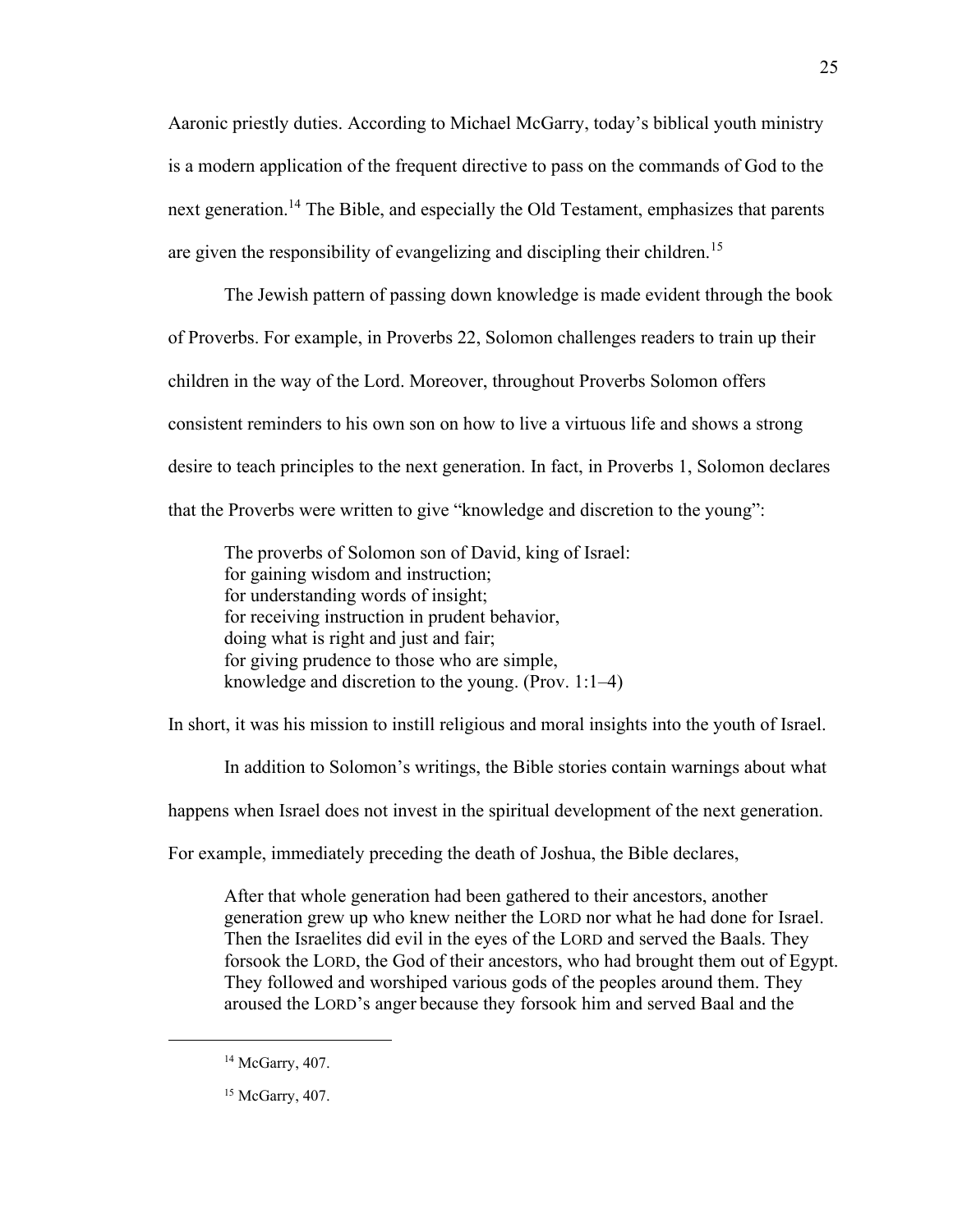Ashtoreths. In his anger against Israel the LORD gave them into the hands of raiders who plundered them. He sold them into the hands of their enemies all around, whom they were no longer able to resist. Whenever Israel went out to fight, the hand of the LORD was against them to defeat them, just as he had sworn to them. They were in great distress. (Judges 2:10–15)

After the death of Joshua's generation, a pattern of unspiritual behavior emerges in Israel. This pattern of unholy conduct culminates with Israel being repeatedly exiled from the promised land and praying for a messiah. Living outside of the land that God promised to Abraham gives Israel perspective and an increased thirst for God's word. As the Old Testament concludes, Israel has been brought back to her ancestral homeland, now under foreign control, to await a messiah to save her.

#### **The Promised Child of the New Testament**

<span id="page-26-0"></span>After Malachi has written his last prophetic word, a series of historical events begin to pave the way not only for the New Testament but also a new covenant. During the intertestamental gap of time, or what is known in theological circles as the 400 years of silence, major historical events have taken place, and the timing is purposefully made right for the entrance of the promised child messiah. Randall Price writes that the "oppressive religious and political conditions" during this intertestamental period inspired a "messianic hope [that] expressed itself in late Second Temple Judaism through a development of the prophetic concept of messianic deliverance in the eschatological age."<sup>16</sup> The belief that a messiah would come to deliver the nation of Israel becomes the backdrop of the New Testament and the predominant theme of the four Gospels. Tremper Longman III does note that expectation for the messiah "was all over the map. Some

<sup>&</sup>lt;sup>16</sup> Randall Price, "The Concept of the Messiah in the Old Testament," accessed January 23, 2021, https://citeseerx.ist.psu.edu/viewdoc/download?doi=10.1.1.556.344&rep=rep1&type=pdf.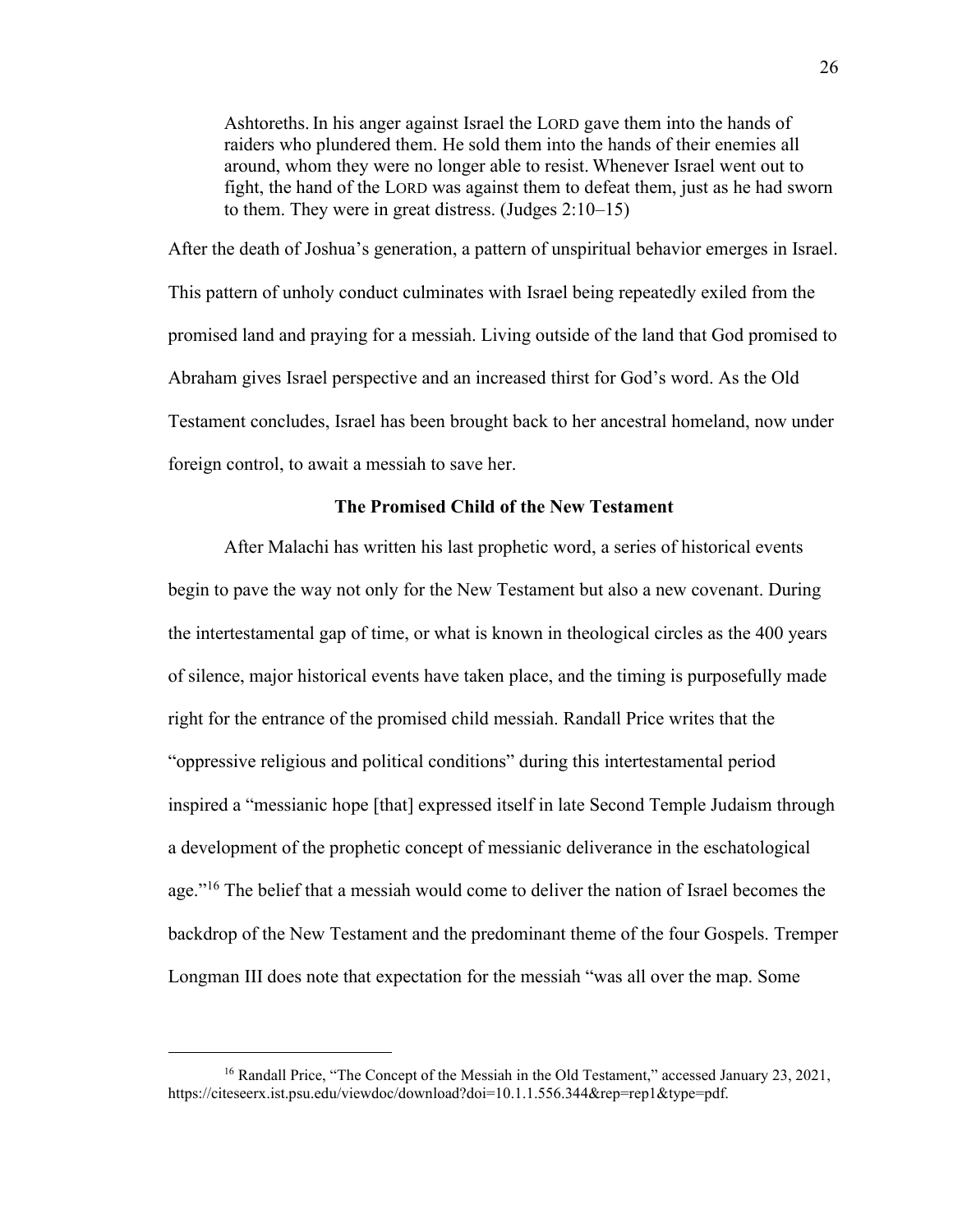Jewish people did not expect a Messiah. Others thought that the Messiah would be a priestly figure, still others a royal deliverer."<sup>17</sup> Nevertheless, the broad consensus was that the messiah would be both a priest and a king, born at a time in which the nation of Israel needed both.

Theologians convey that Matthew, Mark, and Luke's Gospels are derived from the same source material, or "Quelle," and thus their portraits of the messiah are similar in nature. Collectively, they constitute the Synoptic Gospels. However, Mark L. Strauss notes that "the reader approaching John's Gospel immediately notices a picture strikingly different from the Synoptic Gospels"—about 90 percent of John is unique.<sup>18</sup> According to Strauss, "key features of Jesus' ministry are absent. There are no exorcisms or parables, no table fellowship with sinners. The key Synoptic phrase 'kingdom of God' occurs only twice. Most of Jesus' teaching is unique, and five of John's eight miracles do not occur in the Synoptic Gospels."<sup>19</sup>

Moreover, many key Synoptic events are absent from John, including Jesus' baptism, his temptation, the transfiguration, and the institution of the Lord's Supper, while John includes many stories not found in the Synoptic Gospels: the miracle of changing water to wine, Jesus' conversations with Nicodemus and the Samaritan woman,

<sup>17</sup> Tremper Longman III, "The Messiah: Explorations in the Law and Writings," in *The Messiah in the Old and New Testaments*, ed. Stanley E. Porter (Grand Rapids, MI: William B. Eerdmans, 2007), 28– 29.

<sup>18</sup> Mark L. Strauss, *Four Portraits, One Jesus: A Survey of Jesus and the Gospels* (Grand Rapids, MI: Zondervan, 2007), 6741.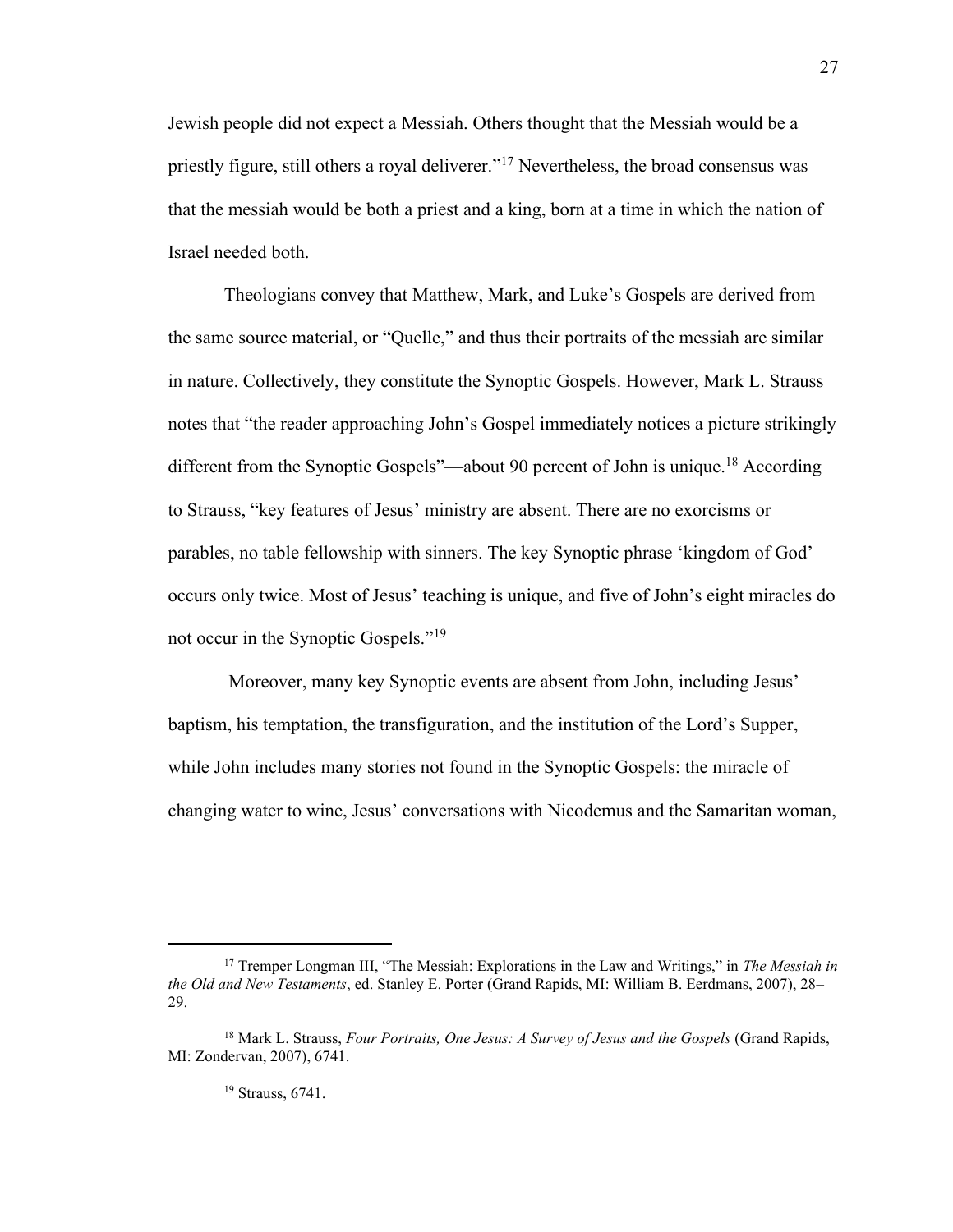the raising of Lazarus, Jesus' washing of the disciples' feet, Jesus' high priestly prayer, the account of doubting Thomas, and many others. $20$ 

According to the Holman Christian Standard Bible (HCSB) Study Bible, "the purpose statement in John 20:30–31 indicates that John wrote with an evangelistic purpose, probably seeking to reach unbelievers through Christian readers of his Gospel."<sup>21</sup> Many theologians theorize that the book of John was composed after 70 AD, the time of the destruction of the Jerusalem temple. Thus, according to the editors of the HCSB, "it is likely that John sought to present Jesus as the new temple and center of worship for God's people in replacement of the old sanctuary."<sup>22</sup> John also emphasizes Jesus' status as a deity from the beginning of his Gospel, affirming that He is the eternal word (from the Greek *logos*) who was with God and was God. The HCSB notes that "Jesus used the significant phrase *I am* seven times in John, claiming the personal name of God as his own. In John, Jesus is always in charge and knows what will happen in advance."<sup>23</sup> Finally, "knowing" and "believing" are key terms for John: "Both occur more than ninety times in this Gospel and are always used as verbs. Jesus's teaching in John reminds us that knowing God and believing in Jesus are expressed in action."<sup>24</sup>

Highly esteemed pastor and scholar John MacArthur argues that the primary purpose of John's Gospel is twofold, evangelistic and apologetic, and that the apologetic

- <sup>22</sup> *HCSB Study Bible*, 1662.
- <sup>23</sup> *HCSB Study Bible*, 1662.
- <sup>24</sup> *HCSB Study Bible*, 1662.

<sup>20</sup> Strauss, 6748.

<sup>21</sup> *HCSB Study Bible* (Nashville, TN: Holman Bible Publishers, 2010), 1662.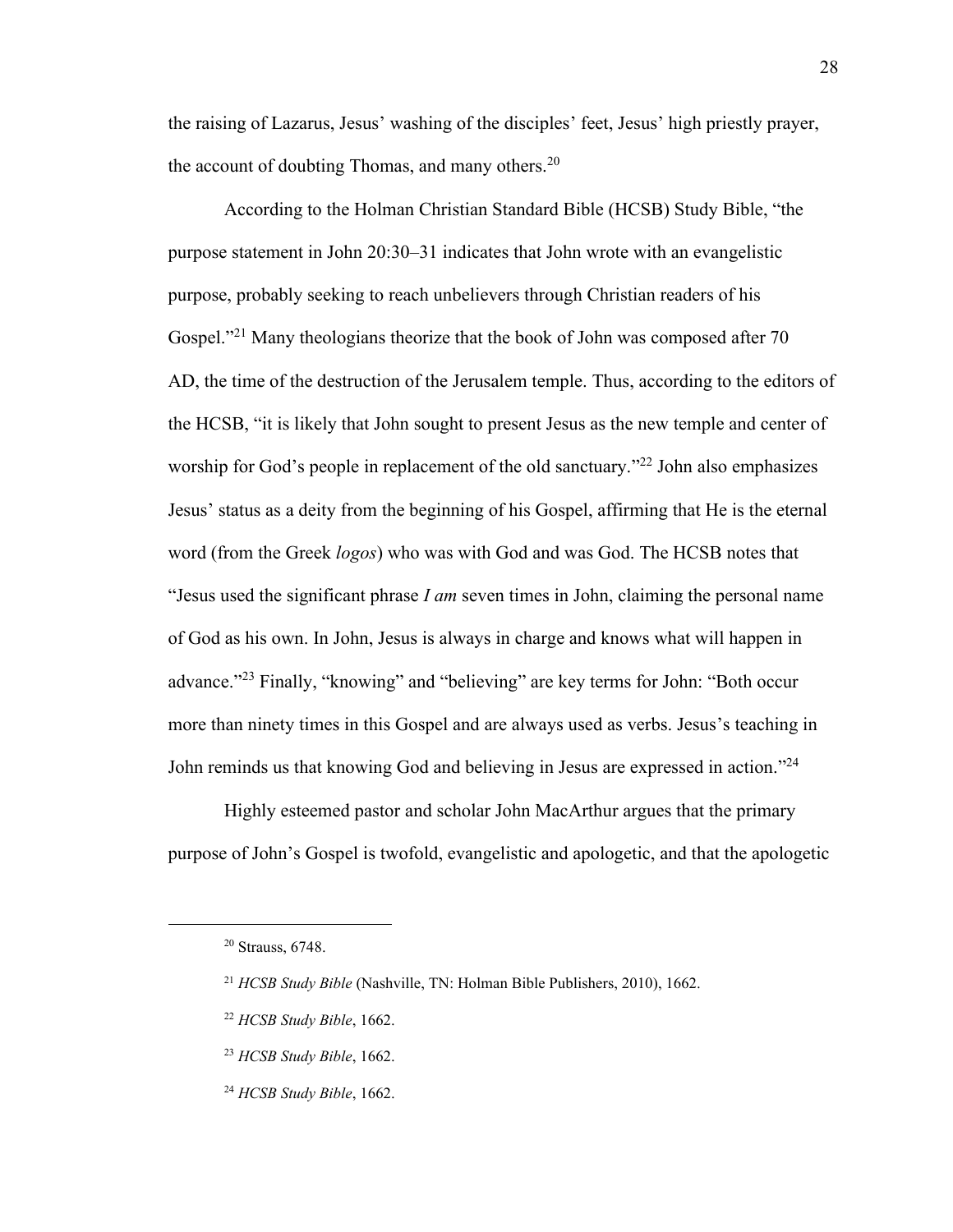purpose is closely related to the evangelistic one. In other words, "John wrote to convince his readers of Jesus' true identity as the incarnate God-Man whose divine and human natures were united perfectly into one person who was the prophesied Christ ('Messiah') and Savior of the world."<sup>25</sup> According to MacArthur, John also provides a "record of how men responded to Jesus Christ and the salvation that He offered."<sup>26</sup> He highlights three main themes in the Gospel of John: "1) Jesus as the Word, the Messiah, and the Son of God; 2) who brings the gift of salvation to mankind; 3) who either accept or reject the offer."<sup>27</sup> John's Gospel also presents supplemental sub-themes that reinforce his main theme. Most notably, "he uses dualism (life and death, light and darkness, love and hate, from above and from below) to convey vital information about the person and work of Christ and the need to believe in Him."<sup>28</sup> Thus, numerous biblical scholars agree that John was evangelistic in nature and painted Jesus as a miracle working figure who performed otherworldly feats to prove his God status and compel people to believe in Him.

John further expands his theological portrait of Jesus by defining Him as the word made flesh. This theological concept provides a framework for serious and weighty apologetic discourse. The central message of John rings true: namely, that the supernatural work performed by Jesus legitimizes His messianic claims and that we should believe in Him based upon the provided evidence. Though John's chronicle of the

<sup>25</sup> John MacArthur, ed., *The MacArthur Study Bible* (Nashville, TN: Thomas Nelson, 2013), 1557.

<sup>&</sup>lt;sup>26</sup> MacArthur, 1558.

<sup>&</sup>lt;sup>27</sup> MacArthur, 1558.

 $28$  MacArthur, 1558.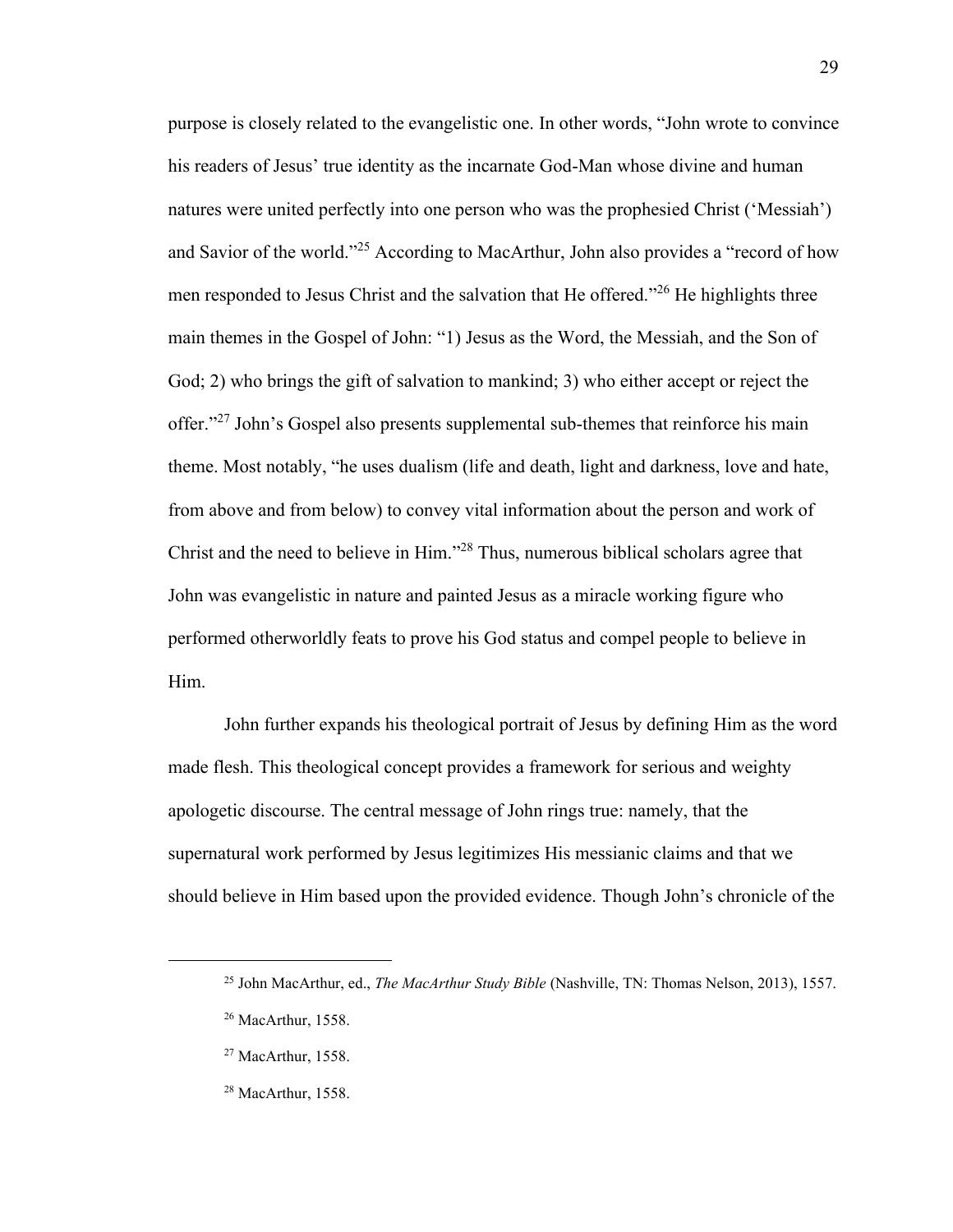messiah is disparate to the other Gospels, it still sets up the same storyline of first-century Jewish life under Roman rulership as the people await a savior.

During this period, the Roman authorities and establishment are now ruling in Israel. The temple has been rebuilt, and a socio-political storm is brewing on the horizon. Israel is looking towards a day when the messiah will come to vanquish all foreign oppression. It is also during this time that John the Baptist is born to awaken the spiritual consciousness of Israel and prepare the way for the messiah. According to Brian Dennert, "John shows continuity with the Scriptures and the practices of Israel. At the same time, John stands at the beginning of the fulfillment of God's promises and points to the 'salvation' that comes through Jesus."<sup>29</sup> The familial and submissive relationship between John the Baptist and the messiah plays a major role in the decrease of John's ministry and the concomitant increase in the public profile of the messiah.

The messiah is not the only important figure to appear in the form of a child; He is also entrusted to a young person. Mary is approached by an angel and given historic news: she has been chosen above all women and will serve as the vessel that God will use to bring the promised child to the Earth. King Herod, unwilling to relinquish his reign, attempts to thwart the birth of the messianic child by committing mass infanticide in Israel, but God sovereignly protects His child. The birth of Christ fulfilled the prophecies of the Old Testament as "he continued to grow in wisdom and stature, and in favor with both God and man" (Luke 2:52).

<sup>29</sup> Brian C. Dennert, *John the Baptist and the Jewish Setting of Matthew* (Tübingen: Mohr Siebeck, 2015), 48.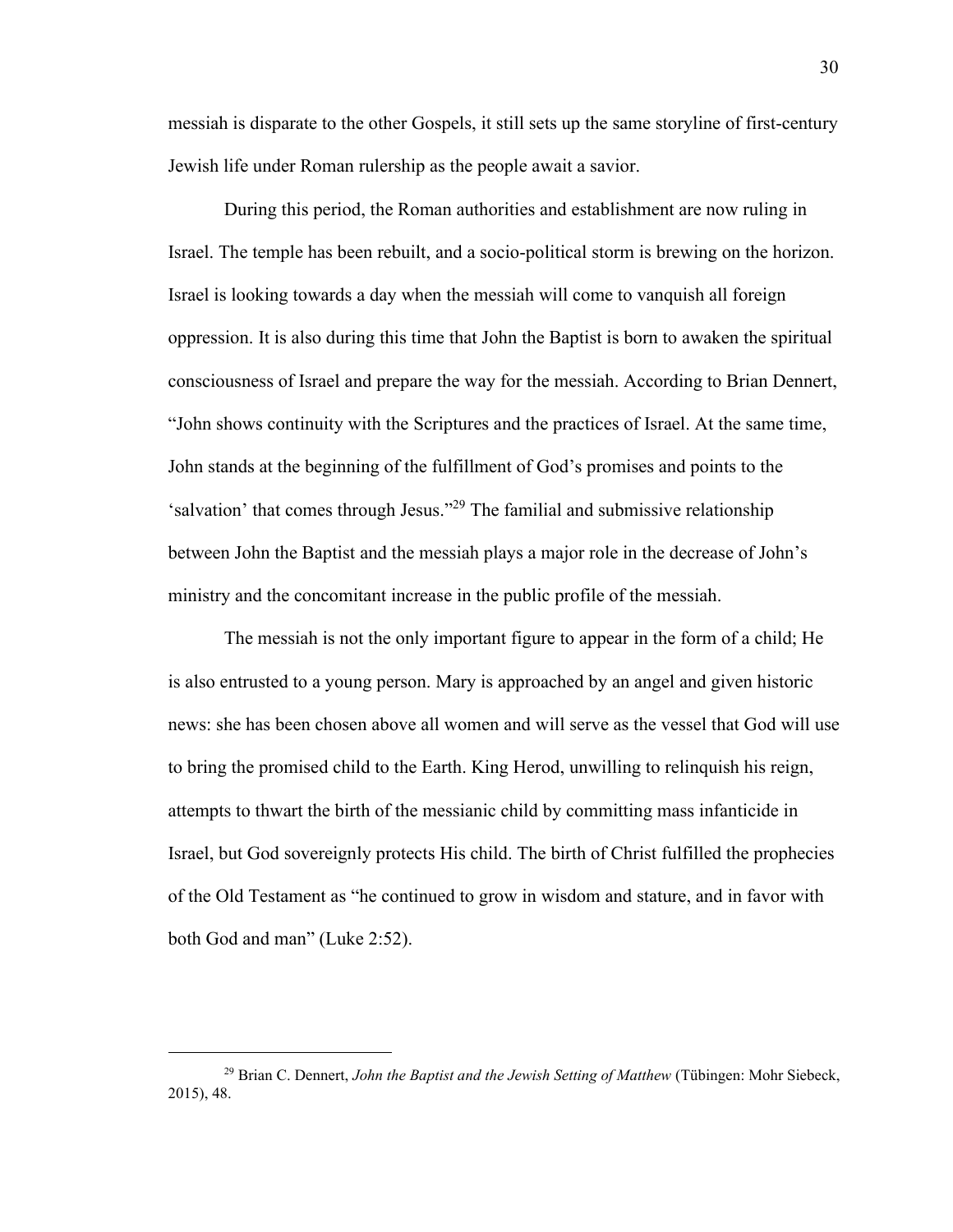The birth of the Christ child signifies that God Himself has come to redeem all of humanity from the curse of the Mosaic law. Jesus develops in relative obscurity until the age of twelve, at which point Luke depicts Jesus as a student interacting with temple officials and teachers (Luke 2:41–52). The Scripture suggests that even at this young age Jesus has a quest for knowledge and believes that being in the temple is an example of proper worship and adherence to God's will. He demonstrates that children have a place within the temple setting and should feel comfortable having conversations about faith and spiritual matters with spiritual authorities. The Gospels quickly move on from this adolescent period in Jesus' life, but further depictions of the role of children within the Church appear elsewhere in the New Testament.

Christianity has continued to expand due to the discipleship model of passing down knowledge to its converts and followers. Jesus presented his teachings on the kingdom of God to his early adopters and commanded those disciples to dedicate their lives to the continuation of the gospel message for generations to come. As these youthful disciples were infused with child-like faith by the Holy Spirit, the world was forever transformed by the messiah and His apprenticeship model of ministry.

#### **A Theology of Children in the New Testament**

<span id="page-31-0"></span>The New Testament has much to offer on the role of children beyond Jesus' statement, "Let the little children come to me" (Matt. 19:14).<sup>30</sup> Stemming from the life of Saul, who would later become known as Paul, a theology of children outside of the documented teachings of Jesus begins to emerge. As Udo Schnelle writes, "Paul develops

<sup>30</sup> McGarry, 704.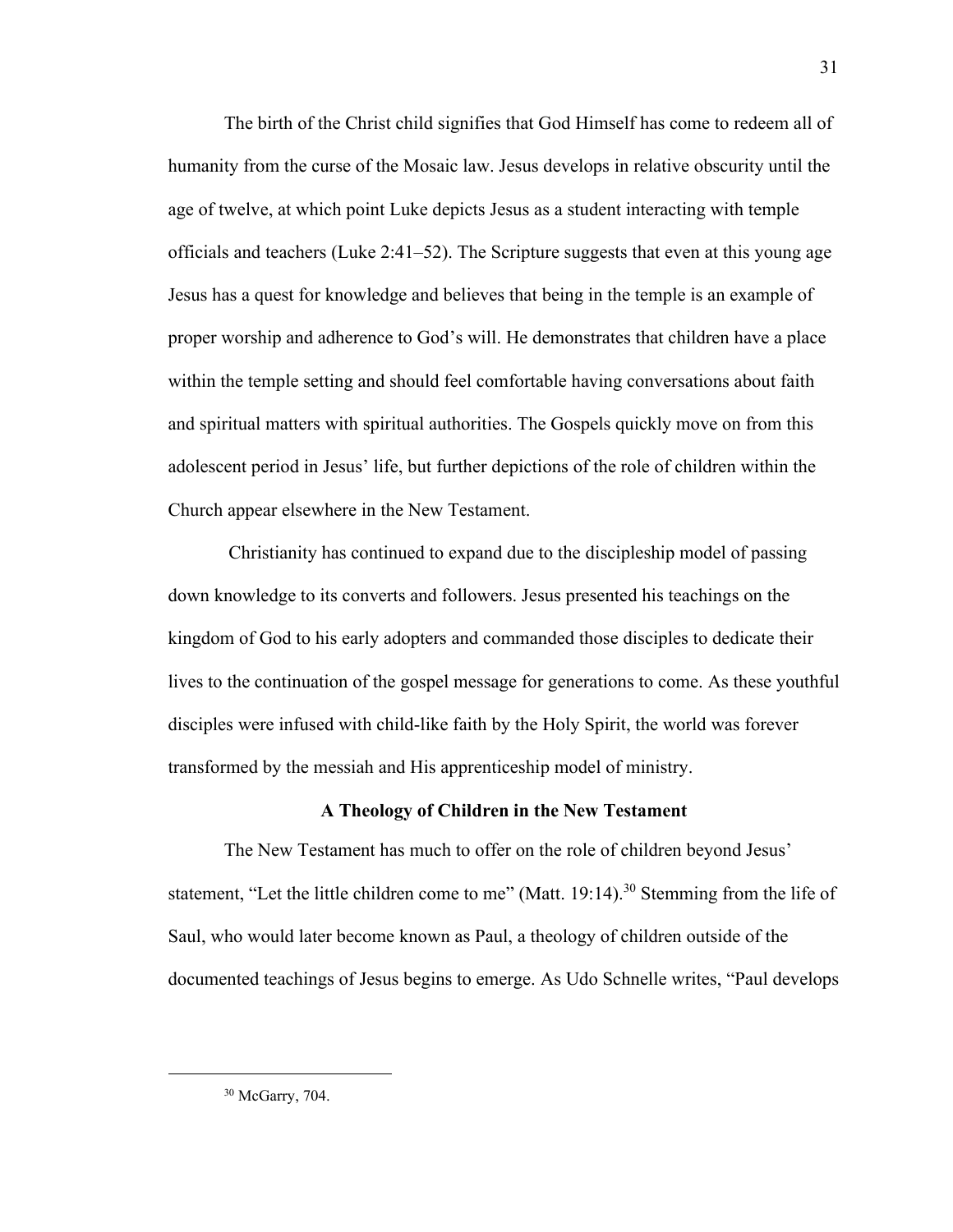his experience of the resurrected Jesus Christ on the Damascus road into a new interpretation of God, world, and human existence, one that leads to a radically changed life."<sup>31</sup> For example, the apostle Paul picks up where Jesus left off and tells Timothy to not let anyone look down upon his youth: "Do not let anyone look down on you because you are young but be an example for the believers in your speech, your conduct, your love, faith, and purity" (1 Tim. 4:12). This passage of Scripture suggests that young people can play important roles in God's Church and can provide an admirable example of what it means to follow Christ. In Titus 2, Paul further presents one of the only direct and explicit New Testament commands for the older generation to disciple the younger one. 32

Vivienne Mountain, in her article "Four Links between Child Theology and Children's Spirituality," connects Jesus' teachings on the kingdom of God to a theological construct that uses childlike behavior as a sign of true discipleship. She writes,

In the Matthew passage, the disciples were engaged in theological discussion as to who would be greatest in the Kingdom of God. Jesus takes a child and places the child "in the midst," with the words "unless you change and become like little children, you will never enter the Kingdom of Heaven" (Matt. 18:3). The prepubescent child is unremarkable, the gender is not an issue nor is the child shown in particular need or having special ability. The child "in the midst" confronts the disciples in their ambition and anxiety.<sup>33</sup>

<sup>31</sup> Udo Schnelle, *Apostle Paul: His Life and Theology* (Grand Rapids, MI: Baker Publishing, 2003), 35.

 $32$  McGarry, 870.

<sup>&</sup>lt;sup>33</sup> Vivienne Mountain, "Four Links between Child Theology and Children's Spirituality," *International Journal of Children's Spirituality* 16, no. 3 (2011): 262–63.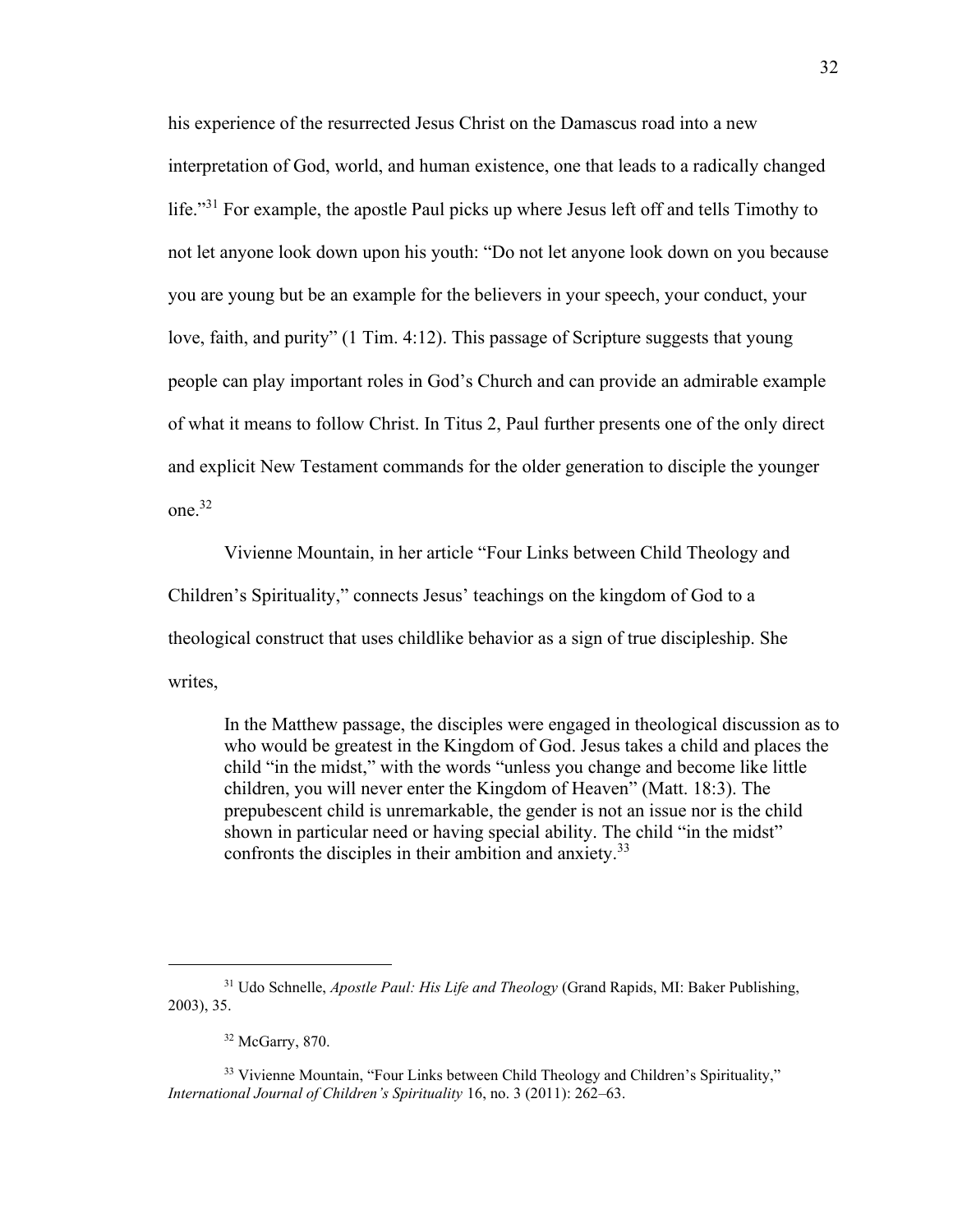Mountain refers to the child as "a converting corrective in theology," a means of warning the disciples "that they are in danger of not entering the kingdom."<sup>34</sup>

The Old and New Testaments provide ample evidence that God has a crucial plan for children. God originally uses the promise of a coming messianic child as a clarion for the Old Testament prophets. He uses children to extend His promises to major biblical characters through the lineage of Abraham, culminating in a young girl being selected as the mother of Jesus. He moreover uses that promised child, His own son, as the substitutionary sacrifice to quench His wrath. It is clear that God has an important plan for the spiritual formation of children, one that is interwoven in the story of grace. Grace is extended as an olive branch to the Adamic race of people, repairing the seismic rift between the Father and His children. There is a clear biblical justification for strengthening children's ministry today, and it is built on the belief that God desires to provide grace to all of His children. Children's ministry is at the very heart of God's plan, beginning with the Genesis narrative, and should be placed in the highest regard within ecclesiastical circles.

<sup>34</sup> Mountain, 263.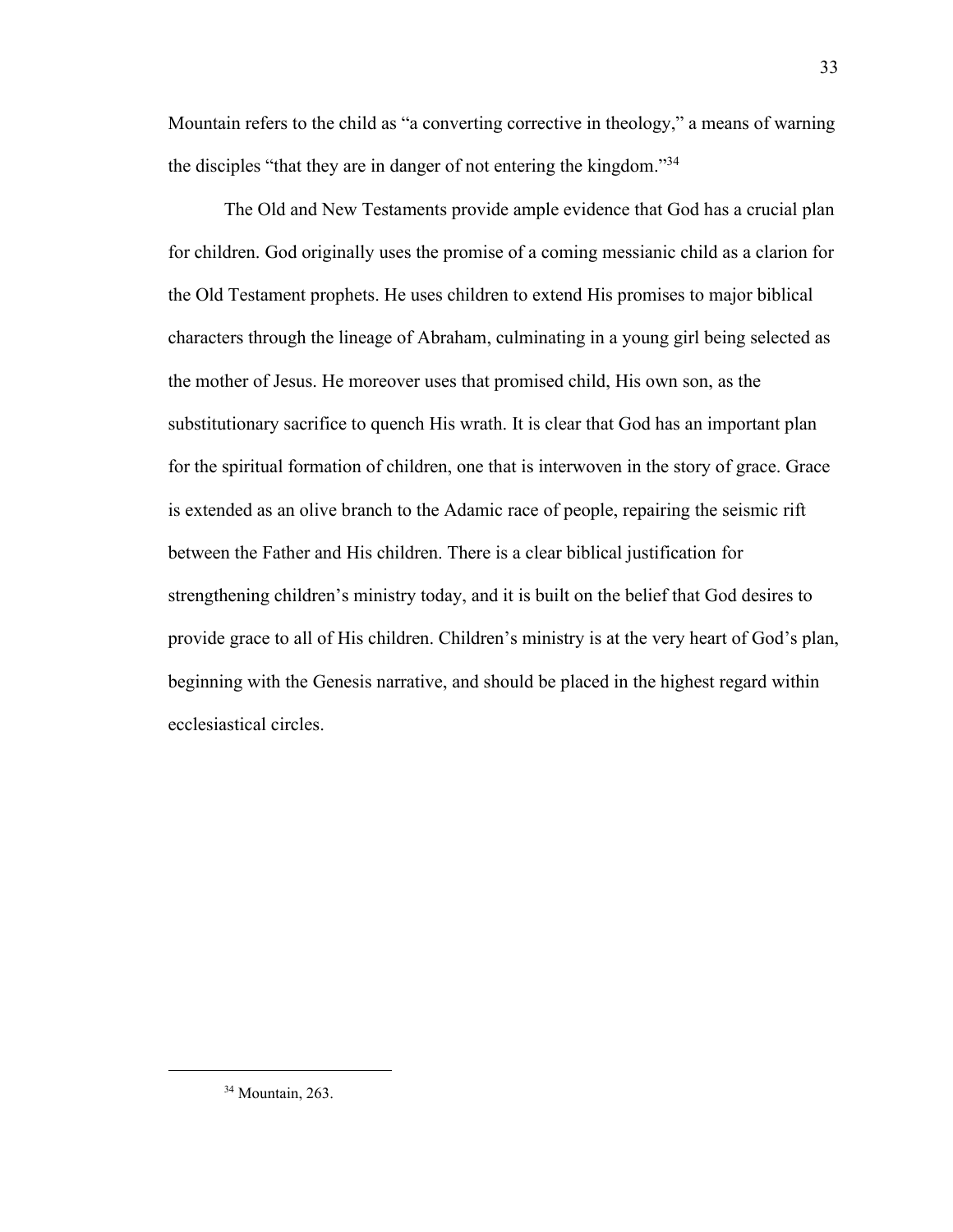#### <span id="page-34-0"></span>CHAPTER THREE: A REVIEW OF THE LITERATURE ON ORGANIZATIONAL EFFICIENCY AND EFFECTIVENESS

As a first step towards realizing Victory Church's mission of developing a more successful children's ministry, this researcher completed a scholarly review of the literature surrounding two key questions: first, how do organizations improve their efficiency, and second, which children's ministry practices can be instituted to increase the ministry's overall effectiveness? Most of the relevant literature on organizational efficiency and effectiveness is gleaned from the fields of business, strategic management, and organizational strategy. According to Peter S. Davis and Timothy L. Pett, "although the criteria used to assess organizational performance have been quite diverse, virtually all of these criteria can be subsumed under the two distinct dimensions of effectiveness and efficiency."<sup>35</sup> Though effectiveness and efficiency work congruently to establish general organizational health, they can be studied and measured independently of one another to create a more robust organization.

#### **The Difference Between Organizational Effectiveness and Efficiency**

<span id="page-34-1"></span>In "Configurations of Organizational Effectiveness and Efficiency," Cheri Ostroff and Neal Schmitt write that,

Efficiency and effectiveness are performance domains that have been clearly distinguished. Efficiency refers to an input-output ratio or comparison, whereas effectiveness refers to an absolute level of either input acquisition or outcome attainment. Although the best performing organizations are both effective and efficient, there may be trade-offs between the two. Progression along one

<sup>&</sup>lt;sup>35</sup> Peter S. Davis and Timothy L. Pett, "Measuring Organizational Efficiency and Effectiveness," *Journal of Management Research* 2, no. 2 (August 2002): 87.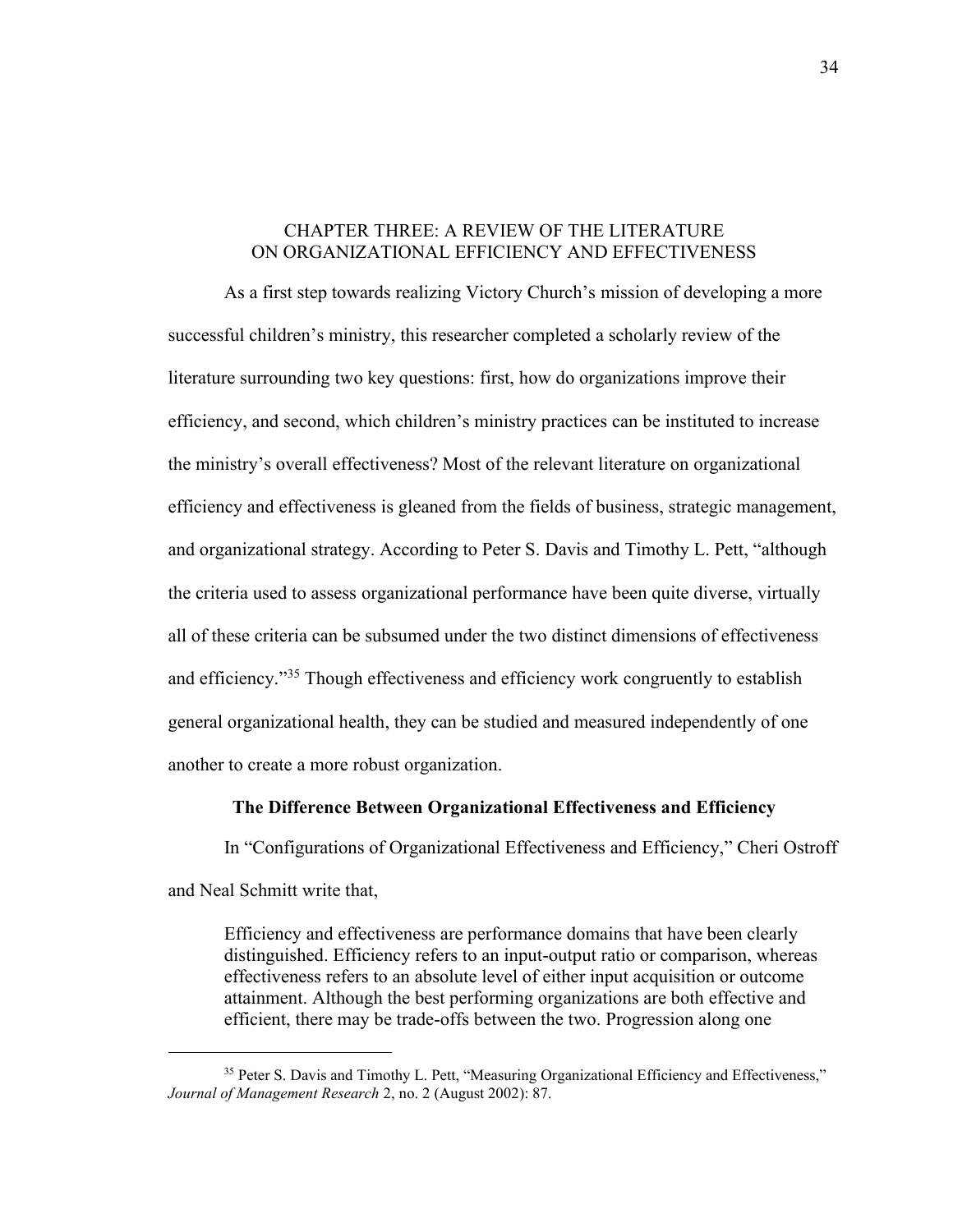performance dimension could entail regression along another. Thus, an organization can be effective, efficient, both, or neither.<sup>36</sup>

Kevin Johnston uses the lens of strategic management to offer an even simpler delineation between efficiency and effectiveness: "efficiency aims to reduce the use of resources and thereby maximize returns, while effectiveness is measured in results."<sup>37</sup>

#### *Effectiveness Within a Church Setting*

<span id="page-35-0"></span>Given that the aforementioned research stems from the domains of business and management, it is important to understand what effectiveness and efficiency look like within a church context. William Hoyt, in *Effectiveness by the Numbers: Counting What Counts in the Church*, suggests that some churches excuse their lack of effectiveness by citing their faithfulness. However, Hoyt argues that God has called us to be not only faithful and also fruitful.<sup>38</sup> As such, the Church should only measure its ministry effectiveness by one statistic: conversions.<sup>39</sup>

#### *Pastoral Effectiveness*

<span id="page-35-1"></span>Though the Church may measure its overall effectiveness by a metric known as conversion growth, leaders and ministries must still be evaluated for effectiveness. Robert McKenna and Katrina Eckard write in "Evaluating Pastoral Effectiveness: To Measure or Not to Measure" that pastoral effectiveness has been a topic of interest in the

#### <sup>39</sup> Hoyt, 1102.

<sup>&</sup>lt;sup>36</sup> Cheri Ostroff and Neal Schmitt, "Configurations of Organizational Effectiveness and Efficiency," *Academy of Management Journal* 36, no. 6 (1993): 1345, https://doi.org/10.5465/256814.

<sup>&</sup>lt;sup>37</sup> Kevin Johnston, "The Difference Between Efficiency and Effectiveness in Strategic Management," *Houston Chronicle*, accessed November 1, 2020, https://smallbusiness.chron.com/ difference-between-efficiency-effectiveness-strategic-management-31117.html.

<sup>38</sup> William R. Hoyt, *Effectiveness by the Numbers: Counting What Counts in the Church* (Nashville, TN: Abingdon Press, 2011), 1100, Kindle.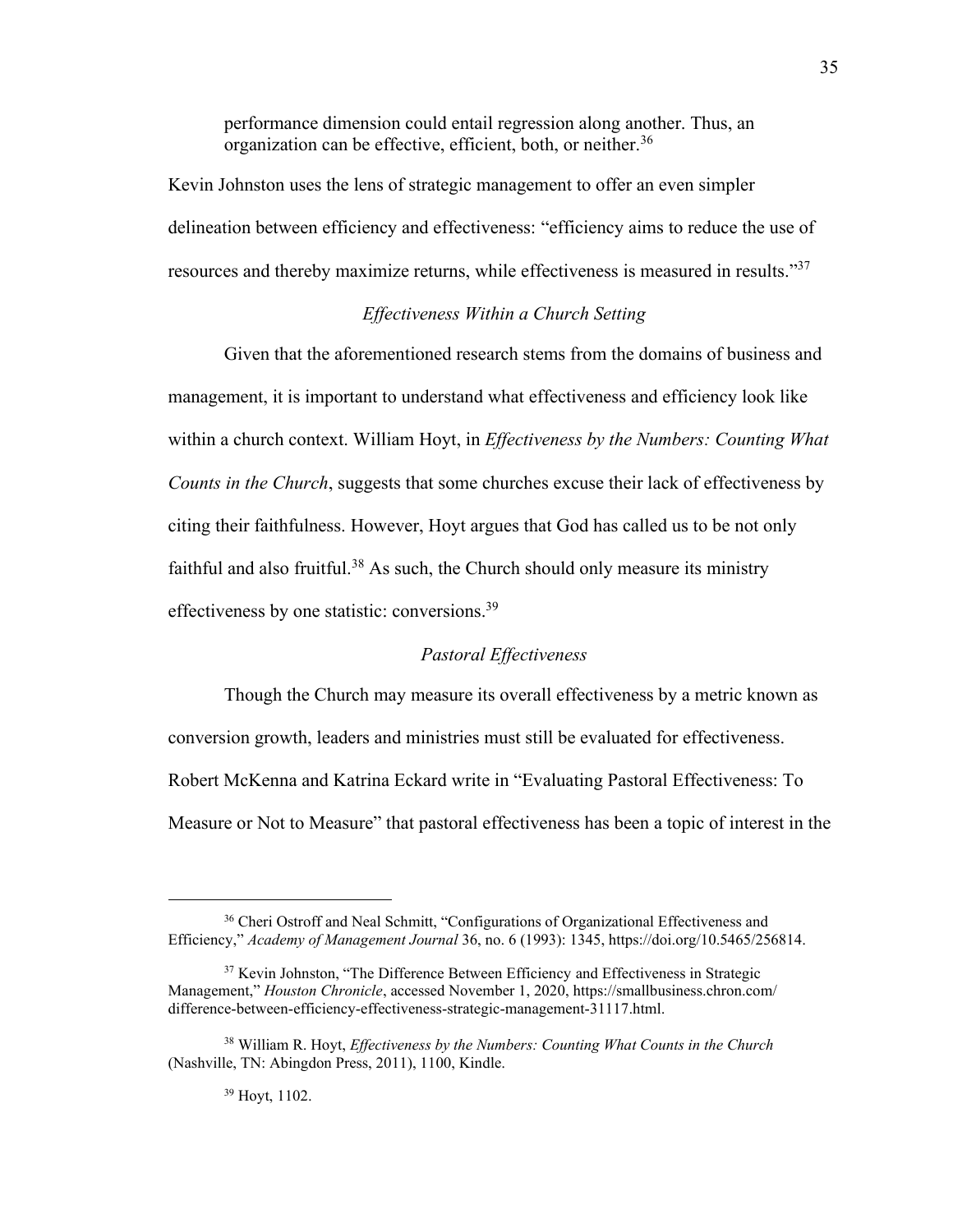literature since the 1950s, yet researchers have not been able to identify one trait or leadership style that accurately predicts the overall effectiveness of a pastoral leader. Researchers usually measure pastoral effectiveness according to in-role activities, tasks, and specific leadership skills.<sup>40</sup> Examples of these skills include "representing the congregation, cool under pressure, tolerant of uncertainty, persuasive, task-oriented, tolerant of freedom, controlling, relations-oriented, goal-oriented, accurate in predicting, and integrative."<sup>41</sup> In McKenna and Eckard's study, senior pastors were rated on several functions and skills by members of the congregation. Results revealed that the aforementioned leadership skills "were more predictive of leadership effectiveness than personality characteristics."<sup>42</sup> McKenna and Eckard further argue that pastoral effectiveness can be described in terms of two criteria: primary and secondary characteristics. "Primary characteristics are associated with behaviors and tasks of the pastor, such as preaching, whereas secondary characteristics are associated with behaviors of the congregation, such as attendance."<sup>43</sup> These primary and secondary characteristics can also be categorized according to the pastor's impact on the congregation: primary characteristics "have an impact on the internal experience of the congregation," whereas secondary characteristics are revealed in their external behavior.<sup>44</sup>

- <sup>43</sup> McKenna and Eckard, 304.
- <sup>44</sup> McKenna and Eckard, 304.

<sup>40</sup> Robert B. McKenna and Katrina Eckard, "Evaluating Pastoral Effectiveness: To Measure or Not to Measure," *Pastoral Psychology* 58, no. 3 (2009): 303, https://doi.org/10.1007/s11089-008-0191-5.

<sup>41</sup> McKenna and Eckard, 304.

<sup>42</sup> McKenna and Eckard, 304.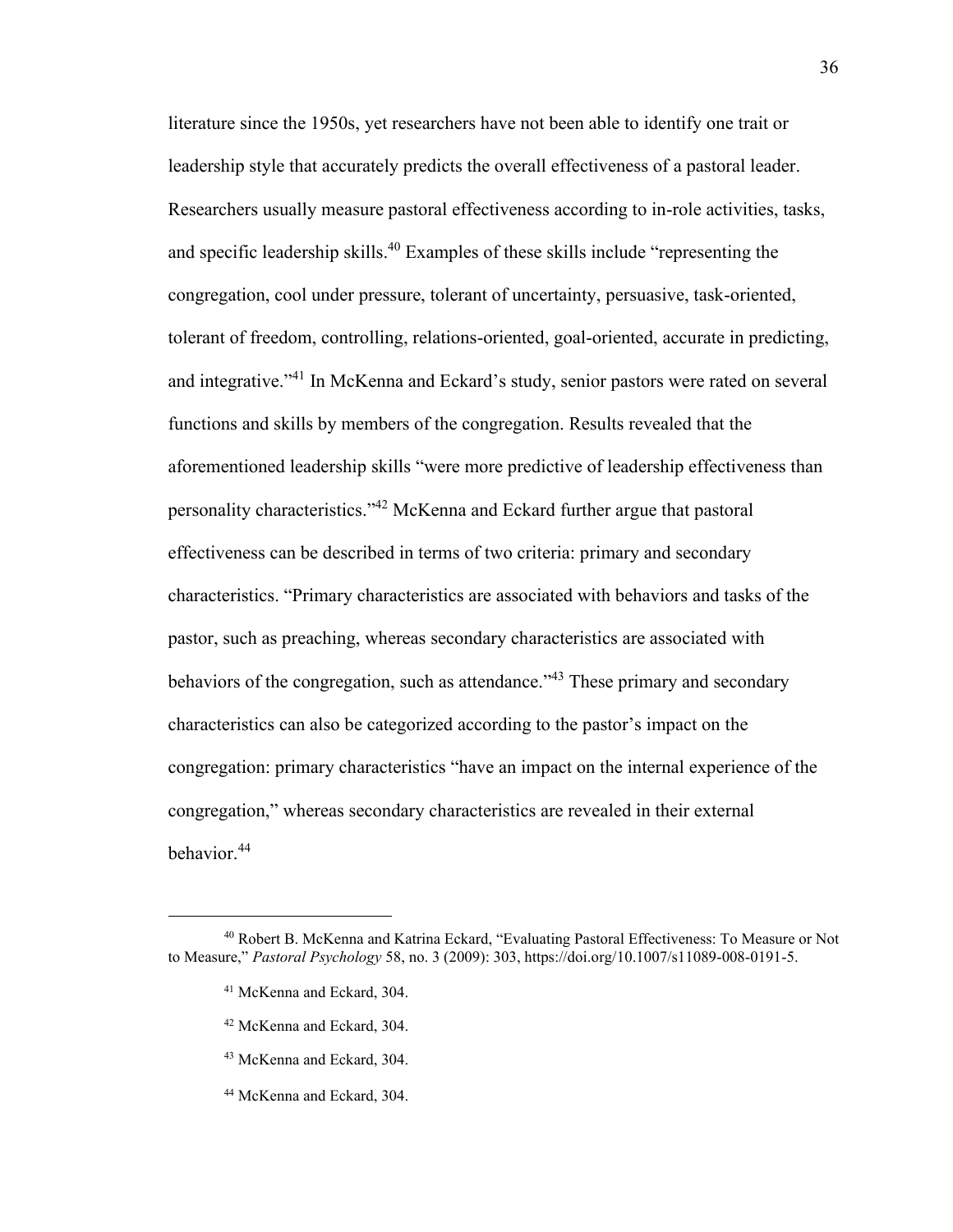However, standardized measures of pastoral effectiveness often do not consider "the real ways that pastors and those in authority over them measure pastoral effectiveness on a regular basis." <sup>45</sup> For example, pastoral effectiveness is often evaluated by a board, council, or group of elders with limited experience in understanding the role of the pastorate and the numerous intangible factors that may impact performance. This is one of the glaring problems with the evaluation of pastoral effectiveness; a clear definition of pastoral effectiveness must be established before an assessment can be made. Moreover, McKenna and Eckard note that previous studies have failed to look at how church leaders describe their own methods for measuring the effectiveness of the role of senior pastor.<sup>46</sup>

This review of the literature suggests that the effectiveness of the senior pastor directly impacts the effectiveness of the overall church; thus, effective leadership change can ignite effective organizational change. In the context of this dissertation, this means that the effectiveness of the senior pastor is also tied to the effectiveness of the children's ministry. As a result, measuring and developing strategies for improving pastoral effectiveness is essential to the study's larger goal of improving and growing the children's ministry.

#### *Children's Ministry Effectiveness*

Given that the focus of this dissertation is the children's ministry at Victory Church, it was important to review not only the literature on overall pastoral effectiveness but also the research on children's ministries in particular. In her contribution to the

<sup>45</sup> McKenna and Eckard, 304.

<sup>46</sup> McKenna and Eckard, 304.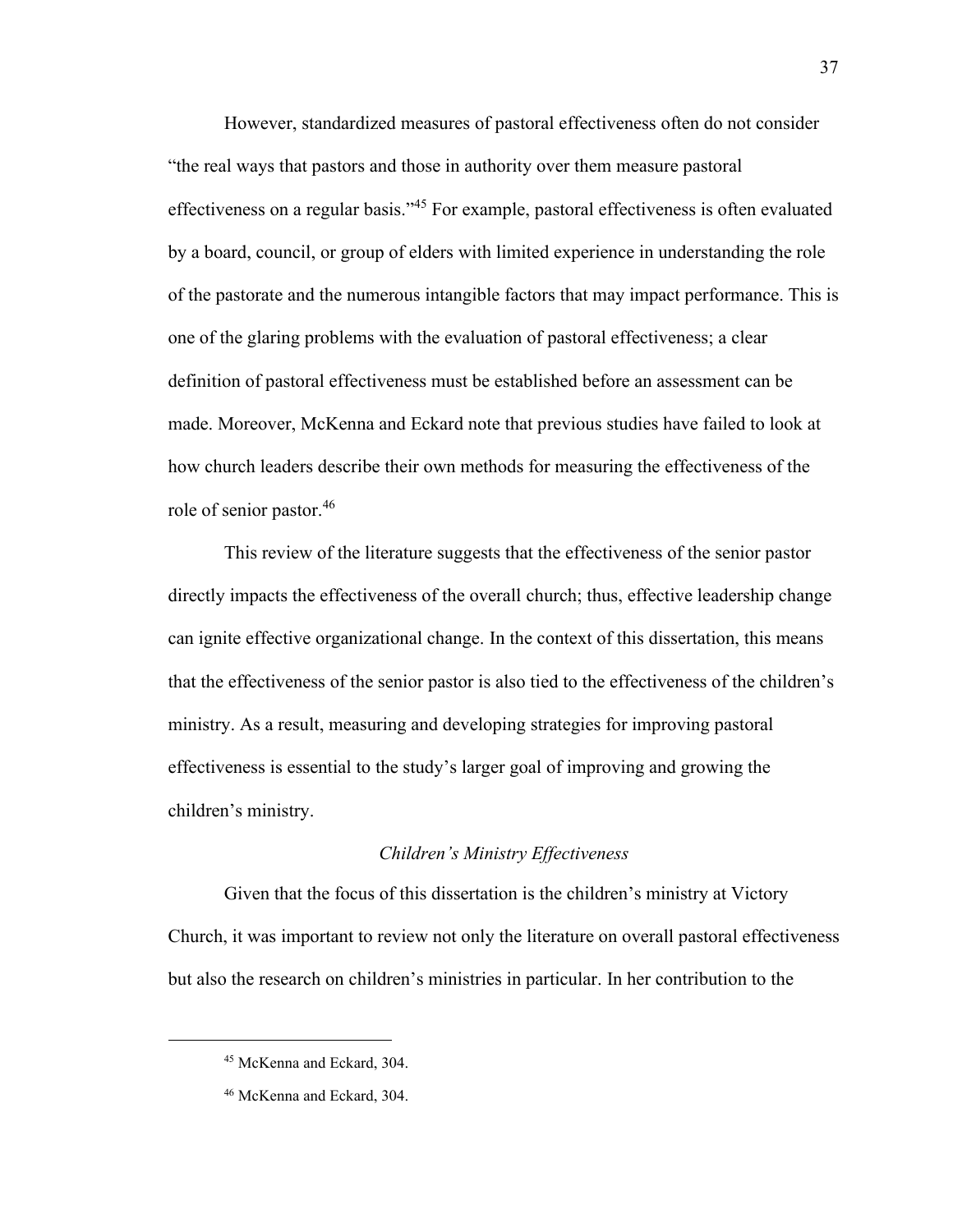edited volume *Understanding Children's Spirituality: Theology, Research, and Practice*, Marcia J. Bunge claims that "many churches do not adequately support programs for children and youth."<sup>47</sup> She further writes that churches have a "mixed record" in their attitudes towards and treatment of children, citing the allegations of child abuse in the Church as evidence that church leaders' behavior sometimes contradicts their selfprofessed ideology regarding children.<sup>48</sup> Bunge notes that even in churches that do not engage in outright abuse, children's and family ministries are often underfunded, unsupervised, and even neglected by adults.<sup>49</sup> Her ultimate point is that the Church's continued inattention to its children's ministries can have far-ranging consequences. In order to achieve the aims of this thesis, it is essential to heed Bunge's warnings and create a strong children's ministry that does not perpetuate or tolerate negative attitudes towards or treatment of children in the church context. Churches should strive to cultivate a healthy spirituality for children that is both God honoring and excellent.

Rebecca Nye offers a straightforward definition of children's spirituality as "God's ways of being with children and children's ways of being with God."<sup>50</sup> This definition highlights the correlation between God's desire to develop a relationship with a child and the child's open curiosity towards the concept of God. The fact that God even

 $47$  Marcia J. Bunge, "Biblical and Theological Perspectives and Best Practices for Faith Formation," in *Understanding Children's Spirituality: Theology, Research, and Practice*, ed. Kevin E. Lawson (Eugene, OR: Wipf and Stock, 2012), 5.

 $48$  Bunge, 5.

 $49$  Bunge, 5.

<sup>50</sup> Rebecca Nye, *Children's Spirituality: What It Is and Why It Matters* (London: Church House, 2009), 5.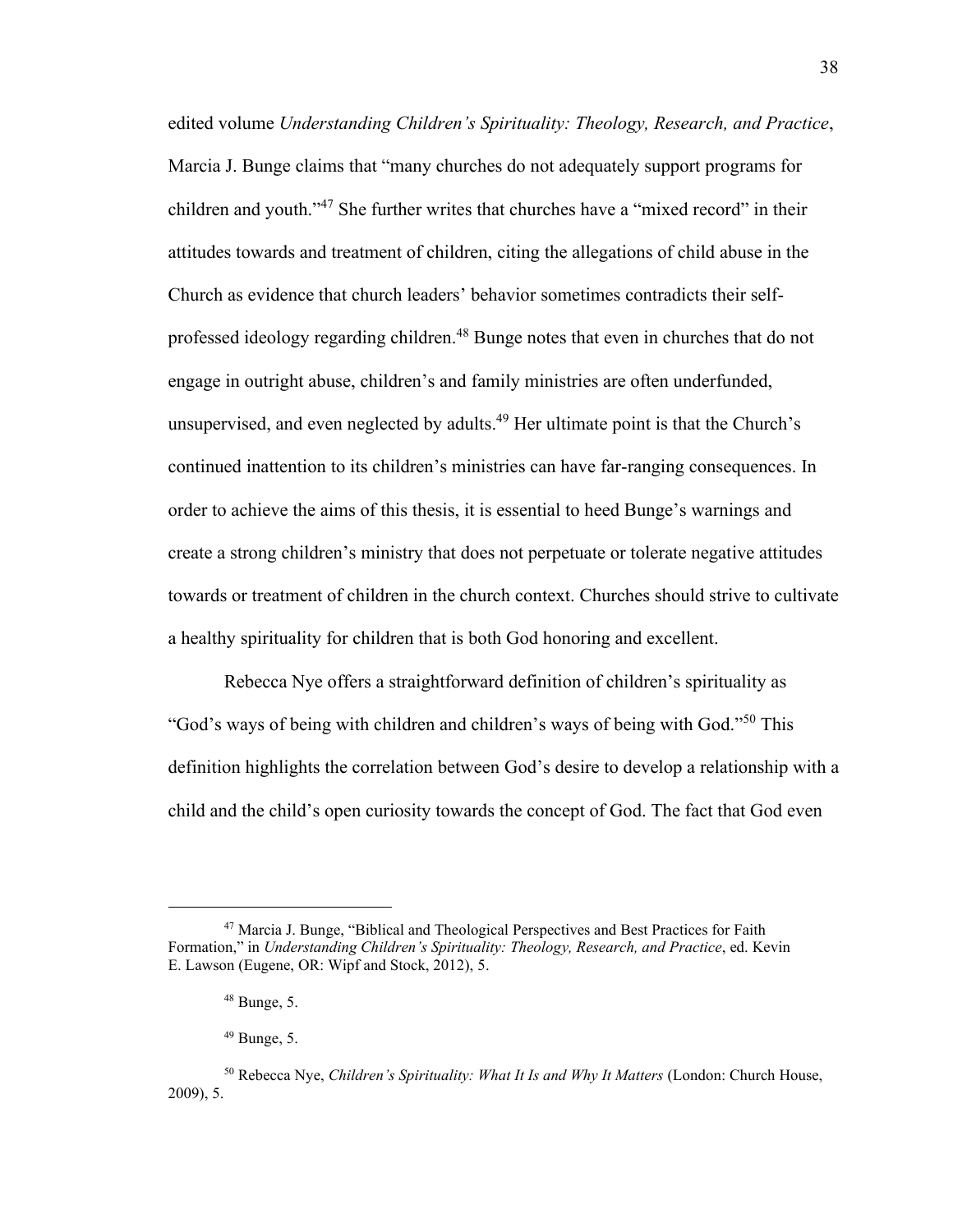aspires to have a relationship with His creation is humbling, and children's ministries should create opportunities for children to cultivate their faith in a safe, educational, and fun way that builds Christian characteristics while sparking their interest to know God better. Children's ministries should also become adept at turning children into theologians. Friedhelm Kraft suggests that "the concept of children as theologians is derived from empirical research into questions concerning theodicy, the concept of God and the world, the symbolism of heaven, the development of a world view and the understanding of Creation, belief and children's Christology."<sup>51</sup> In short, children should be able to explore their religion in a productive and competent way that builds a theological framework that will continue to grow well into adulthood.<sup>52</sup> Thus, a children's ministry's efficiency and effectiveness can be gauged by its ability to turn children into mature Christians and theologians. However, many churches, whether intentionally or unintentionally, fail to help children connect to God by not focusing on the spiritual formation of their children.

In cases where a church is willing to improve its children's ministry but unsure of where to begin, Dan Reiland lists seven key factors that lead to an effective children's ministry: visionary leadership, team-based models, partnering with parents, managing change, intentional relationship building, good facilities, and evaluating systems and

<sup>51</sup> Friedhelm Kraft, "Discovering Children's 'Christologies': An Introduction to the Practical Experience of Children's Theology," in *Hovering Over the Face of the Deep: Philosophy, Theology, and Children*, eds. Gertrud Yde Iversen, Gordon Mitchell, and Gaynor Pollard (Münster: Waxman Verlag, 2009), 218.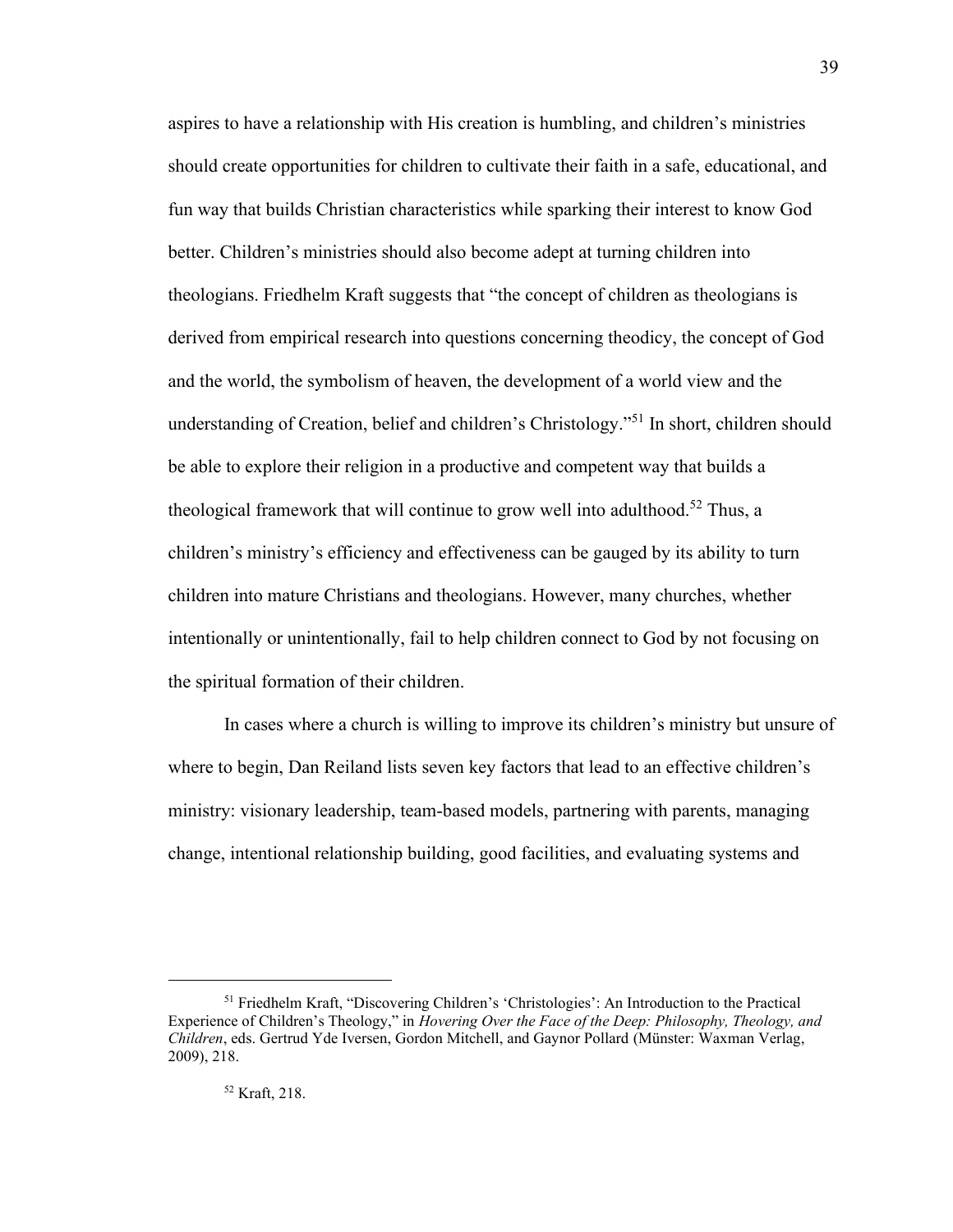leadership training.<sup>53</sup> He begins by stating that visionary leadership is crucial for attracting new members, procuring funding, and moving a children's ministry beyond the status quo to the level of excellence. Vision entails a clear understanding of the children's ministry's purpose, direction, and plan of action. However, visionary leadership is not always limited to the children's ministry staff; it may also extend to the executive or associate pastor. 54

In terms of team-based models, Reiland emphasizes that the concept of teamwork is not only task-related but should also reflect a true commitment on the part of team members to work together and grow together. The author writes that in the early days of children's ministry development (the late 1970s), the leader assumed responsibility for everything. Today, "team managing skills have to be learned and implemented to make ministry more effective."<sup>55</sup>

According to Reiland, well-designed children's ministry programs "encourage parents to provide input in the ministry and seek creative ways to provide support to these parents." The author insists that "building relationships with parents needs to be a primary initiative of today's children's ministry leaders." <sup>56</sup> Ivy Beckwith echoes that sentiment, stating that children's ministry leaders should "keep parents informed in a concrete and tangible way about what the kids are learning and talking about in their classes at Sunday school. This information gives parents a starting point for talking about

- <sup>55</sup> Reiland.
- <sup>56</sup> Reiland.

<sup>53</sup> Dan Reiland, "Components of an Effective Children's Ministry," *Journeyonline*, accessed September 1, 2020, https://journeyonline.org/components-of-an-effective-childrens-ministry/.

<sup>54</sup> Reiland.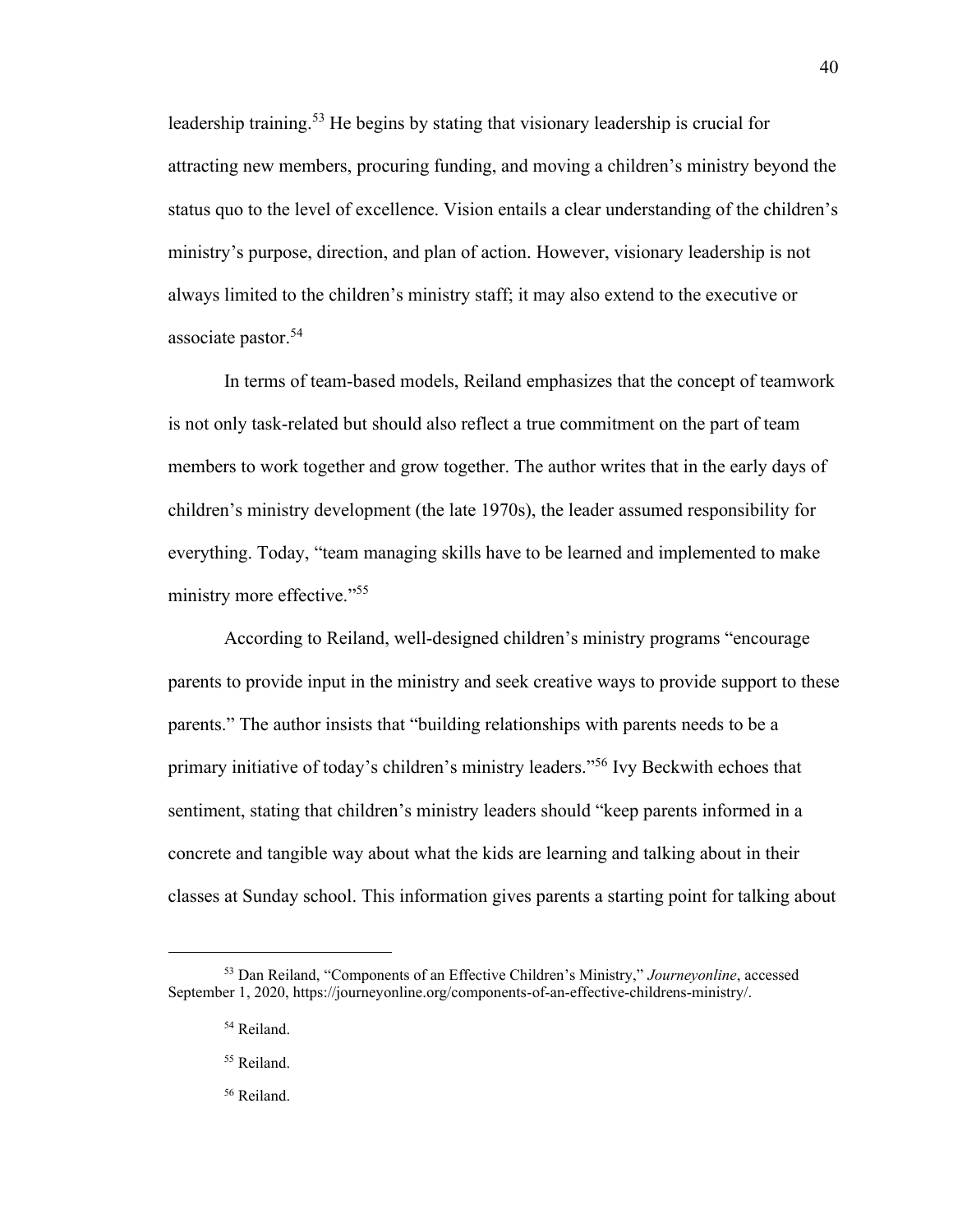faith with their kids, which helps kids learn faith language and practice using it."<sup>57</sup> Reiland adds that change and flexibility are key elements of today's children's ministry landscape, arguing that the best programs "diagnose problems, initiate changes, and strategize ways to do their best to cope with this new dynamic environment." By their nature, children's leaders are change agents, and ministries should strive to support that impulse rather than fighting it.<sup>58</sup>

Reiland maintains that effective children's ministries prioritize connecting with kids, and he discusses strategies for promoting intentional relationship building. He writes, for example, that setting aside time for small group activities within the regular schedule provides children with an opportunity to share their thoughts, feelings, and experiences. Likewise, planned activities during which kids can "hang out" with their peers and adults are an important means of building positive relationships. He notes that "relationship building strategies sometimes conflict with traditional educational methodologies," but they are nonetheless "vital to the continual growth of the children's ministry." 59

Reiland suggests that facilities also play a major role in developing an effective children's ministry. He makes the case that a commitment to maintaining a vibrant physical space and quality learning environments for children increases the likelihood of engaging people who have children.<sup>60</sup> In fact, the author rates facilities as one of the most

- <sup>59</sup> Reiland.
- <sup>60</sup> Reiland.

<sup>57</sup> Ivy Beckwith, *Formational Children's Ministry: Shaping Children Using Story, Ritual, and Relationship* (Grand Rapids, MI: Baker Books, 2010), 63.

<sup>58</sup> Reiland.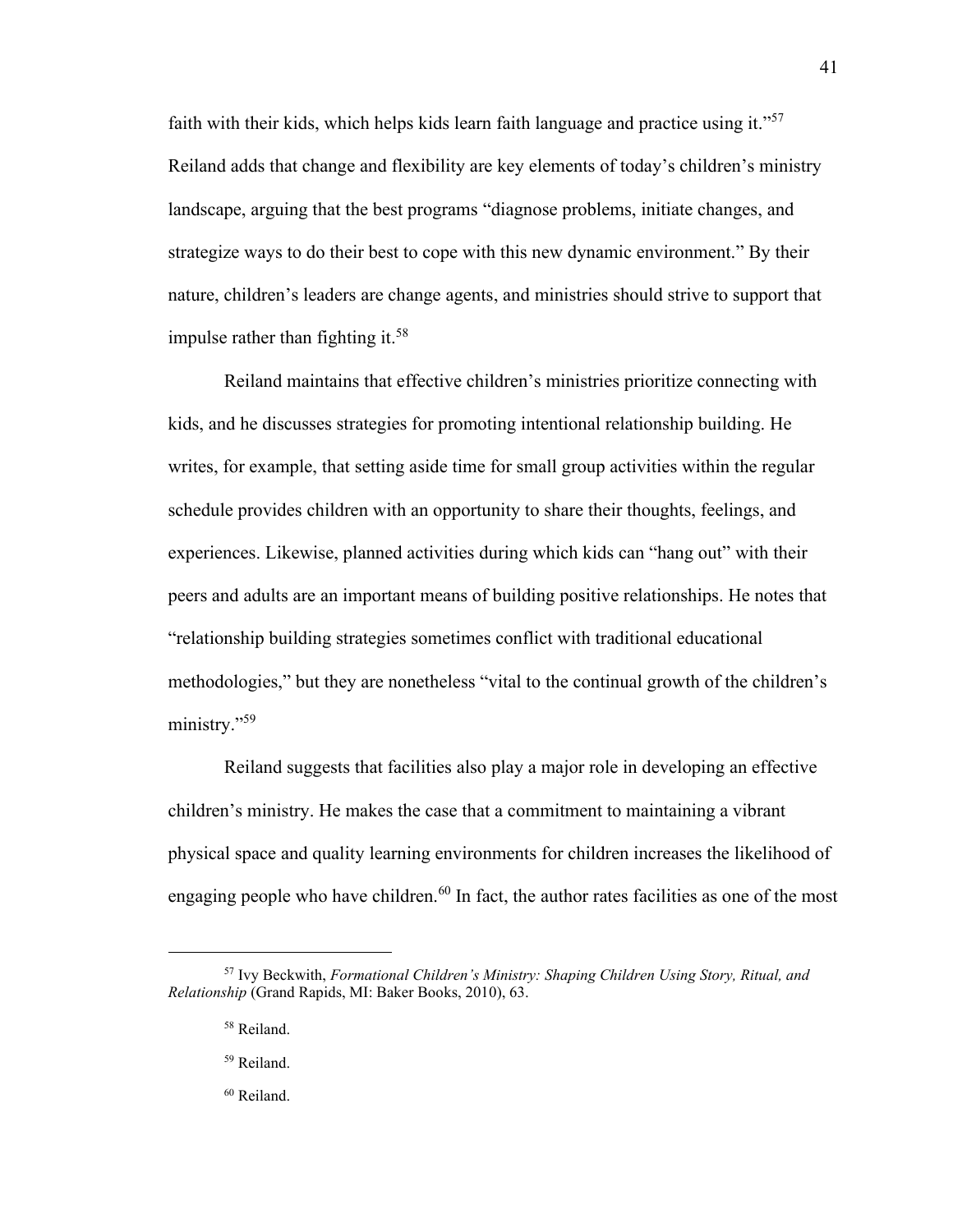important requirements for a successful children's ministry, second only to the teaching team. He writes that well-marked, clean, colorful, contemporary facilities speak of a church's commitment to its kids. Moreover, creating such spaces is not always prohibitively expensive; it merely requires pastors to "update the space to be current with the needs of today's child."<sup>61</sup>

The article concludes with a discussion of evaluation and training as a means of increasing children's ministry effectiveness. Reiland conveys that "churches must continue to use some evaluative device to insure their children's ministry is positioned to respond not only to present problems, but also to be prepared for future ministry changes."<sup>62</sup> The author also connects this evaluative system with the training systems of the church, arguing that a key component of a successful children's ministry program is a commitment to leadership training. Lastly, he insists that "a strong commitment to localized training is invaluable" because "training lay leadership insures the highest quality of week-to-week ministry."<sup>63</sup>

Based on this review of the pertinent literature on what effectiveness looks like in a church context, effectiveness can now be defined as measurable results, or the number of conversions. Other relevant conclusions for this dissertation are that the pastor is responsible for being effective as the chief visionary and architect of the ministry culture, but the other individuals working in a collective ministry also need to be effective in their roles. If the ministry or personnel are not effective, then an evaluative process needs to be

<sup>61</sup> Reiland.

<sup>62</sup> Reiland.

<sup>63</sup> Reiland.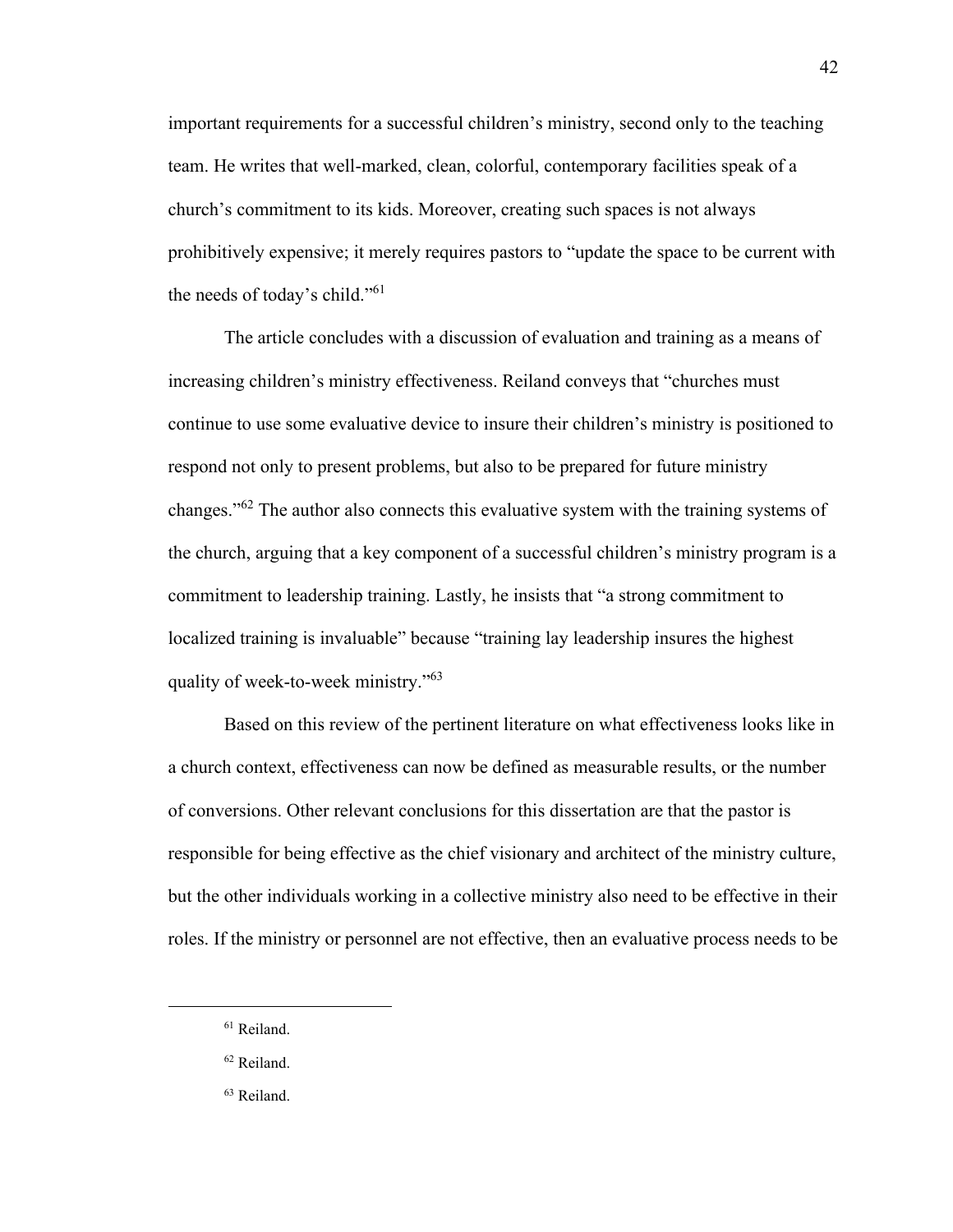applied to determine what kinds of training and changes should be instituted. These conclusions are essential to building the framework of an effective children's ministry.

## *Efficiency Within A Church Setting*

If a church's effectiveness is measured by its conversion growth, then efficiency aims to reduce the church's expenditure of resources and maximize the return on investment. Simply adhering to the church budget does not always result in efficiency. Instead, it is the rate of return on ministry investment that signifies the efficiency of the church. Efficiency is also linked to effectiveness. As Hoyt writes, "the more efficient the system, the higher the visitor retention rate; it is efficiency that creates the window of opportunity to succeed and be effective."<sup>64</sup> The concept of efficiency does not have its origins in the Church. Instead, it can be traced to organizational developers who use efficiency to calibrate, change, or reframe an organization in a systematic way. Thus, in order to create systems that maximize efficiency, the Church will need to move beyond traditional models and consider nonbiblical and secular business practices. This does not negate the spiritual nature of the Church or tarnish its mission; rather, efficiency enhances these facets while providing the tools to continue promoting the best possible organizational outcomes.

### **Organizational Development**

In his book *Organizational Change and Culture,* Edgar Schein suggests that if "any part of the core cognitive structure [of an organization] is to change in more than minor, incremental ways, the system must first experience enough disequilibrium to force

<sup>64</sup> Hoyt, 621.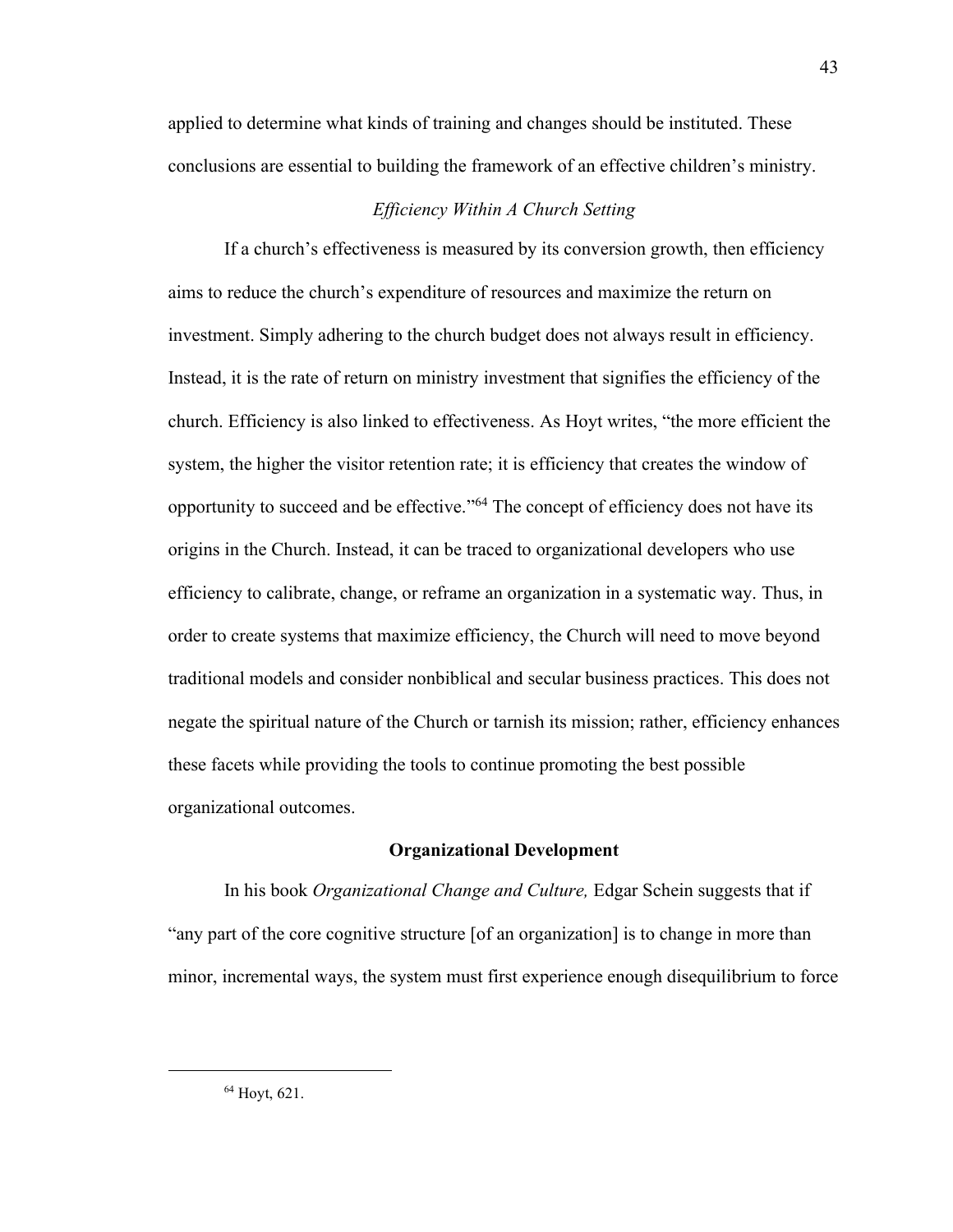a coping process that goes beyond just reinforcing the assumptions that are already in place." <sup>65</sup> It is the aim of this researcher to create disequilibrium in the children's ministry in order to move to a more efficient model that in turn leads to greater effectiveness.

Schein calls the creation of such disequilibrium "unfreezing," or generating a motivation to change. Unfreezing requires three very different components, each of which must be present in order for the system to develop some incentive to change:

enough disconfirming data to cause serious discomfort and disequilibrium; the connection of the disconfirming data to important goals and ideals, causing anxiety and/or guilt; and enough psychological safety, in the sense of being able to see a possibility of solving the problem and learning something new without loss of identity or integrity. Transformative change implies that the person or group that is the target of change must unlearn something as well as learn something new.<sup>66</sup>

This research suggests that the children's ministry of Victory Church is going to have to unfreeze some of the practices that are currently being deployed in order to pursue better systems. In beginning to solve the problem of how to improve the children's ministry, Schein's work is key to understanding how applying new methods and principles within the children's ministry can lead to both efficiency and effectiveness.

## **Action Research**

Given the concrete, practical aims of this dissertation, it was important to review research methodologies that prioritize praxis over theory. The literature suggests that today's organizational development is driven by action research. According to John Creswell,

<sup>65</sup> Edgar H. Schein, *Organizational Culture and Leadership* (San Francisco: Jossey-Bass, 1985), 300.

<sup>66</sup> Schein, 301.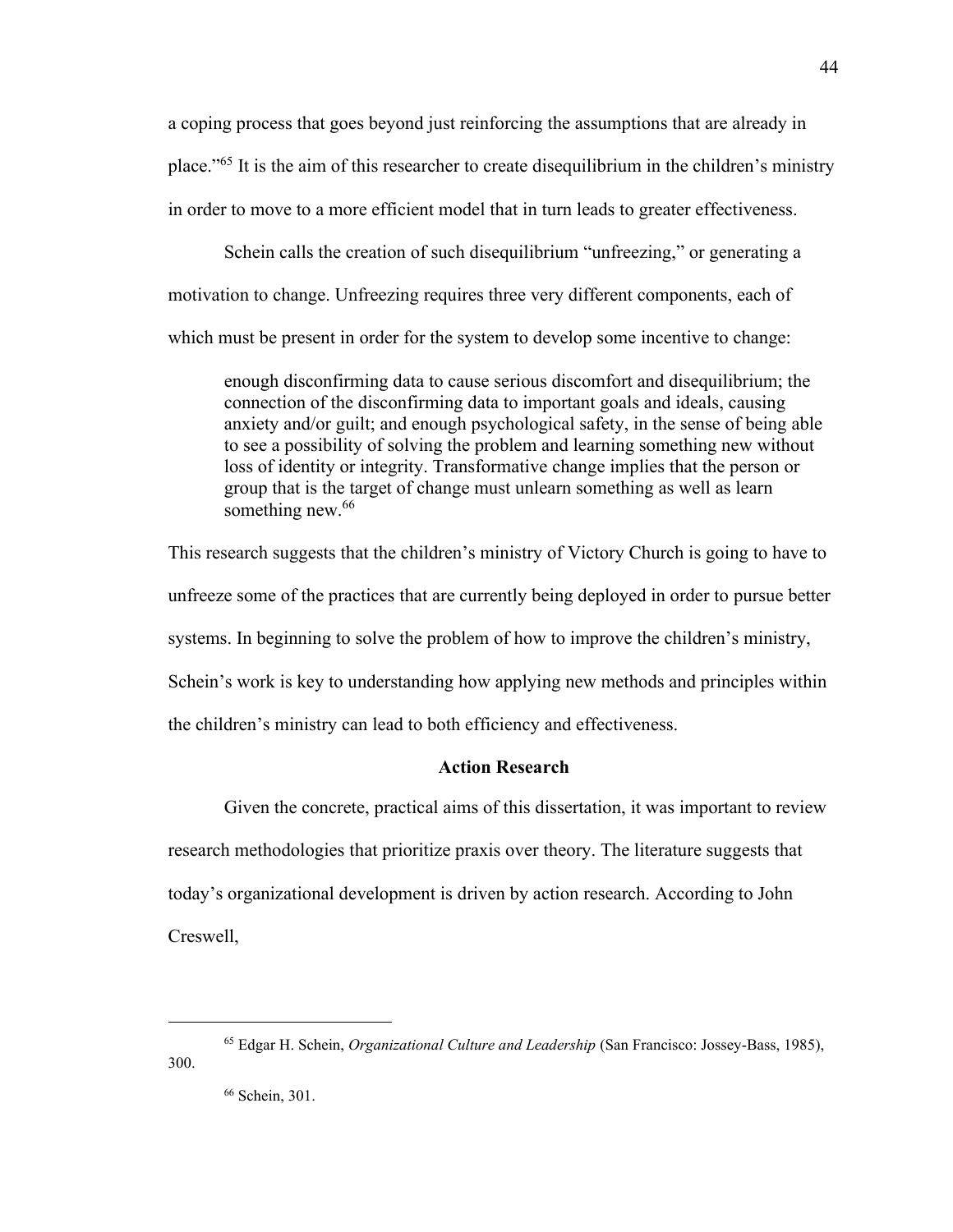action research uses quantitative methods, qualitative methods, or both to investigate a specific, practical problem and arrive at actionable solutions. In short, action research designs are systematic procedures enacted in a variety of settings to gather information about and subsequently improve their particular setting. The researcher using this method seeks to empower, transform, and emancipate individuals from situations that constrain their self-development and self-determination.<sup>67</sup>

It is the goal of this researcher to use both quantitative and qualitative data to transform the children's ministry of Victory Church. Action research was therefore employed to aid in the development of actionable solutions to the problems the children's ministry is currently facing.

## *The Origins of Action Research*

The founding fathers of what is known as "action research" are John Dewey and Kurt Lewin. John Dewey is best known for creating the University Laboratory School (now the Dewey School) at the University of Chicago in 1896. The Laboratory School was a place for educational experiments, where theories and practices were developed, tested, criticized, refined, and tried again.<sup>68</sup> The social psychologist Kurt Lewin coined the term "action research" in the 1930s. Lewin believed that social conditions could be improved and enhanced through a process of group discussions. These group processes consisted of four steps: planning, acting, observing, and reflecting. By focusing on group processes and identifying phases of action, Lewin's approach introduced many of the modern ideas of action research. Spreading from the social sector to education, Lewin's ideas and philosophy were adopted by several leading institutions in America and

<sup>67</sup> John W. Creswell, *Educational Research*, 3rd ed. (Upper Saddle River, NJ: Pearson, 2008), 597.

<sup>68</sup> Ronnie Lessem and Alexander Schieffer, *Integral Research: A Global Approach towards Social Science Research Leading to Social Innovation* (Geneva: TRANS4M, 2008), 408.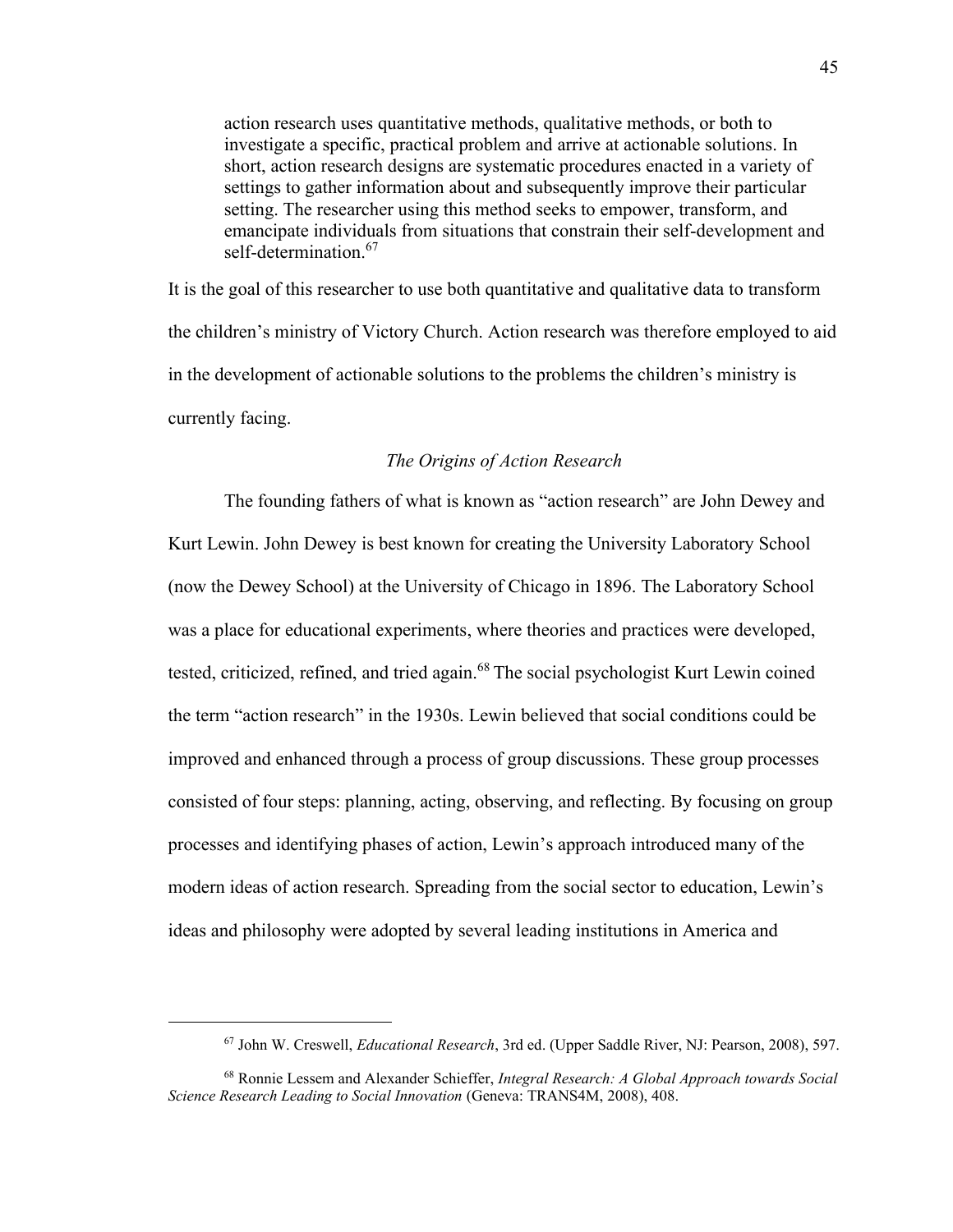England.<sup>69</sup> Today, action research is used primarily as a tool to help teachers study their own classroom problems and issues. It also provides a structure to help transform schools and declining educational practices.<sup>70</sup>

## *Action Theory's Relevance for This Project*

The University of Chicago Laboratory School founded by John Dewey states that the principle of "learning by doing" has always guided the school's efforts.<sup>71</sup> The ability to learn by doing is also critical to this project. This concept helps the people who have participated in the project to understand that the interviews conducted were part of an initial process of continued organizational evaluation. The overall aim is to see what does and does not work as this researcher looks to help Victory Church's children's ministry become more efficient and effective. According to Alice McIntyre, author of *Participatory Action Research*, participatory action research leads researchers into previously unfamiliar pathways; involvement in the process is likely to stimulate us to think in new ways about both old and new theoretical problems, thus generating provocative new ideas. $72$ 

## **Reframing the Organization**

Because the aim of this project was to reframe Victory Church's children's ministry, a review of the literature on what happens when an organization is reframed was undertaken. Lee G. Bolman and Terrence E. Deal, in their book *Reframing* 

<sup>69</sup> Creswell, 597–98.

<sup>70</sup> Creswell, 599.

<sup>71</sup> "About Lab," University of Chicago Laboratory Schools, accessed September 24, 2020, http://www.ucls.uchicago.edu/about-lab/index.aspx.

<sup>72</sup> Alice McIntyre, *Participatory Action Research* (Los Angeles: Sage, 2008), 749–50, Kindle.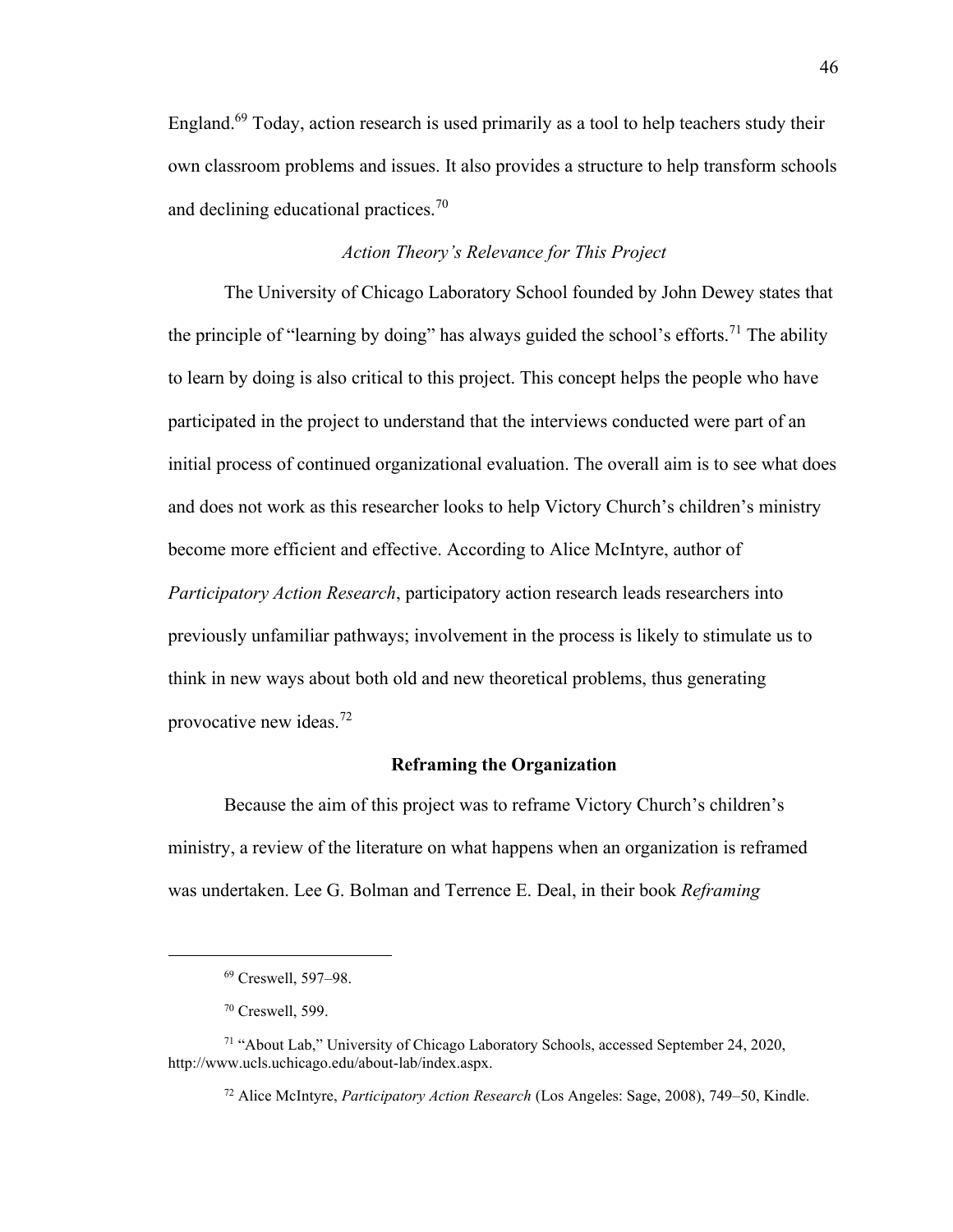*Organizations*, articulate that "reframing requires an ability to think about situations from more than one angle."<sup>73</sup> They introduce four distinct frames—structural, human resource, political, and symbolic—that collectively provide a more comprehensive picture of the nature of organizational change and how to successfully enact it. Each of the frames has its own strengths and limitations; however, the structural and human resource frames are particularly useful to this research project.

## *Structural Frame*

As this researcher advanced through this project, certain structures within the current ministry context needed to be developed or demolished. According to Bolman and Deal, the structural frame explores the key role that social architecture plays in the functioning of organizations. Managers must understand the basic issues in order to design structural frameworks that fit the organization's goals, tasks, and context, with the understanding that different organizations require different structures in order to be effective in their unique environments.<sup>74</sup> Structural frames concentrate on developing systems; setting measurable goals; delineating tasks; and creating benchmarks, processes, and deadlines.

Furthermore, "the structural frame looks beyond individuals to examine the social architecture of work. Though sometimes equated with red tape, mindless memos, and rigid bureaucrats, the approach is much broader and more subtle." <sup>75</sup> Bolman and Deal

<sup>73</sup> Lee G. Bolman and Terrence E. Deal, *Reframing Organizations: Artistry, Choice, and Leadership* (San Francisco: Jossey-Bass, 1991), 6–7, Kindle.

<sup>74</sup> Bolman and Deal, 72–73.

<sup>75</sup> Bolman and Deal, 68.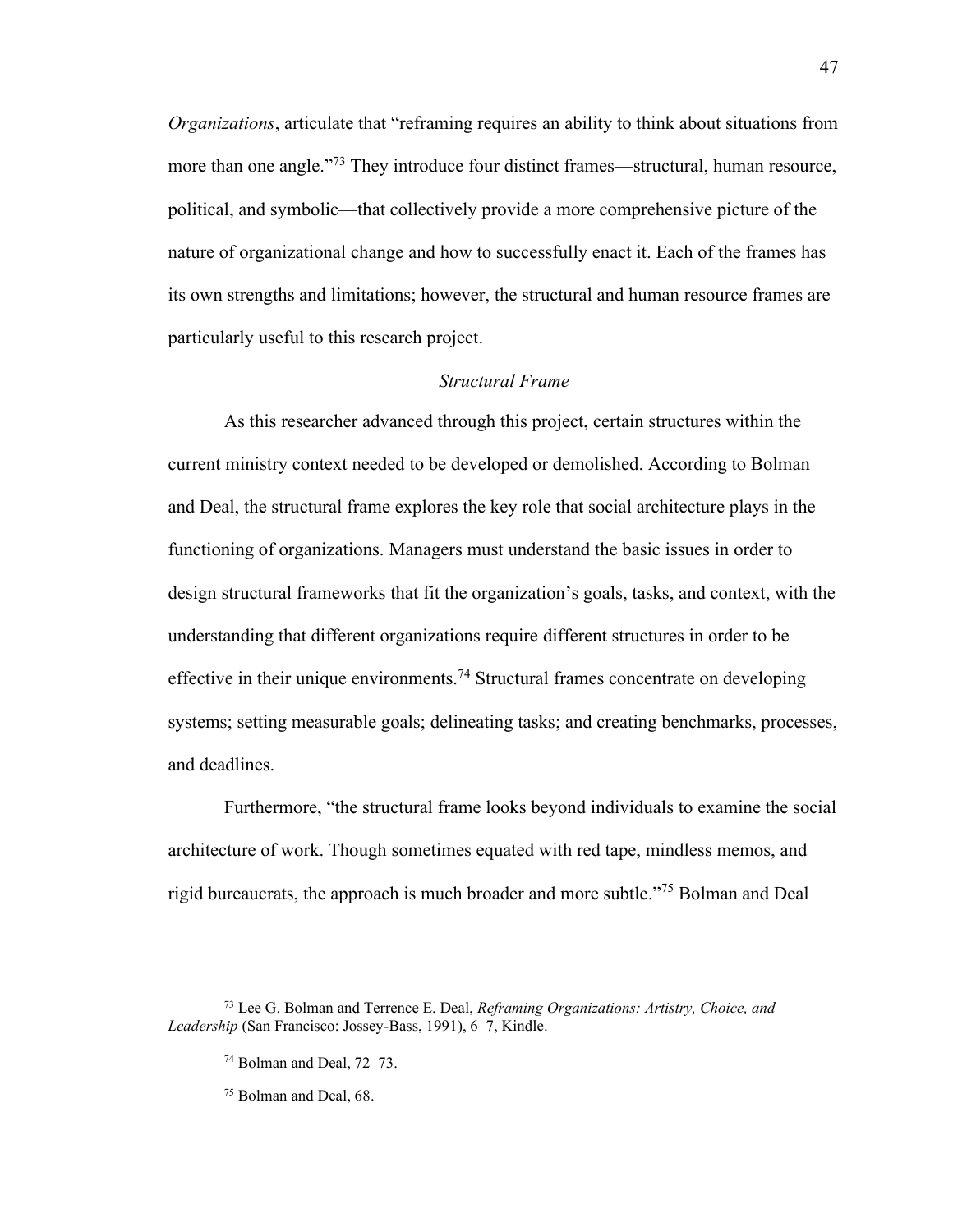emphasize that "if structure is overlooked, an organization often misdirects energy and resources. It may, for example, waste time and money on massive training programs in a vain effort to solve problems that have much more to do with social architecture than people's skills or attitudes."<sup>76</sup> Thus, structure is essential to organizational efficiency and effectiveness. Before implementing solutions to the problems within Victory's children's ministry, this researcher had to first ensure that he understood the precise nature of those problems in order to develop appropriate, successful solutions.

## *Human Resource Frame*

This project also studied the impact of human capabilities on Victory Church. Bolman and Deal write that the human resource frame seeks to "explore the properties of both people and organizations, and what happens when the two intersect."<sup>77</sup> Put another way, the human resource frame "focuses on the relationship between organizations and human nature."<sup>78</sup> The human resource frame primarily emphasizes granting personnel the capacity and opportunity to execute their jobs well, while at the same time channeling their need for human interaction into personal development and job fulfillment.

The human resource frame also shows "how managers' practices and assumptions about people can lead either to alienation and hostility or to commitment and high motivation."<sup>79</sup> To that end, it contrasts two strategies for achieving effectiveness: "'lean

- <sup>77</sup> Bolman and Deal, xii.
- <sup>78</sup> Bolman and Deal, xii.
- <sup>79</sup> Bolman and Deal, xii.

<sup>76</sup> Bolman and Deal, 68.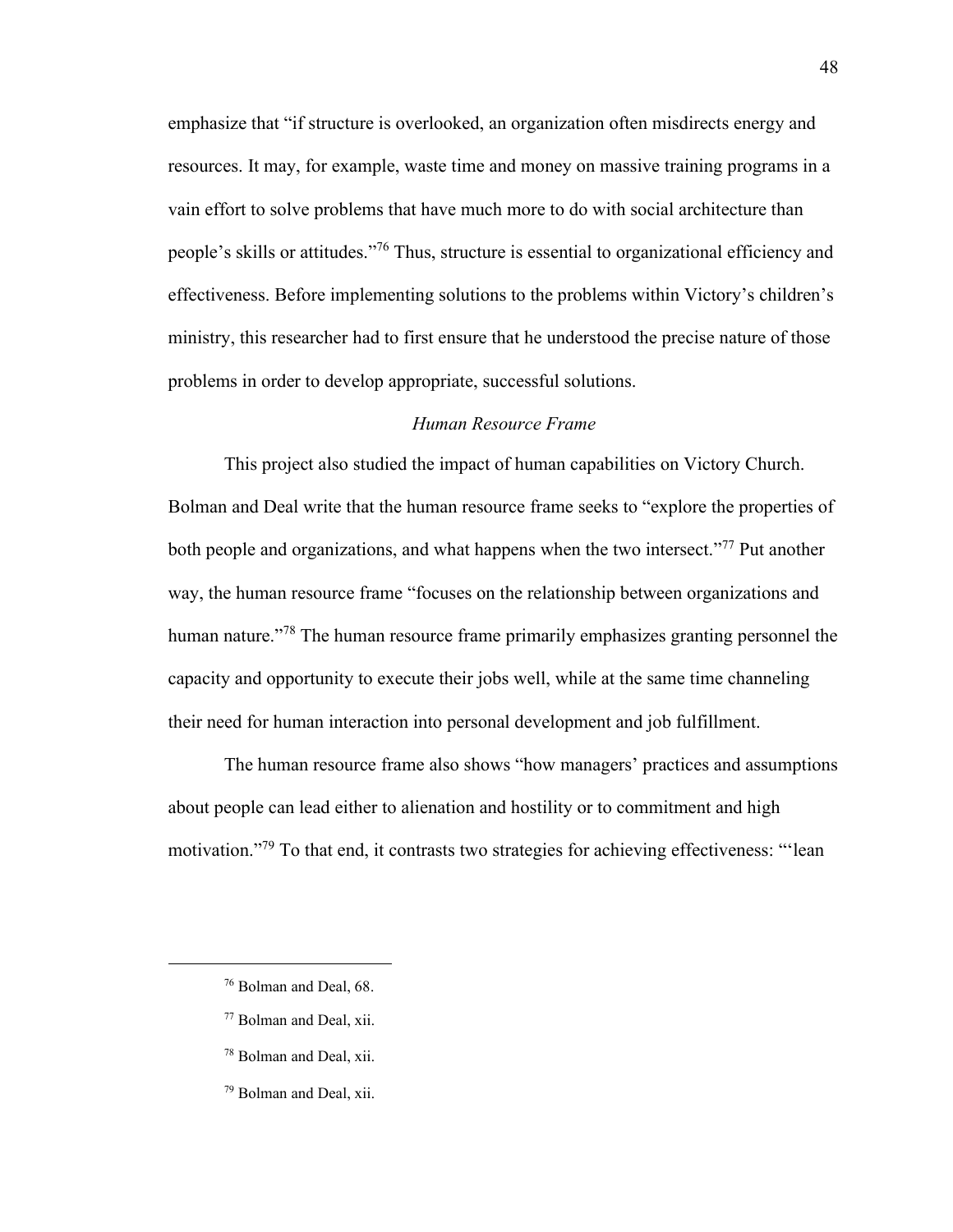and mean' or investing in people."<sup>80</sup> Ultimately, "the human resource frame centers on what organizations and people do to and for one another," highlighting the reciprocal relationship between people and organizations.<sup>81</sup> Bolman and Deal write that,

organizations need people (for their energy, effort, and talent), and people need organizations (for the many intrinsic and extrinsic rewards they offer), but their respective needs are not always well aligned. When the fit between people and organizations is poor, one or both suffer: individuals may feel neglected or oppressed, and organizations sputter because individuals withdraw their efforts or even work against organizational purposes. Conversely, good fit benefits both parties: individuals find meaningful and satisfying work, and organizations get the talent and energy they need to succeed. $82$ 

As this researcher seeks to connect the research on efficiency back to a church context, understanding how organizations work and change is vital to the project. The effectiveness of the children's ministry is dependent on a system. The current system is not maximizing the return on resource investment, which is leading to lackluster results. As the literature has conveyed, Victory Church will need to develop the structure and human resource components of the children's ministry to enhance the overall quality of the ministry.

49

<sup>80</sup> Bolman and Deal, 76.

<sup>&</sup>lt;sup>81</sup> Bolman and Deal, 117.

<sup>82</sup> Bolman and Deal, 137.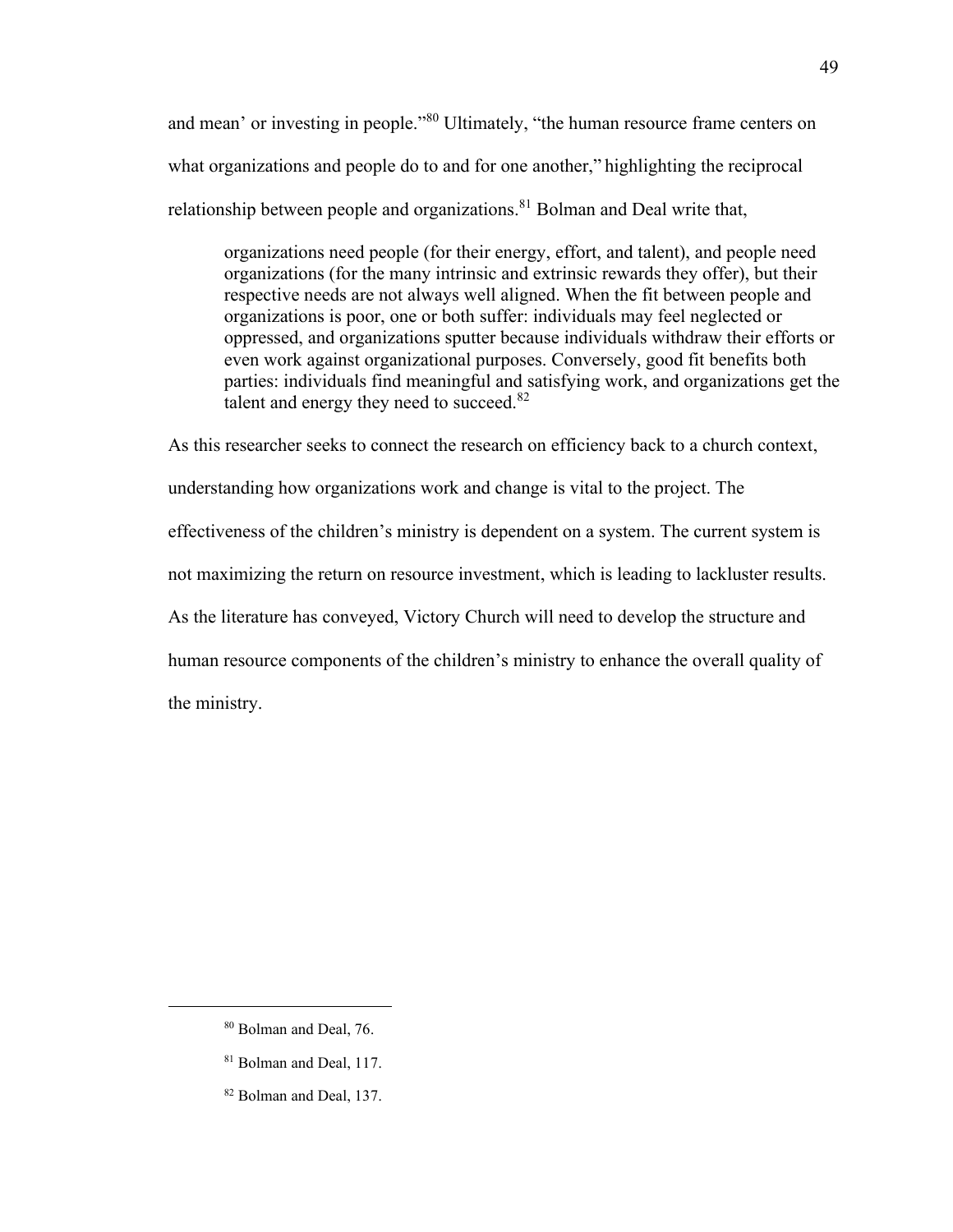## CHAPTER FOUR: JUSTIFICATION AND APPLICATION OF CASE STUDY METHODOLOGY

The intention of this project was to find and implement key principles that could impact the efficiency and effectiveness of the children's ministry at Victory Church. Case study research methodology was selected to provide a qualitative analysis for the project. Locating a case study church that modeled effective and efficient children's ministry qualities was therefore paramount. The case study church identified for this project, Crosspointe Church of Houston, Texas, matched the paradigm criteria of an effective and efficient children's ministry. Crosspointe was also chosen because of an existing friendship between their senior pastor and this researcher and because Victory and Crosspointe have several commonalities. Crosspointe Church is similar in age, size, culture, demographics, and style to Victory Church. Though similar in many areas, the children's ministry of Crosspointe Church is numerically larger and, from an outside perspective, seems more efficient and effective than Victory Church's children's ministry. Studying this phenomenon was crucial to understanding the underlying factors that can contribute to Victory Church developing a more efficient and effective children's ministry.

### **Justification for the Project**

As senior pastor of Victory Church, this researcher is operationally responsible for the overall direction of the ministry. His role as the chief ministry architect affords him leadership capital in all of the ministries of Victory Church. As a result of his own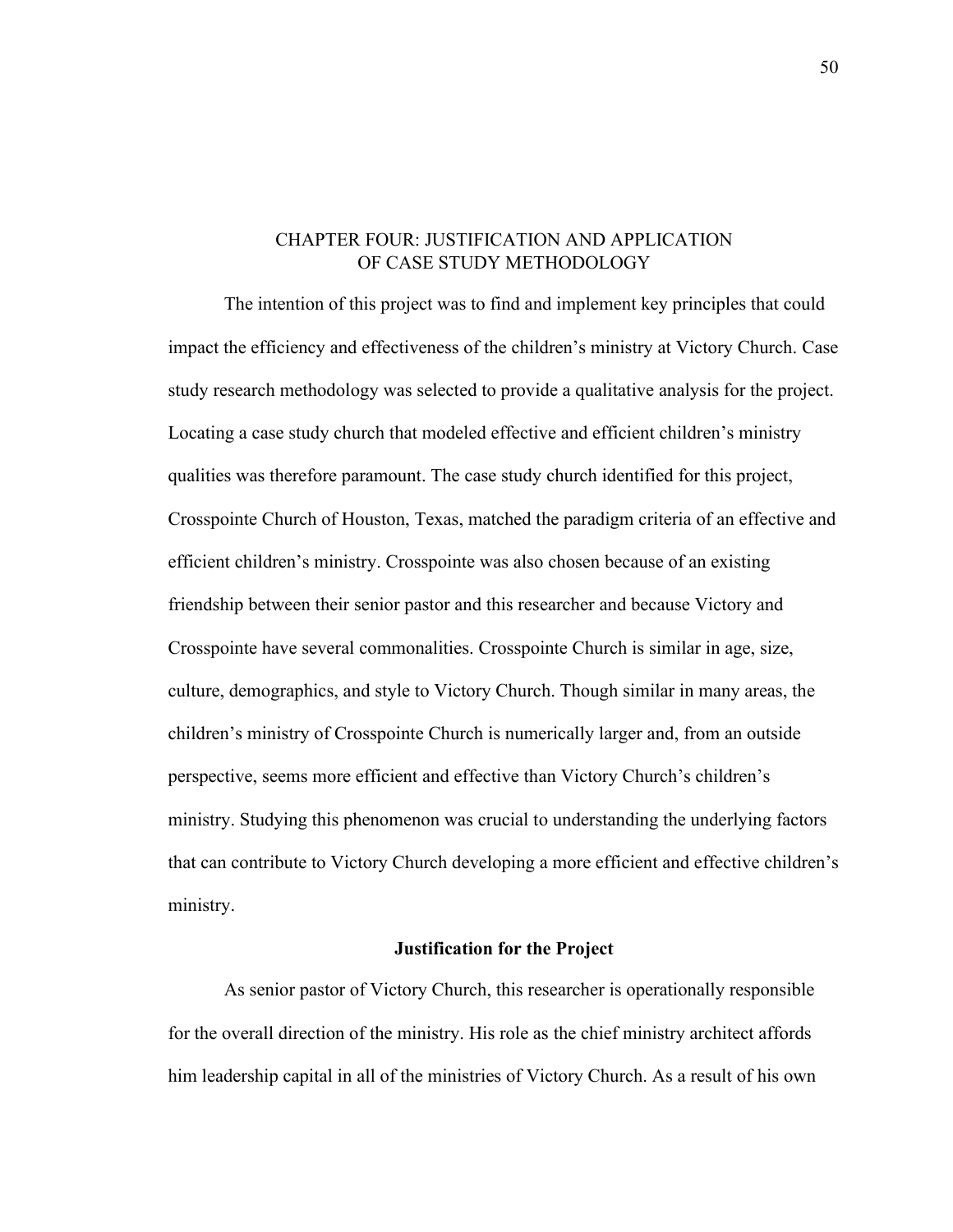pastoral insight and knowledge of the children's ministry, this pastor knew that changes to the children's ministry were needed to increase its efficiency and effectiveness. Notably, this pastor observed that the children's director was not scheduling meetings with team members, children were not growing spiritually due to a lack of adherence to the educational materials, and there were not many planned activities to increase participation and parental involvement. This pastor had attempted to energize and incentivize the staff to create better programming, but to no avail.

Meetings with staff members of the children's ministry also provided input into what changes the team wanted to implement prior to this project. For example, the team had suggested creating a one-room mass gathering environment on Sundays to allow for the youth pastor to become the primary communicator to children ages twelve and younger. The impetus for the change was the belief that it would be easier for the youth pastor to assume sole responsibility for the children's spiritual education rather than train volunteers and keep them consistently engaged in teaching.

Finally, this researcher has two children who are children's ministry participants and who provided a unique perspective on the inner workings, philosophy, and practices of the children's ministry. This researcher specifically learned that the children wanted more planned recreational activities that they could invite their friends to. They also wanted an opportunity to have more conversations about and interactions with the curriculum at home after services were over. After conversations with the pastor's children, staff members, and Victory Church members at large, this researcher knew that the church would have to pursue new strategies and practices in order to achieve the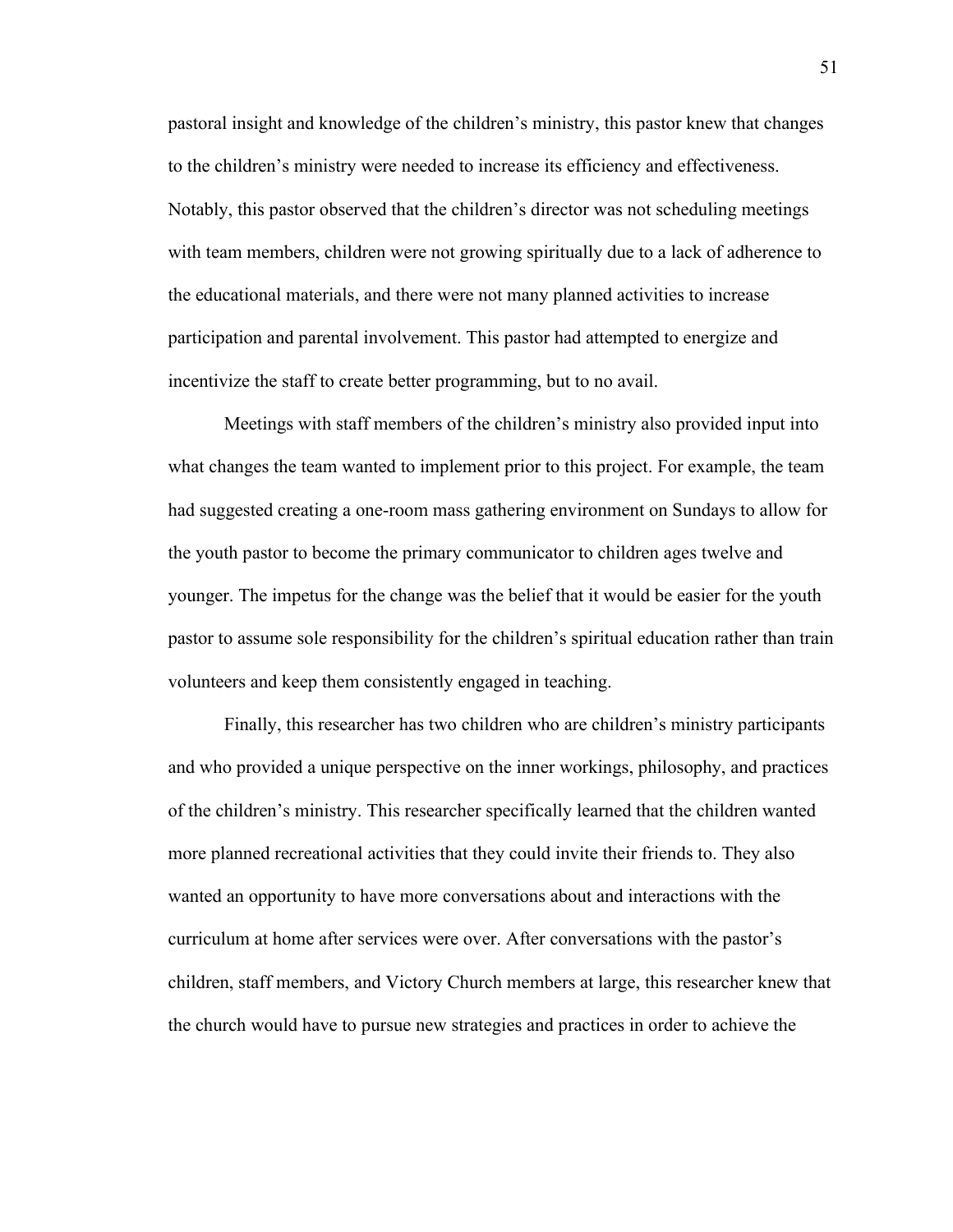desired growth. Improvement through analysis and comparison was the purpose of this project.

## **Benefits and Costs**

The direct beneficiaries of the findings of this project are the senior pastor, the children's ministry staff, and Victory Church at large. Victory Church agreed to pay for any costs associated with this project. Initial projected costs included airfare, lodging, and meals during a site visit to Crosspointe Church, the case study church in Houston, Texas, as well as any necessary material resources. However, a global pandemic made it unsafe to travel to Houston. Thus, this researcher amended his travel plans and instead used virtual options to collect the data. As a result of the global pandemic, the budget and costs for this project were drastically reduced. An unforeseen benefit of the pandemic was that the case study church had greater availability to help this researcher with this project due to a state-mandated shutdown of all religious services.

### **Definition of Case Study Methodology**

G. David Garson describes case study research as "an umbrella term that means different things to different researchers. There are as many types of case studies as there are researchers. However, this has not stopped scholars from categorizing case studies into types, and these typologies throw light on the dimensions of case study research.<sup>883</sup> Sharlene Nagy Hesse-Biber and Patricia L. Leavy further complicate this definition in their book *The Practice of Qualitative Research*, stating, "Case study is a decision about what is to be studied, not a methodological decision, although it also guides how inquiry

<sup>83</sup> G. David Garson, *Case Study Analysis and QCA*, Statistical Associates "Blue Book" Series 1 (Asheboro, NC: Statistical Associates, 2016), 6.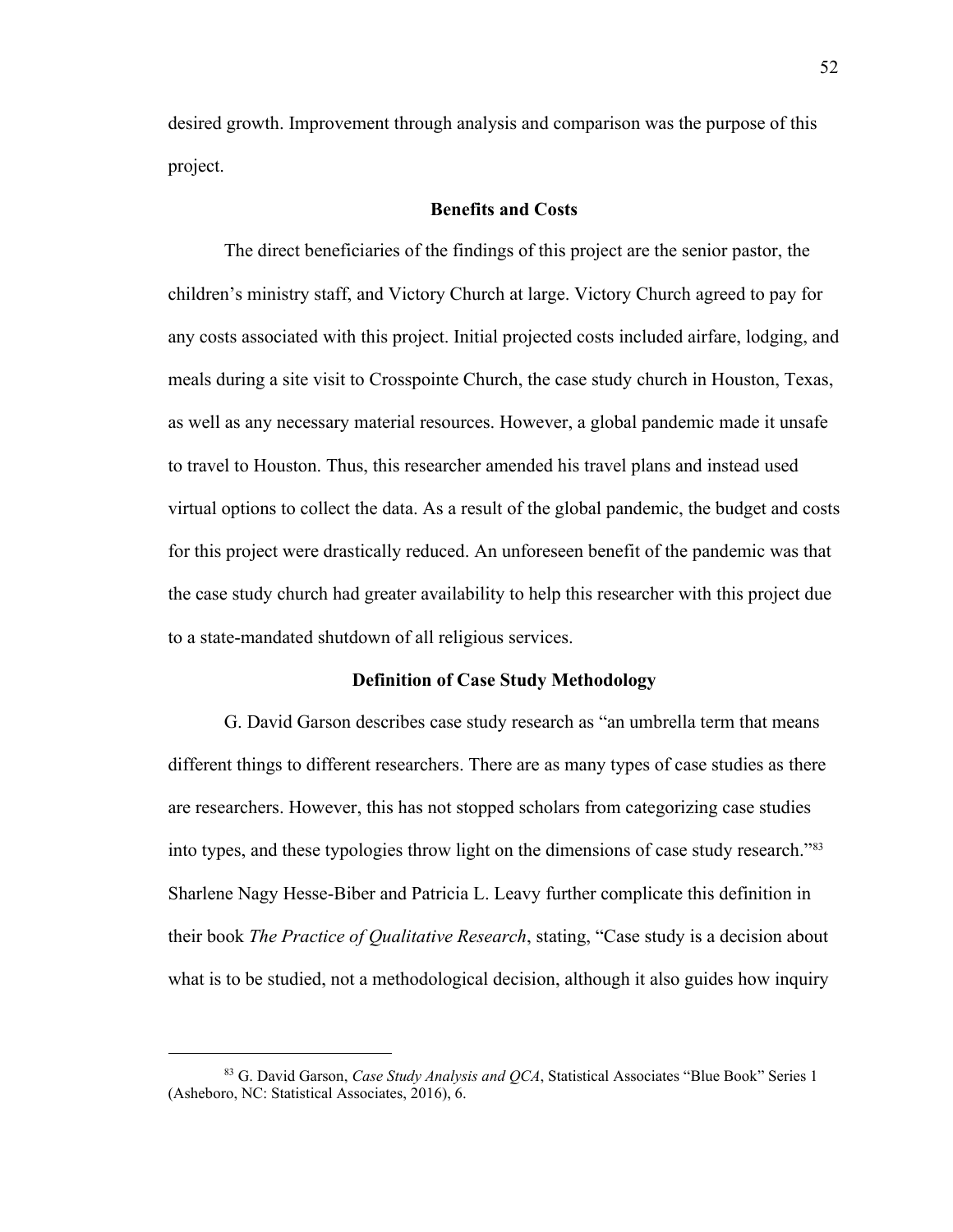proceeds."<sup>84</sup> Moreover, they note that researchers who conduct case study research often refer to their work by the particular methods employed within the case study, such as ethnography or oral history, rather than using the umbrella term of "case study." As a result, a great deal of case study research is not defined as such.<sup>85</sup> Nonetheless, Hesse-Biber and Leavy ultimately define case study as an "in-depth exploration from multiple perspectives of the complexity and uniqueness of a particular project, policy, institution, program, or system in a 'real life' context." 86

In addition to highlighting the "real life" applications that can be deduced from case study methodology, Hesse-Biber and Leavy explain the purpose of case studies: "to arrive at an in-depth understanding of a particular case in order to generate knowledge and/or inform policy development, professional practice, and civil or community action." <sup>87</sup> Having developed an understanding of other methodologies in comparison to case studies, this researcher determined that the "real life" application capabilities and qualitative nature of case study were best suited to the intended outcomes of this project. As this researcher continued to study case study methodology, he hypothesized that analyzing, classifying, and implementing similar children's ministry dynamics as those in the case study church would greatly impact the overall future of Victory Church. Using

<sup>84</sup> Sharlene Nagy Hesse-Biber and Patricia L. Leavy, *The Practice of Qualitative Research* (Los Angeles: Sage, 2011), loc. 3794, Kindle.

<sup>&</sup>lt;sup>85</sup> Hesse-Biber and Leavy, loc. 3801.

<sup>86</sup> Hesse-Biber and Leavy, loc. 3808–9.

<sup>&</sup>lt;sup>87</sup> Hesse-Biber and Leavy, loc. 3809.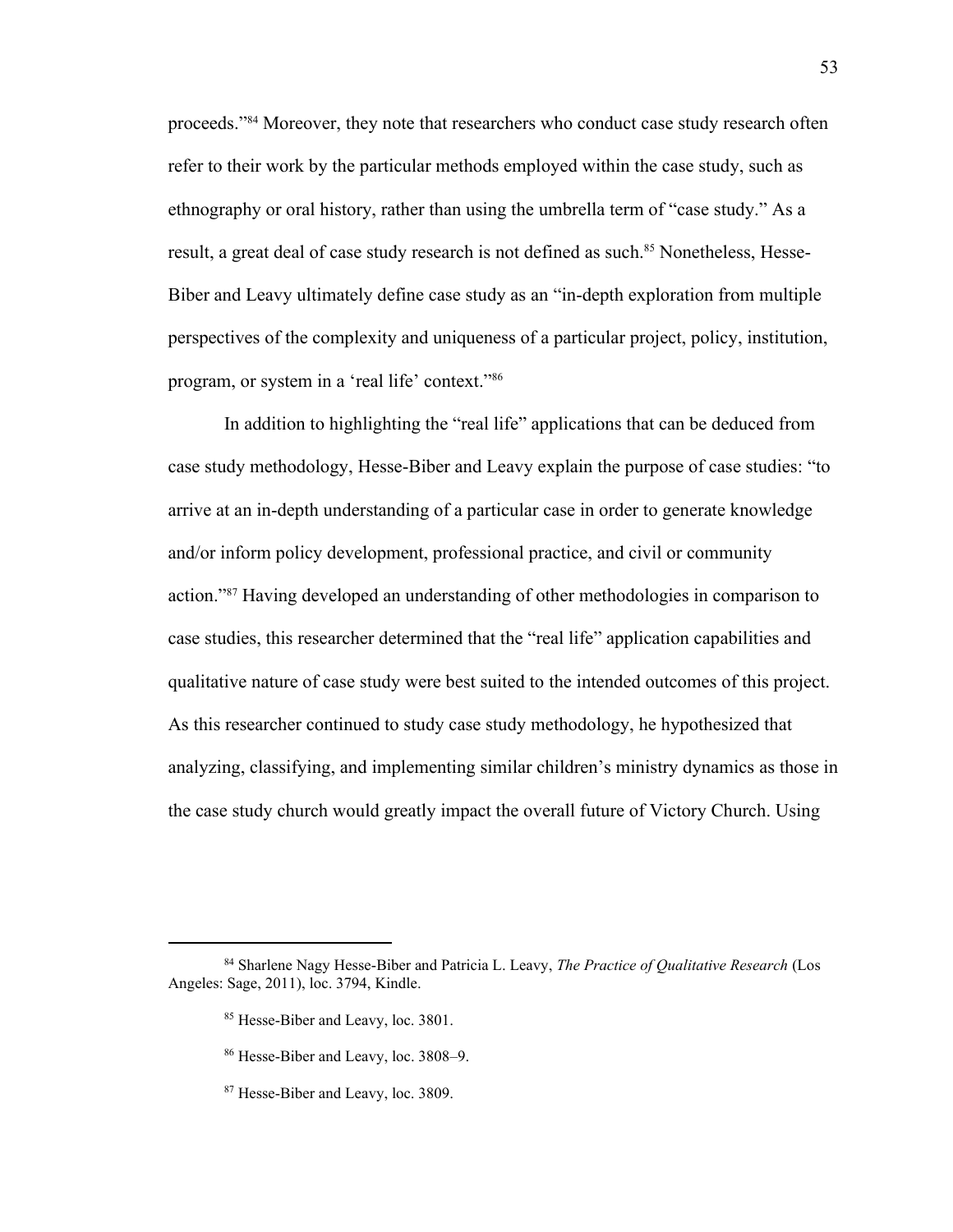the case study church as a barometer and achievable model of success opened up possibilities for a more effective and efficient children's ministry.

## **Types of Case Studies**

According to Creswell, "case study research begins with the identification of a specific case that will be described and analyzed…Typically, case study researchers study current, real life cases that are in progress so that they can gather accurate information not lost by time. The key to the case identification is that it is bounded, meaning that it can be defined or described within certain parameters."<sup>88</sup> He goes on to identify three main types of case study pathways that researchers use to develop and deliver measurable outcomes: intrinsic, instrumental, and multiple/collective case studies. Creswell defines these pathways as follows:

intrinsic case studies focus on a single unusual or unique situation, evaluating the case on its own terms. Instrumental case studies focus on an issue or concern and then select one bounded case to illustrate this issue. Finally, in a multiple/collective case study, the researcher elects to study several programs from several research sites or multiple programs within a single site in order to show different perspectives on the issue.<sup>89</sup>

This researcher studied each of the three types of case study pathways and determined that the instrumental form of case study was the best methodology for this project, as problems with children's ministries are not unusual or unique to Victory Church. Moreover, limiting the project to a singular case study church whose children's ministry contrasts the current phenomena found within the children's ministry at Victory Church

<sup>88</sup> Creswell, 98, 96.

<sup>89</sup> Creswell, 99.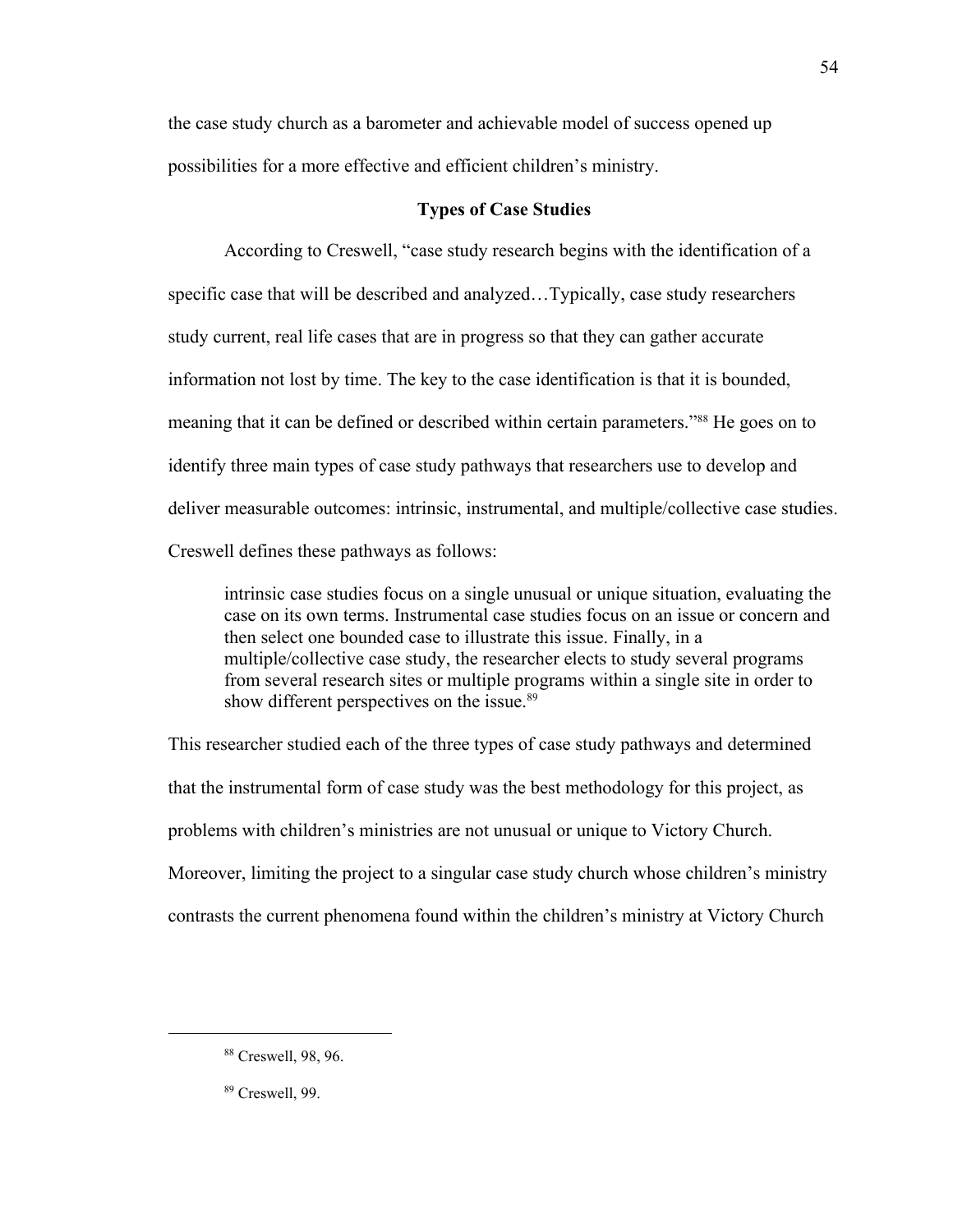enabled this researcher to quickly collect, analyze, and interpret the data in a logical and systematic way.

55

## **Research Design Used for This Project**

For this case study project, the researcher based his research design on the template found in Winston Tellis's journal article, "Application of a Case Study Methodology."<sup>90</sup> Following Tellis's recommendations, the project consisted of four stages. The first stage was to design the case study protocol, which involved determining the skills required to successfully complete the project and developing and reviewing the protocol. The second stage was to conduct the case study—more specifically, prepare for data collection, distribute the survey, and conduct interviews. In the third stage, this researcher analyzed the case study evidence. Finally, conclusions, recommendations, and implications were developed based on the evidence.

## *Stage One: Design the Case Study Protocol*

Tellis suggests that a successful case study researcher "must possess or acquire the following skills: the ability to ask good questions and to interpret the responses, be a good listener, be adaptive and flexible to react to various situations, have a firm grasp of issues being studied, and be unbiased by preconceived notions." <sup>91</sup> As this researcher was designing the case study protocol, he relied on his training as a researcher and his administrative skill set to prepare for the case study. Preparing a schedule was key to the

<sup>90</sup> Winston Tellis, "Application of a Case Study Methodology," *The Qualitative Report* 3, no. 3 (1997): 3, https://doi.org/10.46743/2160-3715/1997.2015.

 $91$  Tellis, 3.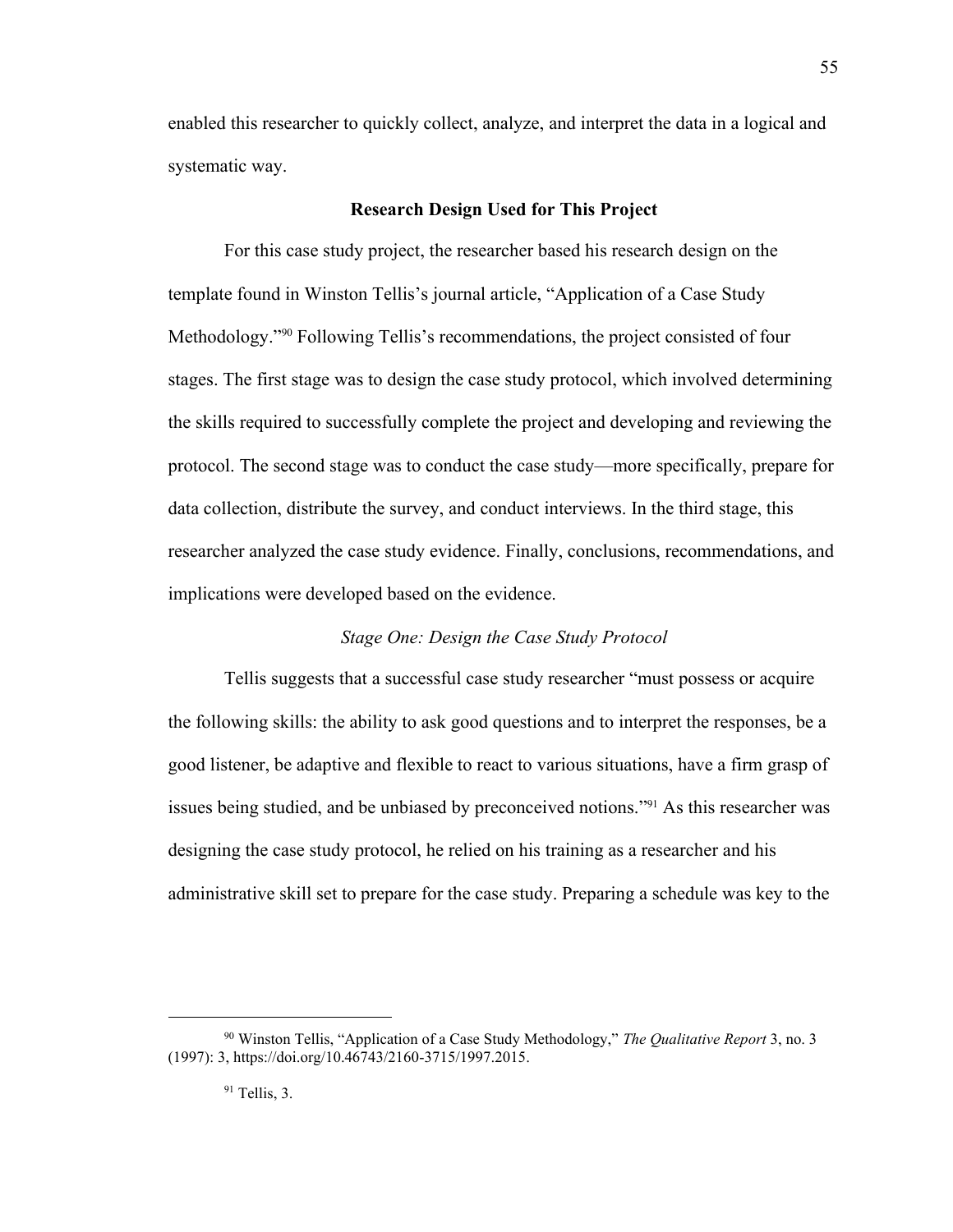creation of this project and was essential in staying organized and on target with timeframes, deadlines, and project goals.

The case study protocol consisted of four sections. First, a case study church was identified with a strong focus on children's ministry and similar demographics to Victory Church. Once selected, an official conversation with the senior pastor took place to see if the church would be willing to participate in the case study. After approval was granted, an overview of the case study project was developed, which included stating project objectives, identifying case study issues, and reviewing the literature on the topic under investigation. Second, field procedures were created, such as a consent form that would be given to the project participants. Next, case study questions were created. The survey in its final format consisted of eleven questions. These questions were both qualitative and quantitative in nature to target both the effectiveness and efficiency concepts that this researcher was looking for. The questions sought to identify the relationship between the children's ministry and the church as a whole, the practices that were helping or hindering the children's ministry from achieving its initiatives and objectives, explanations for why some initiatives work better than others, and the impact of staff and volunteer selection and training on the children's ministry, among other topics. A copy of the survey can be found in the appendix. Finally, an outline and format were determined for the case study report, with the understanding that the report would be essential to clearly communicating the project findings to Victory's children's ministry team, this researcher's thesis committee, and other interested parties.

## *Stage Two: Conduct the Case Study*

Once the case study question instruments were developed in their final format, this researcher moved on to the second stage: conducting the case study. According to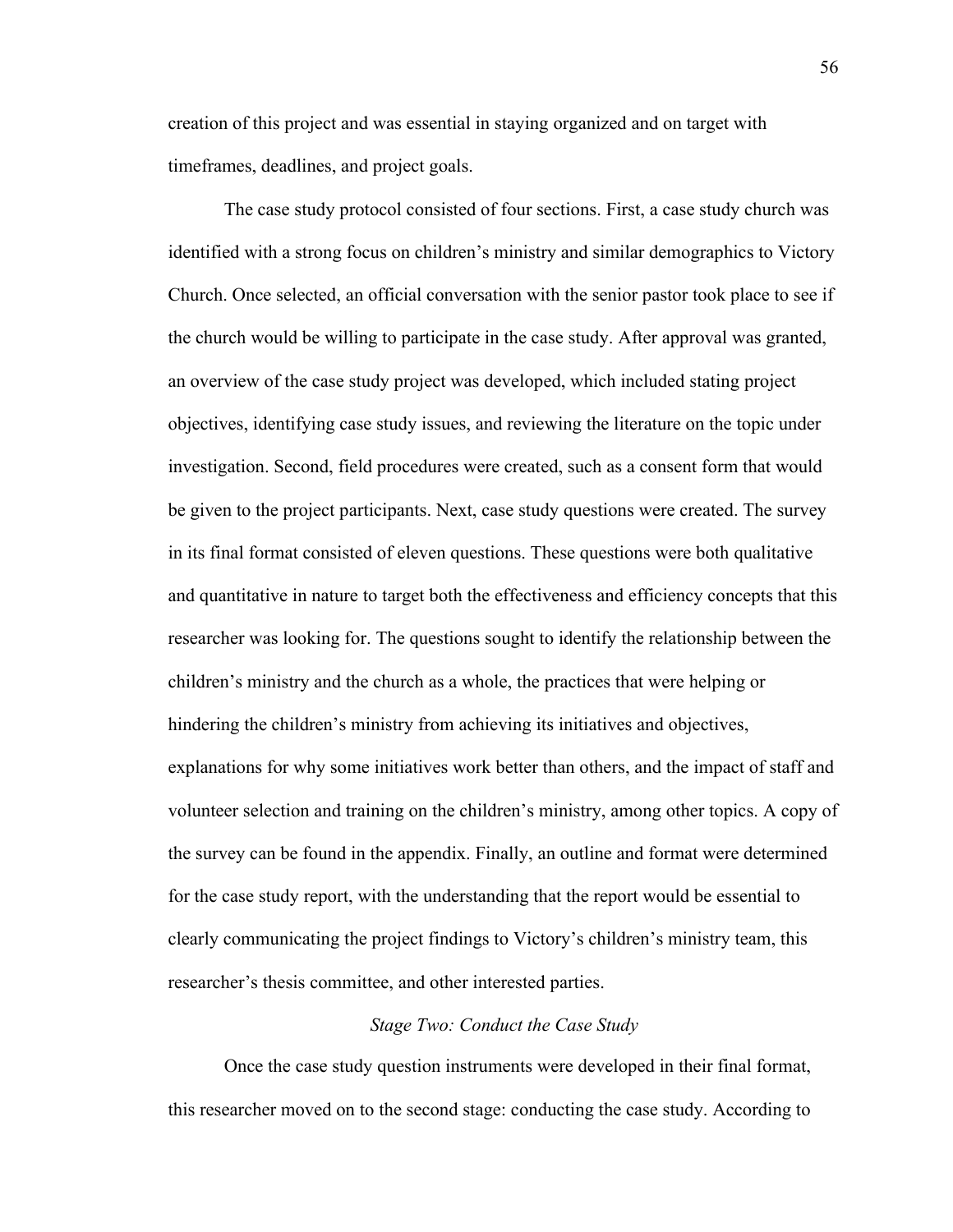Tellis, this stage entails preparing for data collection, distributing surveys, and conducting interviews.<sup>92</sup> Before the data could be collected, it was critical to first receive formal consent from all involved parties. The senior pastor of Crosspointe Church and this researcher had an agreement in principle for Crosspointe to participate in this study. However, consent forms needed to be signed to ratify the agreement and establish ground rules for participation in the study. The consent forms provided the title of the study along with this researcher's name. It included sections that clearly outlined what was expected from the participants and how the data would be collected and processed. The consent form also absolved participants from any risk while providing them with the ability to withdraw from the study for any reason. The consent form furthermore included a statement that promised to ensure each participant's anonymity. Though the participants would remain anonymous, the consent form stated that the data provided may be shared with the researcher's supervisor, thesis committee members, and Victory Church's leadership. Lastly, the consent form formalized the agreement through a digital signature.

Initially, this researcher wanted to conduct in-person interviews, but due to the Covid-19 pandemic, flying to the case study church was viewed as a major health concern. Thus, this researcher had to amend the project design by sending out surveys via email and conducting virtual interviews via the Zoom web conference platform. The surveys were distributed to three key staff people: the senior pastor, the youth pastor, and the children's director of the case study church. After all the survey data was collected, three Zoom interviews were scheduled with each of the project participants to ask

 $92$  Tellis, 7.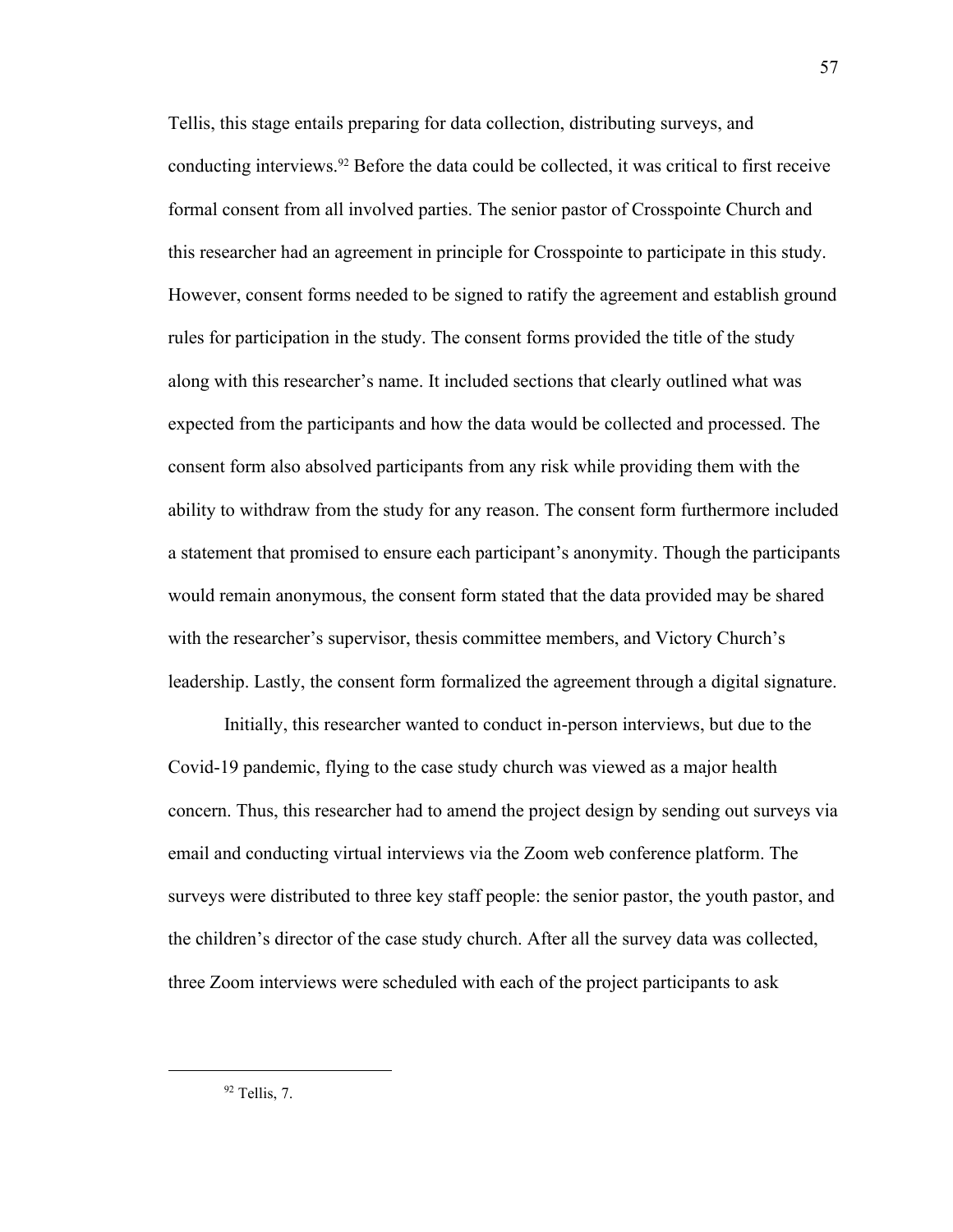additional questions, discuss findings, and compare the case study children's ministry to the children's ministry at Victory Church. The interviews were open-ended in nature. According to Tellis, open-ended interviews are recommended "to expand the depth of data gathering, and to increase the number of sources of information."<sup>93</sup>

## *Stage Three: Analyze the Case Study Evidence*

Once the second stage was completed, this researcher moved on to the third stage of the project: analyzing the case study evidence, locating patterns within the evidence, and comparing those patterns to the initial hypothesis. Tellis writes, "data analysis consists of examining, categorizing, tabulating, or otherwise recombining the evidence to address the initial propositions of a study."<sup>94</sup> This researcher examined the data found within the surveys and interviews using the Qualtrics platform. Qualtrics was used to find behavioral patterns, trends, and insights from the case study church. According to Tellis, "pattern-matching is one of the most desirable strategies for analysis. This technique compares an empirically based pattern with a predicted one. If the patterns match, the internal reliability of the study is enhanced."<sup>95</sup>

# *Stage Four: Develop Conclusions, Recommendations, and Implications Based on the Evidence*

Data analysis naturally leads into the fourth and final stage: developing conclusions, recommendations, and implications based on the evidence. This was essential to finding a mechanism to increase the efficiency and effectiveness of the

<sup>93</sup> Tellis, 12.

<sup>94</sup> Tellis, 13.

<sup>&</sup>lt;sup>95</sup> Tellis, 13.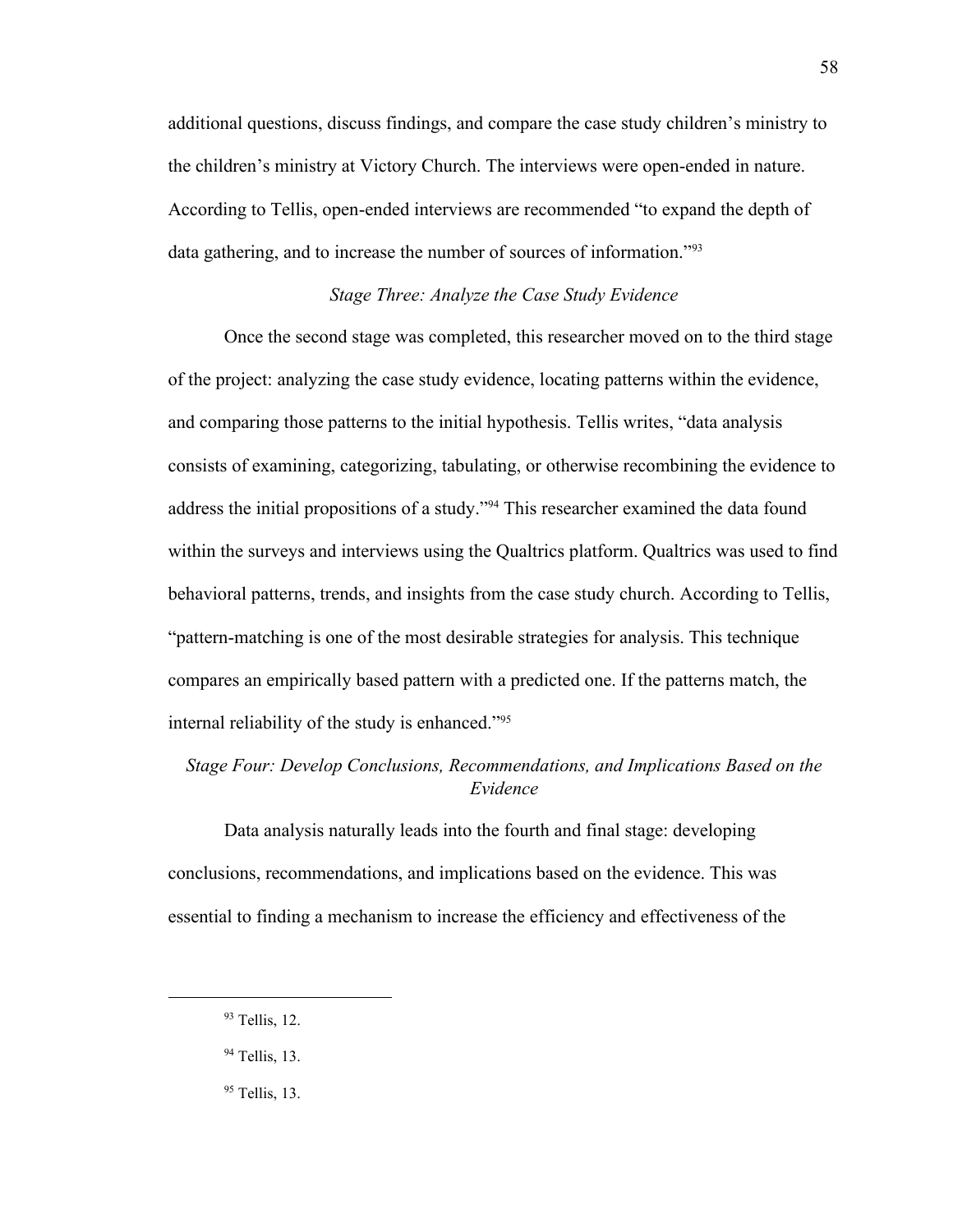children's ministry of Victory Church. Tellis argues, "The reporting aspect of a case study is perhaps most important from the user perspective. It is the contact point between the user and the researcher."<sup>96</sup> Although the user and the researcher are one and the same in this project, the findings and recommendations will also be presented to the children's ministry team of Victory Church in the near future. Conclusions and recommendations will be discussed in more detail in chapter six.

<sup>96</sup> Tellis, 16.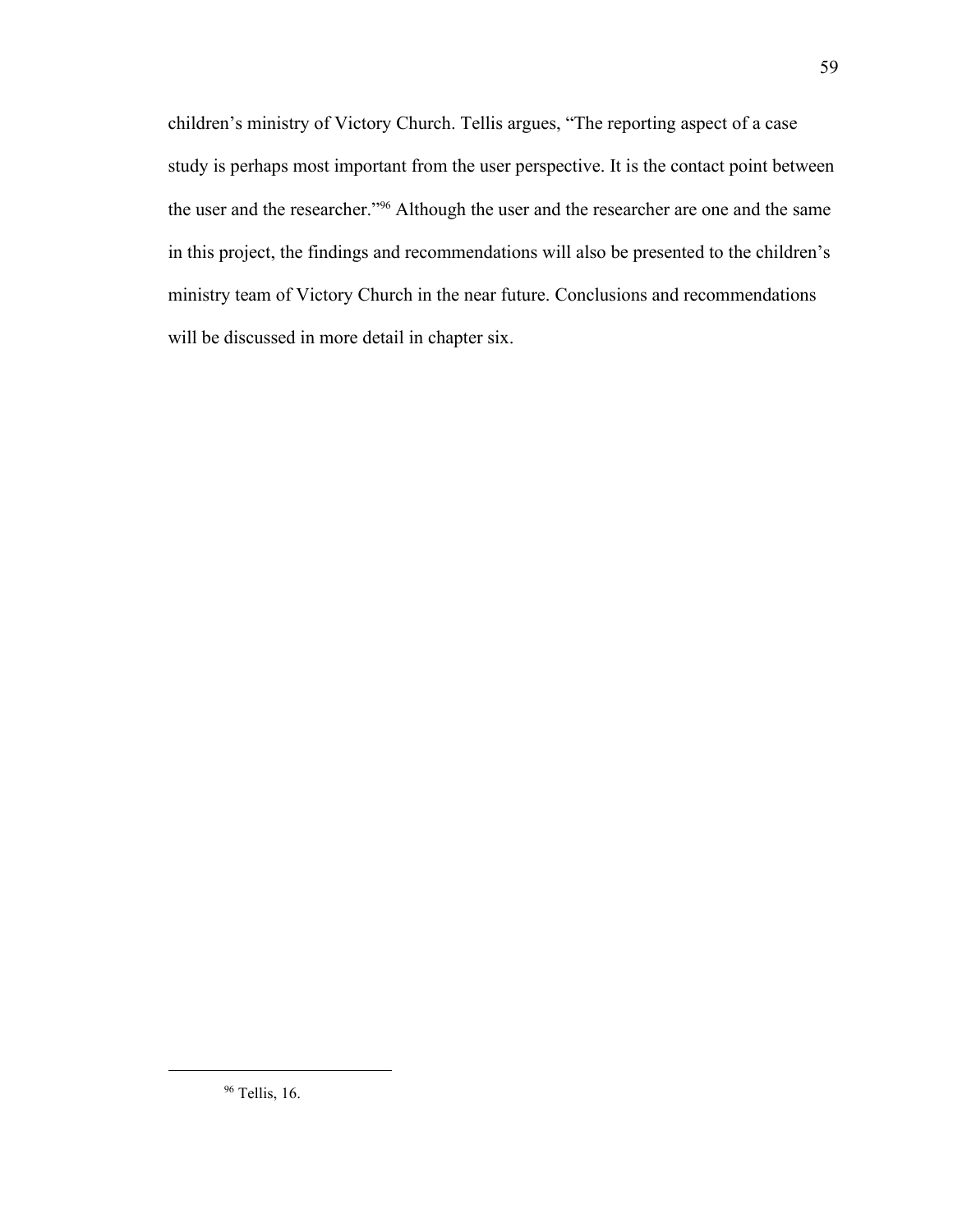### CHAPTER FIVE: FINDINGS FROM SURVEYS AND INTERVIEWS

#### **The Primary Instrument of Data Collection: An Eleven-Question Survey**

The primary instrument for data collection for this project was an eleven-question survey sent out via email to three key leaders at Crosspointe Church. The surveys were distributed to the people deemed most responsible for fostering the effectiveness and efficiency of Crosspointe's children's ministry. The senior pastor, youth pastor, and children's director were selected due to their direct role in creating and overseeing the systems within the children's ministry at Crosspointe Church.

The survey was divided into two parts. The first six questions of the survey were written to discover more about the participants' viewpoints on the effectiveness of the children's ministry of Crosspointe Church. The last five questions were established to receive more information on what the participants believe makes Crosspointe's children's ministry efficient. By design, the questions about effectiveness were qualitative in nature and answers to those questions were collected in essay form. The questions revolving around efficiency were more quantitative in nature so that it would be easier to provide graphical data for the project findings. After all the survey data was collected, the secondary stage of data collection began. Three Zoom interviews were scheduled with each of the project participants to ask additional questions, discuss findings, and compare the case study children's ministry to the children's ministry at Victory Church. The interviews were open-ended in nature and questions were asked to gain more clarity regarding survey responses. After the interviews were conducted, the final stage of the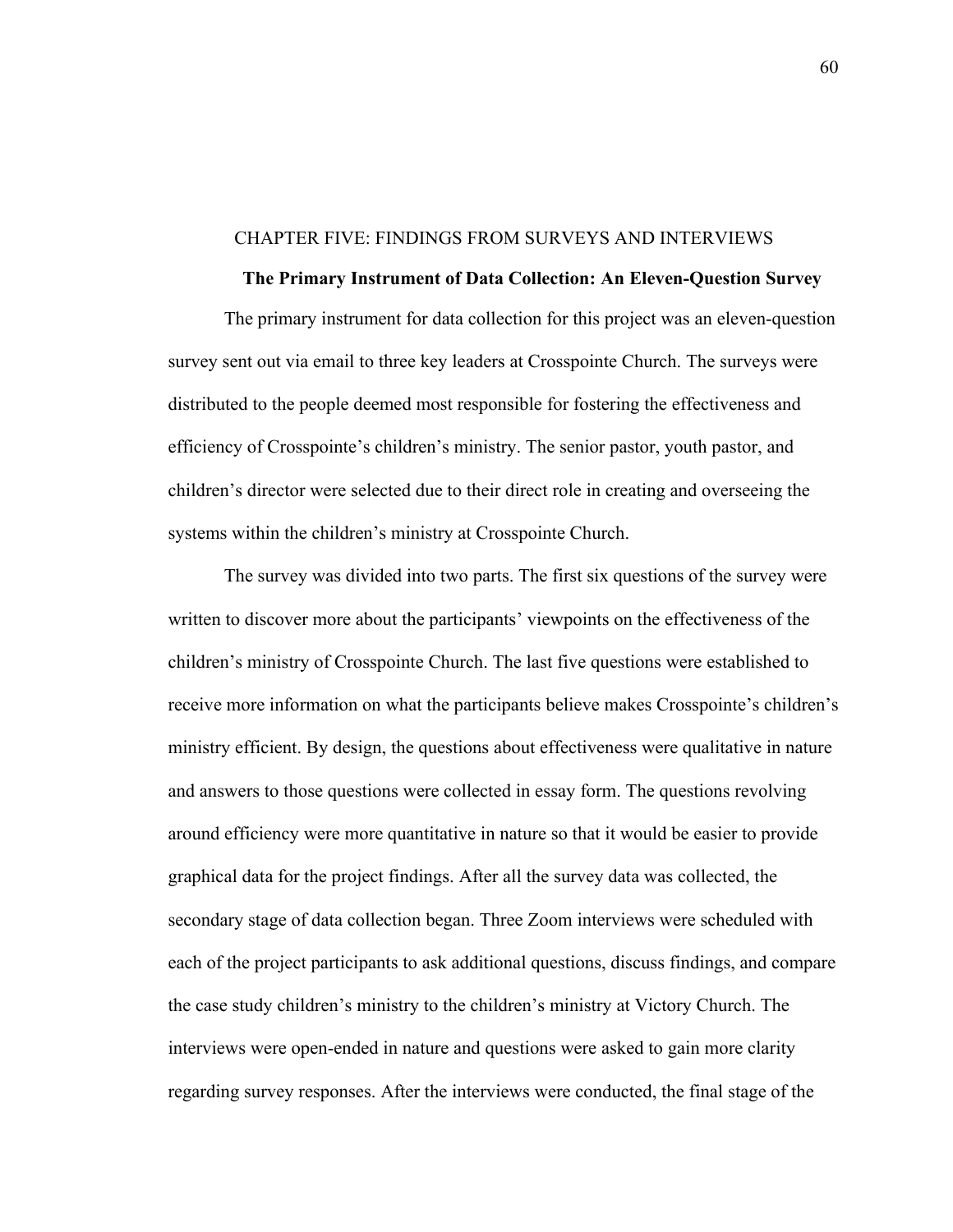case study culminated with analysis of the data. The data from the surveys was organized

through the Qualtrics platform system to quickly tabulate, compare, categorize, and

evaluate the information.

## **Analysis of Data from the Children's Ministry Effectiveness and Efficiency Survey**

## *Findings from Question #1*

**Q1: What are the demographic characteristics of the students involved in the children's ministry? Is the children's ministry equally effective for different types of students (for example, males and females, ethnic minorities, children from non-nuclear families)?** Our children's ministry has a pretty even split between boys and girls. I believe we are close to 40 % girls and 60% Boys. Our children's ministry is effective in reaching all kinds and types of kids.

Are church is very diverse ethnically and the students represent the ethnic diversity of our church as well. We are close to 47% female and 53% male in terms of participants in the children's ministry which is considered children under 12 years old. The children's ministry is effective to differing students. However, the girls are better at paying attention during the teaching times.

The demographics of the students involved in the children's ministry are ages 12 and under. We currently are 47% female and 53% male. the children's ministry is equally effective for students of different backgrounds, ethnicities, and families.

The data from question #1 revealed that the participants in the children's ministry are within the targeted age range of twelve and under. The data also included the ratio of females to males that are attending the children's ministry: current demographic reports suggest that the children's ministry comprises 47% female and 53% male students. The survey participants believe that the children's ministry is effective for all students ages twelve and under, regardless of gender, ethnicity, and family of origin. Additional questions were asked in the second stage Zoom interviews to expound on what it means to be effective when working with children ages twelve and under. Highlights from those conversations are discussed in the second half of this chapter.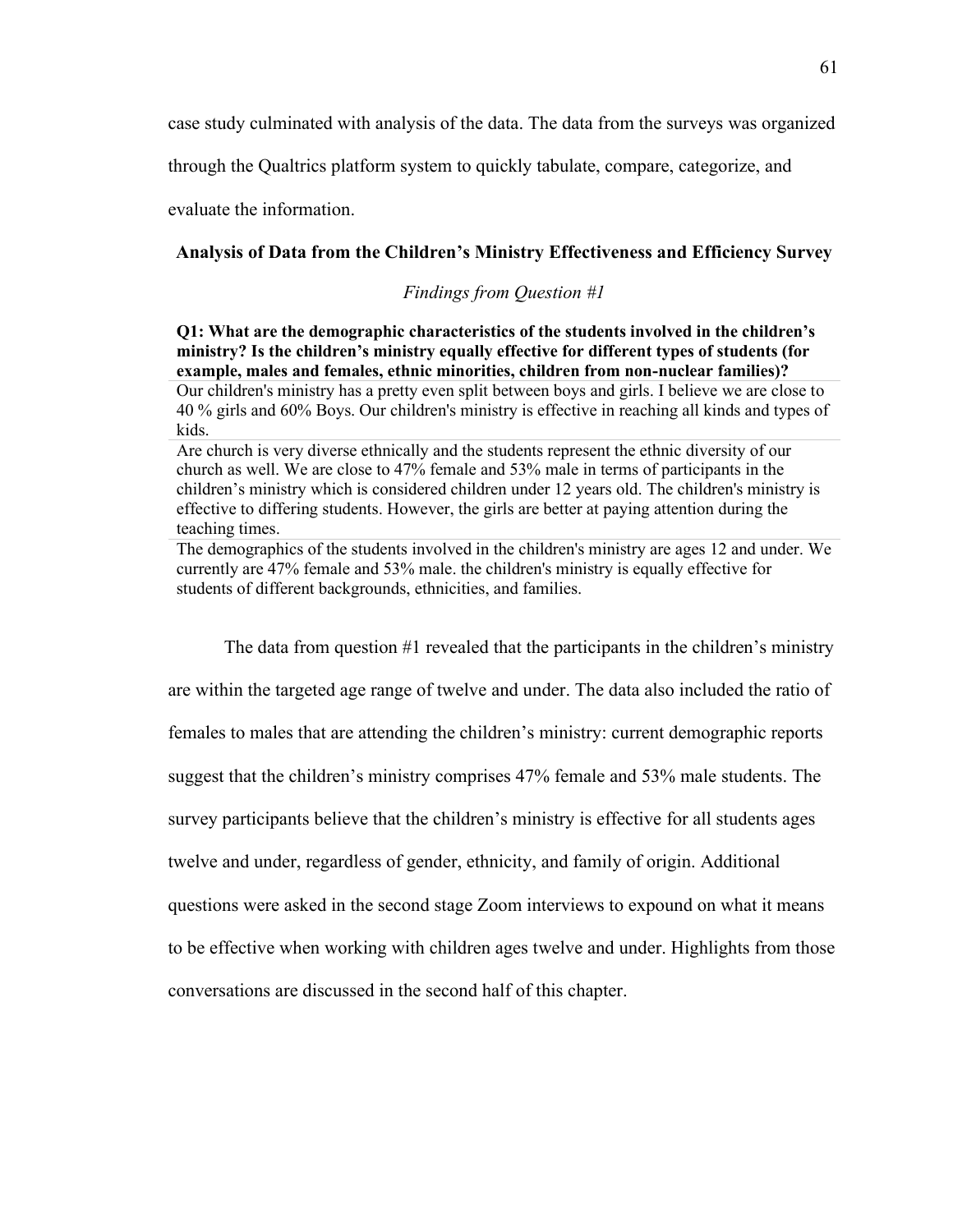#### *Findings from Question #2*

## **Q2: How is the strategy of the children's ministry contributing to both the overall strength and spiritual formation of children in your church in the last three years?**

The strategic plan of our church is to help people find, know, and grow in God. Our pastor preaches that message every week and it has become the culture of every ministry. The children's ministry is no different and that is a strength of the church. It is the reason why my family and I attend Crosspointe,

The strategy of the children's ministry is a strength and is based on the vision of our church. We exist to help kids find, know, and grow in God. We have done that consistently over the last three years.

The strategy of the children's ministry is centered around our Pastor's vision of helping people to find, know, and grow in God. The children's ministry strategy is centered around that concept. In the last three years we have seen tremendous growth and our children's ministry is one of our strongest ministries.

The data gathered from question #2 conveyed that the three participants'

children's ministry work adheres to the pastoral/church vision: "helping people to find,

know, and grow in God." This vision statement is considered the overarching strategy

upon which all of Crosspointe's ministries are based. However, the answers from

question #2 did not provide a concrete, definitive explanation of how the strategy of

helping people find, know, and grow in God has contributed to the overall strength and

spiritual formation of children in the last three years. Additional questions were asked in

the secondary phase via Zoom interviews to provide greater clarity to this question.

## *Findings from Question #3*

### **Q3: To what extent have the methods employed in the children's ministry produced unintended outcomes (positive and negative)?**

We have several methods to help kids find, know, and grow in God.

1. A Great Children's Staff and Awesome Volunteers

2. Fun Kids Activities (pre Covid-19 days)

3. Sound Biblical Teaching Curriculum (we use custom material for our church)

- 4. Involved Parents
- I have not seen any negatives at this time.

I think one of the best things we could have done was hire Ashlyn as our new children's ministry director about three years ago. She has taken the children's ministry to another level! The methods we currently use are creative, engaging, activities driven, and educational. We always envisioned a children's ministry where kids could find, know, and grow in God on their level. This method of ministry has produced positive outcomes. At the present moment, we do not have any negative outcomes.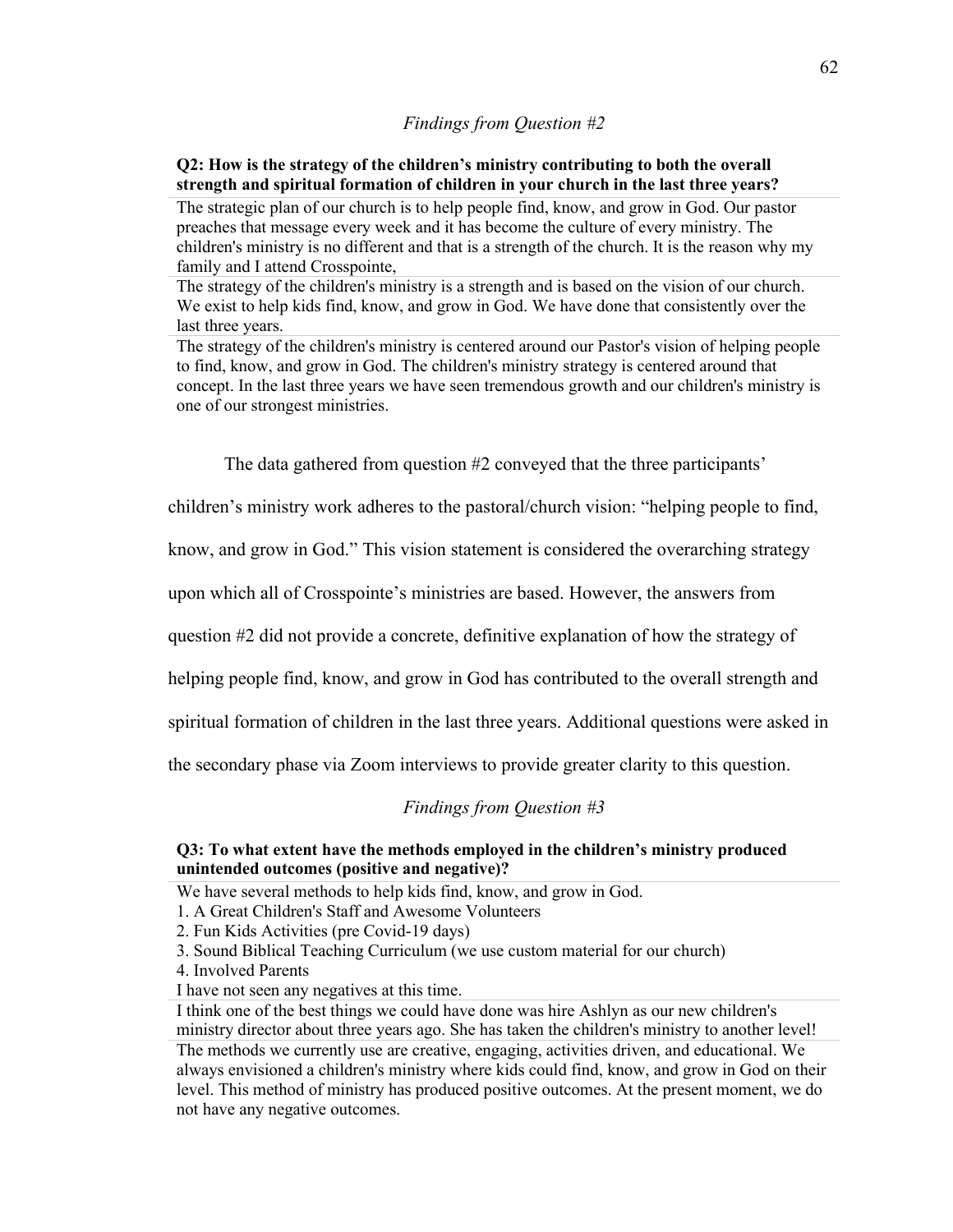The data from question #3 revealed the methods currently being employed in the children's ministry. One of the participants provided a detailed summary of their methods, writing that the following four components had produced positive outcomes in the children's ministry: great children's staff and volunteers; fun kids' activities (pre-Covid-19); a sound biblical teaching curriculum; and involved parents. Another participant suggested that a creative, engaging, and activity-driven children's ministry coupled with education produces positive outcomes. Lastly, one participant suggested that the hire of a singular staff person was responsible for producing a positive outcome within the children's ministry in the last three years. No negative outcomes were recorded.

## *Findings from Question #4*

## **Q4: What is helping or hindering the children's ministry from achieving its initiatives and objectives? What explains why some initiatives work better than others?**

Helping: We have a supportive Pastor who always challenges all the ministry to have kingdom excellence in everything we do. We also have a talented children's director who is creative and great with developing our team and volunteers. Sometimes if we do not hit an initiative it is because of a lack of planning or commitment to the project.

Having a great team that aligns with the vision of our church helps to keep us achieving our objectives and initiatives. Some things work better than others because we put more energy behind it in support, communication, planning, and advertising.

What helps the children's ministry to achieve its initiatives and objectives is the support of our Senior Pastor, the support of parents, and the support of our staff and volunteer team. We could not accomplish our goals without all of these people working together. Some initiatives work better than others because we have more planning time to pull the initiative together. Also, some initiatives work better when they are more popular with the children and their parents. We try to provide their input in objectives to create initiatives that they will support.

The responses to question #4 provided information on what is helping or

hindering the children's ministry from achieving its initiatives and objectives. Having the

support of the senior pastor was a recurring theme in two of the participants' answers.

The senior pastor has been essential in pushing the children's ministry team to excel and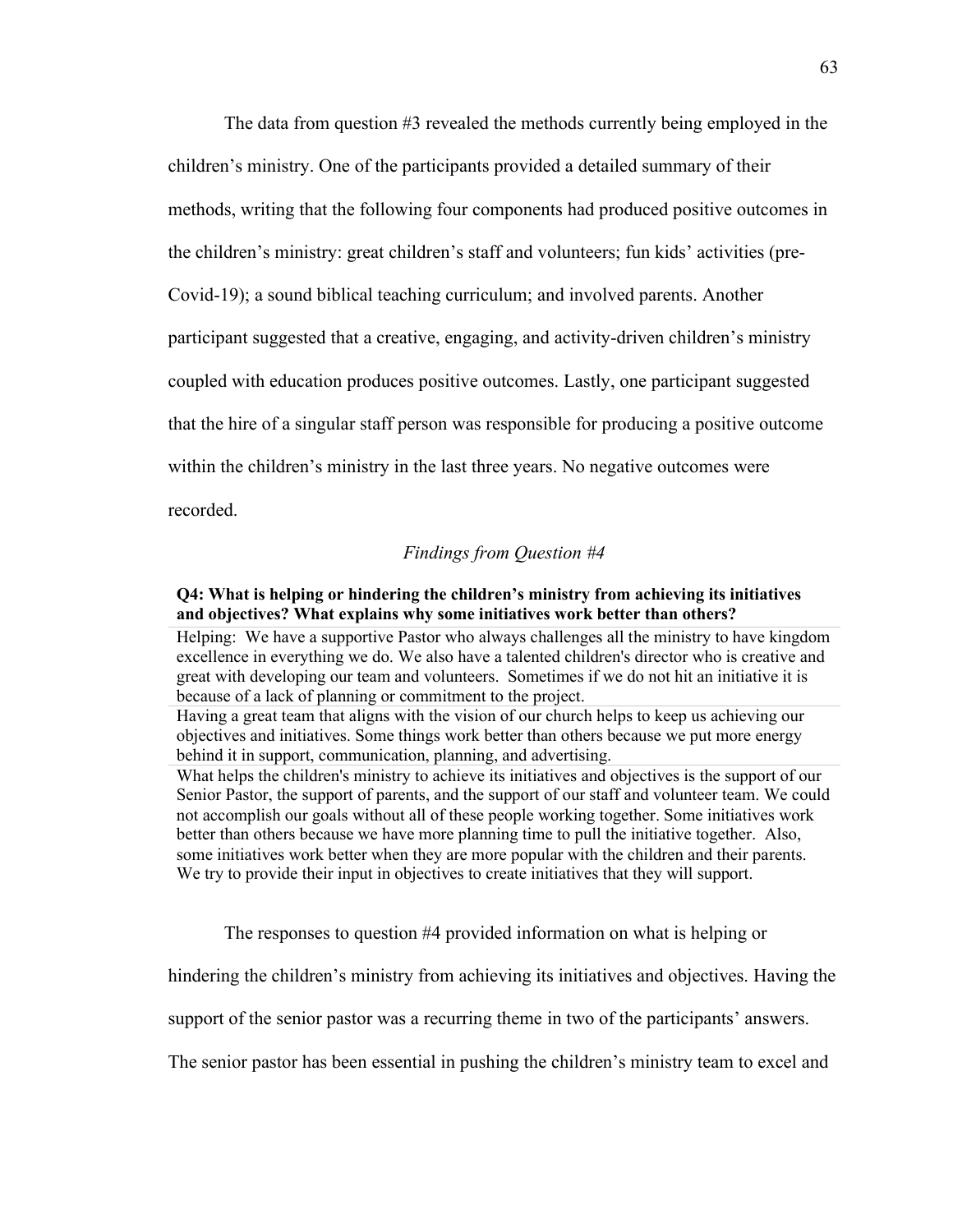achieve their goals. In addition to a supportive pastor, the children's director was highlighted as critical to the development of team members and volunteers.

Understanding precisely how the team members align themselves with the vision of the church and the initiatives of the children's ministry was an item that required further clarification. In the secondary phase of the data collection portion of this project, additional questions were asked to better understand the dynamic relationship between the team's alignment with the vision of the church and the achievement of objectives.

Question #4 also asked why some initiatives work better than others. According to the survey answers, adequate planning, proper communication, and commitment to the project are instrumental to understanding why some initiatives work better than others. Other respondents claimed that the success of initiatives was partly determined by the popularity of the initiatives with parents and the level of support and input from parents, staff, and volunteers. Additional information on what types of activities or initiatives are considered more popular was gleaned from the secondary phase of Zoom interviews.

## *Findings from Question #5*

## **Q5: To what extent is the selection of the best staff and volunteers responsible for the quality of the children's ministry program?**

Our pastor always talks about being part of the dream team and how that can make our church the Church God dreamed of. Selecting committed, spiritually gifted, and creative people is responsible for the quality of the children's ministry program.

Once again, hiring Ashlyn was one of the best moves our church could make. She along with her team are responsible for developing a quality children's ministry.

Having a great staff and volunteer force is one of the greatest ways to have a quality children's ministry program. We try to put people in positions of their giftedness and that also helps to keep the program quality.

Question #5 was introduced to explore a potential link between staff/volunteer

selection and the quality of the children's ministry program. The data collected from this

question suggests that selecting committed, spiritually gifted, and creative people to lead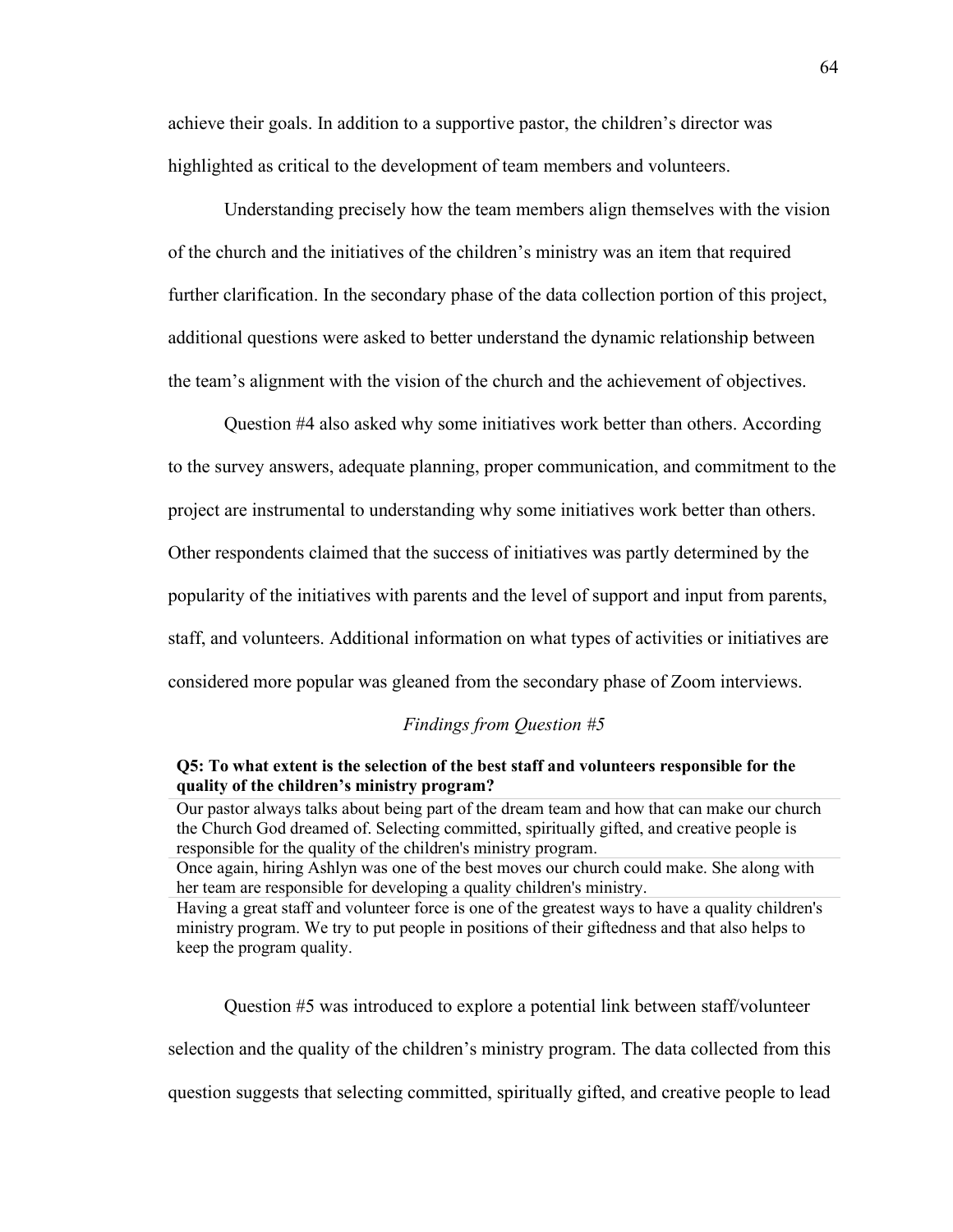the children's ministry program has had a positive effect on the quality of the children's ministry at Crosspointe Church. In particular, one participant noted that the strategic hire of Ashlyn, the children's ministry director, was one of the best moves the church had made. The respondent attributed the rising quality of the children's ministry to Ashlyn and her team. This evidence solidifies the link between the selection of key staff and the quality of the ministry program.

#### *Findings from Question #6*

## **Q6: Over the last three-year period of children's ministry development, did any changes occur in the church's support for the ministry or the number and types of children who were willing to participate?**

In the last 3 years our budget did double. After the budget doubled, we were able to add a staff member, plan more activities, and provide more resources to our volunteer staff through training.

Question #6 was designed to provide additional information about changes that the children's ministry underwent over the previous three-year period. This question was asked in order to pinpoint if there had been an increase in children's ministry participants, and if so, to determine the underlying causes of the three-year growth period. The data collected points to several factors that promoted the growth of the children's ministry. The first finding was that Crosspointe Church was experiencing an overall growth spurt, which one survey participant suggested was due to more people "knowing about" Crosspointe Church. Additional information was needed to ascertain how people were finding out about Crosspointe Church and how that was impacting participation in the children's ministry. The secondary stage of Zoom interviews was instrumental in helping this researcher understand these underlying factors.

In the last three years there has been a major growth spurt in our church. Overall, I believe it is attributed to more people knowing about Crosspointe. Also, I think our children's ministry became more of a focus of Crosspointe with the addition of our new Children's Director. yes, we hired Ashlyn within the last three years and more children are participating in the children's ministry now than before.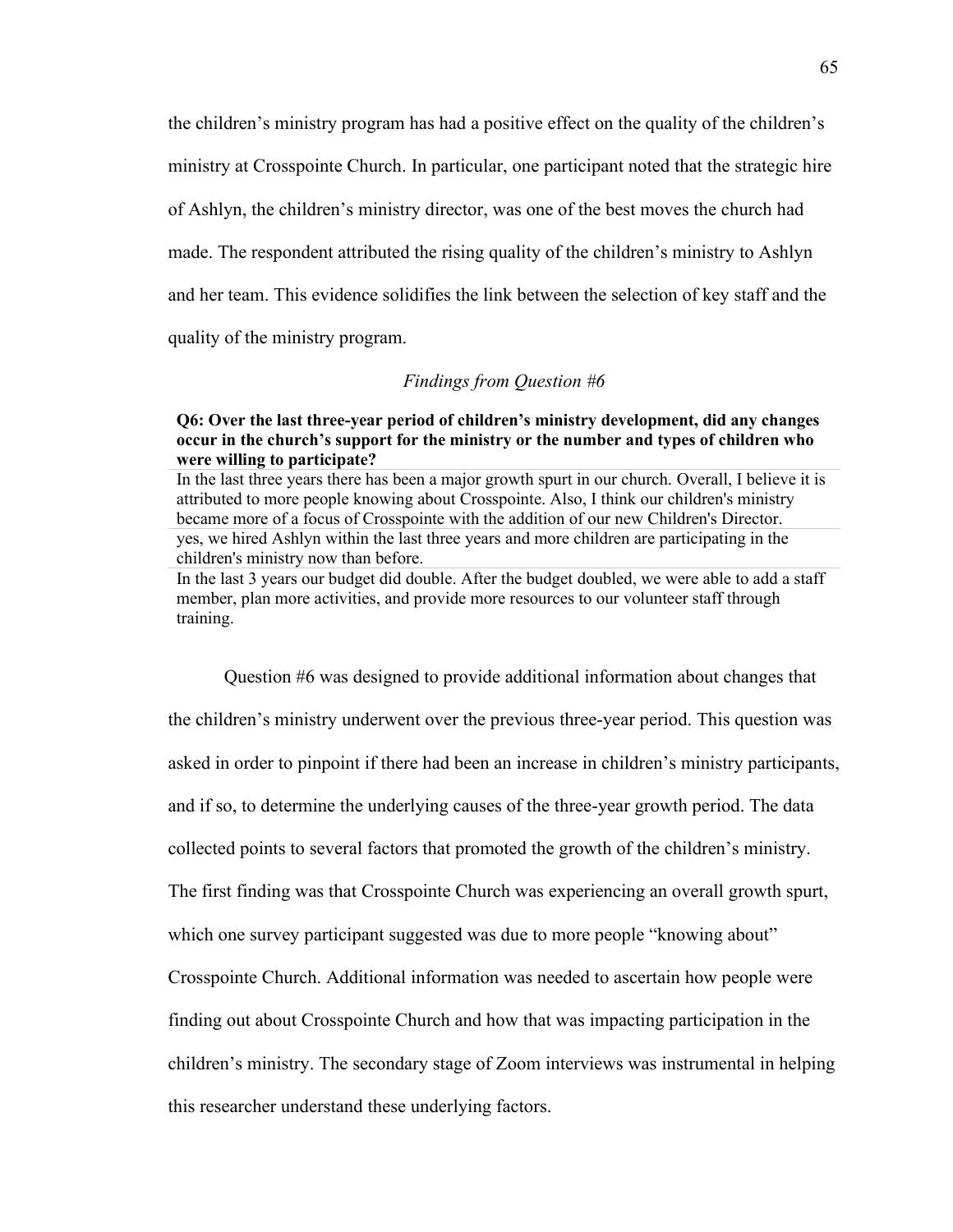In addition to more people attending Crosspointe Church, the budget for the children's ministry was also raised: one study participant shared that the budget had doubled in size. This infusion of ministry capital allowed the church to add a staff member, plan more activities, and provide more resources to volunteer staff through training. The secondary stage of interviews was crucial to determining if there was a link between the numerical growth of Crosspointe and the growth of the children's ministry budget.

## *Findings from Question #7*

Question #7 asked: Does the cost (of salaries, facilities, materials, and activities) to run the children's ministry positively benefit/negatively impact the quality of the children's ministry program? It was the first quantitative and efficiency focused question in the survey. This question was used to determine whether the cost of running the children's ministry positively or negatively impacts the quality of the program. The data (shown in graph form below) shows that 100 percent of the survey participants believe that the costs, including salaries, facilities, materials, and activities, are justifiable because they positively benefit the children's ministry program.



Figure 5.1. Responses to question #7 (raw numbers)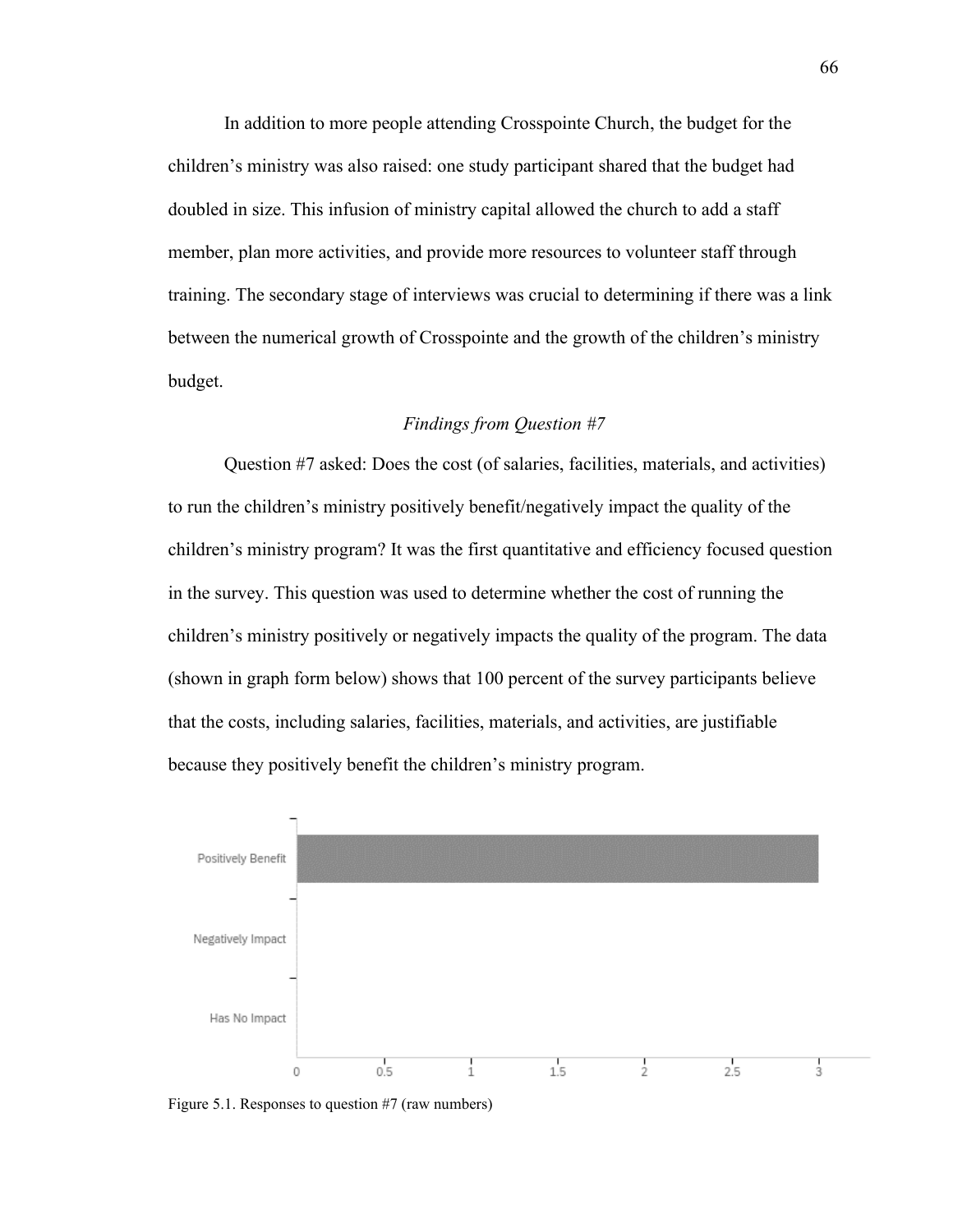| # | Field                                                                                                                                                                                                         | Minimum | Maximum | Mean | Std<br>Deviation | Variance | Count |
|---|---------------------------------------------------------------------------------------------------------------------------------------------------------------------------------------------------------------|---------|---------|------|------------------|----------|-------|
|   | Does the cost (of salaries,<br>facilities, materials and<br>activities) to run the<br>children's ministry<br>positively<br>benefit/negatively impact<br>the quality of the<br>children's ministry<br>program? | 8.00    | 8.00    | 8.00 | 0.00             | 0.00     |       |

Table 5.1. Responses to question #7 (statistical analysis)

Table 5.2. Responses to question #7 (percentages)

| # | Answer             | $\frac{0}{0}$ | Count |
|---|--------------------|---------------|-------|
|   | Positively Benefit | 100.00%       |       |
|   | Negatively Impact  | $0.00\%$      | 0     |
|   | Has No Impact      | $0.00\%$      | 0     |
|   | Total              | 100%          |       |

### *Findings from Question #8*

Question #8 asked: To what extent do the children's ministry expenditures impact the overall church budget? Does the percentage of financial resources allocated to the children's ministry impact the efficiency of developing the faith of children within your church? It was a follow-up to question #7, and its purpose was to determine how the benefit-cost ratio of financial resources allocated to the children's ministry affects the efficiency of developing the faith of children. According to 100 percent of the survey participants, while the children's ministry does impact the overall church budget, it also leads to efficient development of the faith of the children in the ministry. Secondary data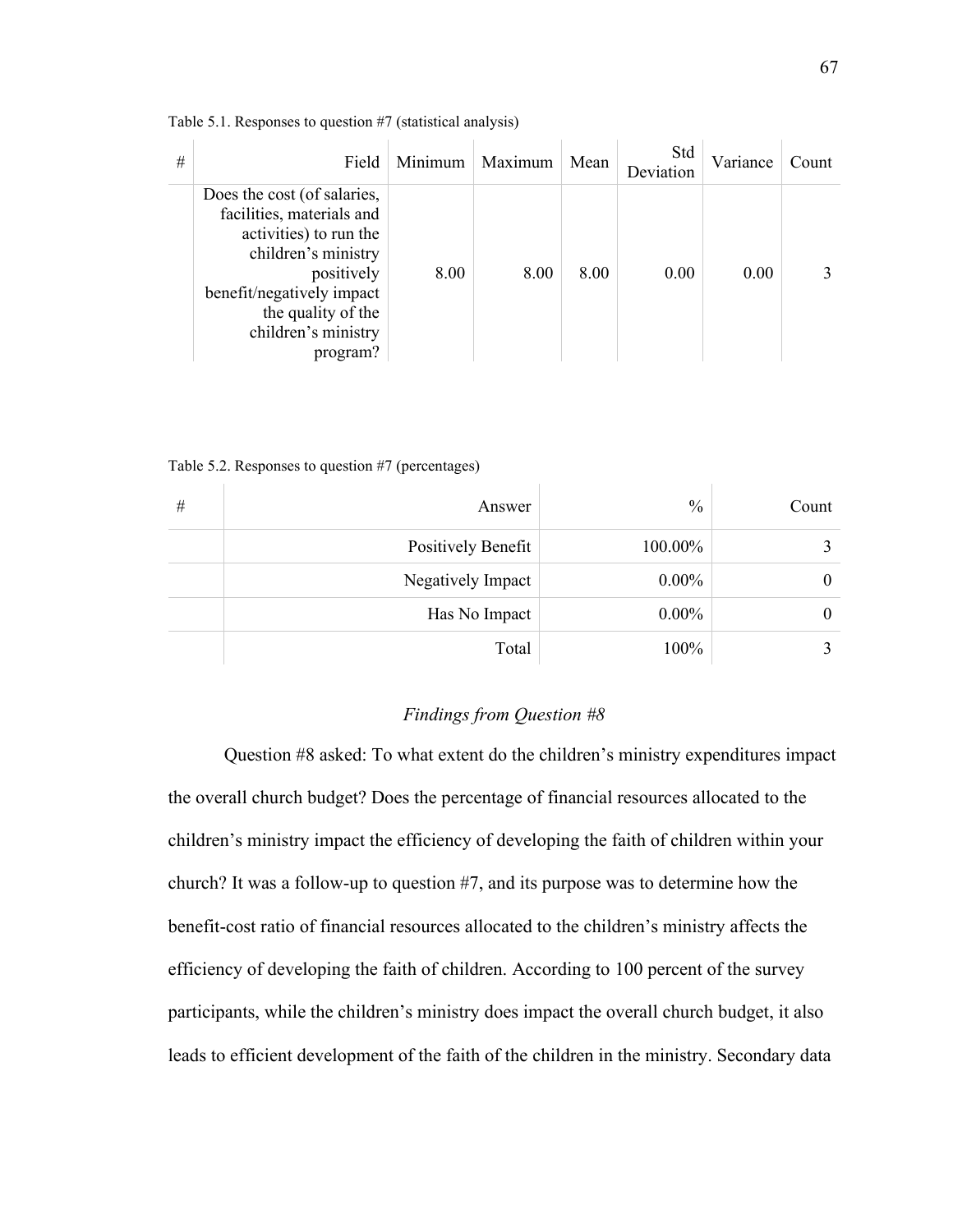was sourced from the interviews to provide details on what constitutes efficiency in the

# faith development of children.



Figure 5.2. Responses to question #8 (raw numbers)

| Table 5.3. Responses to question #8 (statistical analysis) |  |  |
|------------------------------------------------------------|--|--|
|                                                            |  |  |

| # | Field                                                                                                                                                           | Minimum | Maximum | Mean | Std<br>Deviation | Variance | Count |
|---|-----------------------------------------------------------------------------------------------------------------------------------------------------------------|---------|---------|------|------------------|----------|-------|
|   | The ratio of the overall<br>church budget to the<br>children's ministry is<br>adequate in developing<br>the faith of the children<br>at your church efficiently | 1.00    | 1.00    | 1.00 | 0.00             | 0.00     |       |

#### Table 5.4. Responses to question #8 (percentages)

| # | Answer                                                                             |          | Count |
|---|------------------------------------------------------------------------------------|----------|-------|
|   | Yes, the expenditures lead to developing the faith of children efficiently         | 100.00%  |       |
|   | Somewhat, the expenditures lead to developing the faith of children<br>efficiently | $0.00\%$ | 0     |
|   | Not at all                                                                         | $0.00\%$ |       |
|   | Total                                                                              | 100%     |       |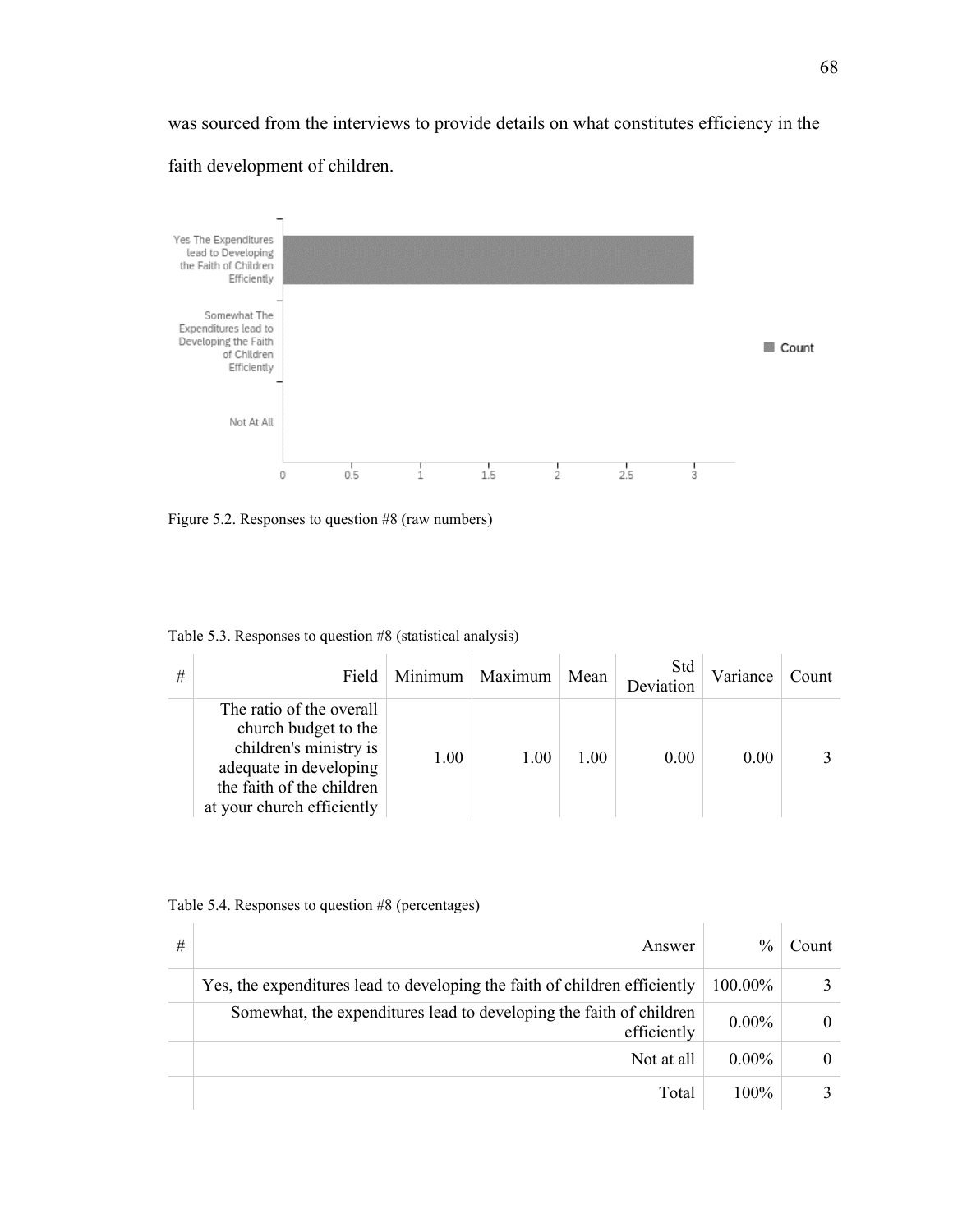## *Findings from Question #9*

Question #9 asked: How important are communication and organizational processes in developing an efficient children's ministry? One hundred percent of the survey participants viewed communication and organizational processes as particularly important to developing an efficient children's ministry. The data from the secondary phase interviews revealed the type of communication and organizational processes that are currently being used at Crosspointe Church.



Figure 5.3. Responses to question #9 (raw numbers)

| # |                                                                                                                           |      | Field   Minimum   Maximum | Mean | Std<br>Deviation | Variance | Count |
|---|---------------------------------------------------------------------------------------------------------------------------|------|---------------------------|------|------------------|----------|-------|
|   | How important are.<br>communication and<br>organizational processes<br>in developing an efficient<br>children's ministry? | 1.00 | 1.00                      | 1.00 | 0.00             | 0.00     |       |

Table 5.5. Responses to question #9 (statistical analysis)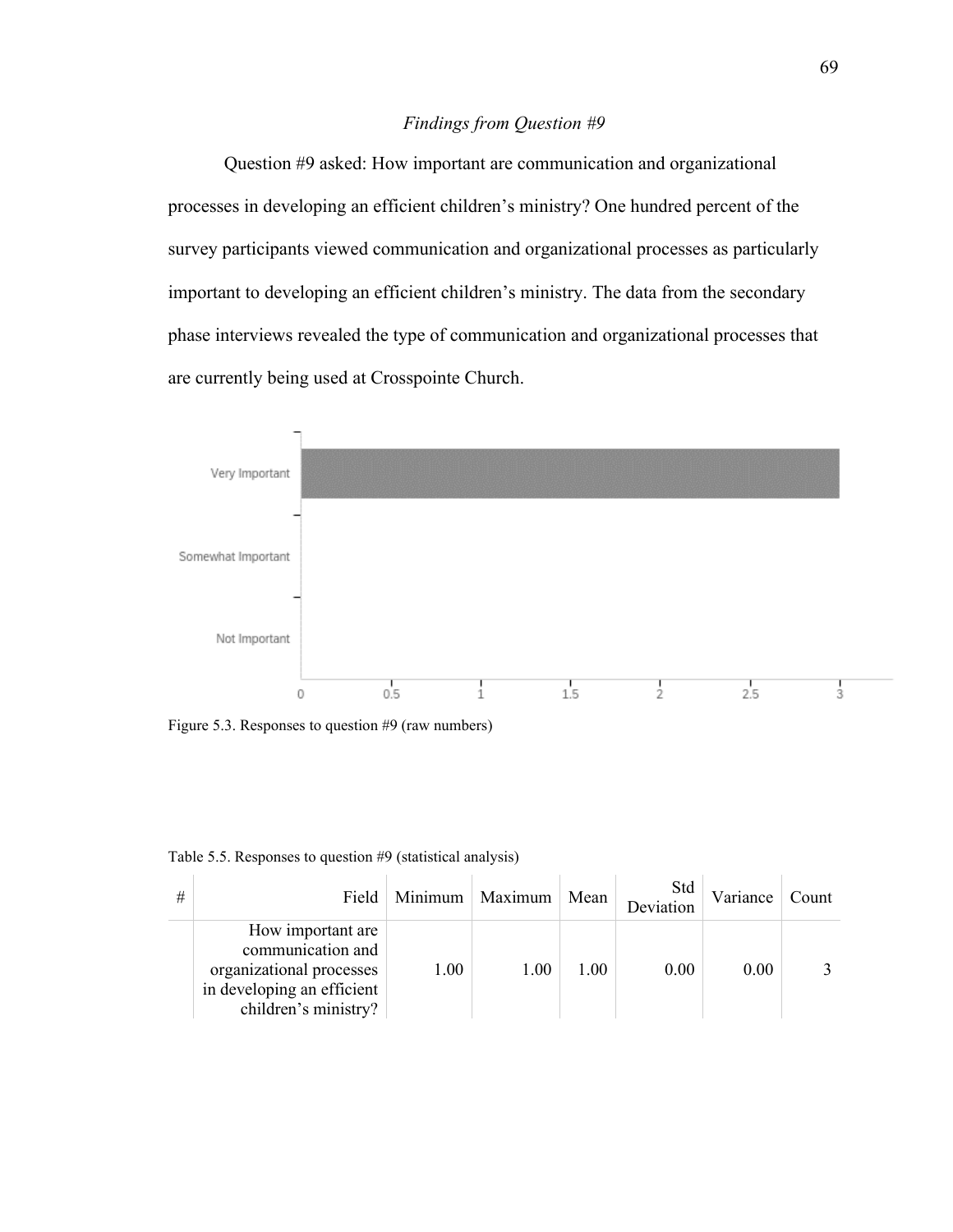| # | Answer             | $\frac{0}{0}$ | Count |
|---|--------------------|---------------|-------|
|   | Very Important     | 100.00%       |       |
|   | Somewhat Important | $0.00\%$      | 0     |
|   | Not Important      | $0.00\%$      |       |
|   | Total              | 100%          |       |

#### Table 5.6. Responses to question #9 (percentages)

### *Findings from Question #10*

### **Q10: What elements can be added to your children's ministry practices to achieve better outcomes?**

1. More training and staff development 2. Planning further ahead in our calendar

I think we could have more staff meetings to keep everyone on the same page.

Question #10 asked: What elements can be added to your children's ministry

practices to achieve better outcomes? Training, staff meetings/development, evaluation,

and planning were commonly cited as elements that lead to better outcomes. The ability

to be flexible within the planning process was also highlighted and enhanced this study's

emerging theory of what leads to better outcomes in a children's ministry.

## *Findings from Question #11*

Question #11, the final question on the survey, asked: Please provide a ranking

order of the following items to achieve an effective and efficient children's ministry program. According to the resulting quantitative data, visionary leadership has the greatest impact on developing an effective and efficient children's ministry. The second most important factor was staff/volunteer training and evaluation. The third and fourth

We could add a quarterly evaluation instead of a yearly evaluation. Also, I think we could have a quarterly planning session instead of a six-month session. Things move quickly in our church and sometimes plans change. We could probably adjust and be more flexible when something is not working as good as another program.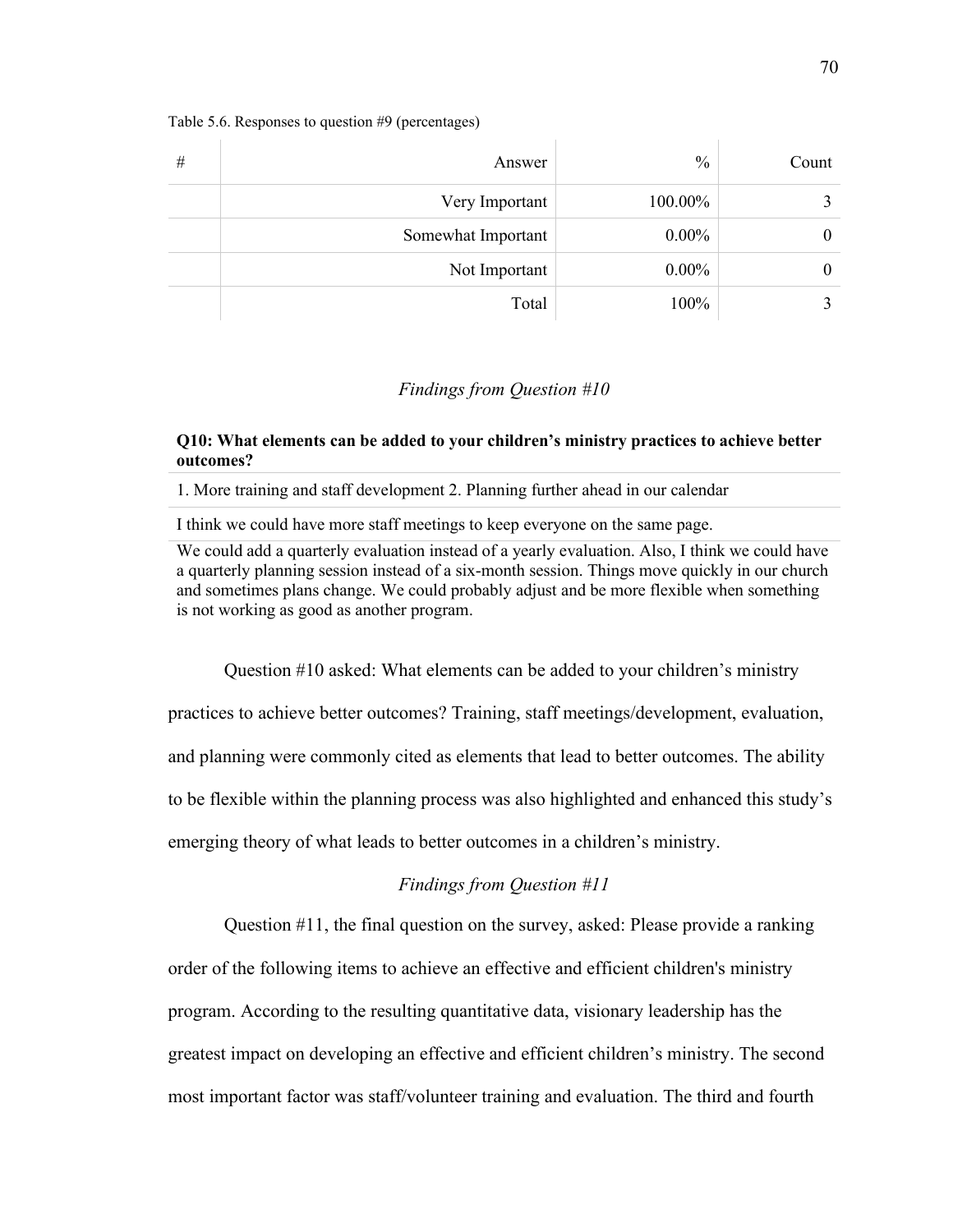priorities in developing an effective and efficient children's ministry were partnering with parents and managing/implementing changes, respectively. The fifth tier of developing an efficient and effective children's ministry was the creation of a team-based model of ministry. The sixth result was the creation of intentional relationship-building strategies. The least important factor in developing an effective and efficient children's ministry was the facility itself.



Figure 5.4. Responses to question #11 (raw numbers)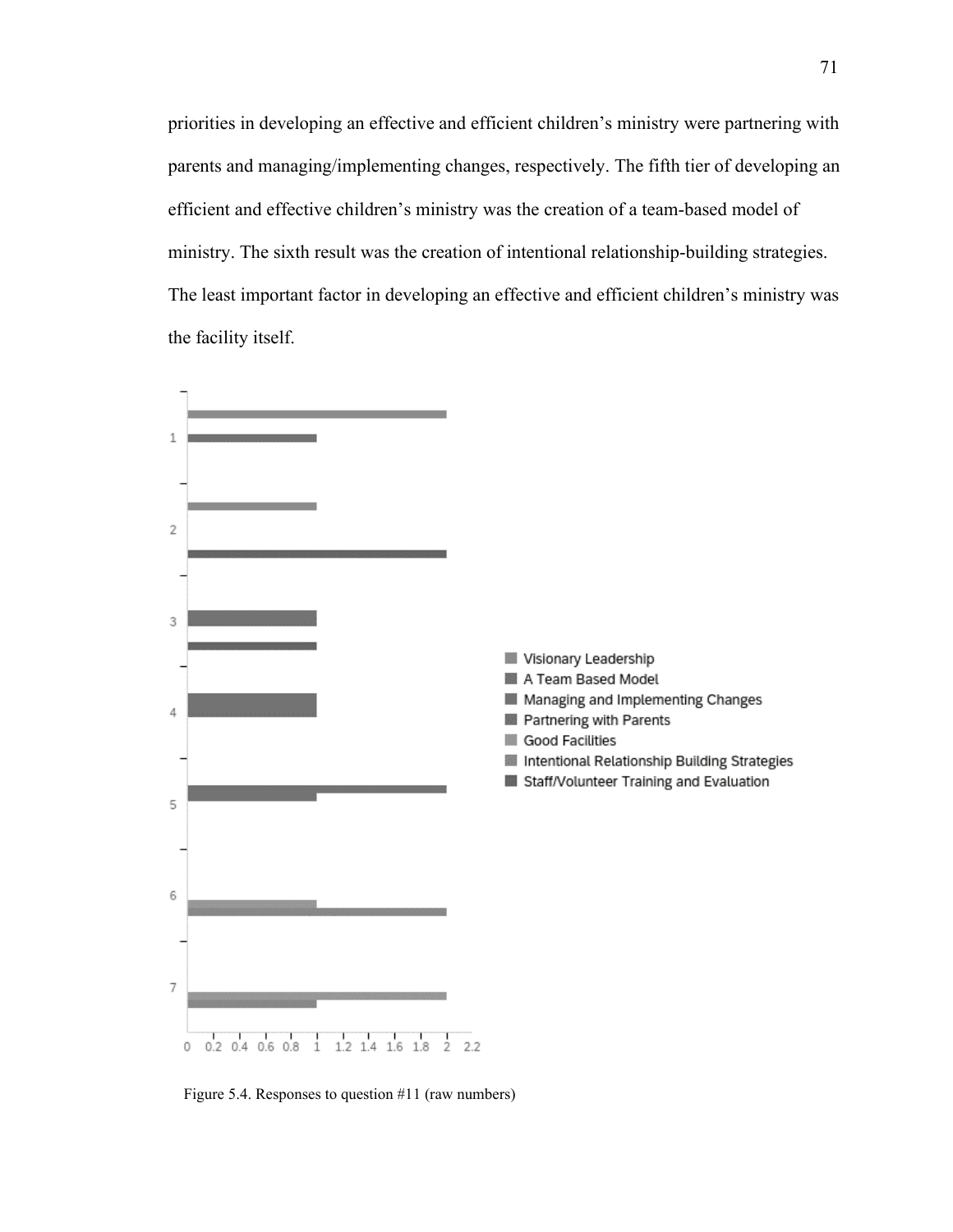| #              | Field                                                  | Minimum | Maximum | Mean | Std<br>Deviation | Variance | Count |
|----------------|--------------------------------------------------------|---------|---------|------|------------------|----------|-------|
|                | Visionary Leadership                                   | 1.00    | 2.00    | 1.33 | 0.47             | 0.22     | 3     |
| $\mathfrak{D}$ | A Team Based Model                                     | 4.00    | 5.00    | 4.67 | 0.47             | 0.22     | 3     |
| 3              | Managing and<br><b>Implementing Changes</b>            | 3.00    | 5.00    | 4.00 | 0.82             | 0.67     | 3     |
| $\overline{4}$ | Partnering with Parents                                | 1.00    | 4.00    | 2.67 | 1.25             | 1.56     | 3     |
| 5              | <b>Good Facilities</b>                                 | 6.00    | 7.00    | 6.67 | 0.47             | 0.22     | 3     |
| 6              | Intentional Relationship<br><b>Building Strategies</b> | 6.00    | 7.00    | 6.33 | 0.47             | 0.22     | 3     |
|                | Staff/Volunteer Training<br>and Evaluation             | 2.00    | 3.00    | 2.33 | 0.47             | 0.22     | 3     |

Table 5.7. Responses to question #11 (statistical analysis)

| #              | <b>Ouestion</b>                                              | 1                     |                | $\overline{2}$        |                | 3                     |          | 4                     |              | 5                     |                | 6                     |                | 7                     |                | Total |
|----------------|--------------------------------------------------------------|-----------------------|----------------|-----------------------|----------------|-----------------------|----------|-----------------------|--------------|-----------------------|----------------|-----------------------|----------------|-----------------------|----------------|-------|
| 1              | Visionary<br>Leadership                                      | 66.6<br>7%            | $\overline{2}$ | 33.3<br>3%            | 1              | 0.00<br>$\frac{0}{0}$ | $\Omega$ | 0.00<br>$\frac{0}{0}$ | $\theta$     | 0.00<br>$\frac{0}{0}$ | $\theta$       | 0.00<br>$\frac{0}{0}$ | $\overline{0}$ | 0.00<br>$\frac{0}{0}$ | $\theta$       | 3     |
| $\overline{2}$ | A Team<br><b>Based Model</b>                                 | 0.00<br>$\frac{0}{0}$ | $\theta$       | 0.00<br>$\frac{0}{0}$ | $\overline{0}$ | 0.00<br>$\frac{0}{0}$ | $\Omega$ | 33.3<br>3%            | $\mathbf{1}$ | 66.6<br>7%            | $\overline{2}$ | 0.00<br>$\frac{0}{0}$ | $\overline{0}$ | 0.00<br>$\frac{0}{0}$ | $\theta$       | 3     |
| 3              | Managing and<br>Implementing<br>Changes                      | 0.00<br>$\frac{0}{0}$ | $\theta$       | 0.00<br>$\frac{0}{0}$ | $\theta$       | 33.3<br>3%            | 1        | 33.3<br>3%            | $\mathbf{1}$ | 33.3<br>3%            | $\mathbf{1}$   | 0.00<br>$\frac{0}{0}$ | $\theta$       | 0.00<br>$\frac{0}{0}$ | $\mathbf{0}$   | 3     |
| $\overline{4}$ | Partnering<br>with Parents                                   | 33.3<br>3%            | 1              | 0.00<br>$\frac{0}{0}$ | $\Omega$       | 33.3<br>3%            | 1        | 33.3<br>3%            | $\mathbf{1}$ | 0.00<br>$\frac{0}{0}$ | $\theta$       | 0.00<br>$\frac{0}{0}$ | $\overline{0}$ | 0.00<br>$\frac{0}{0}$ | $\theta$       | 3     |
| 5              | Good<br>Facilities                                           | 0.00<br>$\frac{0}{0}$ | $\theta$       | 0.00<br>$\frac{0}{0}$ | $\theta$       | 0.00<br>$\frac{0}{0}$ | $\Omega$ | 0.00<br>$\frac{0}{0}$ | $\theta$     | 0.00<br>$\frac{0}{0}$ | $\overline{0}$ | 33.3<br>3%            | $\mathbf{1}$   | 66.6<br>7%            | $\overline{2}$ | 3     |
| 6              | Intentional<br>Relationship<br>Building<br><b>Strategies</b> | 0.00<br>$\frac{0}{0}$ | $\theta$       | 0.00<br>$\frac{0}{0}$ | $\overline{0}$ | 0.00<br>$\frac{0}{0}$ | $\Omega$ | 0.00<br>$\frac{0}{0}$ | $\Omega$     | 0.00<br>$\frac{0}{0}$ | $\theta$       | 66.6<br>7%            | $\overline{2}$ | 33.3<br>3%            | 1              | 3     |
| 7              | Staff/<br>Volunteer<br>Training and<br>Evaluation            | 0.00<br>$\frac{0}{0}$ | $\mathbf{0}$   | 66.6<br>$7\%$         | $\overline{2}$ | 33.3<br>3%            | 1        | 0.0<br>$\frac{0}{0}$  | $\theta$     | 0.00<br>$\frac{0}{0}$ | $\mathbf{0}$   | 0.00<br>$\frac{0}{0}$ | $\mathbf{0}$   | 0.00<br>$\frac{0}{0}$ | $\theta$       | 3     |

Table 5.8. Responses to question #11 (percentages)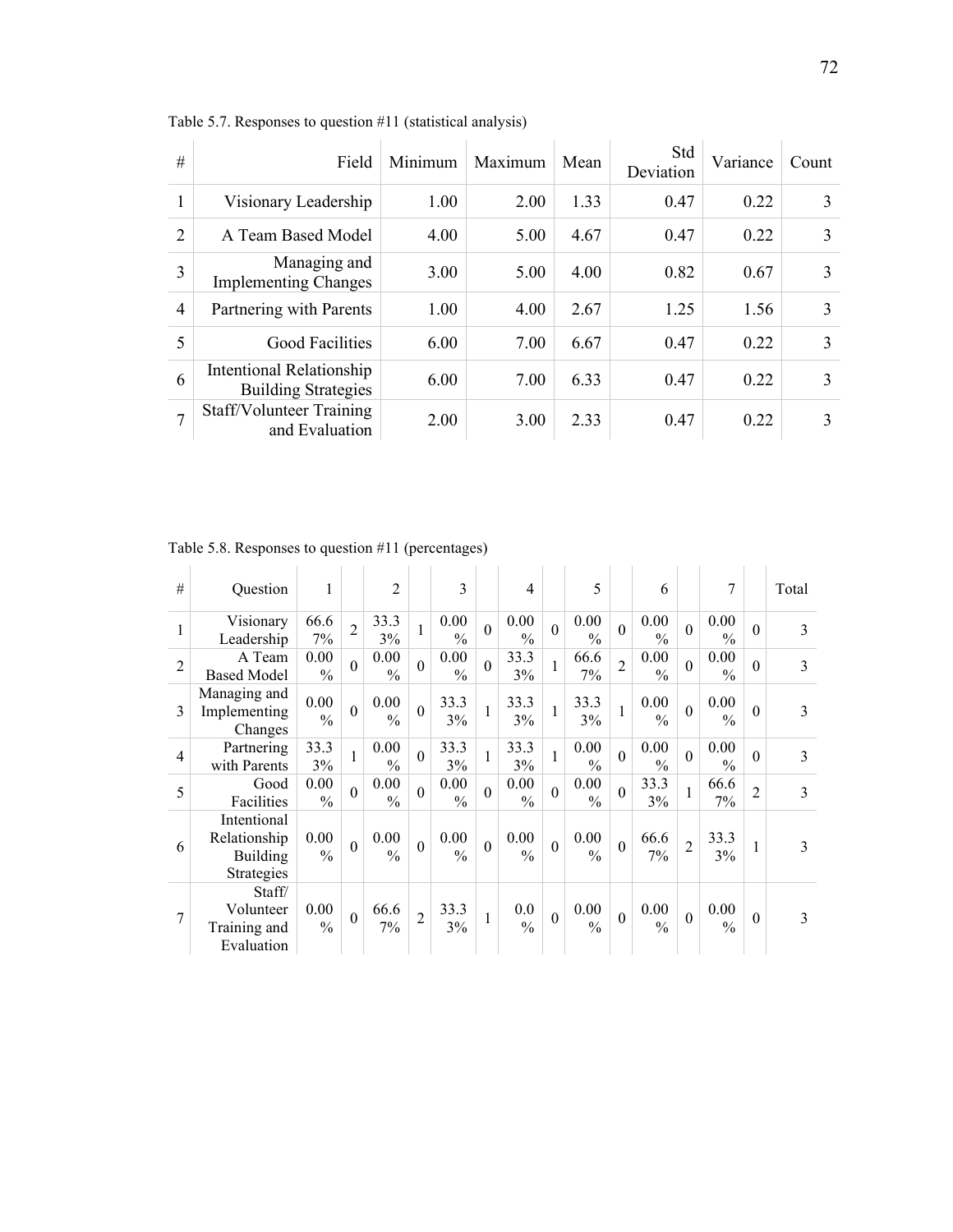#### **The Secondary Instrument of Data Collection: Zoom Call Interviews**

The secondary source of data collection for this project was three different virtual interviews with each of the project participants. There were five questions from the survey that required additional clarification. Questions 1, 2, 4, 6, and 8 needed more depth to build a working theory and structural framework on how to develop an effective and efficient children's ministry. Each interview was limited to a 30-minute window of time to be cognizant of the participants' availability and to reduce the amount of transcribable data that would be collected.

#### *Findings from Zoom Interviews: Question #1*

Survey question #1 asked: What are the demographic characteristics of the students involved in the children's ministry? Is the children's ministry equally effective for different types of students (for example, males and females, ethnic minorities, children from non-nuclear families)? The data collected in the surveys did not provide adequate details on the demographic makeup of the children's ministry. The surveys also did not collect enough source data on what it means to develop an effective children's ministry. Two additional questions were posed to each of the project participants during the Zoom interviews to provide more concrete data in support of the working theory on what makes a children's ministry effective for children ages twelve and under. The two questions were as follows:

- 1. What is the demographic makeup of your church? Is your church as a whole and children's ministry equally effective at developing ministry paradigms for people in diverse subgroups (ethnic minorities, genders, etc.)?
- 2. What makes a children's ministry effective?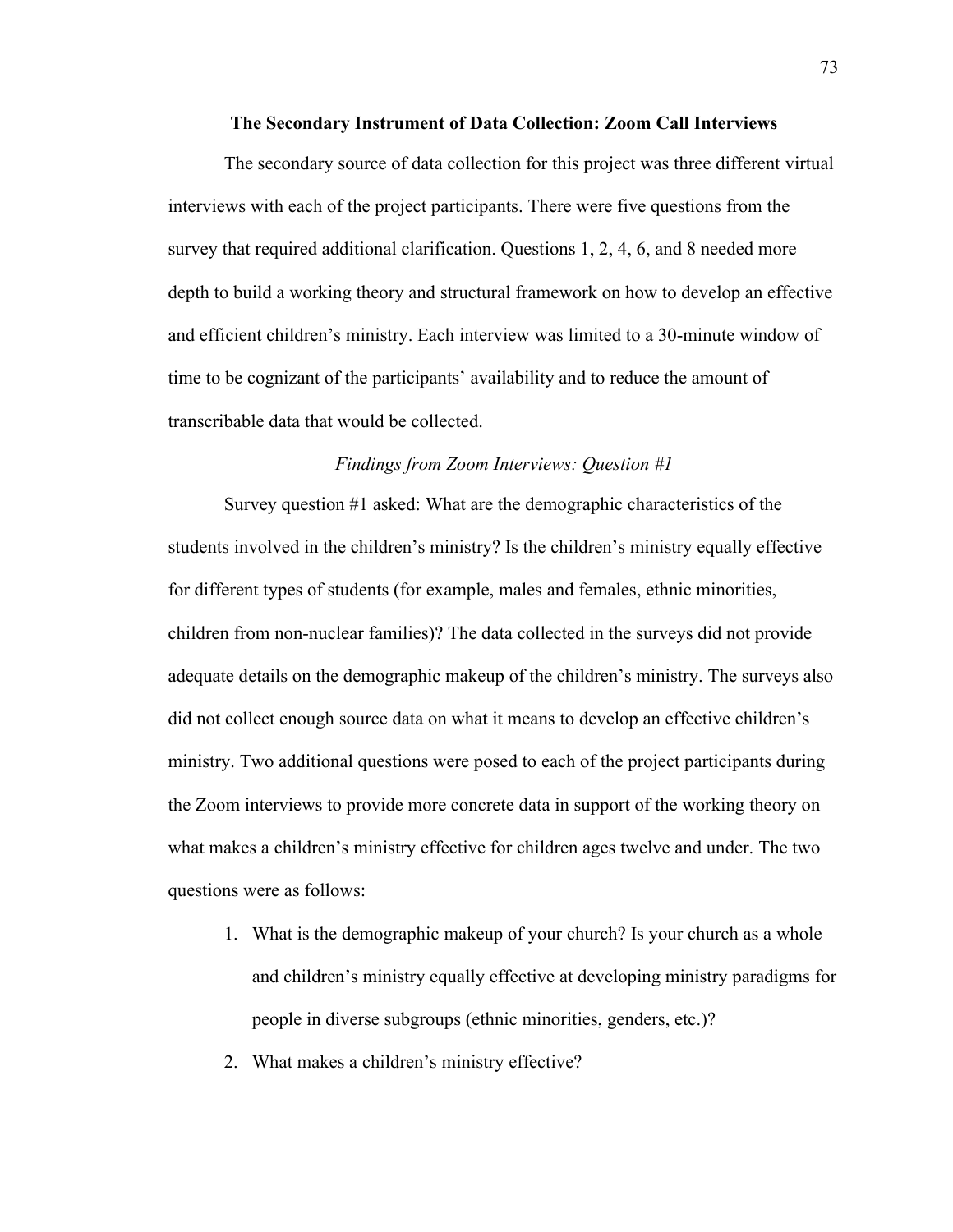These questions were posed in order to pinpoint a data stream that would easily transfer to the model of ministry at Victory Church. One of the participants provided demographic details about Crosspointe Church (shown in the graph below) that indicate that Crosspointe is a very multicultural church. This data aided the development of a transferable working theory because Victory Church is a multicultural church with a similar demographic profile.



Figure 5.5. Ethnic diversity of Crosspointe Church

In addition to providing valuable demographic data, the interviews also offered insight into an emerging philosophy of children's ministry. One of the participants responded to the question of what makes a children's ministry effective with the following five-point answer:

- 1. Create opportunities for children to find, know, and grow in God
- 2. Develop systems for parental engagement with their own children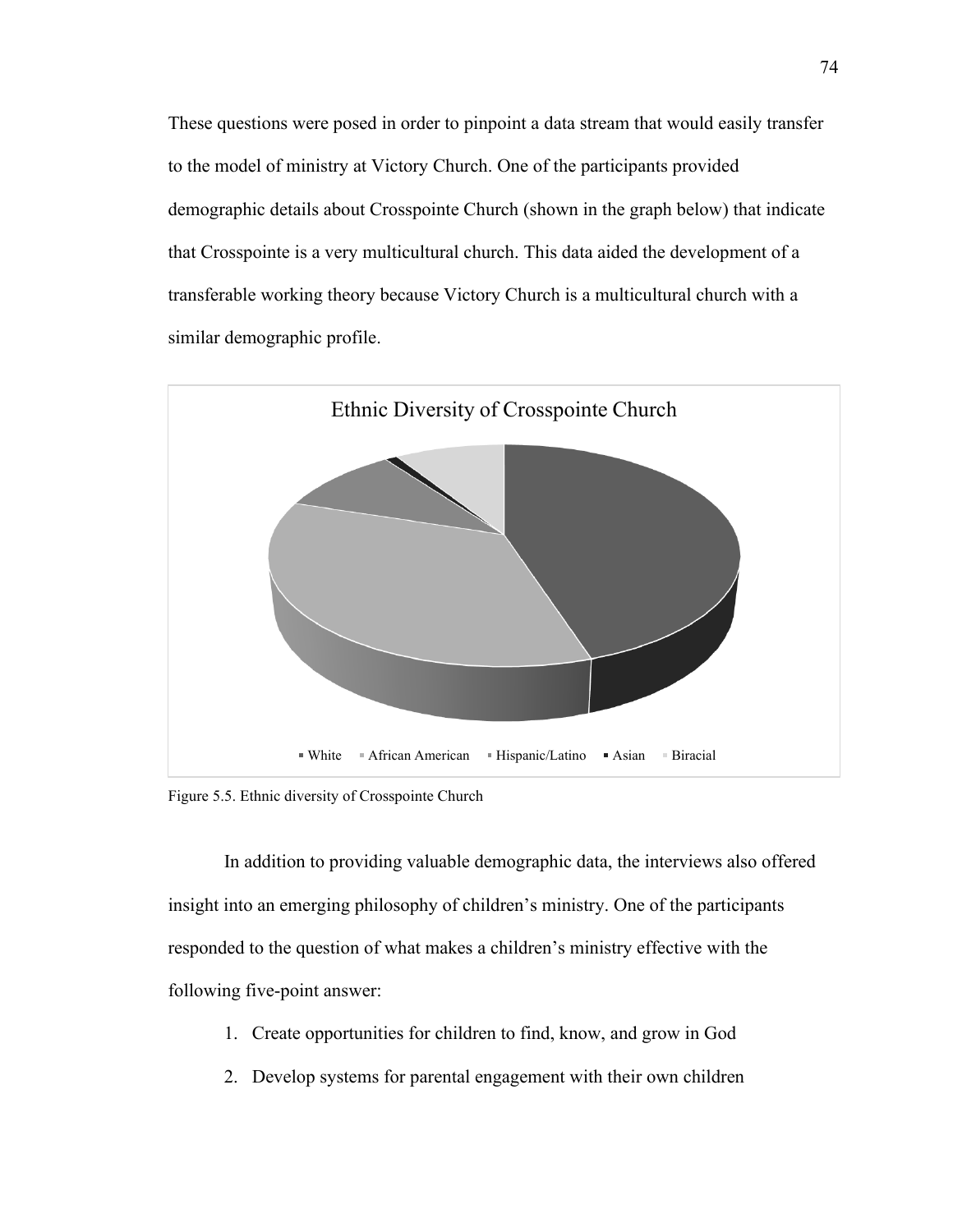- 3. Market activities and programs to the twelve and under targeted community demographic
- 4. Train and develop staff, volunteers, and child leaders
- 5. Be open to new ideas

Another interview participant revealed that a children's ministry is effective when it helps the church to fulfill its mission and awakens the spirituality of children ages twelve and under through faith-integrated education, age-appropriate activities, and long-term models of spiritual engagement. These models are based on helping children develop through the various stages of adolescence and into adulthood.

## *Findings from Zoom Interviews: Question #2*

Survey question #2 asked: How is the strategy of the children's ministry contributing to both the overall strength and spiritual formation of children in your church in the last three years? The initial information sourced from survey question #2 needed further explanation of how the strategy of helping people find, know, and grow in God has contributed to the overall strength and spiritual formation of children in the last three years. The interviews offered greater insight into this question and provided muchneeded detail.

The senior pastor of Crosspointe was best equipped to answer this question in depth, though the other participants also provided insightful opinions. The senior pastor provided an overview of the strategy of Crosspointe Church by sharing the church's vision of helping people to find, know, and grow in God. He further explained that even though this is considered a vision statement, it is also a three-step process of developing people into discipleship pathways at Crosspointe. He believes that from the moment that Crosspointe Church was launched, the church had a mission to help people find God. At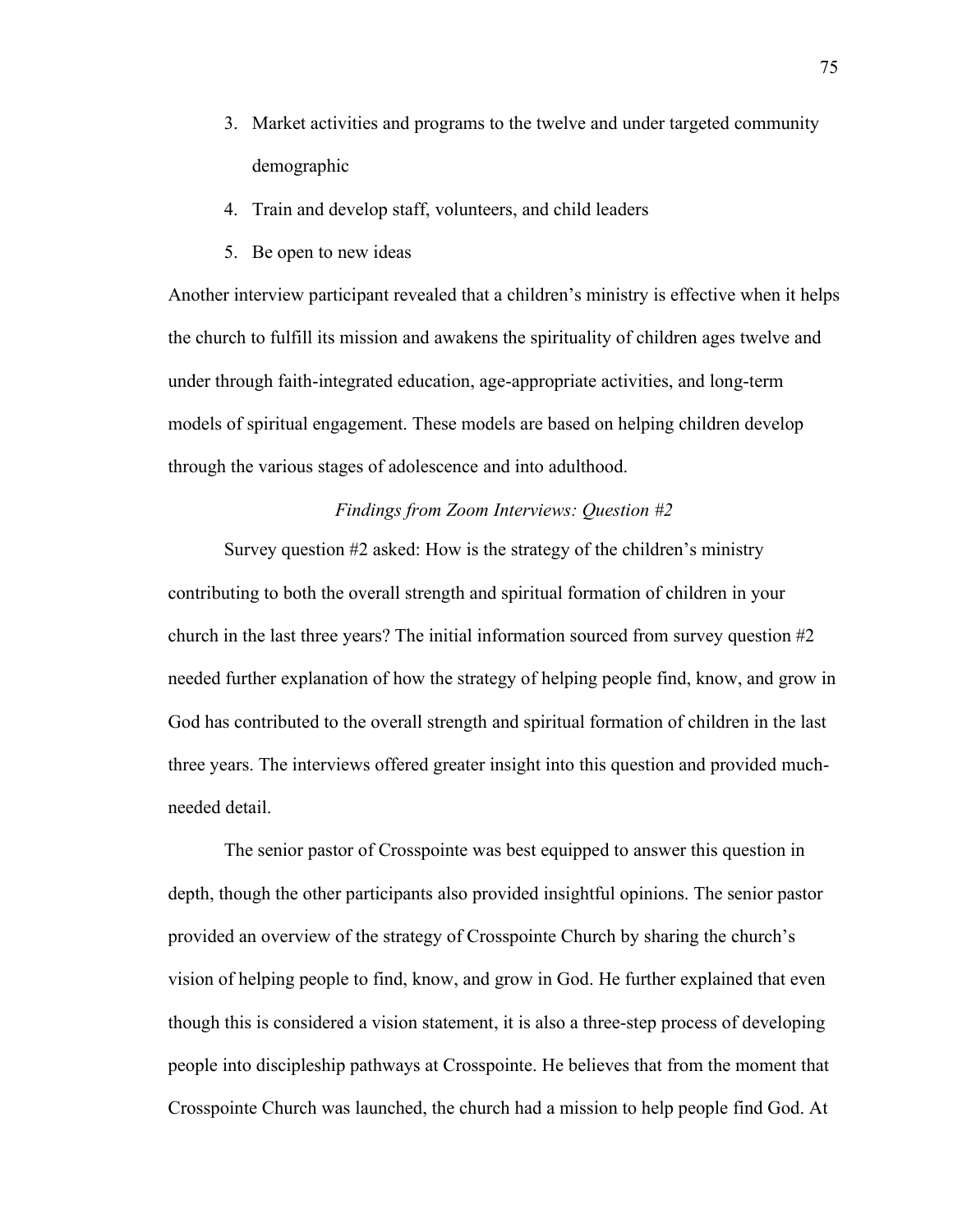Crosspointe, according to the pastor, congregants find Jesus in a variety of ways, from interaction with Crosspointe staff and fellow attendees to community outreach events hosted by the church.

The pastor mentioned that some of the people who are serving in ministries today started as ordinary congregants who wanted to find God. They were touched by people from the church, then brought into a knowledge of salvation that comes from Jesus. Next, they came to know God through a series of initial classes and small group studies. He lastly shared that after people come to find and know God, it is then time for them to grow in God by being placed in ministries where their spiritual gifts, passions, abilities, personality, and experiences can converge and make them a unique disciple for the kingdom of God. The pastor believes that this three-part strategy is the strength of Crosspointe and that he has been effective at underscoring the importance of helping people find, know, and grow in God. The vision statement permeates all ministries of the church—including the children's ministry. The pastor admitted that the last three years have been some of the most productive due to attention to detail and making sure that the church understands the importance of Crosspointe's vision.

Interviews with the other two staff members seconded the pastor's responses. One participant described the focus of helping people to find, know, and grow in God as a constant barometer that measures the health of the entire church. The participant further shared, "Our pastor wants our entire focus, from our budget, activities, curriculum and even volunteer training, to be all about helping people find, know, and grow in God. It's caused all of us to think differently in our approach to children's ministry, which is a strength of our church."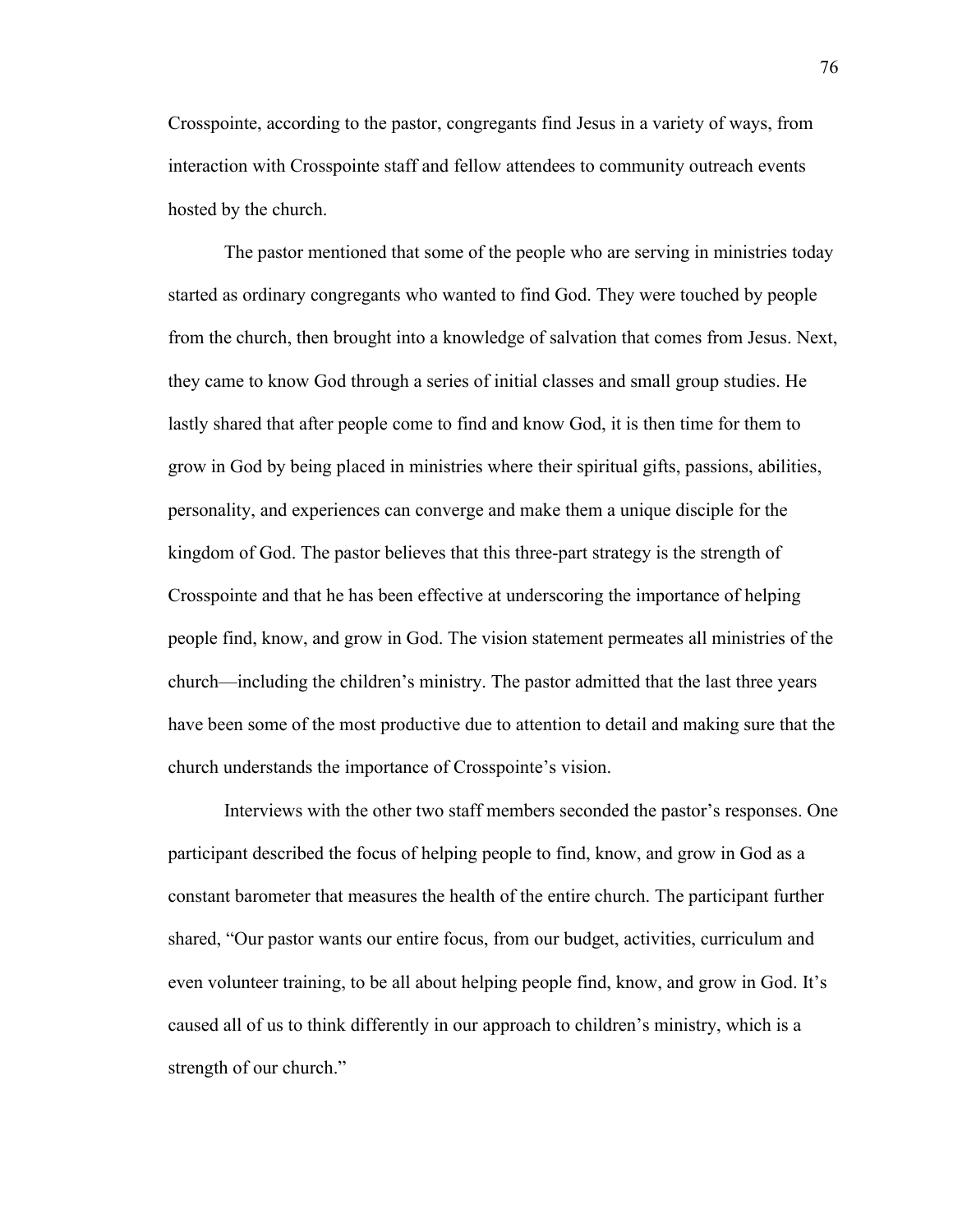#### *Findings from Zoom Interviews: Question #4*

Survey question #4 asked: What is helping or hindering the children's ministry from achieving its initiatives and objectives? What explains why some initiatives work better than others? According to the survey answers, adequate planning, proper communication, and commitment to the project are instrumental in understanding why some initiatives work better than others. However, knowledge of what types of activities or initiatives are considered more popular had to be expanded during the secondary phase of Zoom interviews.

The Zoom interviews offered additional details as to why certain initiatives work better than others. The interviews conducted with the children's director of Crosspointe Church contained the largest quantity of source material. In her interview she not only presented the actual initiatives of the children's ministry but also provided a sample of six-month planning meeting notes to present how activities are brainstormed, budgeted, organized, communicated, and executed. The notes contained a litany of information that showed why certain activities were propelled to the forefront while others were relegated to the background. The notes also showed an effective and efficient way of communicating with and disseminating tasks to their teams using a project management software called Zoho Projects. In addition to the software, the notes revealed certain seasonal, pastoral, and church patterns/initiatives that the children's ministry was following. For example, in the month of February, the pastor was teaching a series called "Crazy in Love," and the children's ministry curriculum was developed from the pastor's preaching notes to provide family conversation starters amongst students and parents. According to the children's director, "Having great parental and student engagement is essential to having an effective and efficient children's ministry." The findings from the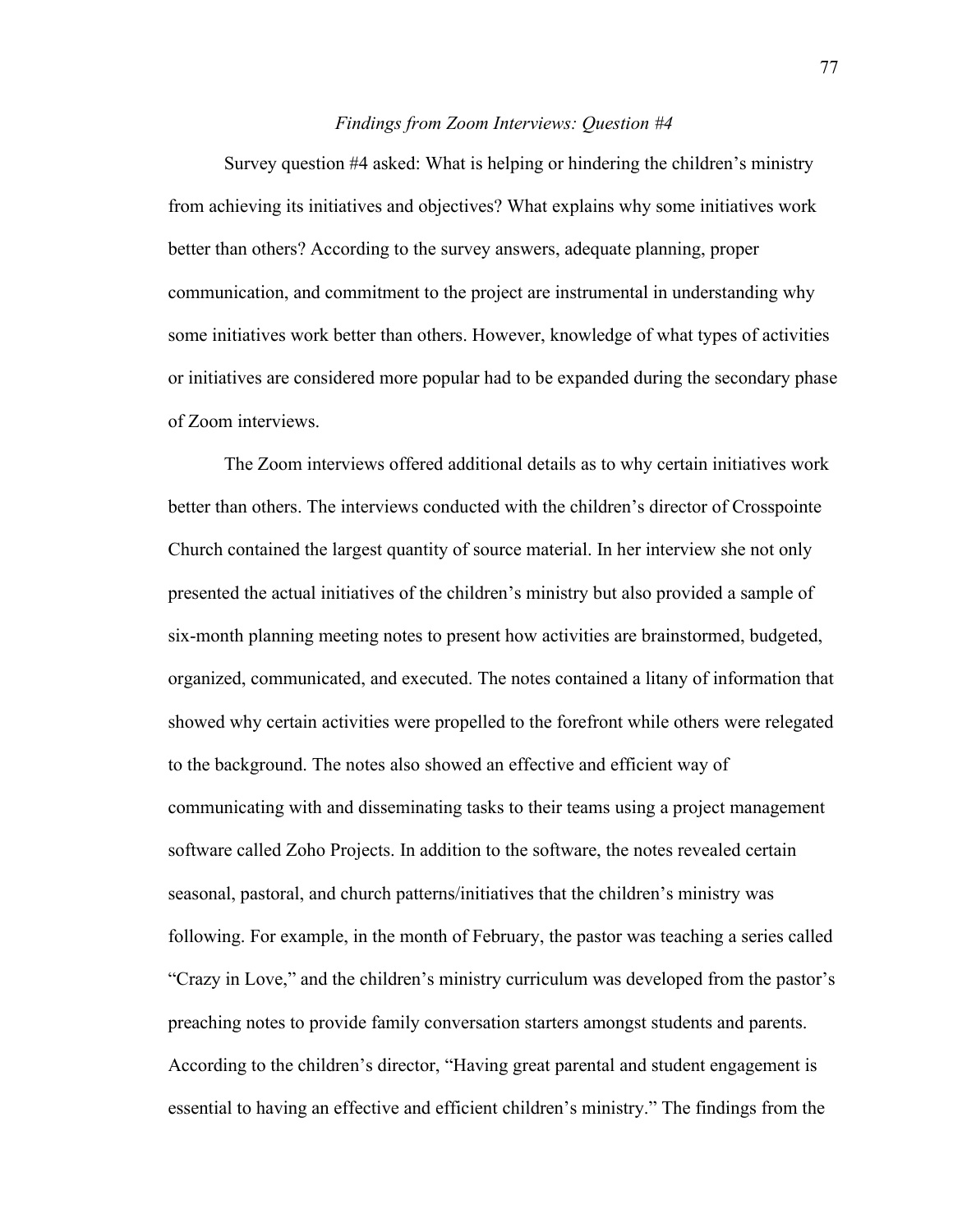interviews suggest that the most popular initiatives were those that were master planned, followed a curriculum that was customizable, and sparked interactions between parents and children. Furthermore, she stated that it was necessary for the team to be flexible enough to not only propel an initiative forward but also eliminate ideas that do not have the same amount of traction. Finally, the children's director shared the top three most popular community-driven activities:

- 1. The Crosspointe Kids Candy Corral: An alternative to Halloween where people can come to the church with their children, collect candy, play on bounce houses, visit a petting zoo, ride a trackless train, and walk through a makeshift labyrinth
- 2. The Crosspointe Kids Christmas Party: A children's Christmas party with music, free giveaways, food, and bounce houses
- 3. The Easter Eggtravaganza: An easter egg hunt with door prizes, music, and candy *Findings from Zoom Interviews: Question #6*

Survey question #6 asked: Over the last three-year period of children's ministry development, did any changes occur in the church's support for the ministry or the number and types of children who were willing to participate? The secondary stage of interviews was crucial to find out if there was a link between the numerical growth of Crosspointe, the growth of the children's ministry budget, and the number of children participants in the last three years. All three interviewees were essential to understanding the catalyst for growth in the church, the children's ministry, and the budget. According to the senior pastor, the last three years of ministry have been some of the best he has experienced, notwithstanding the Covid-19 pandemic. As he recalled, three years ago the church had approximately 150 attendees and a staff of only three people: himself, the youth pastor, and the church secretary.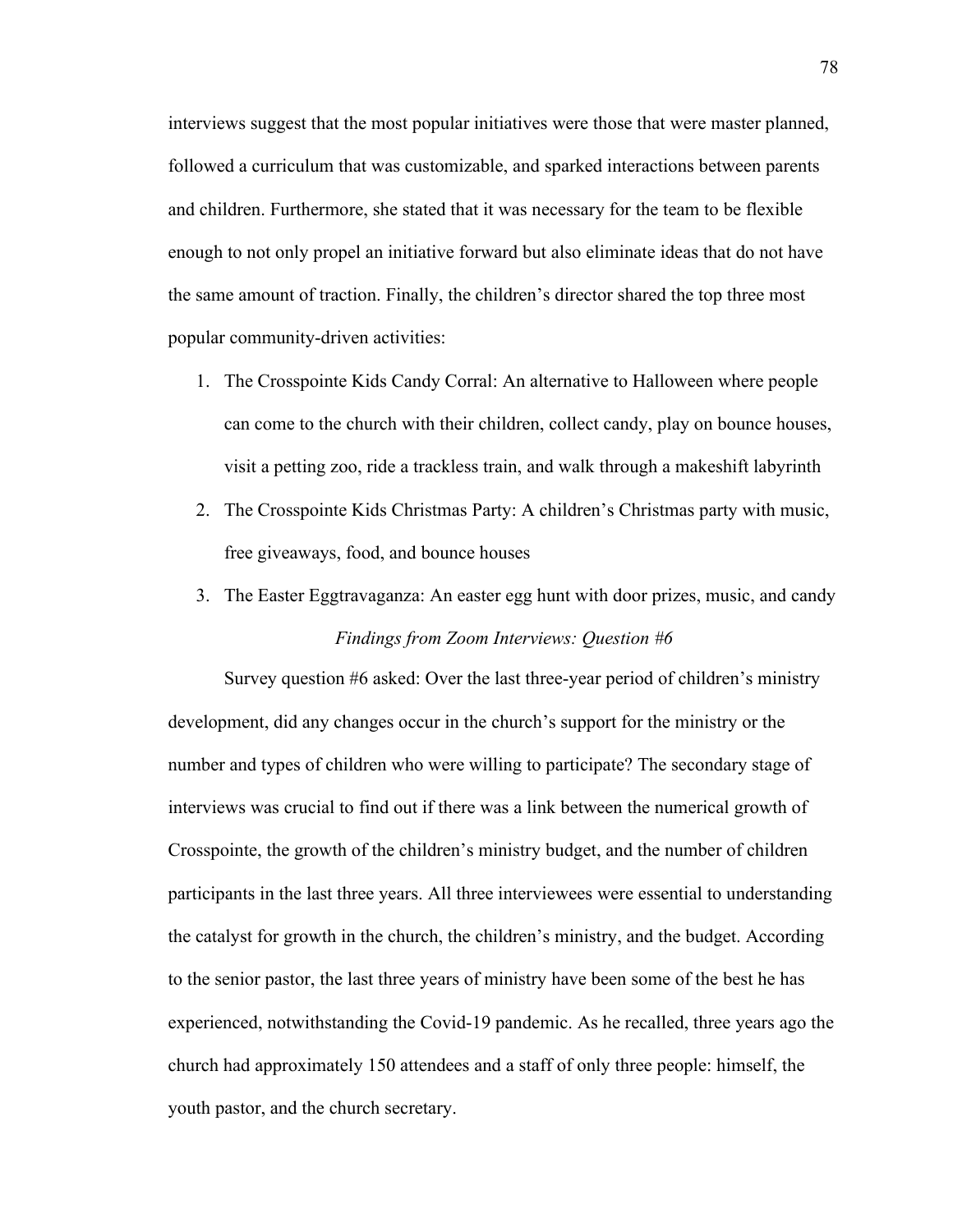Three years ago, the church received a sizeable gift that was earmarked for children's ministry usage. The senior pastor stated that "it was a blessing that took our church to another level because we hired Ashlyn full-time who had previously been a 'rock star' volunteer." The youth pastor also stated in his interview that he previously had the responsibility of leading the children's ministry but felt more effective as a pastor over the middle and high school-aged children. Through this interview it became clearer that the removal of the youth pastor from the duties of working with the twelve and under demographic and the insertion of the newly hired children's director was a central change agent over the last three years. The pastor shared that, "Once the children's director had been hired, she immediately developed a team of volunteers, organized activities, changed the curriculum to a customizable format, and grew the children's ministry." The children's director was reluctant to name herself as the catalyst for church growth but did admit that the children's ministry started attracting more young families to the church through activities she had organized, and as a result, the church began to grow exponentially. As the children's ministry grew during that three-year period, the budget also grew. Thus, according to the data sourced from the interviews, the growth of the church, the children's ministry, and the budget of the children's ministry are all linked to one person.

#### *Findings from Zoom Interviews: Question #8*

Survey question #8 asked: To what extent do the children's ministry expenditures impact the overall church budget? Does the percentage of financial resources allocated to the children's ministry impact the efficiency of developing the faith of children within your church? The secondary data sourced from the interviews provided details on what constitutes efficiency in the faith development of children. Efficiency is a quantifiable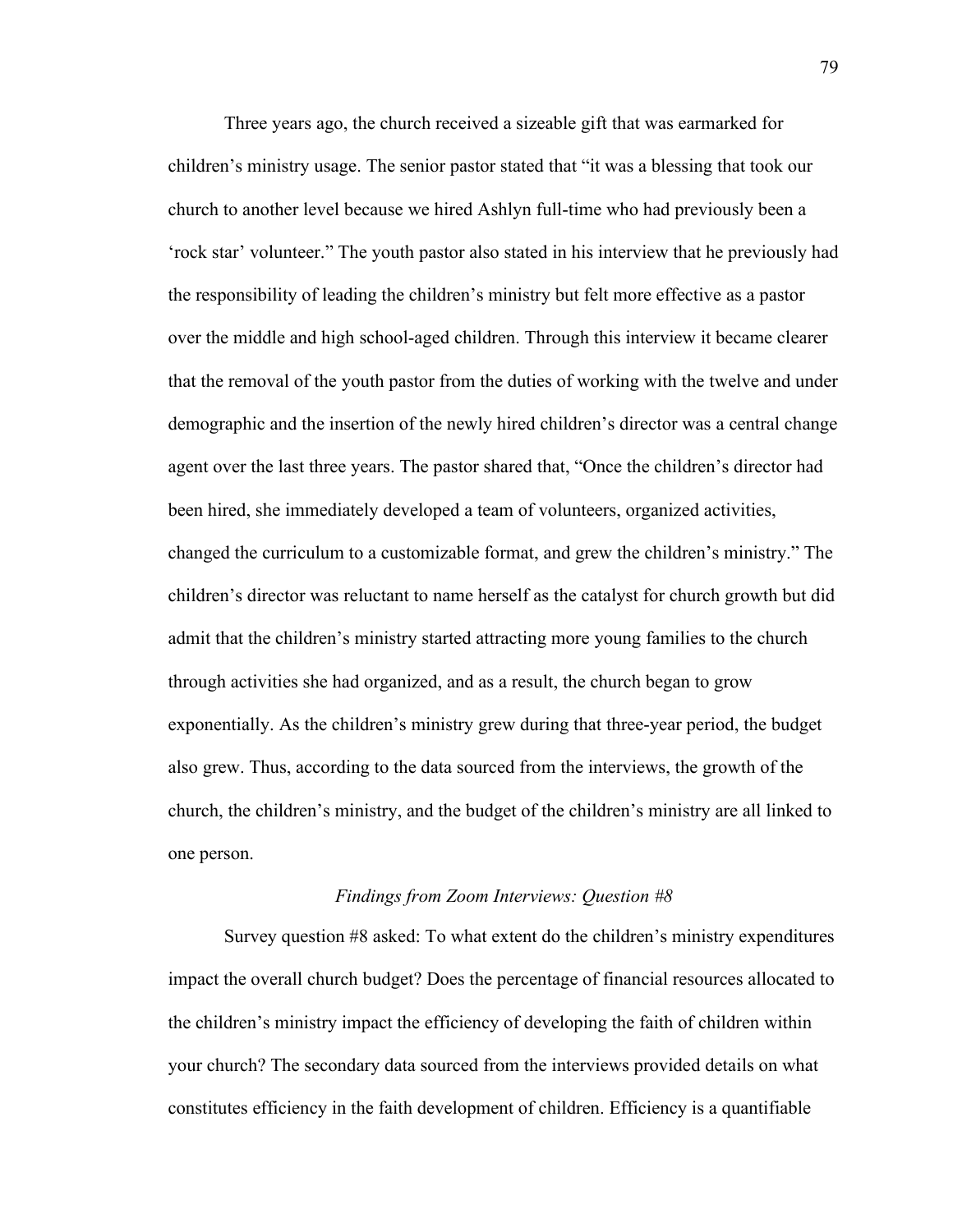measurement used to determine if the program is worth the cost. According to the interviews, specifically those with the senior pastor, the cost of the children's ministry is justifiable, as the ministry is efficiently developing the faith of the children. He explained that most of the budget of the children's ministry is allocated towards the children's director's salary, but she is a major variable in the growth equation at Crosspointe Church. The pastor concluded that not only has the children's ministry become more effective at helping children find, know, and grow in God but now the entire church's efficiency has improved through the use of a cost-per-ministry formula. If the formula determines that a program is not worth the expense, it is cut or self-funded by its participants. The senior pastor shared that the current budget for the children's ministry is \$70,000, including salaries, activities, and program expenditures. There are approximately 200 students ages twelve and under in the youth ministry, which means that \$350 is spent per student annually. He believes that \$350 per student a year is a reasonable amount to pay for children to find, know, and grow in God. The cost analysis of the children's ministry was key to helping this researcher understand how much a church should spend to develop an effective and efficient children's ministry.

After all of the interviews had been conducted, this researcher began to create a working theory that will be shared in the next chapter. Throughout the process, this researcher has gleaned ministry insights from the data and looks forward to applying those insights in his current ministry context.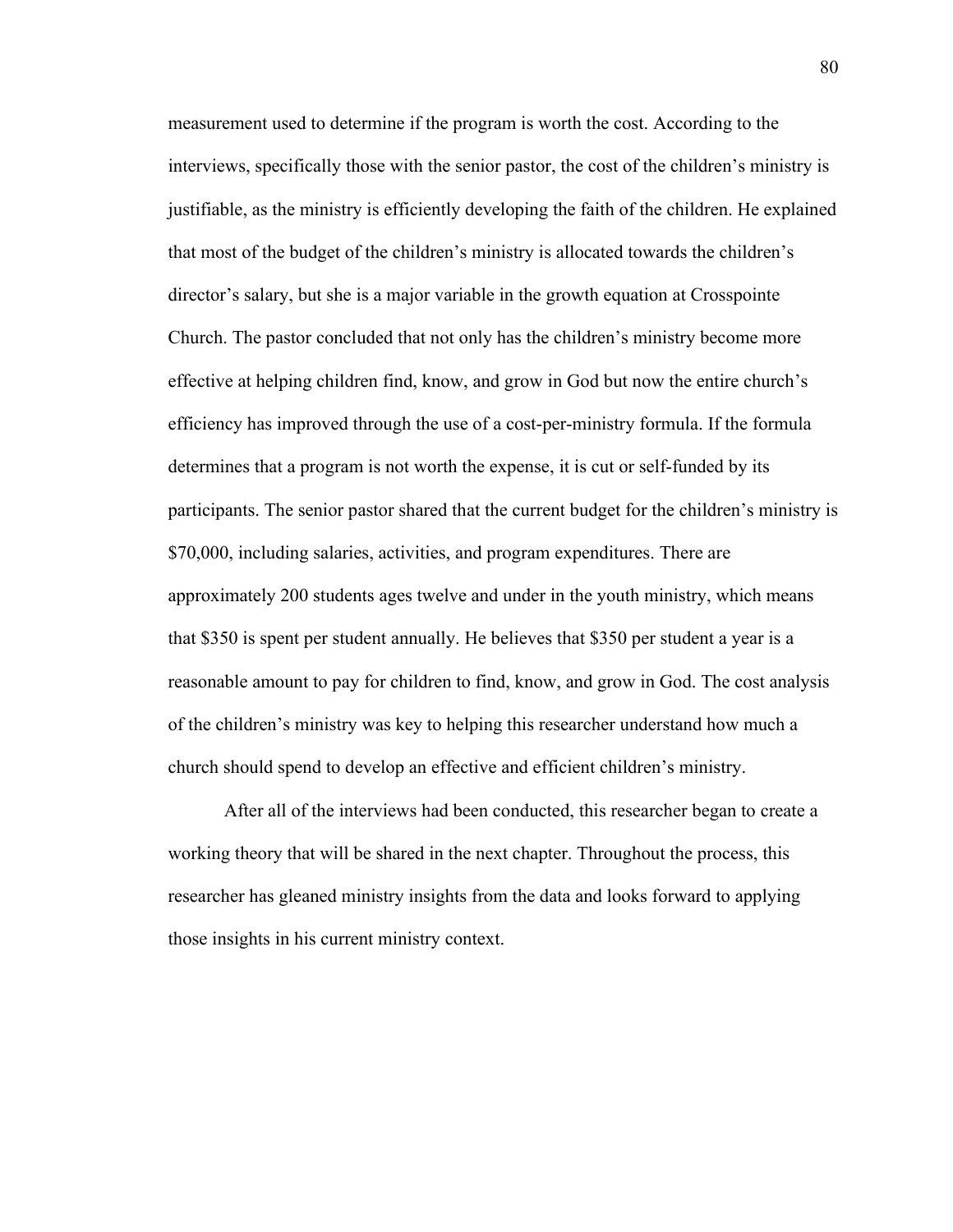# CHAPTER SIX: A WORKING THEORY OF CHILDREN'S MINISTRY

## **Strengths and Weaknesses of the Project**

There are several strengths and weaknesses of the project that are worth noting. First and foremost, this researcher presented both strengths and weaknesses as the sole author of the study. He brought certain expertise from over 20 years of pastoral experience, which added a valuable knowledge base; however, he could have unintentionally tainted the data derived from the project with his personal opinions and insider knowledge about the project. This researcher attempted to remain as objective as possible and allow the findings of the project to be influenced solely by the data.

Another weakness that the researcher presented is that he had no previous experience conducting systematic data analysis at this level. In his pursuit of factors that can aid a children's ministry to become more efficient and effective, this researcher had to turn his natural weakness as an often-unorganized person into a strength. Moreover, the researcher's natural pattern of thinking skews towards the artistic and abstract rather than the scientific and academic. While creativity can be a useful tool in data analysis, especially in the location of patterns, scientific rigor must prevail in case study research.

The survey, which was the primary source of data collection, also contained flaws. For example, certain questions could have been phrased more precisely in order to collect greater detail and more concrete answers. There were also weaknesses in some of the written responses collected from the participants, as they did not provide as much source data as the researcher expected and needed. Though this presented challenges, the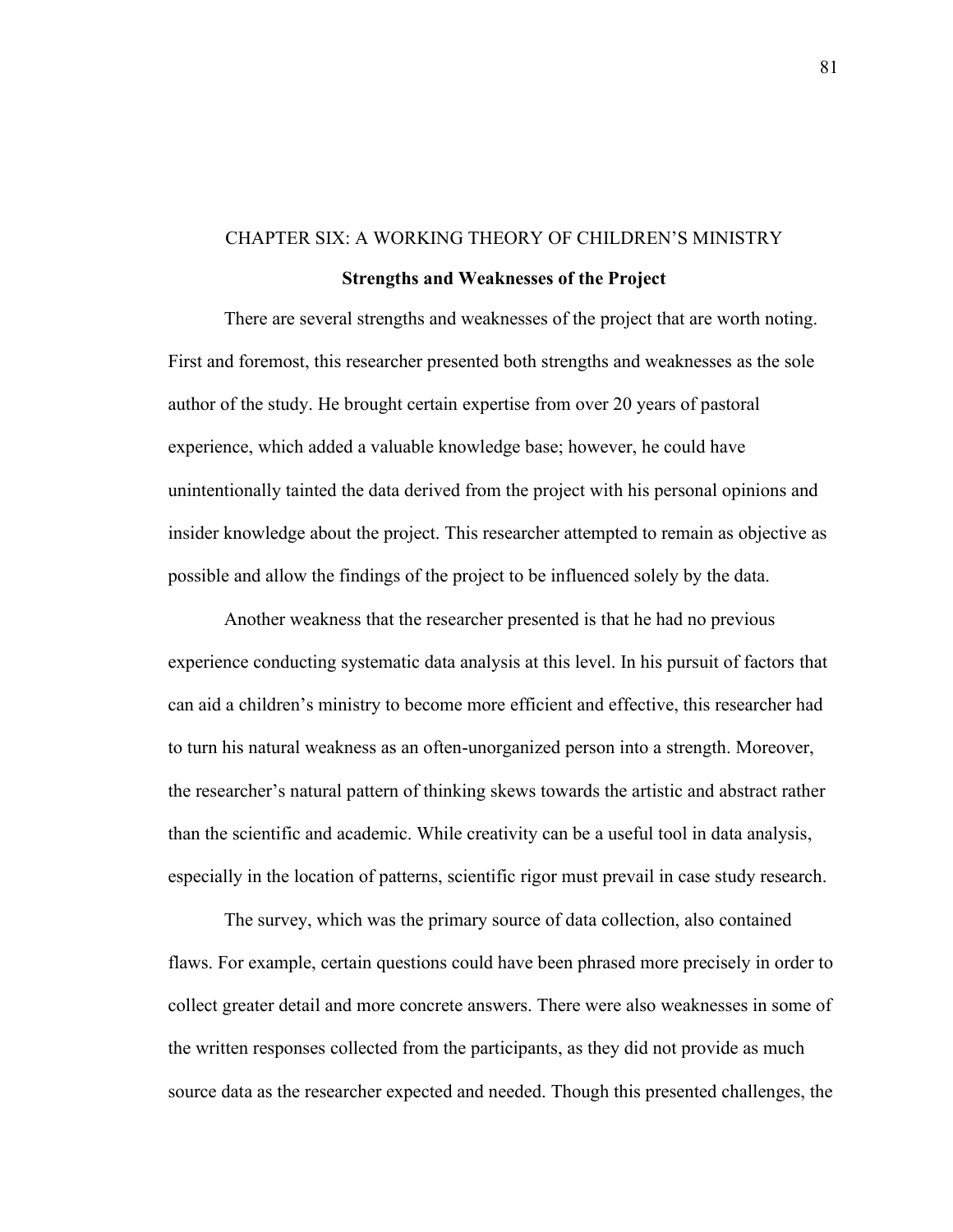Zoom call interviews supplied a significant amount of secondary data to supplement the initial data from the survey. In fact, the Zoom calls provided this researcher with some of the most valuable information on how to help the children's ministry at Victory Church become more effective and efficient.

Another weakness of the project was beyond the control of either the researcher or the project participants. Due to the Covid-19 pandemic in 2020, the project was impacted by travel warnings, financial issues, and health-related problems. For instance, this researcher was not able to travel to the case study church to conduct live observations. Thus, the project had to be modified and tailored to fit a virtual study of the case church, relying on distance communication. Using digital surveys and interviews, this researcher was able to gather adequate data, but directly observing the children's ministry at Crosspointe Church could have provided more nuanced data regarding the sources of the ministry's effectiveness and efficiency.

Though there were a few weaknesses in this project, this researcher believes that the overall findings are still valid and actionable. The project yielded critical information that will impact Victory Church and its children's ministry in the foreseeable future. In addition to the overall impact that the findings will have on Victory Church, this researcher believes that the findings will also lend themselves to the furtherance of the gospel and the larger field of children's ministry research.

#### **Components of an Effective and Efficient Children's Ministry**

The aim of this project was to investigate a case study church and discover the underlying factors that make their children's ministry effective and efficient. Based on these findings, this researcher extrapolated a working theory of the principles that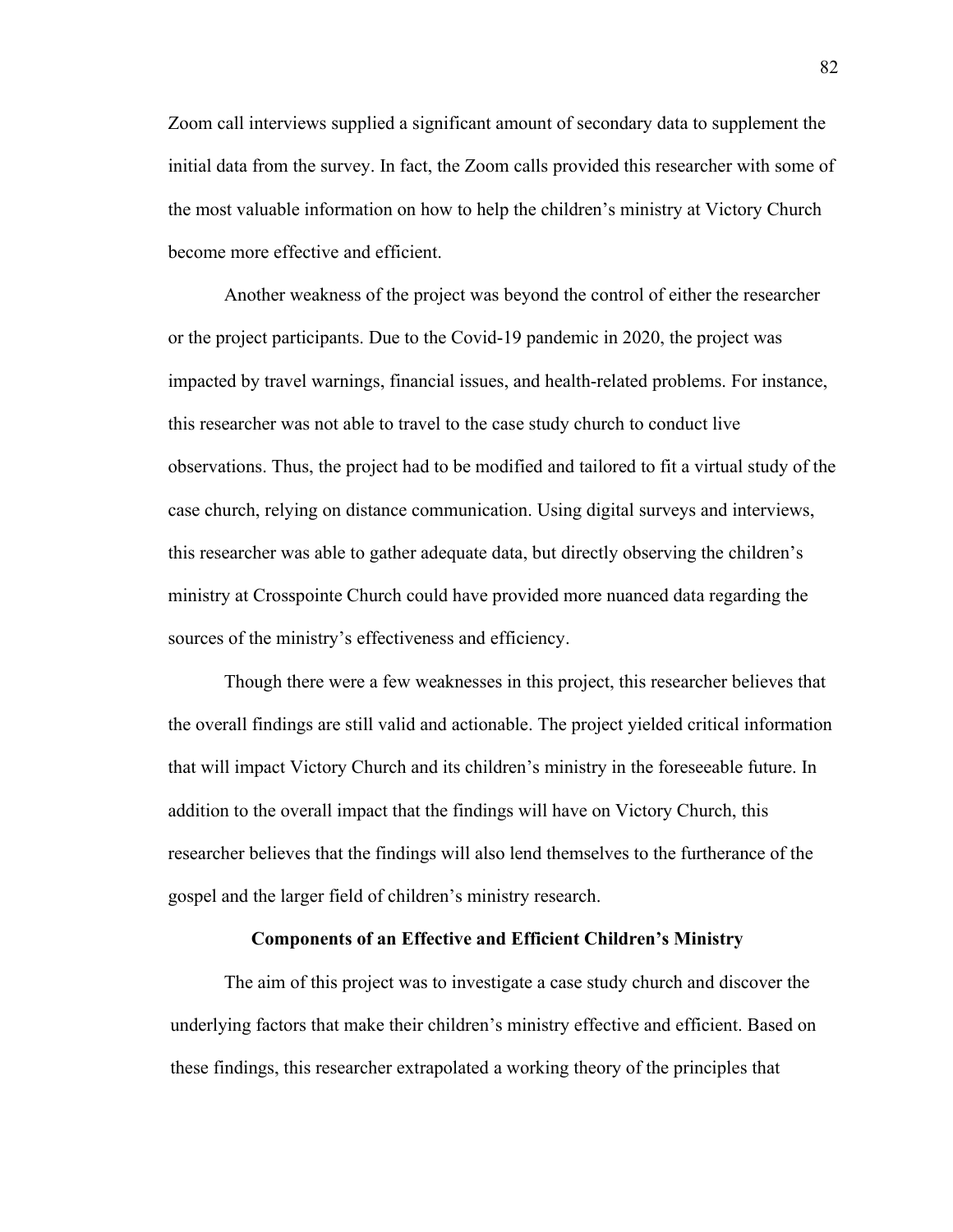might make any children's ministry effective and efficient, with the aim of incorporating those principles into Victory's children's ministry. As this researcher reflected on the outcomes of this project, five major components emerged from the research findings that can help a children's ministry become more effective and efficient. The main components derived from the research are as follows:

- 1. A vision/philosophy of children's ministry based on the Great Commission
- 2. Adequate resources/funding for the children's ministry
- 3. Key staff leadership
- 4. Parental involvement
- 5. Strategic planning and the development of organizational systems

Each of these five components and themes has a biblical foundation, support in the literature, and field research ramifications. As this researcher analyzed the five components, he realized that the reason Victory Church's children's ministry is not as effective and efficient as that of the case study church is that none of the aforementioned components have been implemented. It is humbling to find through research and discovery that the church that this pastor leads contains major deficiencies and is compromised in the children's ministry. The onus of rectifying the children's ministry will be on this researcher and a team of children's ministry leaders who can systematically implement the necessary changes.

This researcher was particularly struck by the third component: personnel have a significant impact on the effectiveness and efficiency of a children's ministry. Both the surveys and interviews pointed to the addition of the children's ministry director at Crosspointe Church as the catalyst that ignited the effectiveness and efficiency of the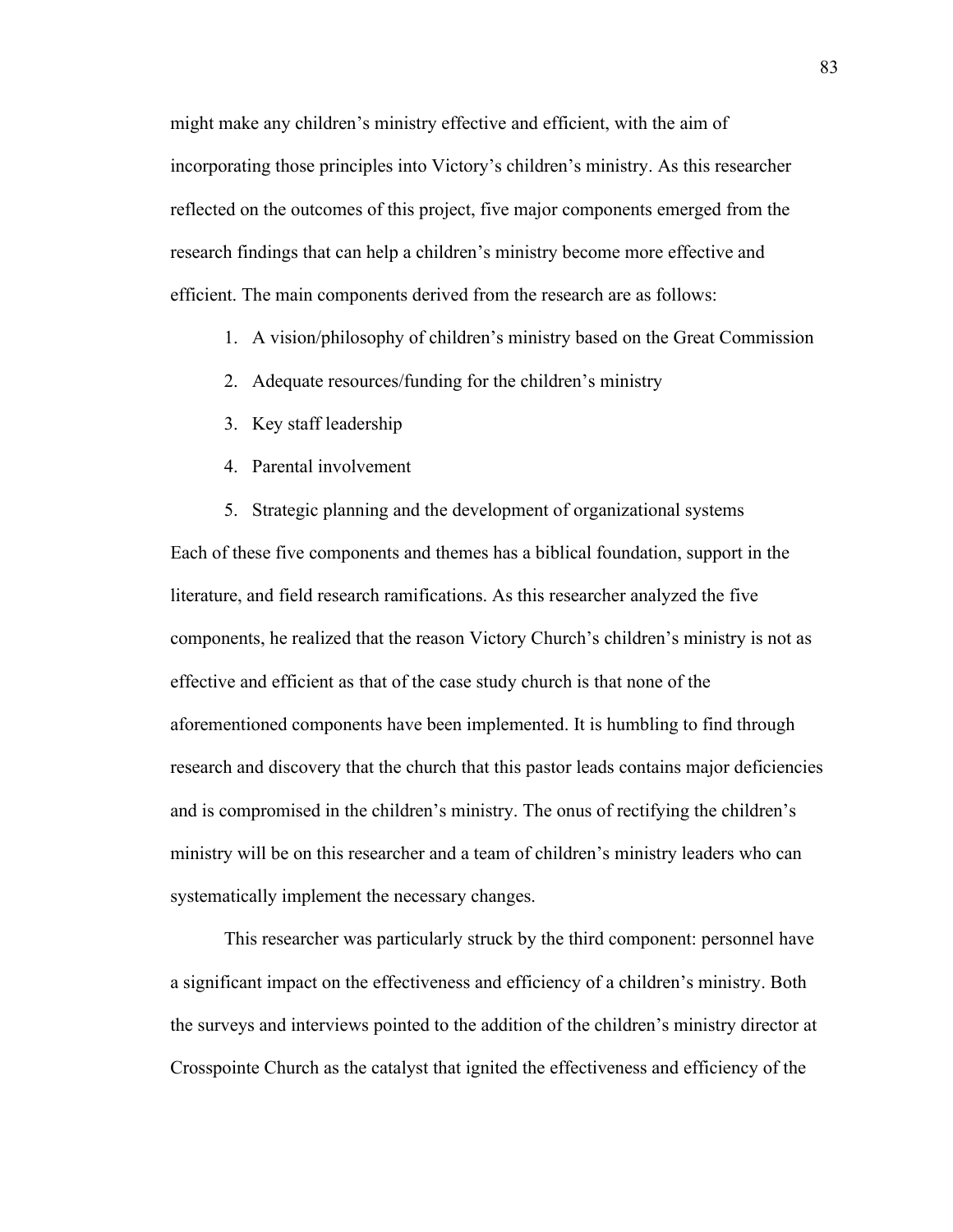children's ministry. Her unique ability to galvanize a team, set initiatives, develop a curriculum, and produce community-driven activities may be difficult to reproduce in the Victory Church context. However, key qualities of her leadership can be imitated, and a number of her responsibilities can be delineated to team members at Victory. This researcher will need to think creatively in order to determine which aspects of Crosspointe's children's director's personality and actions can be successfully reproduced by the existing children's ministry staff at Victory.

Likewise, it became clear that the role of the pastor is vitally important in the development of an effective and efficient children's ministry. The pastor of the case study church was involved in not only crafting the vision for the whole church but also executing that vision in every area of ministry. The pastor clearly succeeded in developing a vision that the whole church could grasp and was excited to follow. The simplicity of the statement "helping people find, know, and grow in God" permeated all of the responses provided by the project participants. The staff members knew the vision and understood how to execute it. When considering how to apply the principles of this study to Victory Church's children's ministry, this researcher was forced to reflect on whether his staff and congregants fully understand the vision of Victory Church and how to concretely implement it. Likewise, questions emerged about the vision statement itself. For example, is the vision of Victory Church capable of creating a culture of effectiveness and efficiency? The current vision of Victory Church is: "We help people find victory in Christ which guarantees victory in life." On the surface, this statement alone does not have a great commission or discipleship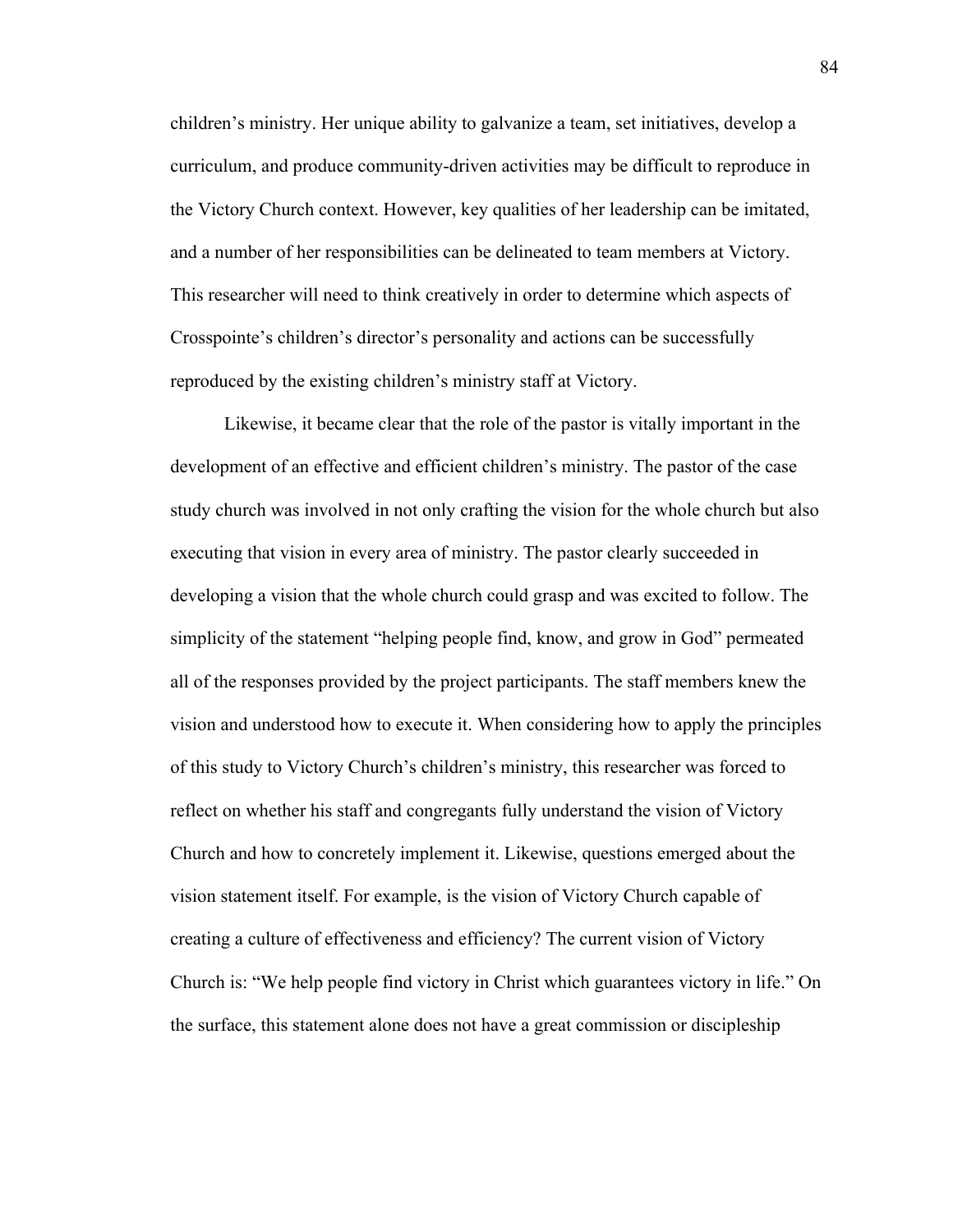focus. Thus, this researcher may need to rethink certain aspects of the church's vision

in order to produce a more biblically centered way of executing the vision.

#### **Biblical Foundations of the Findings**

In chapter two of this thesis, the researcher provided an overview of the

biblical/theological foundations of children's ministry, writing,

it is the layered and revelatory nature of the biblical text that defines and outlines God's plan of salvation for all who would receive Him. The underlying theme of salvation rises to the surface of the biblical narrative and becomes the interwoven thread between the Bible's books, chapters, verses, and two testaments. Furthermore, the emergence of salvation as the primary focus of both God and humanity results in the masterfully planned redemption of sinners through the birth and death of a promised savior, the incarnate Son of God.<sup>97</sup>

These words ring true as this researcher considers the findings of this project. The data from both the surveys and interviews revealed that the first component needed to produce an efficient and effective children's ministry is a vision/philosophy of children's ministry that is based on the great commission. Notably, the data derived from survey question #2 conveyed that the three participants understood, participated in, and executed the pastoral/church vision, which is "helping people to find, know, and grow in God." This vision statement is considered Crosspointe's philosophy of ministry and their corporate missional strategy.

A children's ministry built on the execution of the great commission fulfills the fundamental criterion for effectiveness. As Kevin Johnston states, "effectiveness is measured in results."<sup>98</sup> If the results of the children's ministry of Crosspointe Church are

85

<sup>97</sup> See p. 19.

<sup>98</sup> Johnston, "Difference."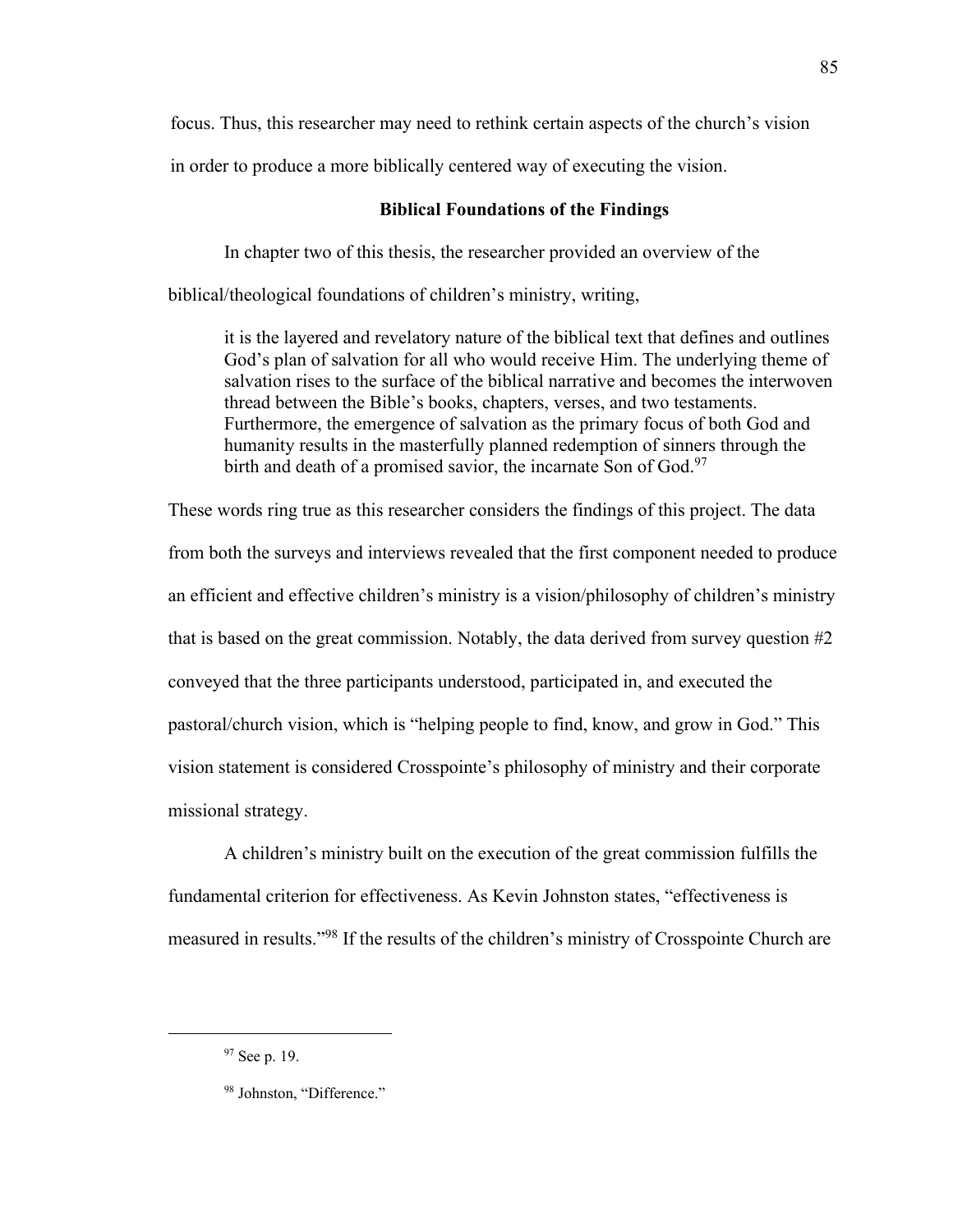measured by the number of children they have helped to find, know, and grow in God, it must be effective from a biblical perspective. Jesus is resolute in commanding His disciples to make new disciples. Thus, the measurement of effectiveness in ministry begins and ends with the fulfillment of the great commission.

Not only does the children's ministry of Crosspointe Church present a model of biblical effectiveness that should be replicated at Victory Church, but its model of efficiency should also be mimicked. In chapter three, this researcher defined the difference between efficiency and effectiveness as follows: "efficiency aims to reduce the use of resources and thereby maximize returns, while effectiveness is measured in results."<sup>99</sup> When considering how to apply this definition to the context of children's ministry, this researcher concluded that efficiency is tied to adequate resources/funding for the children's ministry. Staff from the case study church indicated that the last three years of ministry development were sparked by a sizeable charitable gift. This gift was used in part to hire a children's director. During the Zoom interviews, the pastor of the case study church shared, "Once the children's director had been hired, she immediately developed a team of volunteers, organized activities, changed the curriculum to a customizable format, and grew the children's ministry." It was the strategic use of the provided resources that resulted in a maximum return for both the children's ministry and the church.

The parable of the talents in Matthew 25:14–30 offers a biblical example of what efficiency should look like in a ministry context. In the parable, a man goes on a journey

<sup>99</sup> Johnston, "Difference."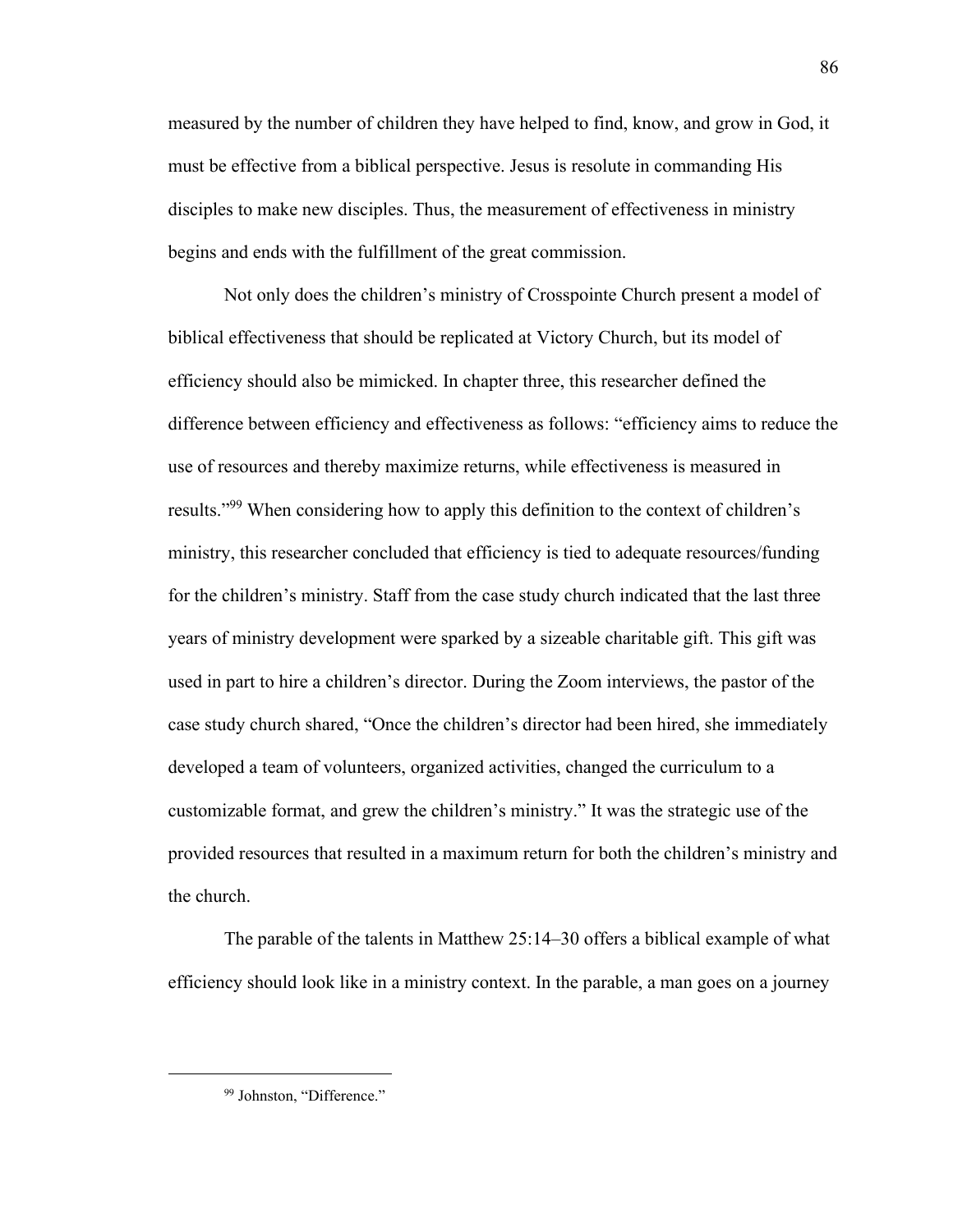but leaves his assets entrusted to his servants. One servant receives five talents, another servant receives two, and the last servant receives one. The servants who receive five and two talents provide a 100 percent gain on their master's investment. The servant who receives one talent hides it and thus does not secure any return. The tension of the biblical parable reveals that Jesus expects His followers to maximize His resources. The two servants who provided a gain are met with the praise that every believer should desire to receive: "Well done, good and faithful servant." The man who did not improve upon his master's gift is referred to as slothful, lazy, and wicked. No person or ministry should follow the example of the slothful servant and fail to produce an optimal gain on the resources that God has entrusted to them.

As this researcher reflected on the data derived from the project, it became clear that the case study church maximized their return on investment. More specifically, the data from chapter five shows that the case study church is exploring ways to increase efficiency through a cost-per-ministry formula. This formula regulates the efficiency of a program by calculating if it is worth the expense. The study also revealed that the children's ministry budget of Crosspointe Church is currently \$70,000, including salaries, activities, and program expenditures. Though this may appear excessive, once a priceper-student ratio was presented, the allotted budget seemed more reasonable. Pre-Covid-19, Crosspointe had approximately 200 students ages twelve and under in the youth ministry. The current formula for ministry efficiency at the case study church is the total budget divided by the number of participants. In the case of the children's ministry, this amounts to \$350 per student annually. According to the case study pastor, \$350 per student is a reasonable investment for helping children to find, know, and grow in God.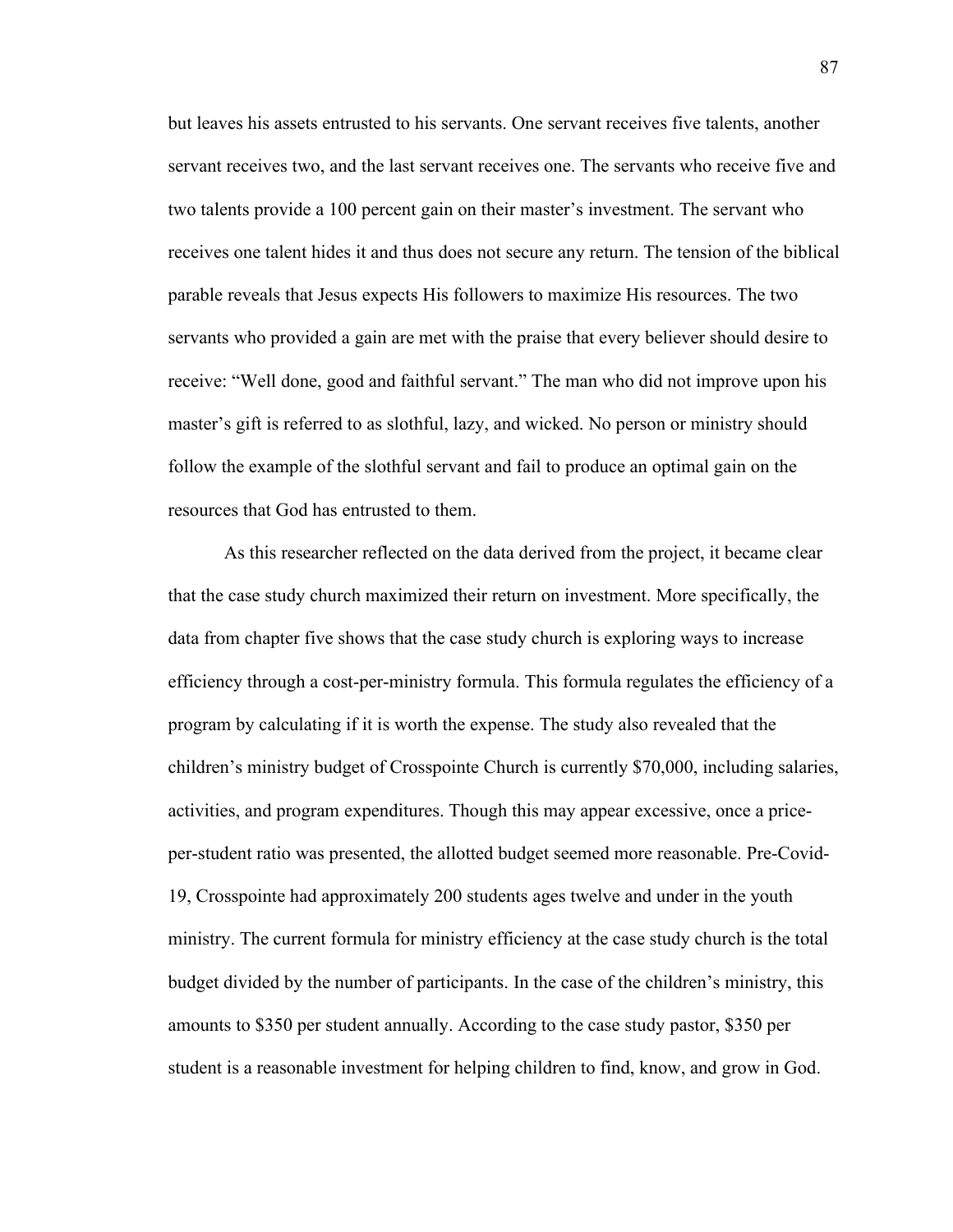As this researcher reflects on the children's ministry budget for Victory Church, it is clear that the current resources are not adequate enough to create an effective and efficient ministry. Victory currently allocates \$3,500 for the children's ministry, which serves approximately 40 student participants. Following the formula, this amounts to \$87.50 spent per student annually. To subdivide that even further and look at a monthly cost, Victory spends only \$7.29 per student per month in the children's ministry. Compared to the case study church, this is clearly not adequate nor a great return on the resources God has given to Victory Church. After the Covid-19 pandemic, this pastor will need to improve the benefit-cost ratio in order to increase the efficiency of the children's ministry and ensure its continued development.

The third component of developing an effective and efficient children's ministry is key staff leadership. The surveys and interviews both pointed to a strategic hire, Ashlyn, who provided oversight and brought a catalytic energy into the ministry that fueled the growth of the children's ministry and the church. Proverbs 22:29 conveys that a person who is skilled at their work will serve at the highest of levels. It was the skill set of the children's director at the case study church that produced dynamic growth over the last three years. Though the resources to hire the children's director created the opportunity for the children's ministry to become more efficient, it was the children's director herself who increased the ministry's effectiveness.

Through the survey and interview responses, it became clear that the children's director is highly competent, gifted, and has the appropriate disposition for children's ministry. When this researcher reflects on his current children's director in comparison to Crosspointe's, significant differences emerge. To begin, the children's director position at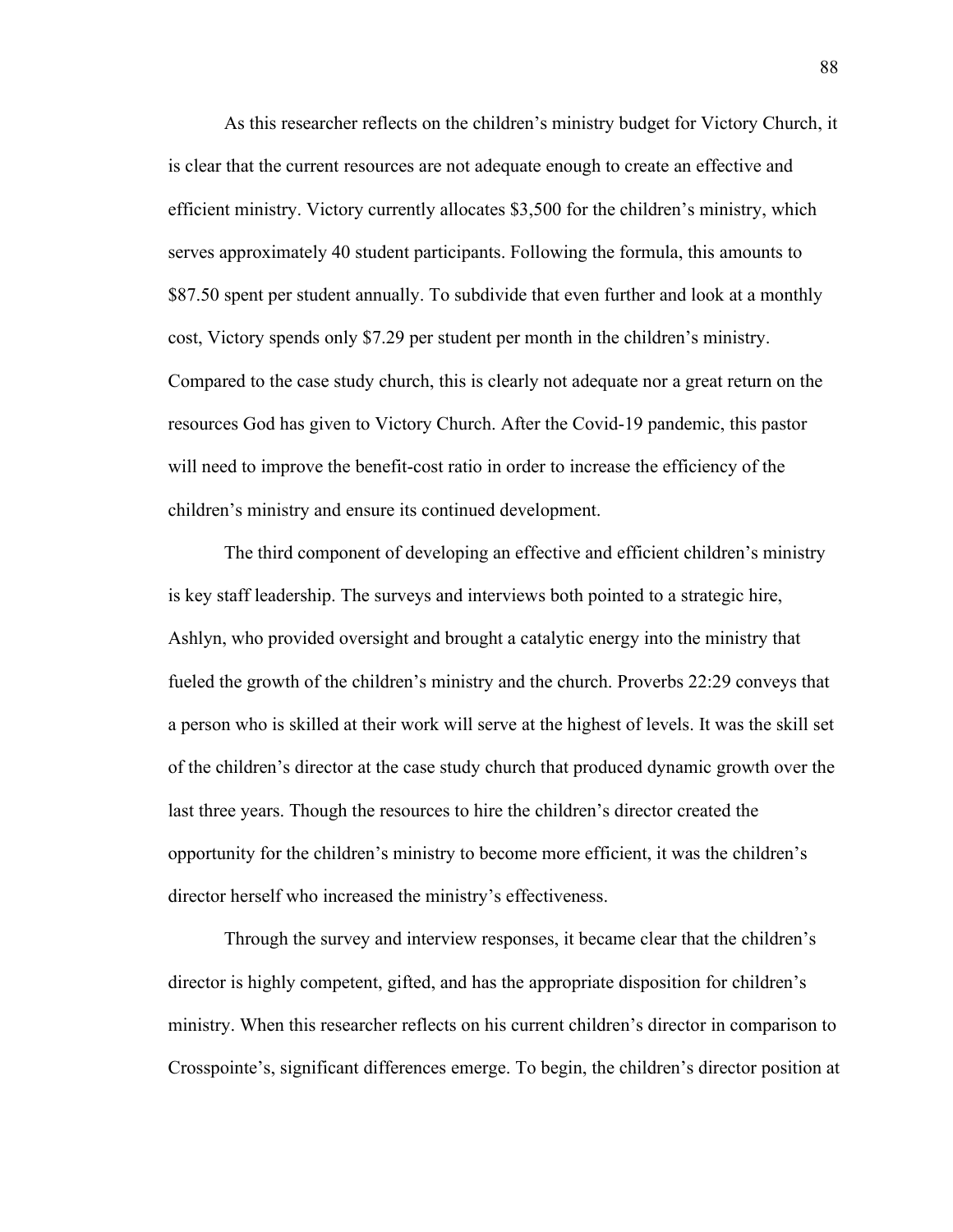Crosspointe is a full-time paid position, while at Victory it is a part-time position. Moreover, the children's director at Crosspointe is responsible for galvanizing the team, creating the curriculum, planning activities, and developing an atmosphere where children can find, know, and grow in God. The children's director of Victory Church is not responsible for creating the curriculum. She also does not hold team meetings or plan regular activities. Her main functions are related to Sunday service, where she makes sure that the materials and resources for teaching the children are distributed. She also does not send out communications to parents to encourage parental involvement. To improve the effectiveness and efficiency of Victory's children's ministry, it is clear that the children's ministry director will need to take on additional responsibilities. However, the current children's director may not possess the necessary skill set or capacity to develop, organize, and ignite the children's ministry through much-needed leadership. The current children's director at Victory initially held a consultancy role—she was tasked with helping this pastor find a children's director—but she ultimately decided to apply for the role herself. Due to a lack of suitable applicants, the position was given to the current director. In hindsight this is one of the primary reasons why the children's ministry at Victory Church has not become more effective and efficient in the last three years. A change in personnel is imminent and will have to be addressed, just as it was in the case study church. At Crosspointe, the youth pastor moved to the middle school group in order to make room for the hire of a children's director who was better suited to increasing the effectiveness and efficiency of that ministry. Victory will have to make a change in the near future in order to see similar results.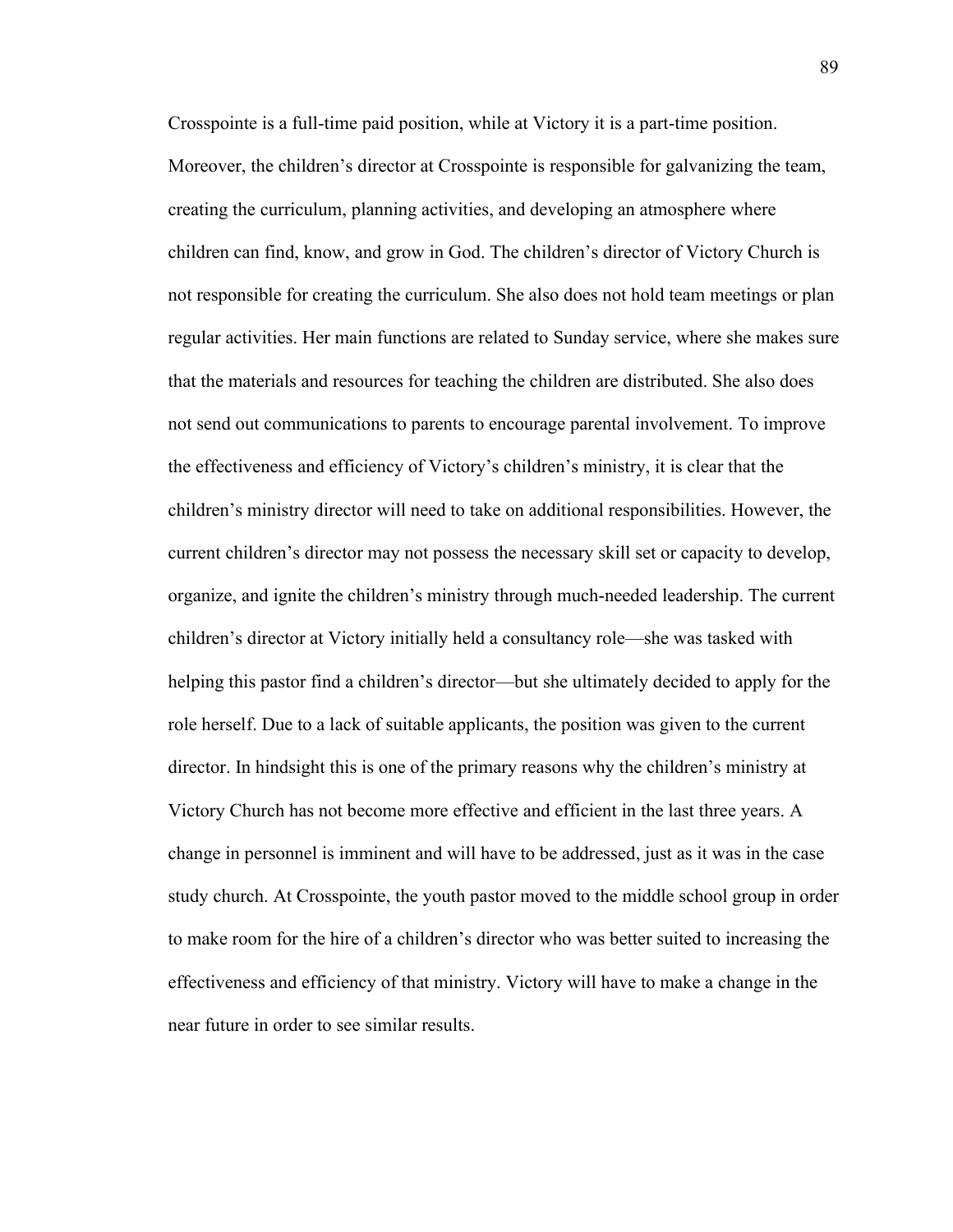The fourth component that is needed to increase efficiency and effectiveness in a children's ministry is parental involvement. Ephesians 6:4 teaches, "Fathers, do not provoke your children to anger, but bring them up in the discipline and instruction of the Lord." The apostle Paul's words suggest that parents, specifically fathers, are supposed to be involved in the spiritual formation of their children. Parents not only carry the weight of raising children but also the responsibility of training their children in the ways of God. The findings of this study echoed that sentiment. In fact, when participants were asked to rank the items needed to achieve an effective and efficient children's ministry program in question #11, parental involvement was ranked third in importance.

In chapter two this researcher provided a biblical justification for the role of parents in the development of children's faith, especially in the Old Testament. The Jewish pattern of passing down knowledge is made evident through the book of Proverbs, where Solomon challenges readers to train up their children in the way of the Lord, offers consistent reminders to his own son on how to live a virtuous life, and shows a strong desire to teach principles to the next generation. The research supports Solomon's words, suggesting that parental involvement is integral to an effective and efficient children's ministry.

Though it is clear that parents should be involved in the spiritual education of their children, the precise nature of how to do so is open to debate. The data from the survey and interviews shows that the case study church pursued several strategies for increasing parental involvement in the children's ministry. First and foremost, the children's ministry curriculum was developed from the pastor's preaching notes to provide family conversation starters amongst students and parents. The findings from the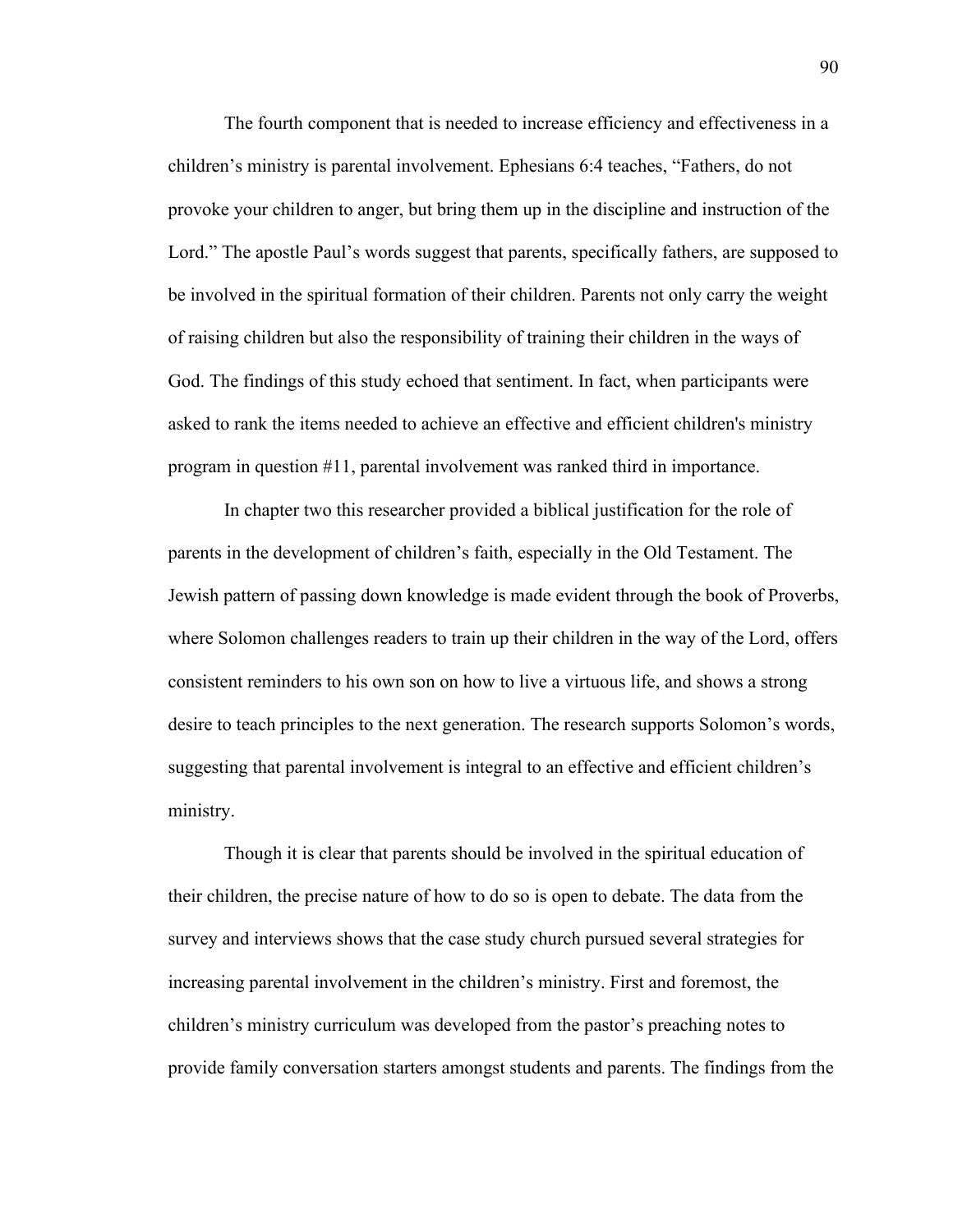interviews also suggest that the most popular initiatives are those that are master planned, follow a customizable curriculum, and spark interactions between parents and children. According to the children's director, "Having great parental and student engagement is essential to having an effective and efficient children's ministry."

As this researcher steps outside of his current researcher role and looks at this project through a parental lens, he can attest to the importance of parent-child interactions in the development of children's faith. This father had the privilege of baptizing both of his sons, and each of those major faith moments was the culmination of many spiritual conversations. It was one of the greatest moments in this father's life to share in the experience of his two sons deciding to find, know, follow, and grow in God as they gave their lives to Jesus for salvation. These two young boys in training are developing a healthy spirituality because of the conversations and interactions they have had with their parents and church. Thus, Scripture, the results of this research project, and this researcher's personal experiences as a parent all support the notion that parents should be engaged in their child's spiritual development.

As this pastor now looks at the state of the children's ministry of Victory Church, he acknowledges that there is little parental engagement, interaction, or involvement. This pastor has firsthand knowledge of this missing component not only because of his role as pastor but also because he has two children in the children's ministry. Based on his experiences as a parent, he can confirm that there is no communication of events, no customized curriculum to be used as a conversation starter, and often not even a takeaway sheet or project to show what the children learned at church. If there is going to be an increase in the effectiveness and efficiency of the children's ministry at Victory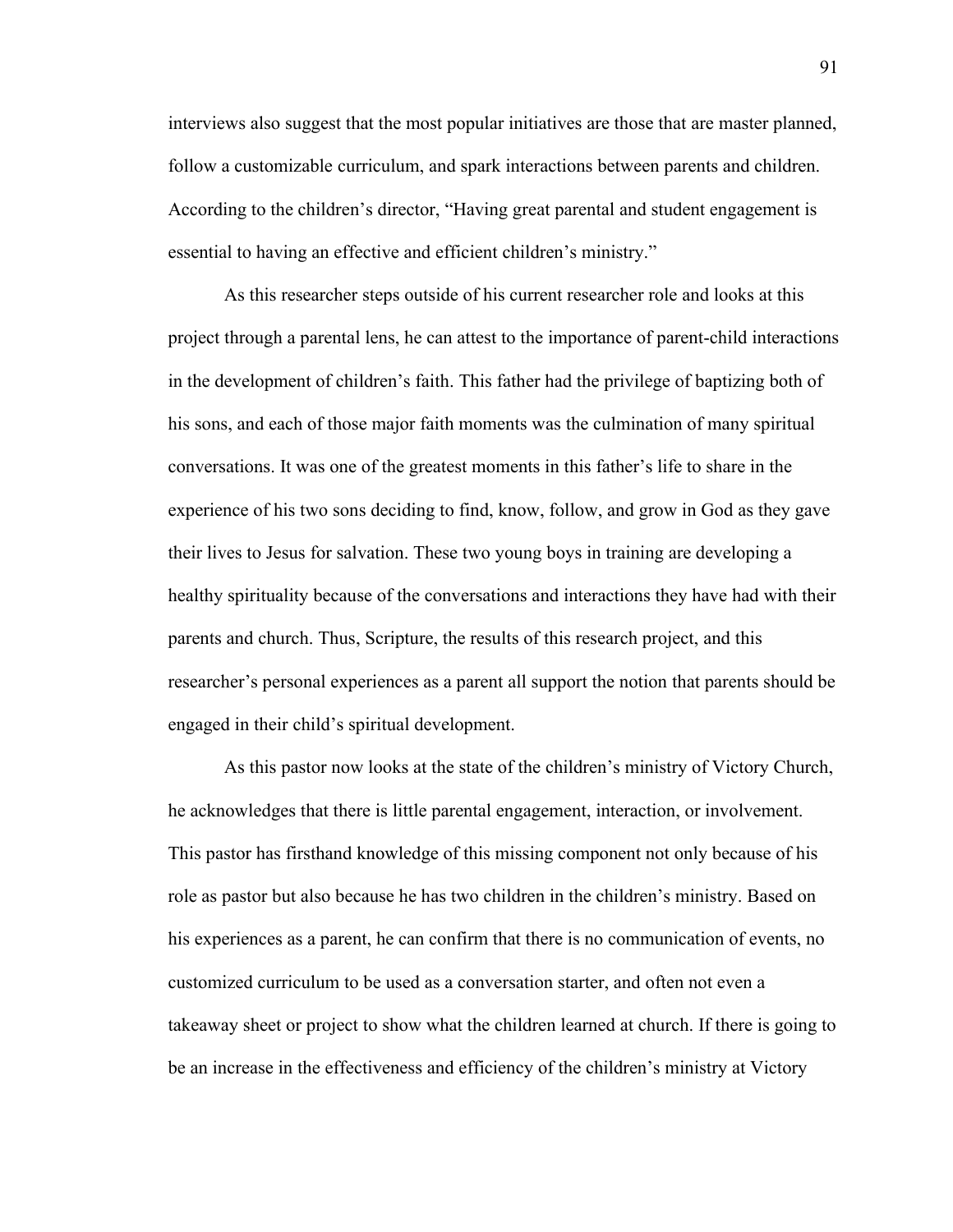Church, parental involvement and interaction will need to increase accordingly. One way of rectifying this current problem is to hold a meeting with the children's director, show her the findings of this project, and immediately implement the transferrable principles from the case study church.

The fifth and final component needed to create an effective and efficient children's ministry is strategic planning and organizational systems. Proverbs 24:26 states, "Put your outdoor work in order and get your fields ready; after that, build your house." The implications of this verse are that there are organized ways and systems for building a house. Likewise, there is a systematic way to build a children's ministry. An effective and efficient ministry requires strategic planning and the introduction of appropriate organizational systems from the start. The results of this project show that there were several positive outcomes to strategically planning the activities, programs, and community outreach events of the case study church. Question #9 from the survey asked: How important are communication and organizational processes in developing an efficient children's ministry? One hundred percent of the survey participants viewed communication and organizational processes as particularly important to developing an efficient children's ministry. The data from the secondary phase Zoom interviews revealed the types of communication and organizational processes that are currently being used at Crosspointe Church, and each of these systems has a biblical foundation.

The first system is activity planning, which is used to develop family-focused, community-driven, and missional opportunities for people to find, know, and grow in God. Proverbs 16:3 tells us, "Commit to the Lord whatever you do, and He will establish your plans." Success is predicated on God's involvement in the process. The research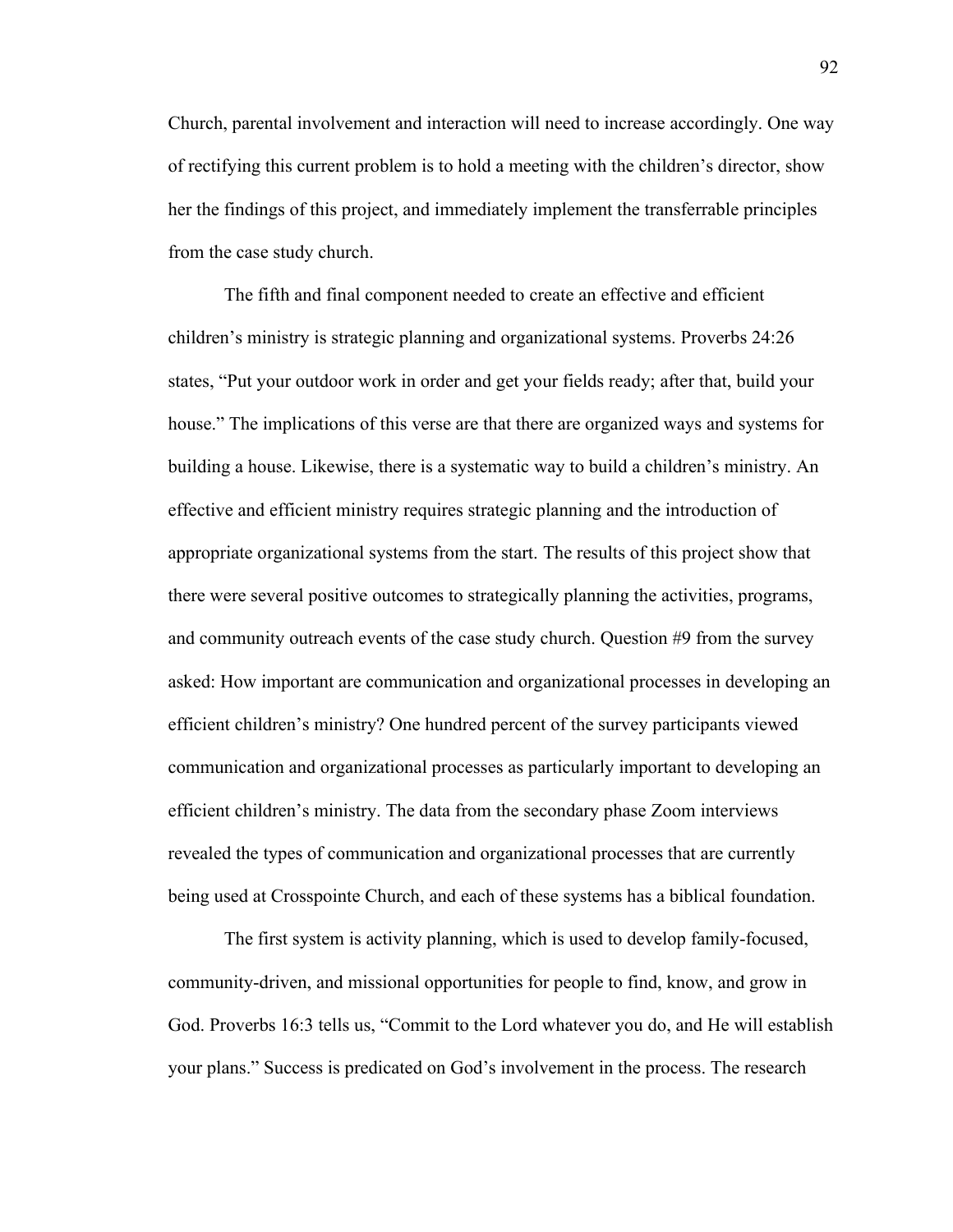does not clearly indicate whether God's presence in the planning process occurs through prayer or the leading of the Holy Spirit. However, the research does convey that the goal of Crosspointe's planned activities is always the same: to help people find, know, and grow in God.

The second system that is being deployed in the children's ministry of Crosspointe is clear, consistent communication. Survey question #4 asked: What is helping or hindering the children's ministry from achieving its initiatives and objectives? What explains why some initiatives work better than others? According to the survey answers, proper communication is instrumental to understanding why some initiatives work better than others. Notes taken from the Zoom interviews indicate that the case study church has an effective and efficient way of communicating with and disseminating tasks to their teams using a project management software called Zoho Projects.

There is a biblical precedent for the importance of proper communication. Proverbs 13:17 declares, "A wicked messenger falls into trouble, but a trustworthy envoy brings healing." Before the advent of email and text message, humans were sent to deliver messages directly. Kings, for example, would send an envoy to relay their message via either a signet-ring-sealed document or a memorized declaration. The messenger was required to deliver the message exactly as it had been communicated to him, without any changes or errors. This proverb highlights the benefits of trustworthy communication as well as the risks of distorting messages. The research shows that clear communication between the team was a valuable asset to the children's ministry and aided in the development of projects and initiatives.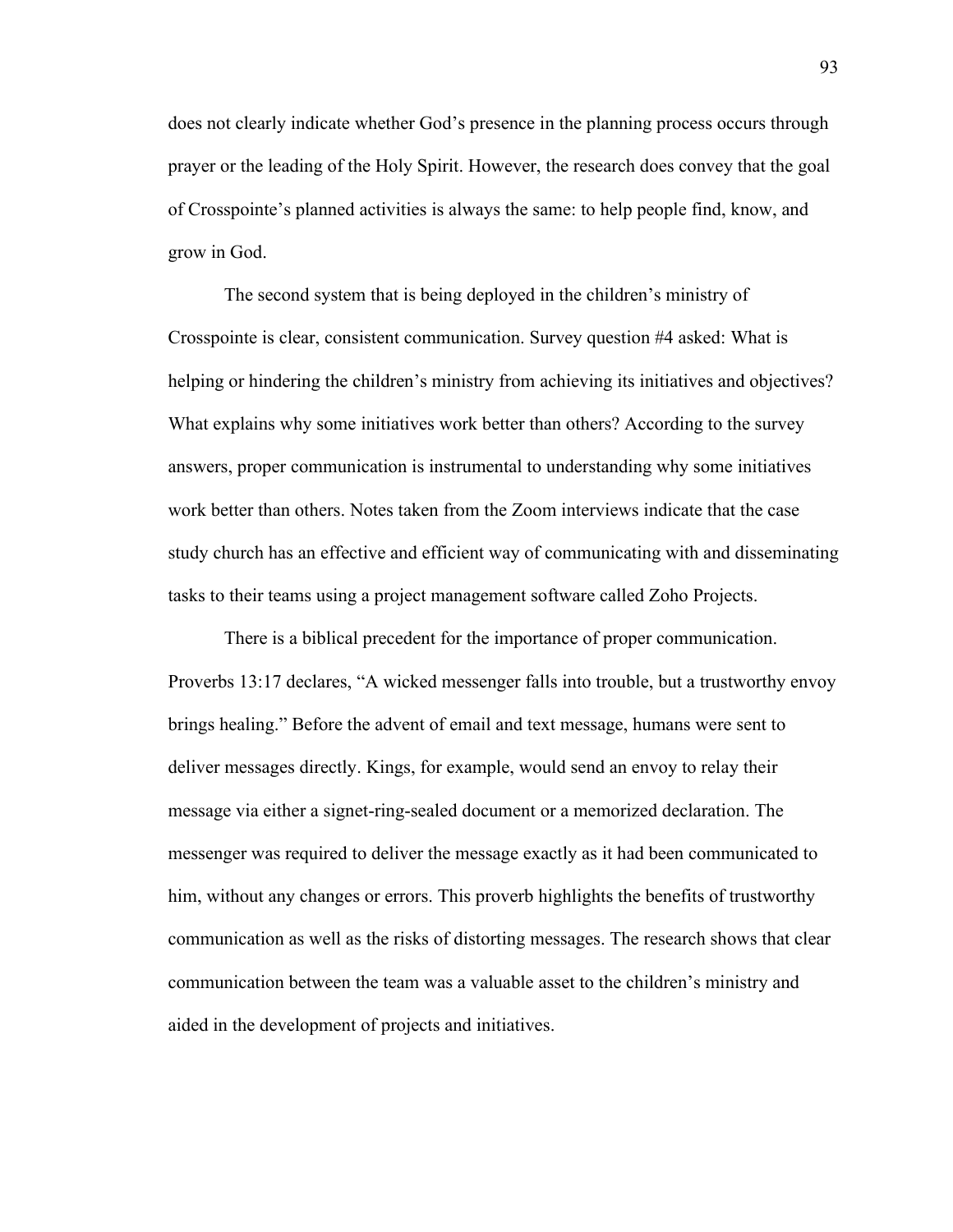The third and final system in this discussion is an evaluation system. This system is as important as the aforementioned planning and communication systems and plays a major role in the children's ministry of the case study church. Question #10 from the survey asked: What elements can be added to your children's ministry practices to achieve better outcomes? The participants listed training, staff meetings/development, evaluation, and planning as elements that lead to better outcomes. The quantitative data also revealed that the second most important factor to building an effective and efficient children's ministry organizational structure was staff/volunteer training and evaluation.

Proverbs 27:23 commands readers to "Know well the condition of your flocks, and give attention to your herds." This passage teaches Christians to closely monitor and evaluate the conditions of whatever they have charge over. The evaluation system that was utilized at the case study church not only evaluated programs and initiatives but also the people who were serving in that ministry. The evidence from the case study church showed that proper evaluation leads to better outcomes and higher staff and volunteer productivity.

As this pastor reflects on the current state of the children's ministry of Victory Church, he notes that there is no system for monitoring the organizational structures of the children's ministry. This may be one of the reasons why the children's ministry is not as effective and efficient as it needs to be in order help children develop a salvific relationship with Jesus. In the future this pastor will have to consistently monitor and evaluate the communication, evaluation, and activity planning systems of the children's ministry to increase its effectiveness and efficiency.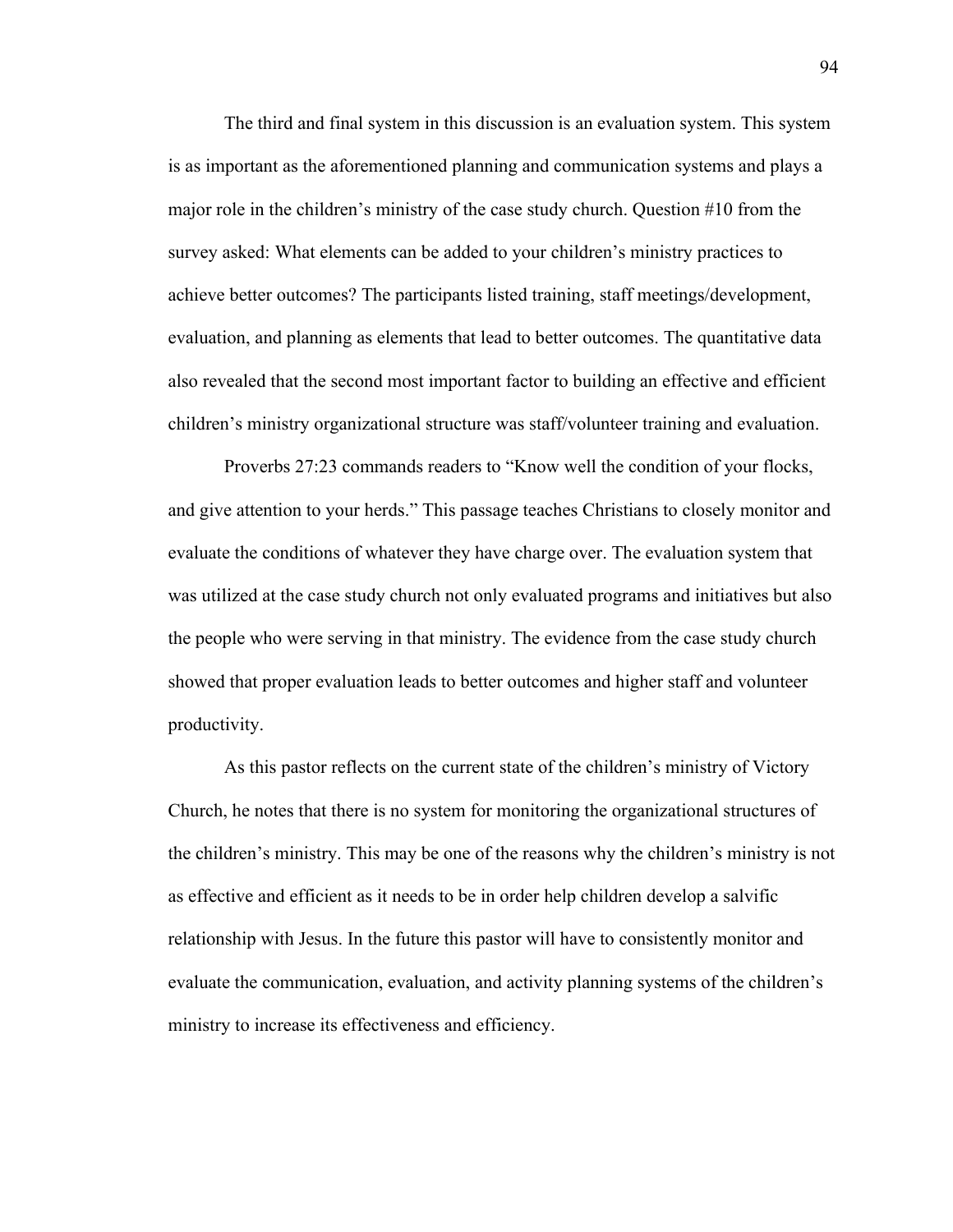#### **Support for the Findings in Previous Literature**

In the literature review for this project (chapter three), this researcher quoted Michael McGarry's claim that "solving the ongoing problem of youth participation in the Church will require harmonization among the Church, youth ministry, and the American family...the Church must recommit herself to the gospel and to discipleship to strengthen an inner core whereby families may in turn be strengthened."<sup>100</sup> The findings of this project support McGarry's argument; the evidence suggests that prioritizing the great commission—a call to further the gospel through the discipleship of others—is critical to the development of an effective and efficient children's ministry. William Hoyt adds to the conversation by suggesting that some churches excuse their lack of effectiveness by citing their faithfulness. He argues that God has called us to be not only faithful but fruitful.<sup>101</sup> As such, the Church should only measure its ministry effectiveness by one statistic: conversions.<sup>102</sup> The case study participants were resolute in their adherence to helping children find, know, and grow in God. The philosophy of ministry and vision for the church was founded on a commitment to conversion, which helps to explain the effectiveness of their ministry.

In addition to emphasizing a commitment to the gospel and to discipleship, McGarry also highlights the need for harmonization among the Church, the youth ministry, and the American family. This study supports that claim through the finding that parental involvement is a much-needed component in the development of an efficient

 $100$  McGarry, 7.

<sup>101</sup> Hoyt, 1100.

<sup>102</sup> Hoyt, 1102.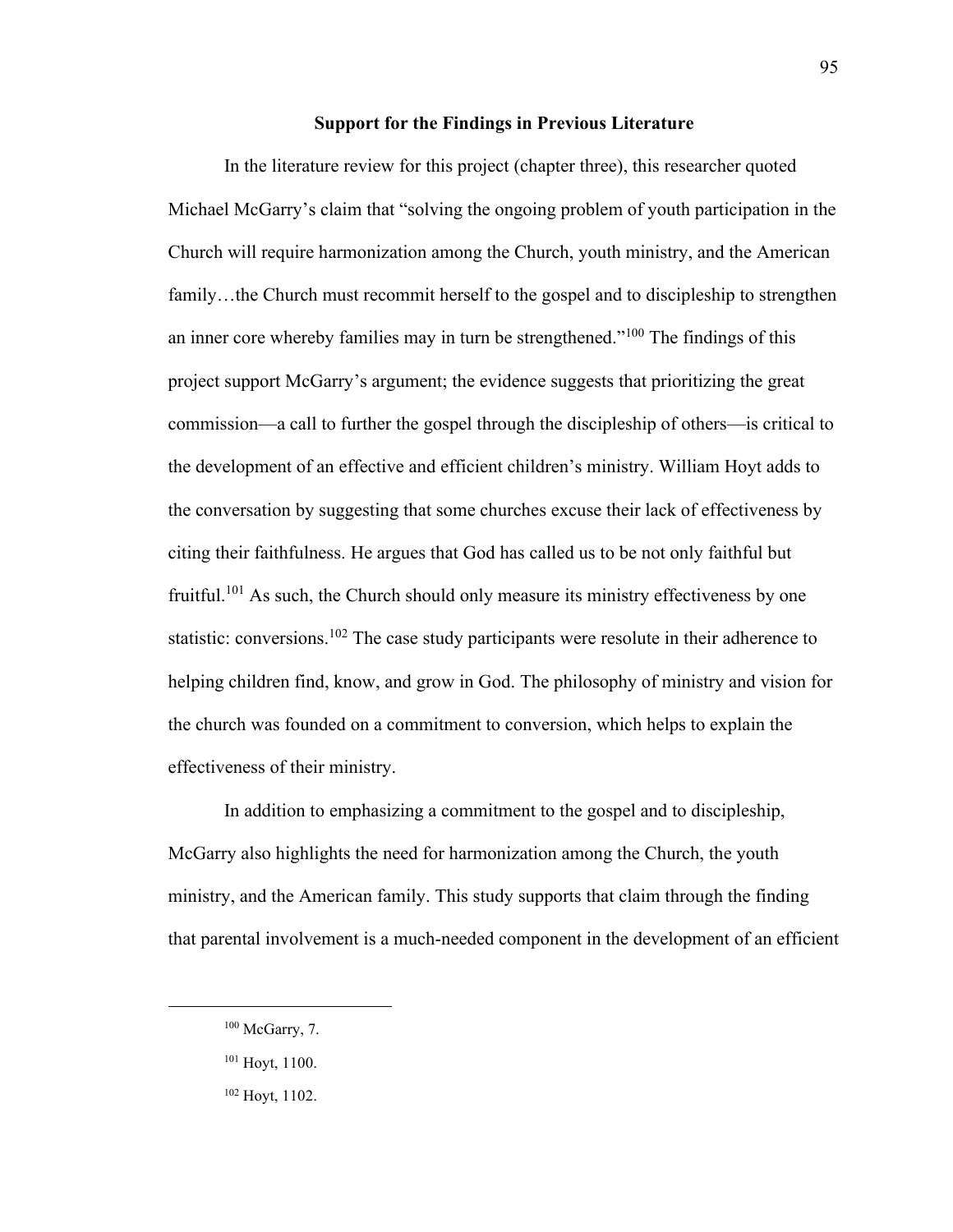and effective children's ministry. When parents, the church, and children's ministry staff work together harmoniously as a team, they can create well-rounded programs and family activities that spur spiritual interactions between parents and children and inspire muchneeded parental support for church initiatives.

Finally, participants from the case study church indicated that visionary leadership is the top component in the development of an effective and efficient children's ministry. This echoes the arguments of McKenna and Eckard, who emphasize the importance of pastoral effectiveness. The Zoom interviews and surveys offered ample evidence of the pastor's impact on the children's ministry through his teaching of the church's vision, his support for the children's ministry, and his direct hire of the children's director. Each of these decisions played a role in the attendance growth of the church, the effectiveness of the children's ministry, and the efficient use of ministry funds.

#### **Implementing the Findings**

In order to improve the efficiency and effectiveness of the children's ministry at Victory Church, practices and principles from the case study church must be implemented. The children's ministry must first be grounded in a vision or philosophy of ministry based on the great commission. Both this project and the literature conclude that there is no other standard of effectiveness by which the church can be measured. It must become the primary goal of this pastor to effectively communicate a vision not only for the children's ministry but also for the entire church that is based on the one thing God calls us to.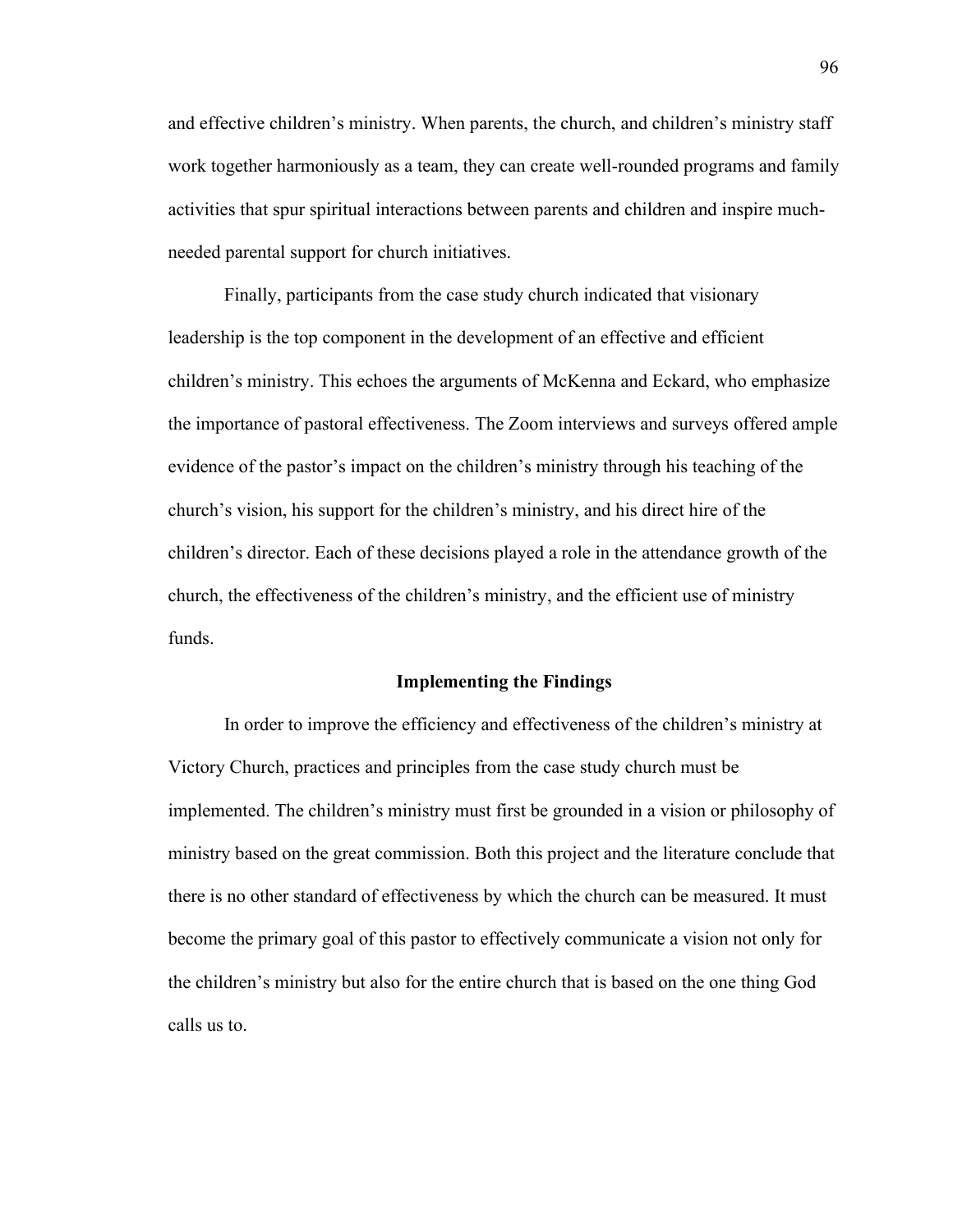Secondly, this pastor along with his leadership team will need to establish a budget for the children's ministry that supplies adequate resources and funding. The children's ministry cannot become effective without an efficient formula that dictates whether the ministry is worth the cost of expenditures. Currently the children's ministry of Victory Church is underfunded and is thus underperforming.

Key staff leadership is the third component needed to increase the effectiveness and efficiency of the children's ministry. However, Victory has yet to place a strategic, transformative leader in the role of the children's ministry director. This pastor will have to explore the possibility of giving the current children's director more responsibility or replacing her with someone who can exponentially increase the effectiveness of the children's ministry.

The fourth component that this researcher will need to address is the role of parental involvement in the children's ministry. As a parent and pastor, he is concerned that the children's ministry has not involved the parents in productive ways that foster and encourage the spiritual formation of their children. Once again, to rectify this situation, the pastor will have to relay insights from the project directly to the children's ministry team with the expectation that changes will be implemented immediately.

Lastly, based upon the evidence from this study, this researcher sees that strategic planning and the development of organizational and evaluation systems are critical to the success of the children's ministry. Through the exploration of this project, this pastor has located the problem areas and created a working theory on how to correct them, which should aid in the development of an effective and efficient children's ministry at Victory Church in the near future.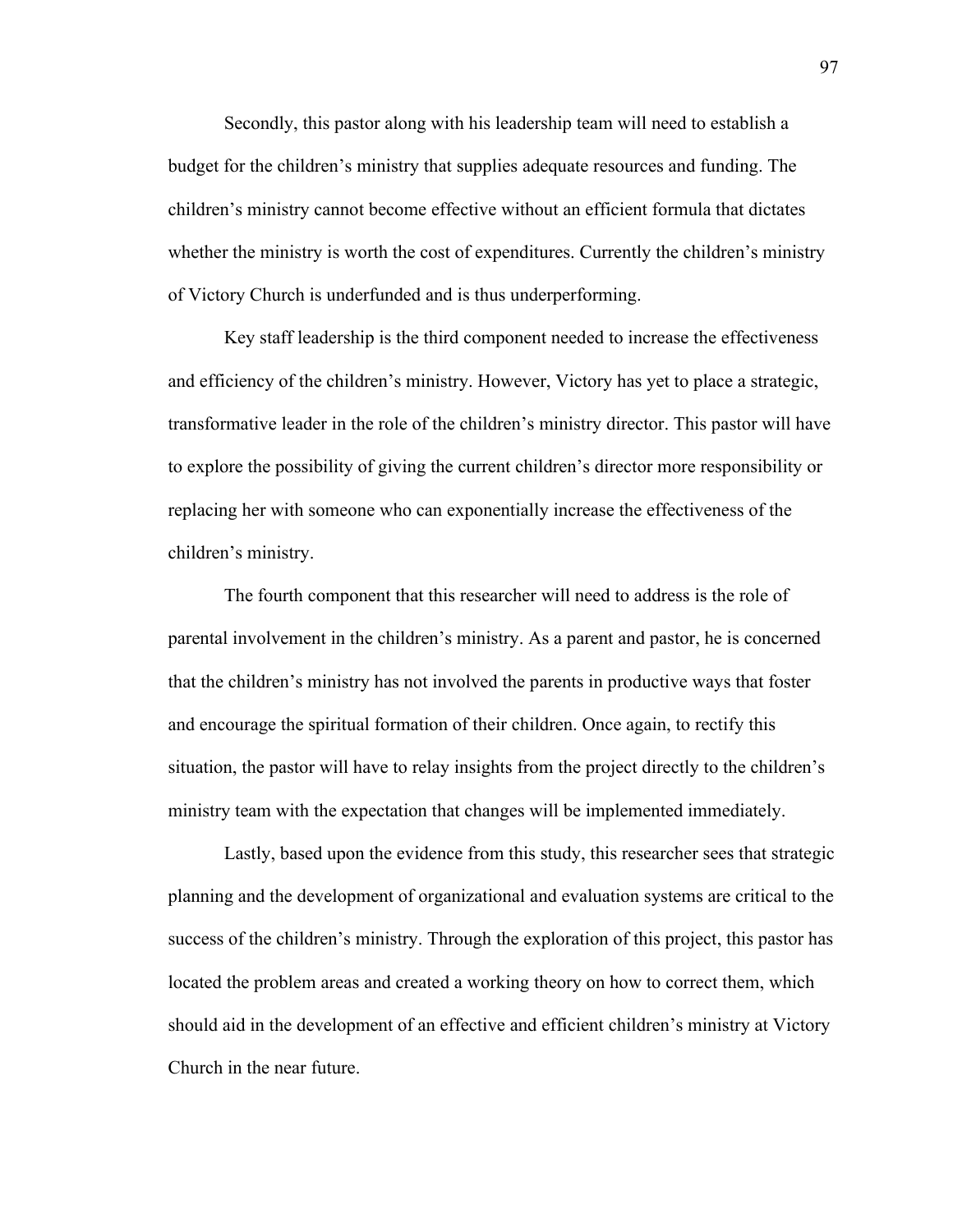#### CHAPTER SEVEN: PERSONAL REFLECTION AND FUTURE RESEARCH

Roughly twenty years ago, this researcher left home for the first time as a brighteyed incoming college freshman. He was one of the fastest high school athletes in the nation and was awarded a full ride track and field scholarship to a college in Atlanta, Georgia. His goal at the time was to graduate with a degree in drama and the performing arts, move to Hollywood, and carve out a successful career in the entertainment industry. Instead, this researcher was expelled after his freshman year, squandered his scholarship, embarrassed himself, and disappointed his family. Though things did not go exactly as planned, it is clear now that God had to interrupt the researcher's first college experience in order to orchestrate his journey towards this moment, where he is pursuing very different personal, professional, educational, and faith goals. God had a purpose for this doctoral researcher and has been faithful and active in the ongoing fulfillment of His will in the researcher's life. This researcher knows that the grace of God is the sole reason he was ever in a position to start, much less finish, the highest level of formal education—a Doctor of Ministry degree. The process of arriving at this milestone involved accepting his true calling, persevering through several life transitions, overcoming challenges, and trusting the encouragement and faith of others.

Completing this thesis required reliance on both the grace and mercy of God and his family. This researcher was expelled from college his freshman year. What he did not know at the time is that soon after his greatest disappointment and failure he would meet his greatest supporter: his wife. This researcher's wife personally pushed him to finish his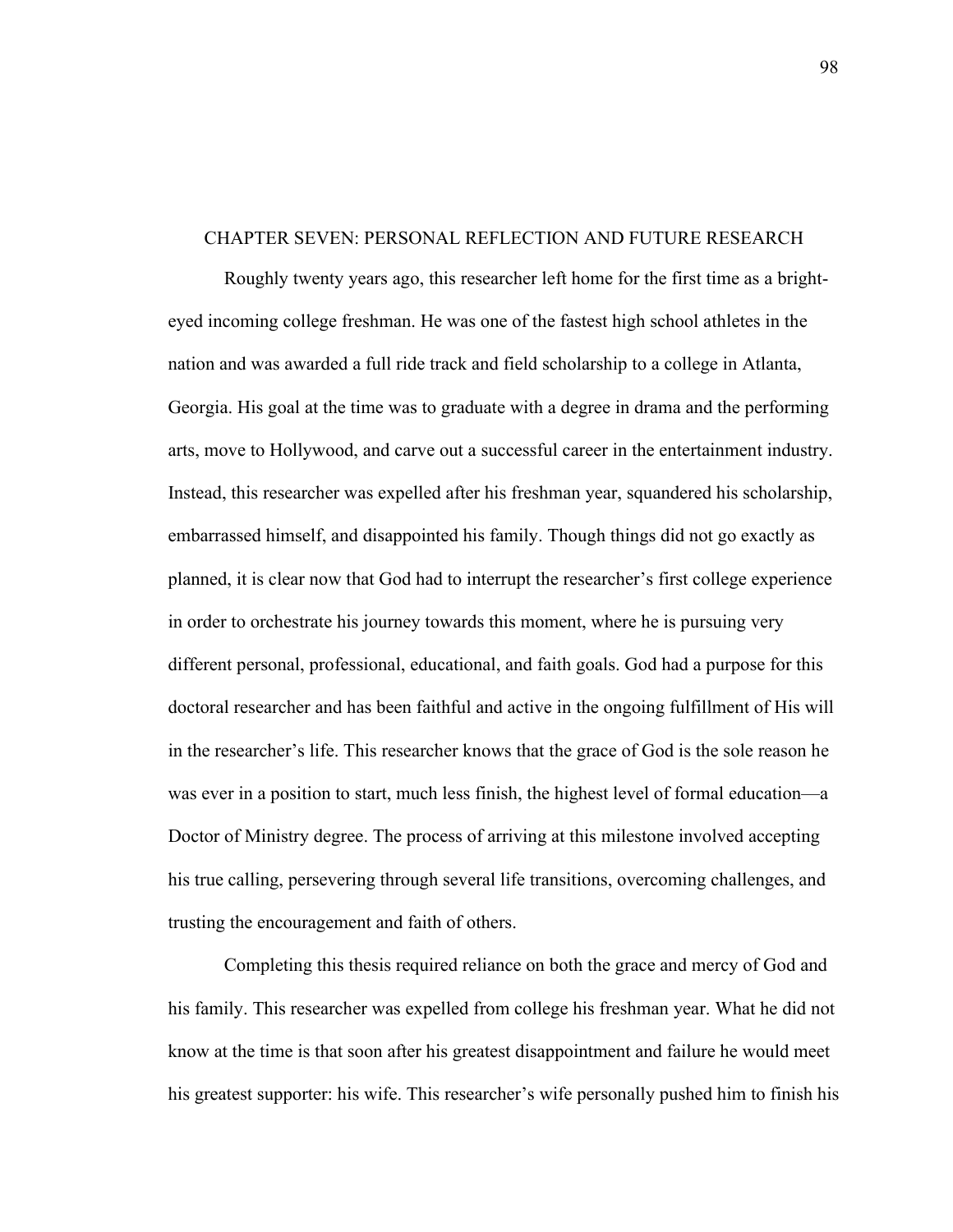doctorate. Having completed her own doctorate four years ago, she understood both the challenges and rewards of academic research and kept this researcher motivated. She challenged this pastor daily to pursue a greater relationship with God and to strive for kingdom excellence in all that he does. This support system enabled this researcher to advance further in his studies and overcome any self-doubt. This is the model every marriage should follow: a continued reliance on God and each other.

Even before he began a Doctor of Ministry program, this researcher's wife played a key role in his spiritual formation. She was there when this researcher was miraculously admitted to the Moody Bible Institute and was front row at his graduation just two years later. Earning a bachelor's degree in urban ministry helped this researcher relinquish his shame and disappointment over his previous collegiate failure. His wife was also by his side when he accepted his first full-time ministry position as a twenty-one-year-old youth pastor in a suburban Chicago church. The church—Jubilee Baptist Church, led by Pastor John Byrd—was this researcher's first job and enabled him to observe a godly example of pastoral discipleship. Pastor Byrd had previously served as a youth pastor and instilled many principles and paradigms of ministry during this researcher's formative years.

Though this church provided an effective training ground to grow personally, professionally, and spiritually, after a few years God challenged this pastor to further his education and prepare to plant a church. At seven months pregnant, this pastor's wife still had the energy to help him tackle this complex undertaking. This pastor was initially illprepared to plant a church and was angry at various ministry dynamics that had occurred in the past. Yet Michael and Twanna Henderson from New Beginnings Church adopted this pastor and his wife as their surrogate children, strategically instilling trust, faith, and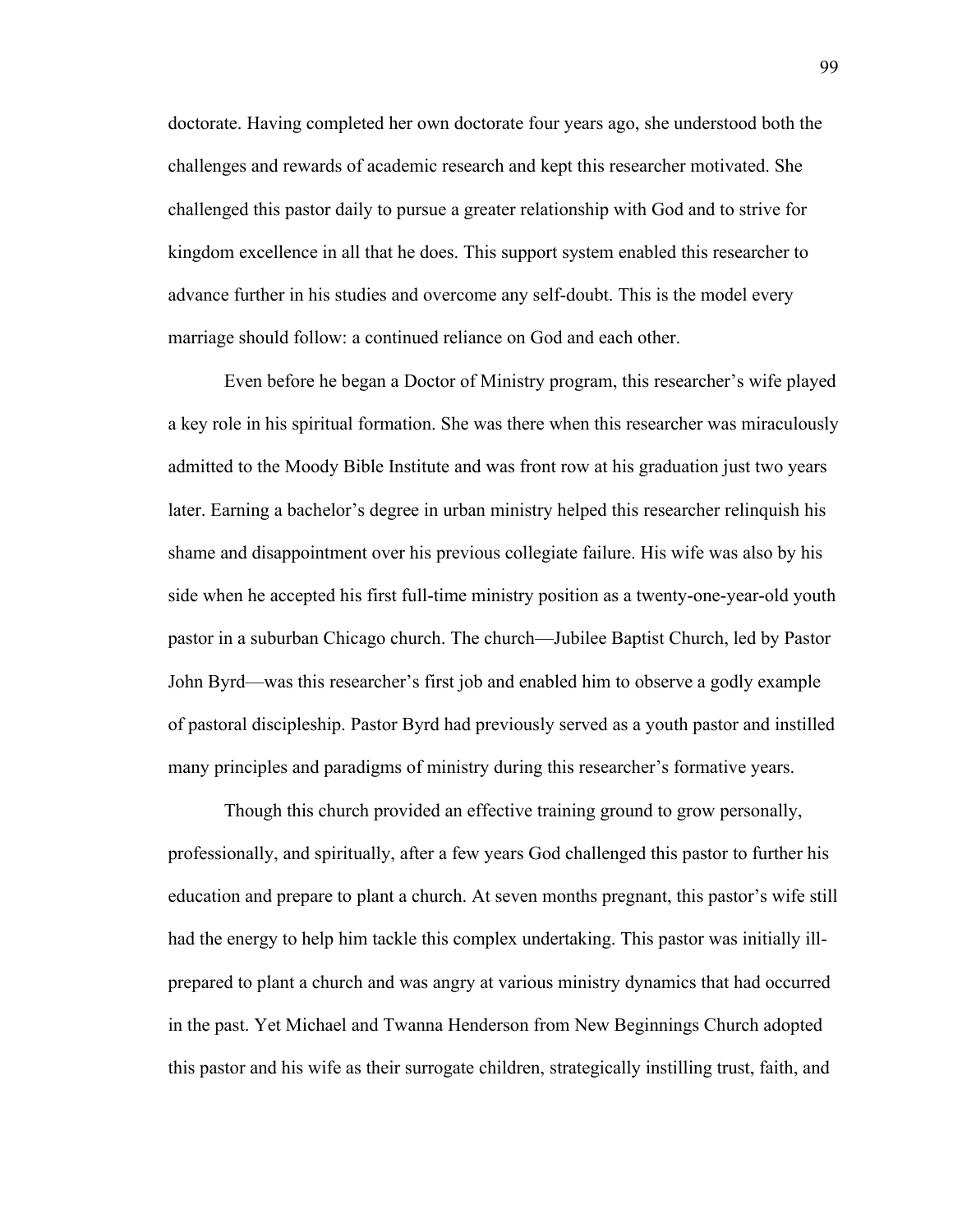organizational skills into this researcher. This relationship facilitated much-needed personal growth while providing a clear pathway toward greater ministry potential. More recently, this researcher and his wife were excited to participate in their first exploratory meeting with Bethel University, asking questions to try and understand how a Doctor of Ministry degree would fit into his larger spiritual journey. Today this researcher understands what it takes to earn a Doctor of Ministry degree: it takes a lifetime of Godordained events, people, and experiences to arrive at this moment. It also took prayers, words of encouragement, and an endless supply of peach-flavored tea to keep this researcher typing as he finalized this thesis project report.

The process of writing and conducting research for a doctoral thesis is an arduous undertaking. It requires acuity and focus and forces one to grow in unfamiliar and unexpected ways. First and foremost, this researcher had to learn how to become a better researcher. This entailed expanding his knowledge of previous scholarship in the field and different types of methodologies. This researcher also had to consider the advantages and risks of different research design pathways, analyze large quantities of qualitative and quantitative data, and formulate credible conclusions based on that data. Lastly, doctoral research requires one to add something of value to the ongoing scholarly discussion of a subject—none of which can be accomplished quickly. This researcher strived to achieve all of these goals by leveraging his passion as a former youth pastor, knowledge of children ministry dynamics, and adherence to a theology of children, yet he still feels that there is more to add to this important line of inquiry.

This project was born out of a passion to see Victory Church produce a more effective and efficient children's ministry. This pastor desired to see a greater spiritual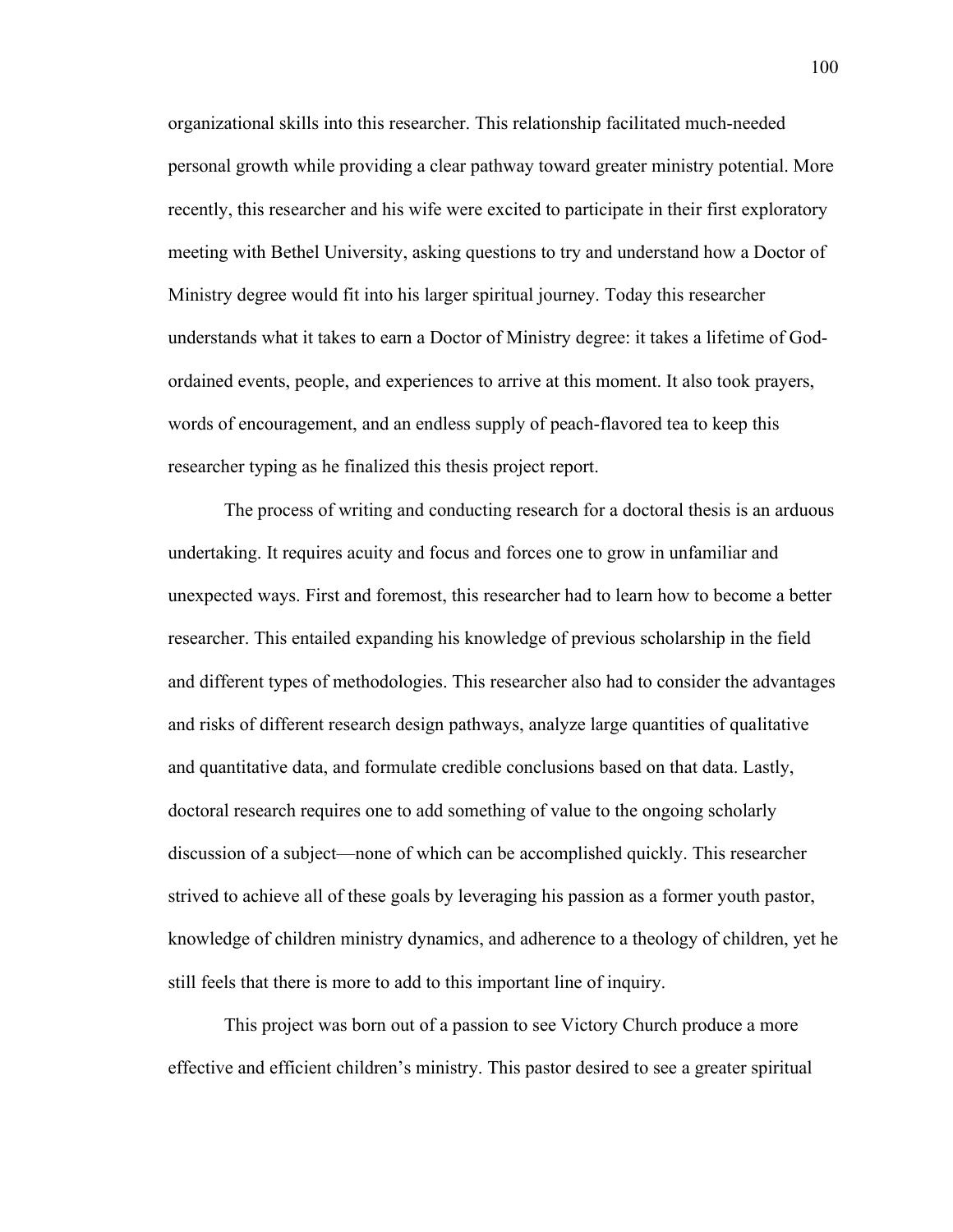formation of not only his own children, who participate in the children's ministry, but of all the children who call Victory their church. In his previous ministry work, he saw firsthand how much of an impact a key hire could make on the effectiveness and efficiency of a church. During his youth pastor days, it was common to see as many as sixty children come to faith monthly. The church grew exponentially during that time, and many of those children have grown up to become godly parents, effective church leaders, and everyday ambassadors for Christ. This former youth pastor remembers how strategic conversations among church leaders, parental involvement, and well-planned activities came together to ignite a fervent passion for God in the children's ministry. This was the researcher's primary motivation for pursuing this project. He wanted to see the impact that he had had on a past children's ministry duplicated in the church he now leads. Comparing his past children's ministry experience to that at his current church has created higher expectations for Victory Church. While comparing churches is not always productive due to differences in culture, demographics, and needs, this researcher nonetheless wanted to determine if there was a systematic way to replicate his past successes in his current ministry.

By studying the scholarship on organizational efficiency and effectiveness, pinpointing biblical insights on children's ministry, conducting case study research, and developing a working theory from research data, this researcher sought to uncover the underlying variables that might spark greater efficiency and effectiveness in his children's ministry. Though the process was challenging and required several modifications from the original project proposal, he did find tangible principles from a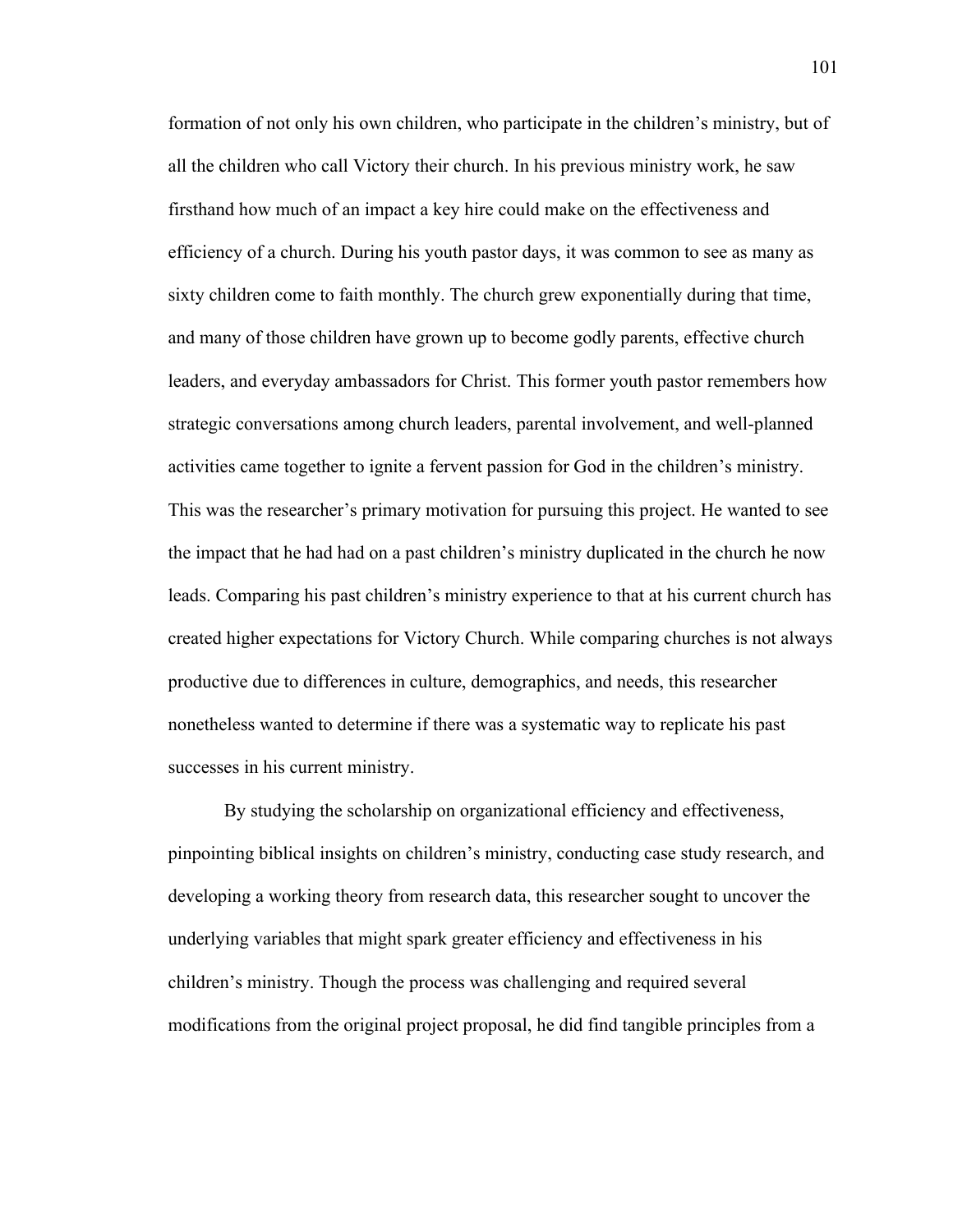case study church that could be transferred to Victory Church. Through the leading of the Holy Spirit, God's will was accomplished through this research project.

During this doctoral project, the world also went through several monumental changes. A global pandemic took the lives of over one million people worldwide. Churches and businesses closed or had to pivot to virtual means of operation. This researcher experienced the deaths of family members as well as financial and mental stress. There were social justice riots and protests all over the world calling for a greater understanding of the sanctity of all lives, but especially of underrepresented groups. There was a presidential election that divided the nation between two candidates, parties, and ideologies. These factors were certainly distracting and could have provided legitimate excuses for delaying the completion of this work. Yet, though often tired, frustrated, and disillusioned at the state of the world, this researcher nonetheless persevered and finished what he had started. Now more than ever, research is needed in order to help the Church become more effective and efficient at winning souls. Children deserve better, and God's glory commands us to respond to these unprecedented challenges with complete surrender and reverence.

This researcher learned that this is also how a dissertation must be undertaken: with complete surrender to and reverence for the process. A researcher must submerge himself in the project and respect the outcomes of the findings. Due to the coronavirus pandemic, the outcomes of this dissertation were derived from email surveys and Zoom interviews with project participants, rather than live observations and conversations. In the future this researcher would relish the opportunity to undertake a live assessment of the case study church and see its children's ministry dynamics in action. The ability to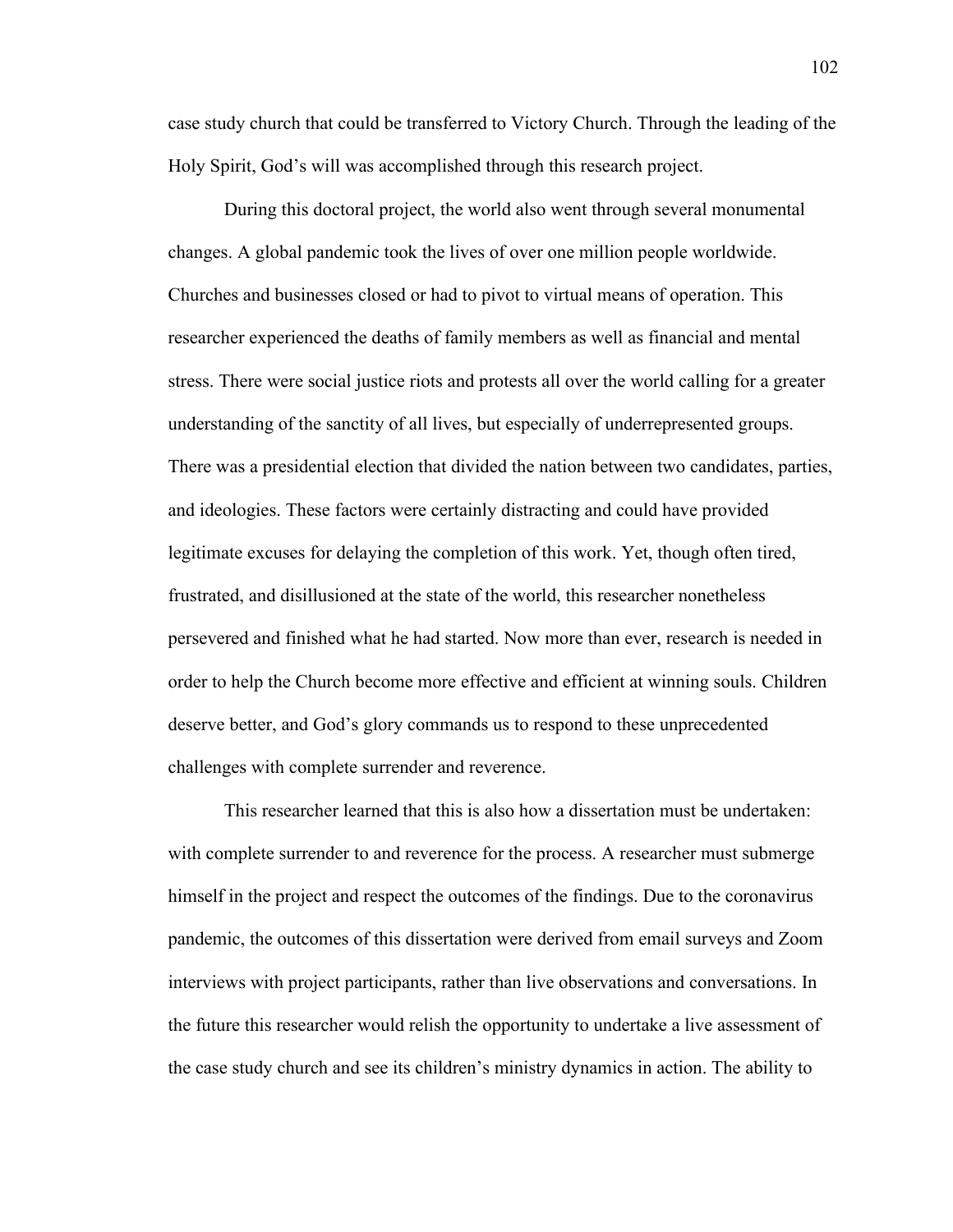observe a live model would undoubtedly generate more questions and lead to more nuanced conclusions. Those conclusions would in turn facilitate the creation of a better set of transferrable principles that could be assimilated into Victory's children's ministry culture. Direct observation would also allow this researcher to subject his working theory to more rigorous testing in order to determine if the principles derived from the surveys and interviews are fully valid.

This project was not always a joy to write. It required an immense amount of time, energy, and effort to complete. Yet it is the crowning work of this pastor's ministerial career and calling. Prayerfully, it will positively influence the children's ministry of Victory Church and add to the scholarship of Christian academia. This researcher has accomplished his goal. Now, to echo the last words of Jesus Christ as He died for the sins of humanity: "It is finished."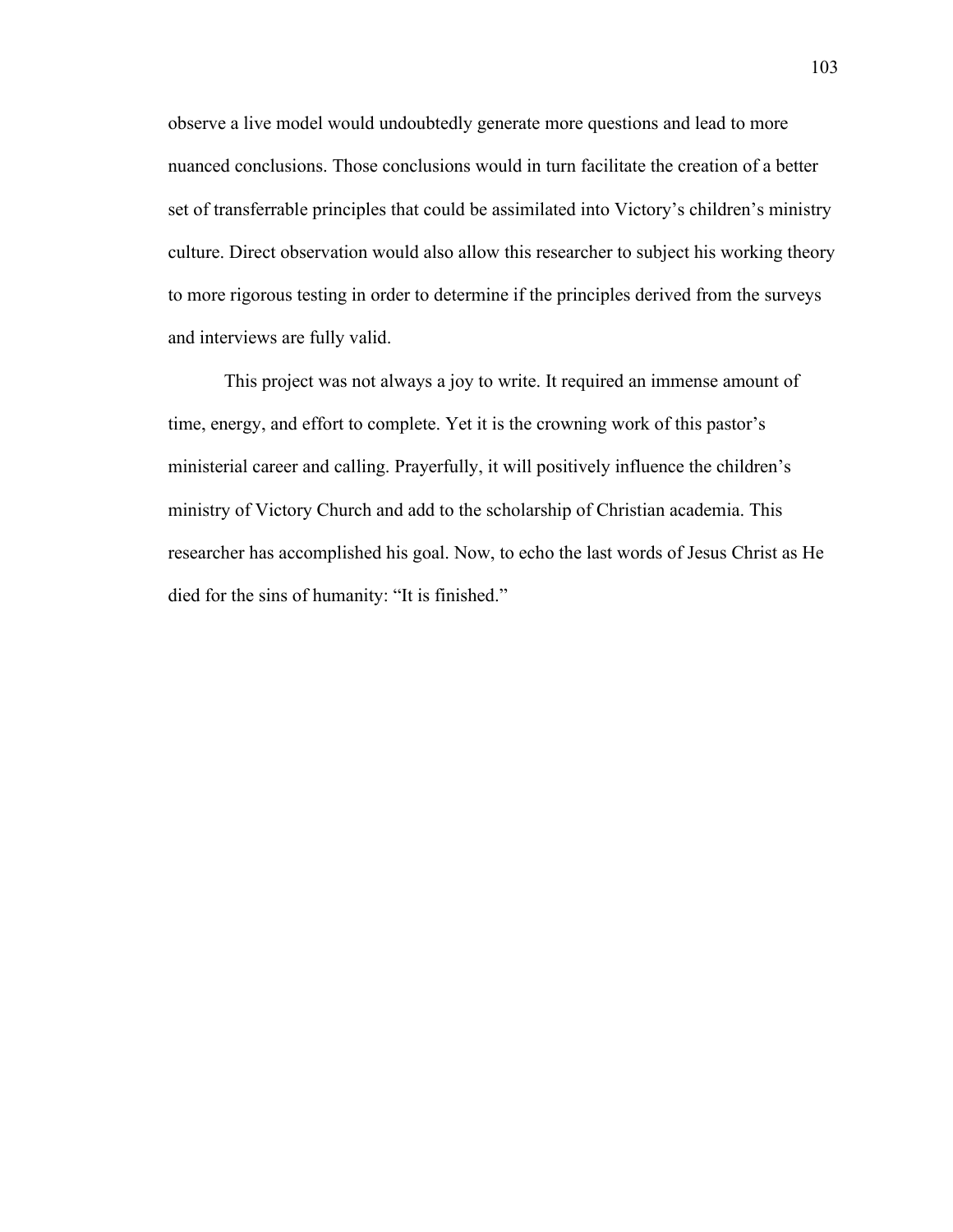## APPENDIX

# **CONSENT FORM TO PARTICIPATE IN A RESEARCH STUDY**

## **Researcher's Name(s): Stanley Patton**

**Project Title: Increasing the Effectiveness and Efficiency of The Children's Ministry at Victory Church of Melbourne, FL**

## **INTRODUCTION**

You are being asked to participate in a doctoral research study. This research is being b conducted by Stanley Patton in partial fulfillment of his doctorate of ministry degree at Bethel University/Seminary. When you are invited to participate in research, you have the right to be informed about the study procedures so that you can decide whether you want to consent to participation. This form may contain words that you do not know. Please ask the researcher to explain any words or information that you do not understand.

You have the right to know what you will be asked to do so that you can decide whether or not to be in the study. Your participation is voluntary. You do not have to be in the study if you do not want to. You may refuse to be in the study and nothing will happen. If you do not want to continue to be in the study, you may stop at any time without penalty or loss of benefits to which you are otherwise entitled.

## **WHY ISTHIS STUDY BEING DONE?**

The purpose of this research is to find underlying factors that make a children's ministry effective and efficient.

## **HOW MANY PEOPLE WILL BE IN THE STUDY?**

Three (3) people will take part in this study.

## **WHAT AM I BEING ASKED TO DO?**

You will be asked to complete the questionnaire and then talk through additional questions via a secondary virtual call.

## **HOW LONG WILL I BE IN THE STUDY?**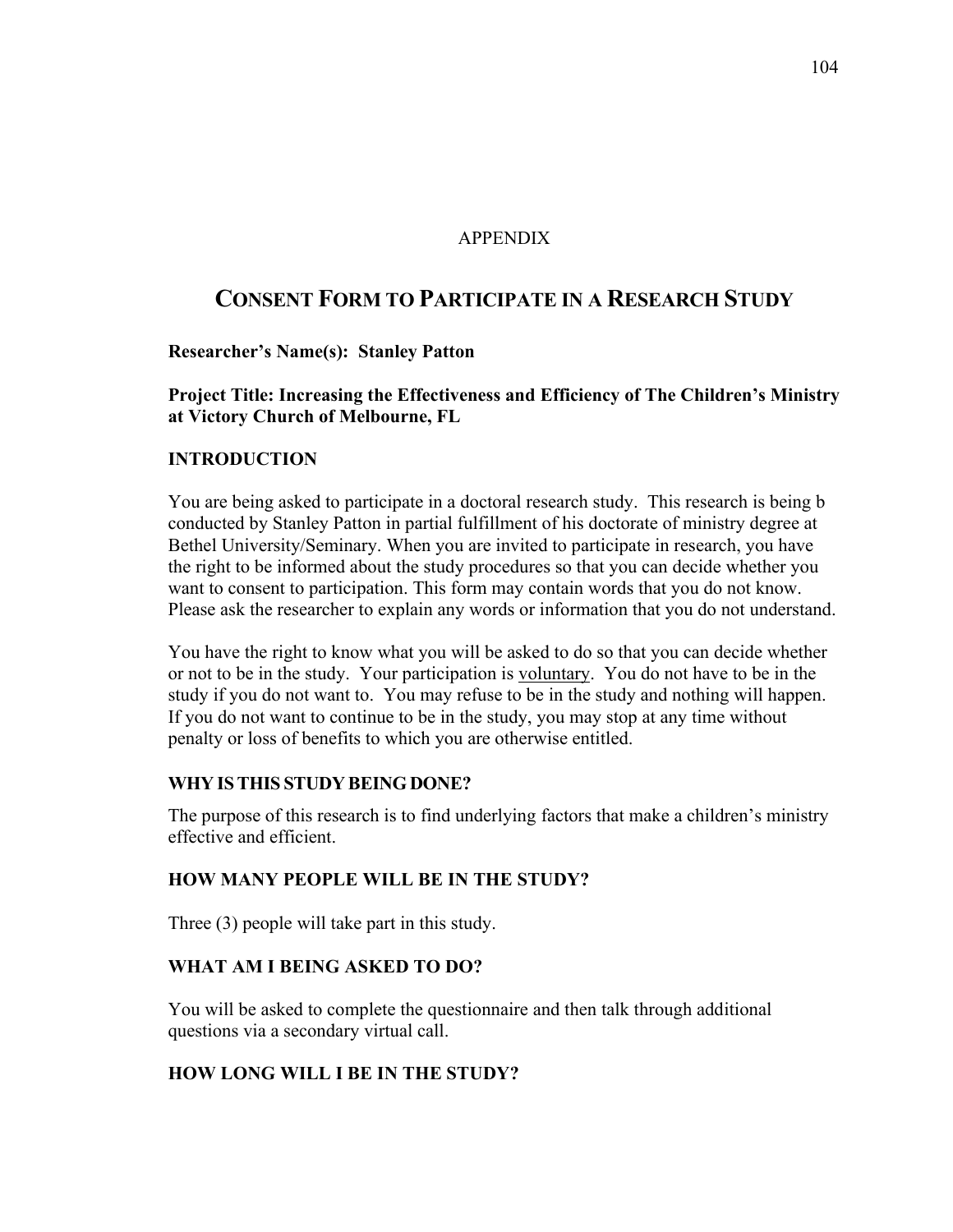The questionnaire will take approximately 15-20 minutes to answer all of the questions and the virtual call will have a limit of 30 minutes for asking questions and discussion. You can stop participating at any time without penalty.

# **WHAT ARE THE BENEFITS OF BEING IN THE STUDY?**

Your participation will benefit Crosspointe Church, Victory Church, and future children's ministries at other churches.

# **WHAT ARE THE RISKS OF BEING IN THE STUDY?**

There are no risks associated with being a part of this study.

# **WHAT ARE THE COSTS OF BEING IN THE STUDY?**

There is no cost to you.

# **CONFIDENTIALITY**

Information produced by this study will be stored in the researcher's project filing system and kept confidential. Information contained in your records may not be given to anyone unaffiliated with the study in a form that could identify you without your written consent, except as required by law.

In addition, if photographs, audio or video were taken during the study that could identify you, then you must give special written permission for their use. In that case, you will be given the opportunity to view or listen, as applicable, to the photographs, audio or video files before you give your permission for their use if you so request.

# **WILL I BE COMPENSATED FOR PARTICIPATING IN THE STUDY?**

You will receive no payment for taking part in this study.

# **WHAT ARE MY RIGHTS AS A PARTICIPANT?**

Participation in this study is voluntary. You do not have to participate in this study.

You will also be informed of any new information discovered during the course of this study that might influence your health, welfare, or willingness to be in this study.

A copy of this Informed Consent form will be given to you before you participate in the research.

# **SIGNATURES**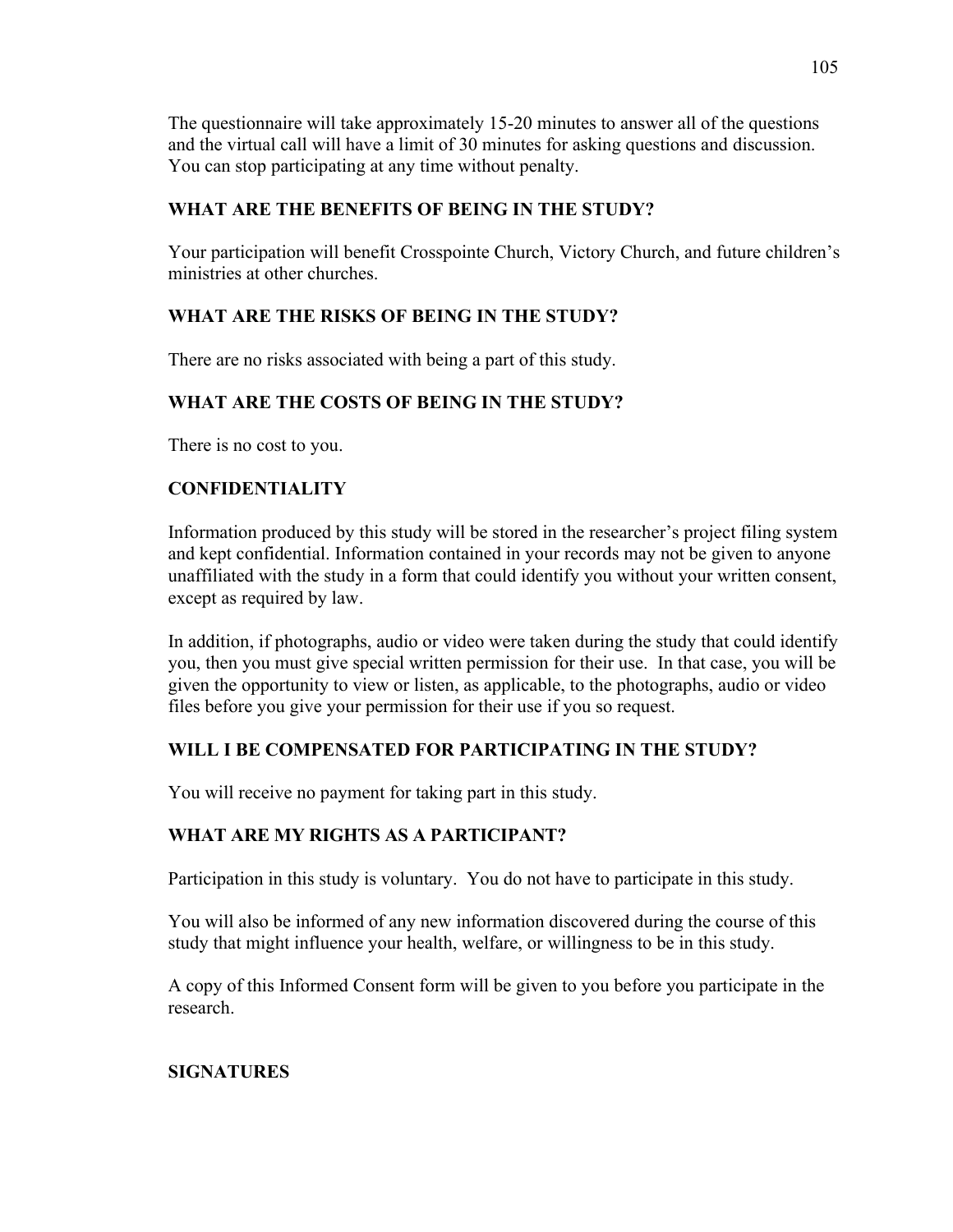I have read this consent form and my questions have been answered. My signature below means that I do want to be in the study. I know that I can remove myself from the study at any time without any problems.

Subject Date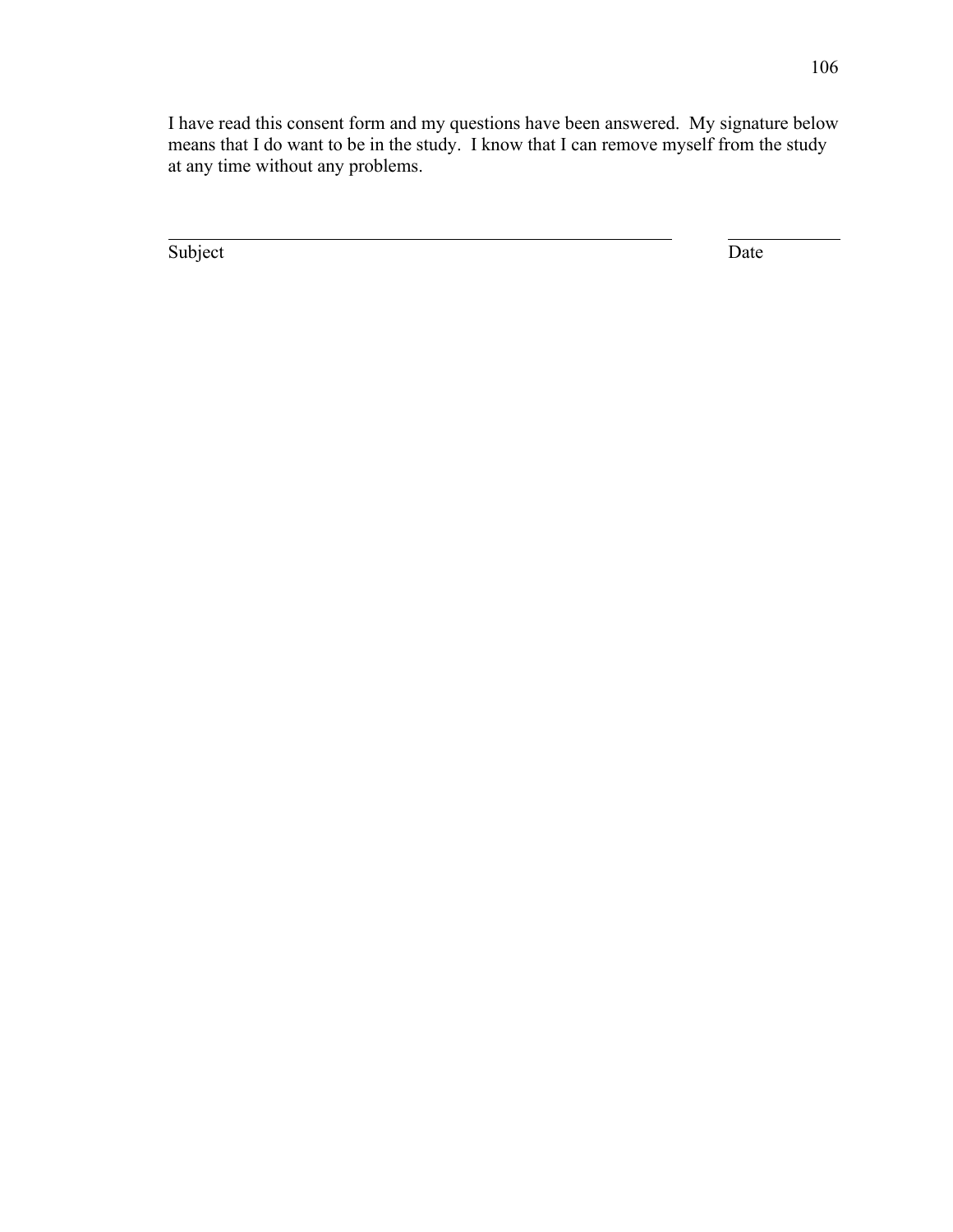# **Children's Ministry Effectiveness and Efficiency Survey**

Q1. What are the demographic characteristics of the students involved in the children's ministry? Is the children's ministry equally effective for different types of students (for example, males and females, ethnic minorities, children from non-nuclear families)?

Q2. How is the strategy of the children's ministry contributing to both the overall strength and spiritual formation of children in your church in the last three years?

Q3. To what extent have the methods employed in the children's ministry produced unintended outcomes (positive and negative)?

Q4. What is helping or hindering the children's ministry from achieving its initiatives and objectives? What explains why some initiatives work better than others?

Q5. To what extent is the selection of the best staff and volunteers responsible for the quality of the children's ministry program?

Q6. Over the last three-year period of children's ministry development, did any changes occur in the church's support for the ministry or the number and types of children who were willing to participate?

Q7. Does the cost (salaries, facilities, materials, and activities) to run the children's ministry positively benefit/negatively impact the quality of the children's ministry program?

 $\bigcirc$  Positively Benefit

 $\bigcirc$  Negatively Impact

 $\bigcirc$  Has No Impact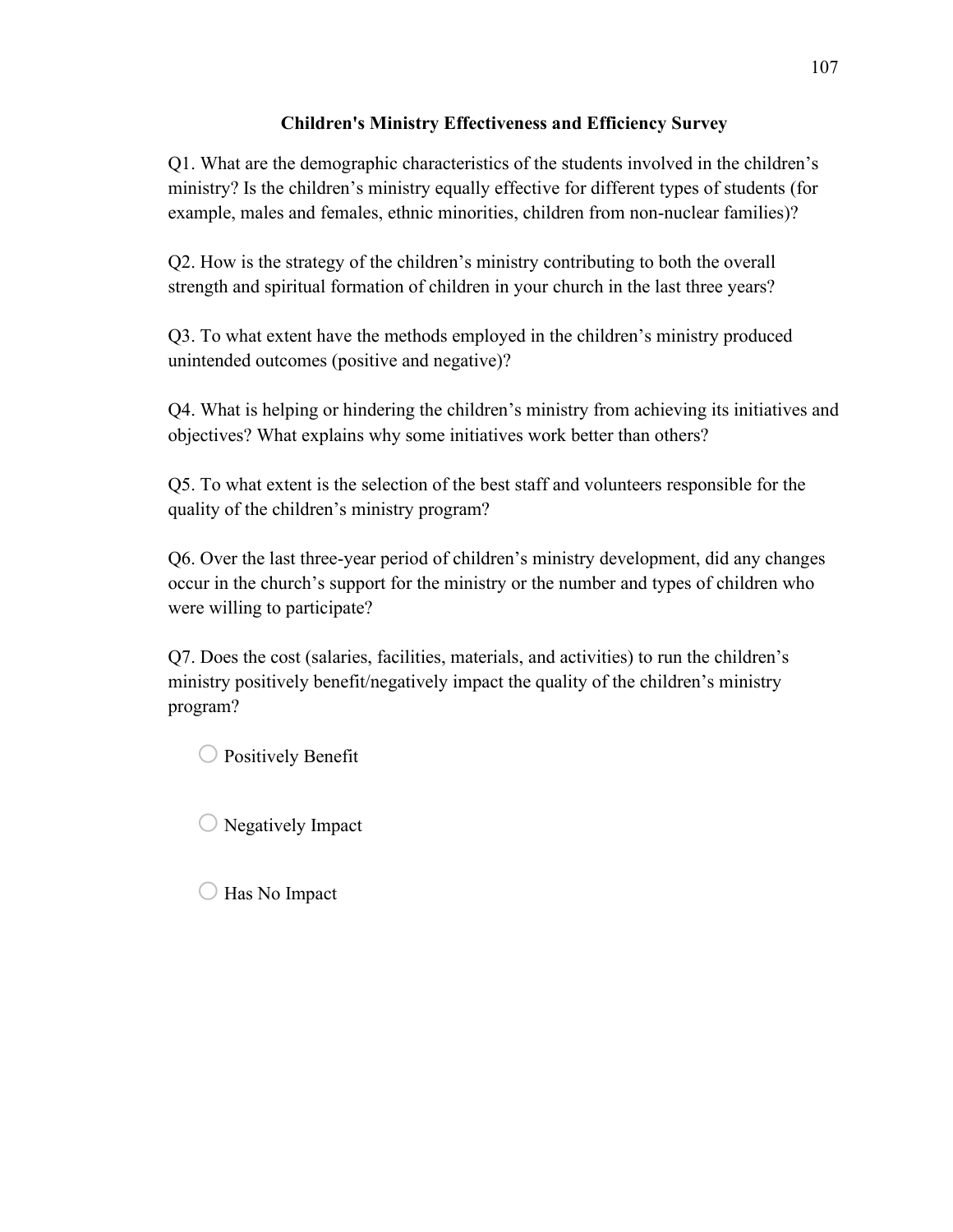Q8. To what extent do the children's ministry expenditures impact the overall church budget? Does the percentage of financial resources allocated to the children's ministry impact the efficiency of developing the faith of children within your church?

|                                                                                                                                                                          | Yes, the<br>expenditures lead to<br>developing the faith<br>of children<br>efficiently | Somewhat, the<br>expenditures lead to<br>developing the faith<br>of children<br>efficiently | Not at all |
|--------------------------------------------------------------------------------------------------------------------------------------------------------------------------|----------------------------------------------------------------------------------------|---------------------------------------------------------------------------------------------|------------|
| The ratio of the<br>overall church<br>budget to the<br>children's ministry<br>is adequate in<br>developing the faith<br>of the children at<br>your church<br>efficiently |                                                                                        |                                                                                             |            |

Q9. How important are communication and organizational processes in developing an efficient children's ministry?

| $\blacktriangledown$ Very Important (1)  Not Important (3) |
|------------------------------------------------------------|
|------------------------------------------------------------|

Q10. What elements can be added to your children's ministry practices to achieve better outcomes?

Q11. Please provide a ranking order of the following items to achieve an effective and efficient children's ministry program.

- \_\_\_\_\_\_ Visionary Leadership
- \_\_\_\_\_\_ A Team Based Model
- \_\_\_\_\_\_ Managing and Implementing Changes
- \_\_\_\_\_\_ Partnering with Parents
- \_\_\_\_\_\_ Good Facilities
- \_\_\_\_\_\_ Intentional Relationship Building Strategies
- Staff/Volunteer Training and Evaluation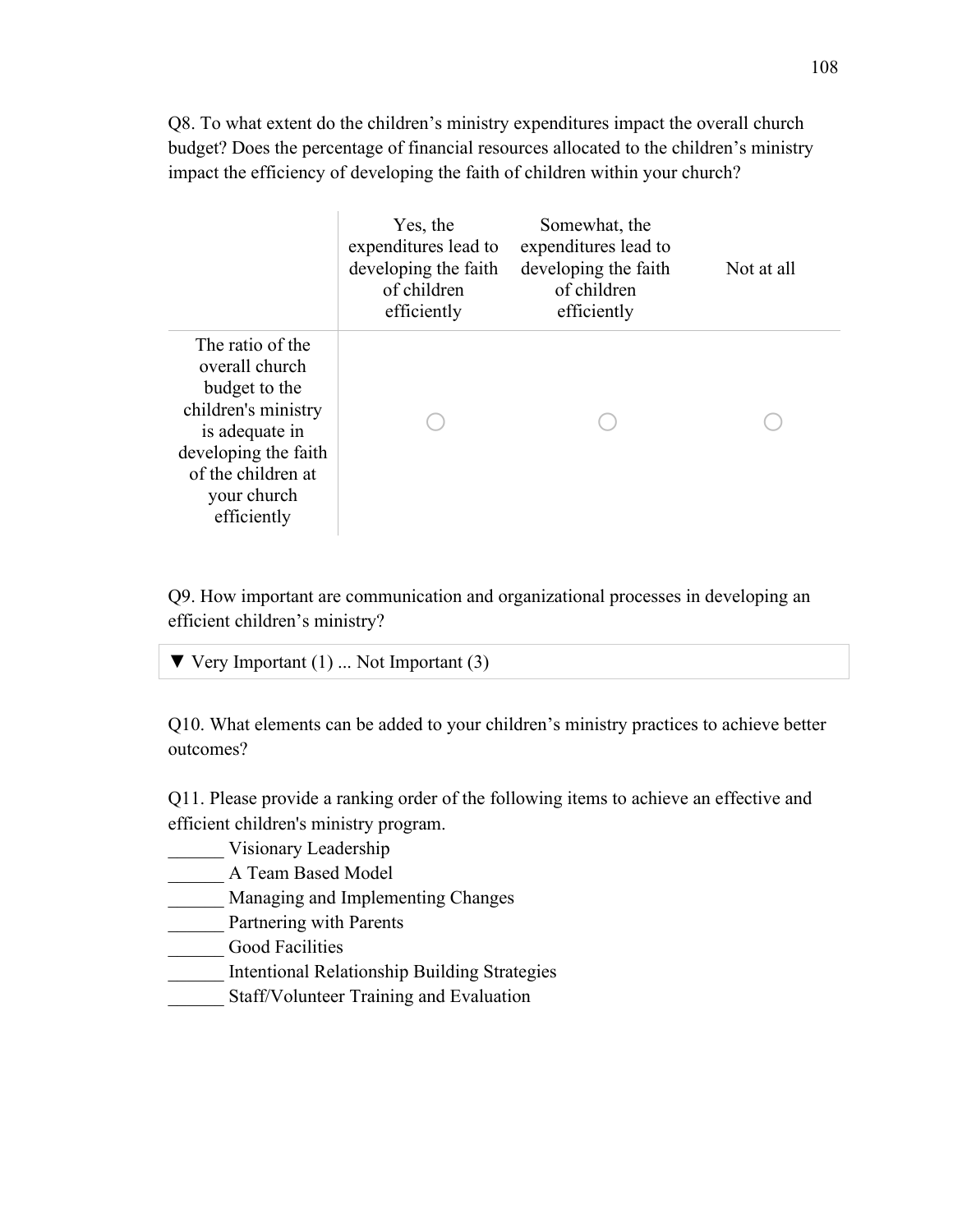## BIBLIOGRAPHY

- Barna Group. "Evangelism Is Most Effective Among Kids." October 11, 2004. https://www.barna.com/research/evangelism-is-most-effective-among-kids/.
- Beckwith, Ivy. *Formational Children's Ministry: Shaping Children Using Story, Ritual, and Relationship*. Grand Rapids, MI: Baker Books, 2010.
- Bolman, Lee G., and Terrence E. Deal. *Reframing Organizations: Artistry, Choice, and Leadership*. San Francisco: Jossey-Bass, 1991. Kindle.
- Bunge, Marcia J. "Biblical and Theological Perspectives and Best Practices for Faith Formation." In *Understanding Children's Spirituality: Theology, Research, and Practice*, edited by Kevin E. Lawson, 3–25. Eugene, OR: Wipf and Stock, 2012.
- Charry, Ellen T. "The Grace of God and the Law of Christ." *Interpretation: A Journal of Bible and Theology* 57, no. 1 (2003): 34–44.
- Creswell, John W. *Educational Research*. 3rd ed. Upper Saddle River, NJ: Pearson, 2008.
- Davis, Peter S., and Timothy L. Pett. "Measuring Organizational Efficiency and Effectiveness." *Journal of Management Research* 2, no. 2 (August 2002): 87–97.
- Dennert, Brian C. *John the Baptist and the Jewish Setting of Matthew*. Tübingen: Mohr Siebeck, 2015.
- Duguid, Iain M. *Is Jesus in the Old Testament?* Phillipsburg, NJ: P & R Publishing, 2013.
- Fretheim, Terence E. "'God Was the Boy' (Genesis 21:20): Children in the Book of Genesis." In *The Child in the Bible*, edited by Marcia J. Bunge, Terence E. Fretheim, and Beverly Roberts Gaventa, 3–23. Grand Rapids, MI: Wm. B. Eerdmans Publishing, 2008.
- Garson, G. David. *Case Study Analysis and QCA*. Statistical Associates "Blue Book" Series 1. Asheboro, NC: Statistical Associates, 2016.
- *HCSB Study Bible*. Nashville, TN: Holman Bible Publishers, 2010.
- Hesse-Biber, Sharlene Nagy, and Patricia L. Leavy. *The Practice of Qualitative Research*. Los Angeles: Sage, 2011. Kindle.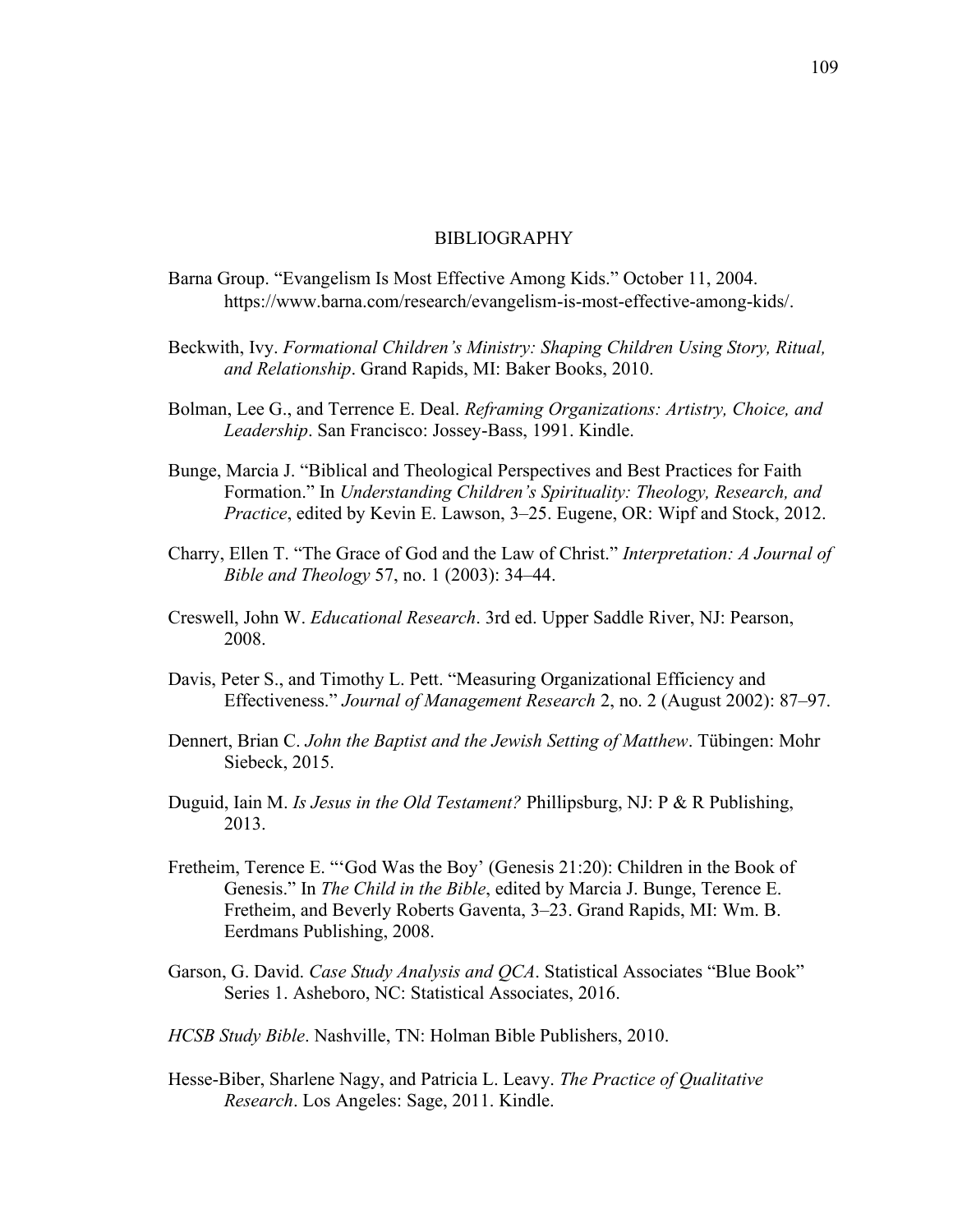- Hoyt, William R. *Effectiveness by the Numbers: Counting What Counts in the Church*. Nashville, TN: Abingdon Press, 2011. Kindle.
- Johnston, Kevin. "The Difference Between Efficiency and Effectiveness in Strategic Management." *Houston Chronicle*. Accessed November 1, 2020. https://smallbusiness.chron.com/difference-between-efficiency-effectivenessstrategic-management-31117.html.
- Kahn, Paul, W. *Out of Eden: Adam and Eve and the Problem of Evil*. Princeton, NJ: Princeton University Press, 2010.
- Kaiser, Walter C., Jr. *The Messiah in the Old Testament*. Grand Rapids, MI: Zondervan, 1995.
- Keysar, Ariela, Barry A. Kosmin, and Jeffrey Scheckner. *The Next Generation: Jewish Children and Adolescents*. Albany: State University of New York Press, 2012.
- Kraft, Friedhelm. "Discovering Children's 'Christologies': An Introduction to the Practical Experience of Children's Theology." In *Hovering Over the Face of the Deep: Philosophy, Theology, and Children*, edited by Gertrud Yde Iversen, Gordon Mitchell, and Gaynor Pollard, 215–24*.* Münster: Waxman Verlag, 2009.
- Lessem, Ronnie, and Alexander Schieffer. *Integral Research: A Global Approach towards Social Science Research Leading to Social Innovation*. Geneva: TRANS4M, 2008.
- Longman, Tremper, III. "The Messiah: Explorations in the Law and Writings." In *The Messiah in the Old and New Testaments*, edited by Stanley E. Porter, 13–34. Grand Rapids, MI: William B. Eerdmans, 2007.
- MacArthur, John, ed. *The MacArthur Study Bible.* Nashville, TN: Thomas Nelson, 2013.
- McGarry, Michael. *A Biblical Theology of Youth Ministry: Teenagers in the Life of the Church*. Nashville, TN: Randall House, 2019. Kindle.
- McIntyre, Alice. *Participatory Action Research*. Los Angeles: Sage, 2008. Kindle.
- McKenna, Robert B., and Katrina Eckard. "Evaluating Pastoral Effectiveness: To Measure or Not to Measure." *Pastoral Psychology* 58, no. 3 (2009): 303–13. https://doi.org/10.1007/s11089-008-0191-5.
- Mountain, Vivienne. "Four Links between Child Theology and Children's Spirituality." *International Journal of Children's Spirituality* 16, no. 3 (2011): 261–69. https://doi.org/10.1080/1364436x.2011.617729.
- Nye, Rebecca. *Children's Spirituality: What It Is and Why It Matters*. London: Church House, 2009.